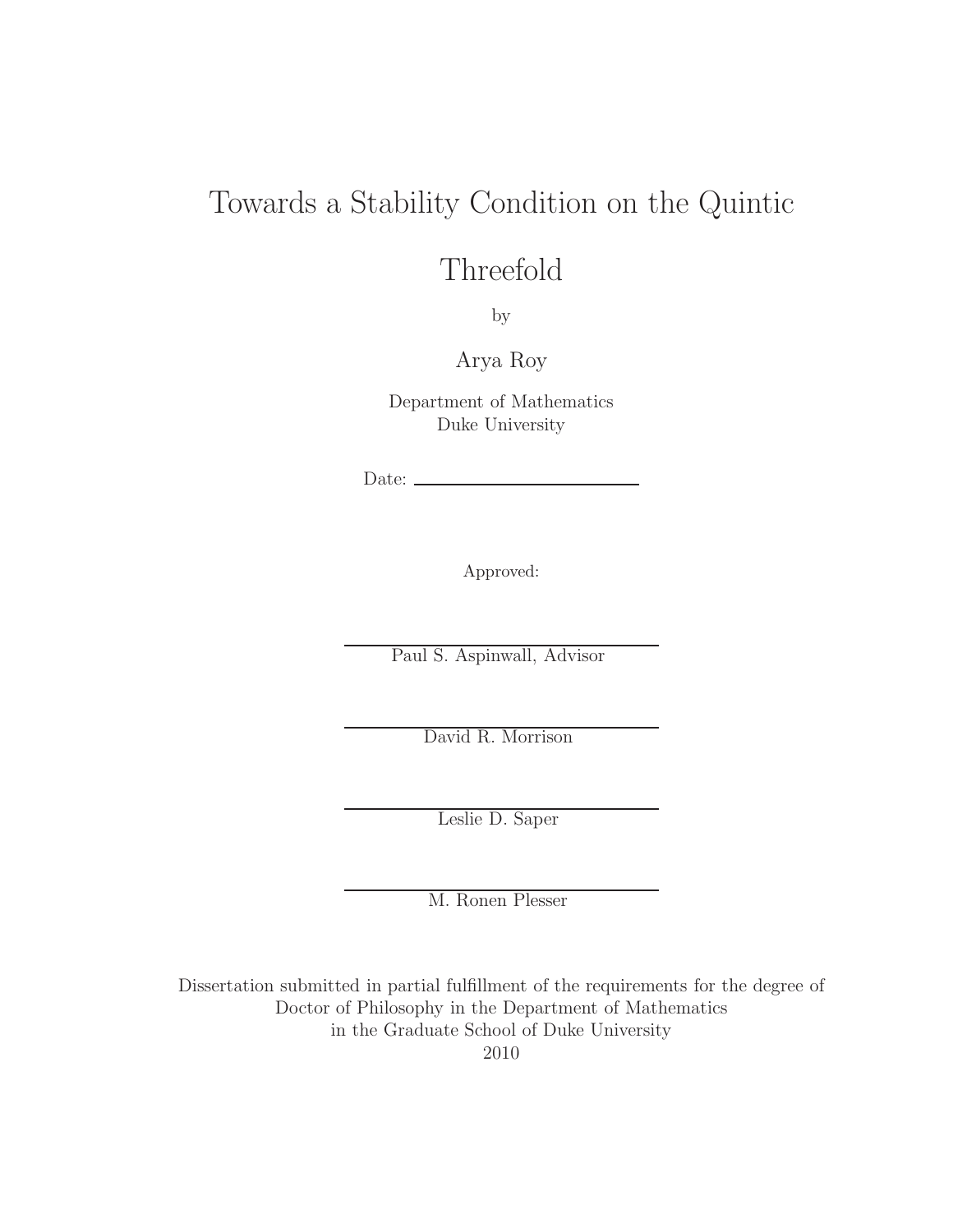### **ABSTRACT** (Mathematics)

### Towards a Stability Condition on the Quintic Threefold

by

Arya Roy

Department of Mathematics Duke University

Date:  $\equiv$ 

Approved:

Paul S. Aspinwall, Advisor

David R. Morrison

Leslie D. Saper

M. Ronen Plesser

An abstract of a dissertation submitted in partial fulfillment of the requirements for the degree of Doctor of Philosophy in the Department of Mathematics in the Graduate School of Duke University

2010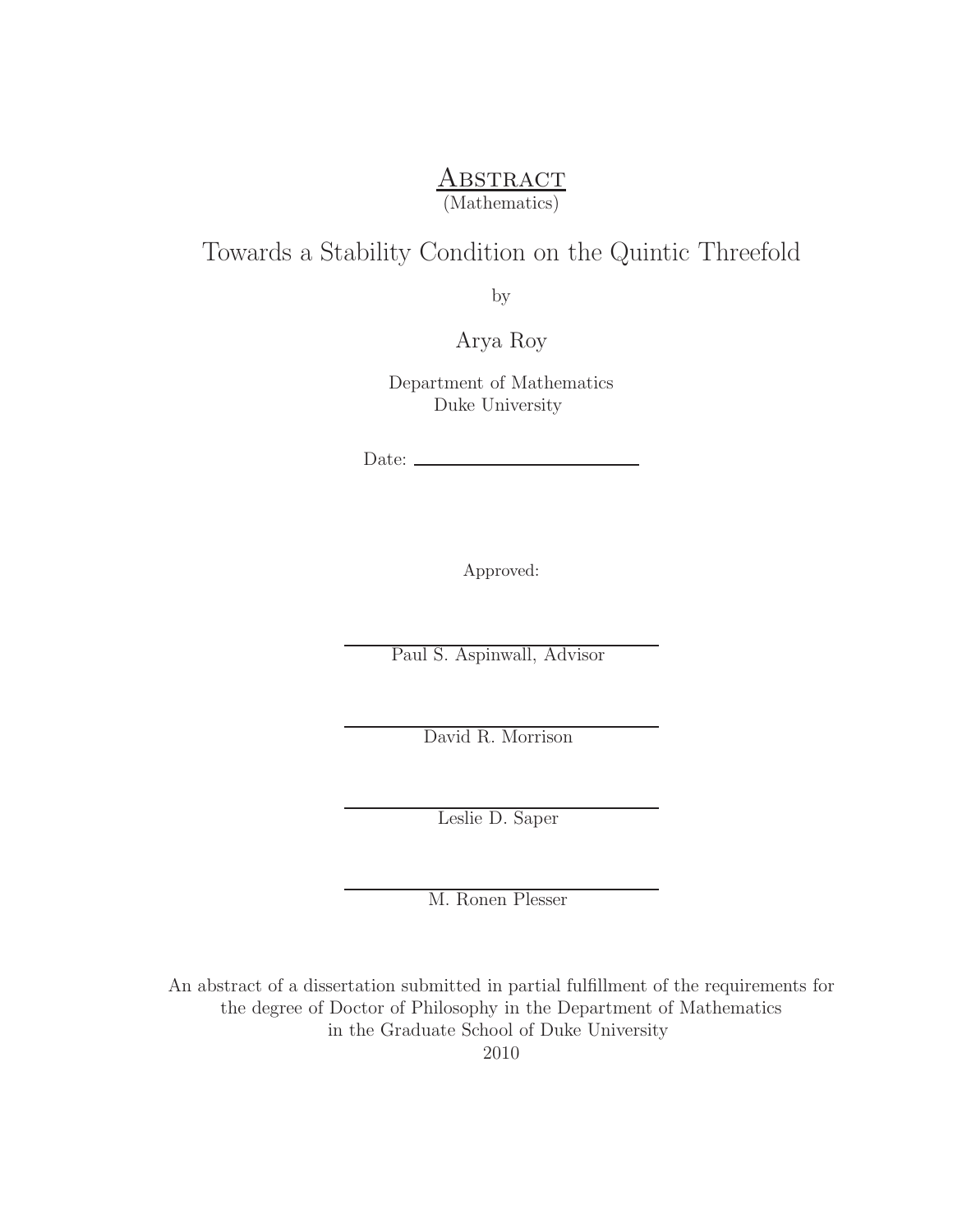Copyright  $\copyright$  2010 by Arya Roy All rights reserved except the rights granted by the [Creative Commons Attribution-Noncommercial Licence](http://creativecommons.org/licenses/by-nc/3.0/us/)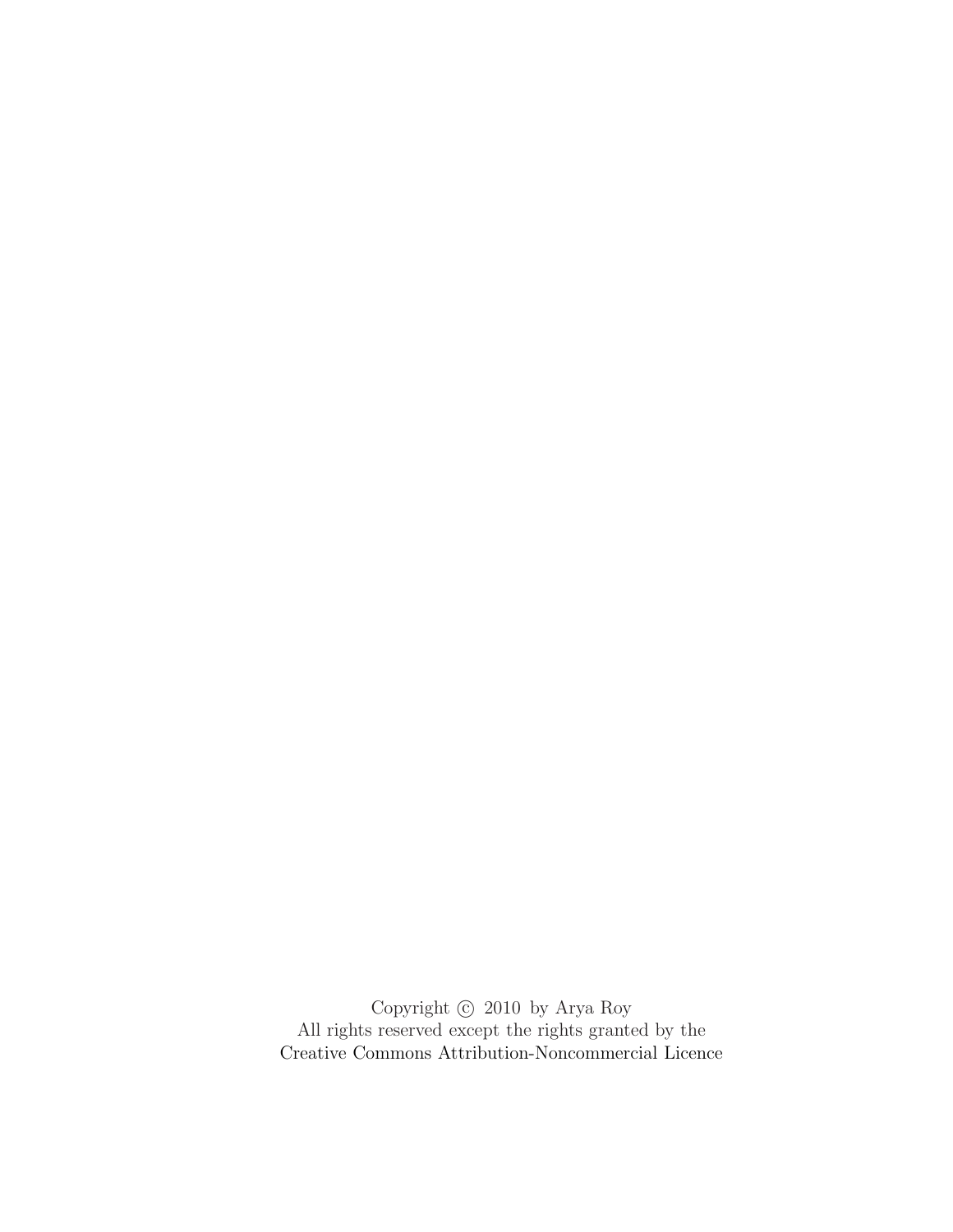## Abstract

<span id="page-3-0"></span>In this thesis we try to construct a stability condition on the quintic threefold. We have not succeeded in proving the existence of such a stability condition. However we have constructed a stability condition on a quotient category of a projective space that approximates the quintic. We conjecture the existence of a stability condition on the quintic generated by spherical objects and explore some consequences.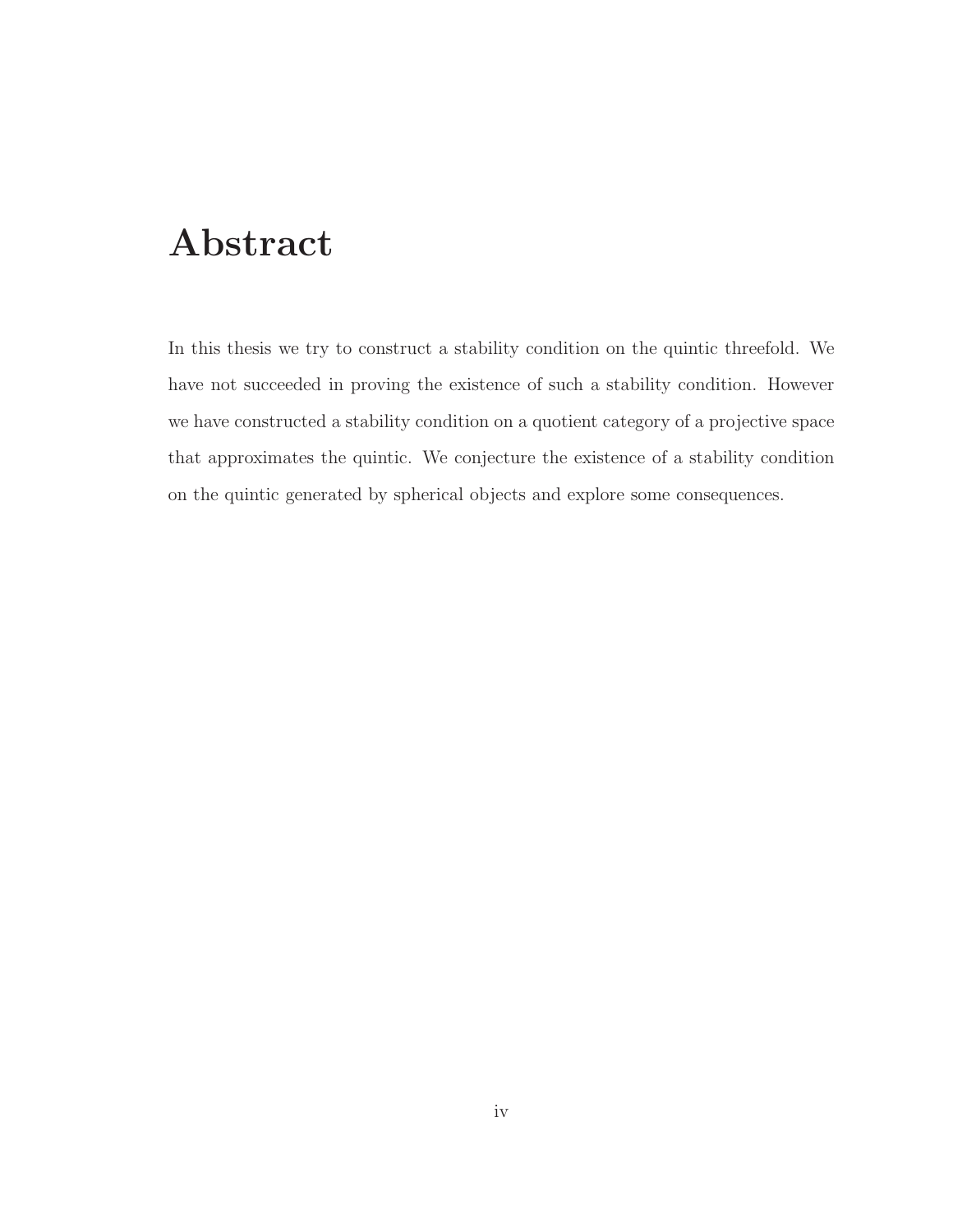This thesis is dedicated to my mother, Banani Roy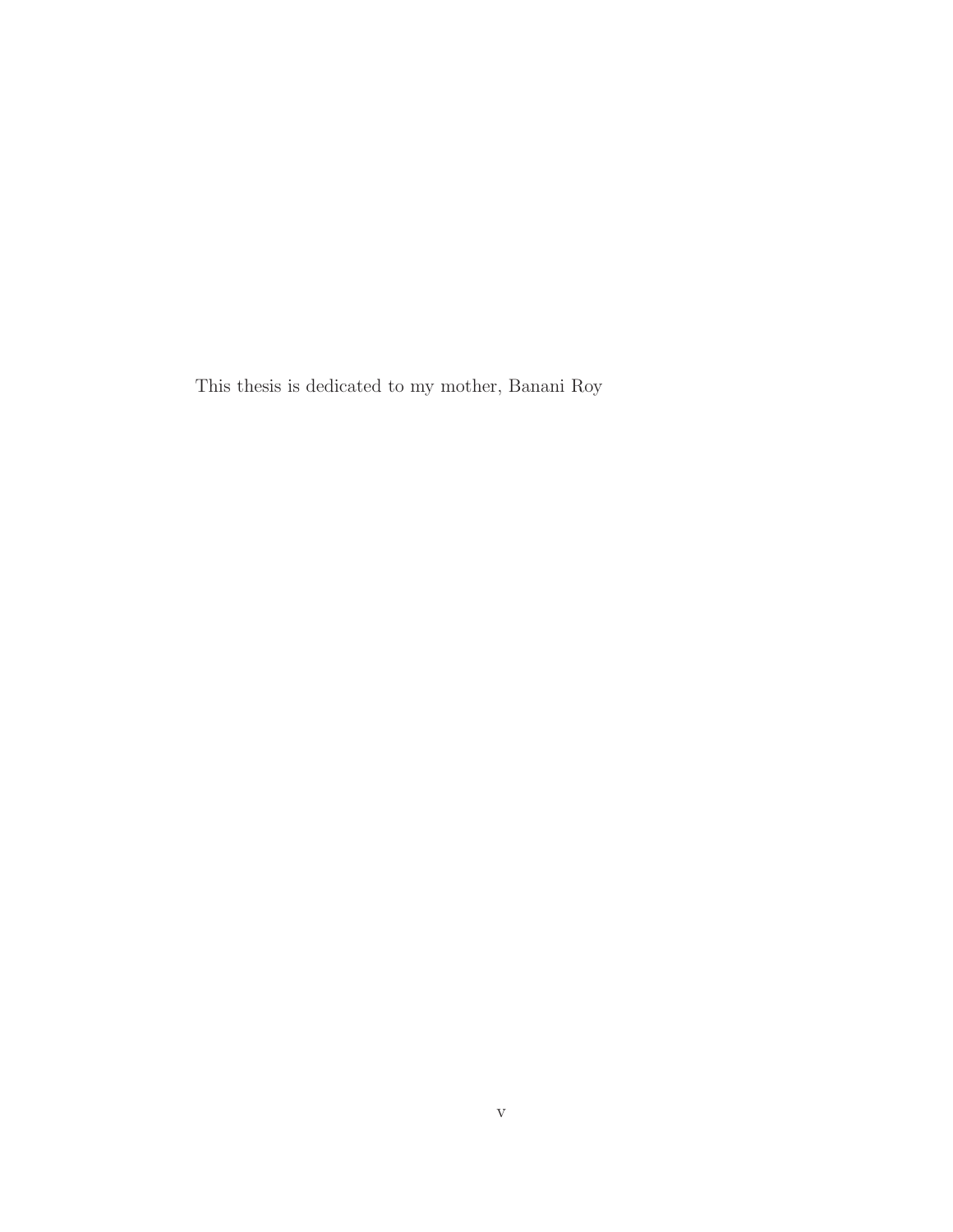# **Contents**

| Abstract<br>iv                                                                  |     |              |                                                      |                |  |  |  |  |
|---------------------------------------------------------------------------------|-----|--------------|------------------------------------------------------|----------------|--|--|--|--|
| List of Abbreviations and Symbols<br>viii                                       |     |              |                                                      |                |  |  |  |  |
| Acknowledgements<br>ix                                                          |     |              |                                                      |                |  |  |  |  |
| 1                                                                               |     | Introduction |                                                      | $\mathbf 1$    |  |  |  |  |
| $\overline{2}$                                                                  |     |              | Triangulated and Derived Categories                  | $\overline{5}$ |  |  |  |  |
|                                                                                 | 2.1 |              |                                                      | $\overline{5}$ |  |  |  |  |
|                                                                                 |     | 2.1.1        | Examples of triangulated categories                  | 9              |  |  |  |  |
|                                                                                 | 2.2 |              |                                                      | 10             |  |  |  |  |
|                                                                                 |     | 2.2.1        |                                                      | 10             |  |  |  |  |
|                                                                                 | 2.3 |              | Admissible Subcategories and Exceptional Collections | 16             |  |  |  |  |
|                                                                                 |     | 2.3.1        |                                                      | 16             |  |  |  |  |
|                                                                                 |     | 2.3.2        |                                                      | 17             |  |  |  |  |
|                                                                                 | 2.4 |              |                                                      | 18             |  |  |  |  |
|                                                                                 |     | 2.4.1        | Multiplicative systems and thick subcategories       | 21             |  |  |  |  |
|                                                                                 | 2.5 |              |                                                      | 23             |  |  |  |  |
|                                                                                 |     | 2.5.1        |                                                      | 23             |  |  |  |  |
|                                                                                 |     | 2.5.2        |                                                      | 28             |  |  |  |  |
| Derived Category of Coherent Sheaves and Derived Functors in Geometry 32<br>2.6 |     |              |                                                      |                |  |  |  |  |
|                                                                                 |     | 2.6.1        | Derived Functors and some properties                 | 33             |  |  |  |  |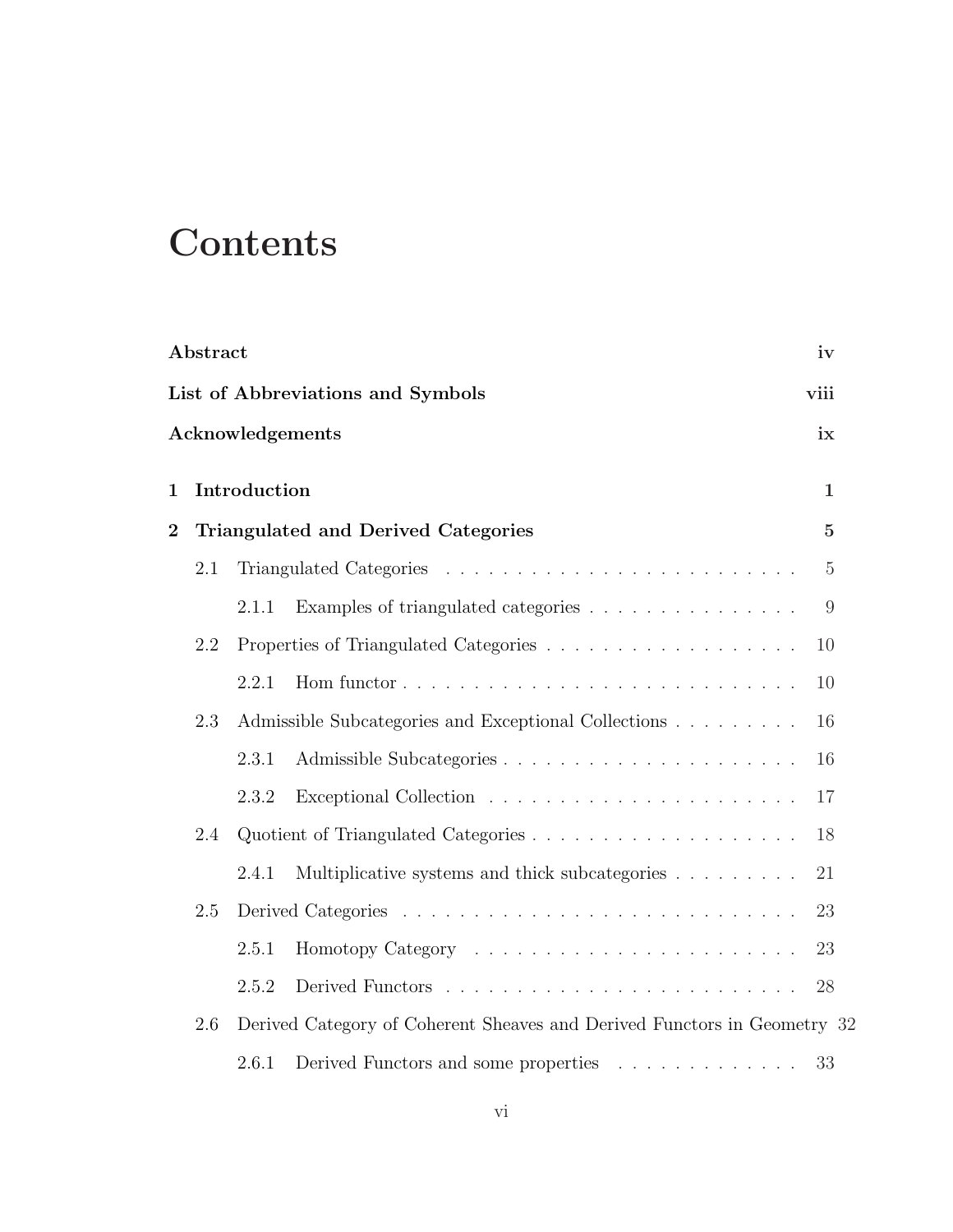| 2.7              |                                                            | 34 |  |
|------------------|------------------------------------------------------------|----|--|
| 2.8              |                                                            | 38 |  |
| 2.9              | Bridgeland Stability Condition for Triangulated Categories | 43 |  |
| 3                | <b>Construction of Stability Conditions</b>                | 47 |  |
| 3.1              |                                                            | 47 |  |
| 3.2              |                                                            | 50 |  |
|                  | 3.2.1                                                      | 50 |  |
|                  | 3.2.2                                                      | 52 |  |
| 3.3              |                                                            | 57 |  |
|                  | 3.3.1                                                      | 62 |  |
| 3.4              | Closed Embedding of the Quintic in $\mathbb{P}^4$          | 65 |  |
| 3.5              | An Attempt Towards a Stability Condition on the Quintic    | 78 |  |
|                  |                                                            | 89 |  |
| Bibliography     |                                                            |    |  |
| <b>Biography</b> |                                                            |    |  |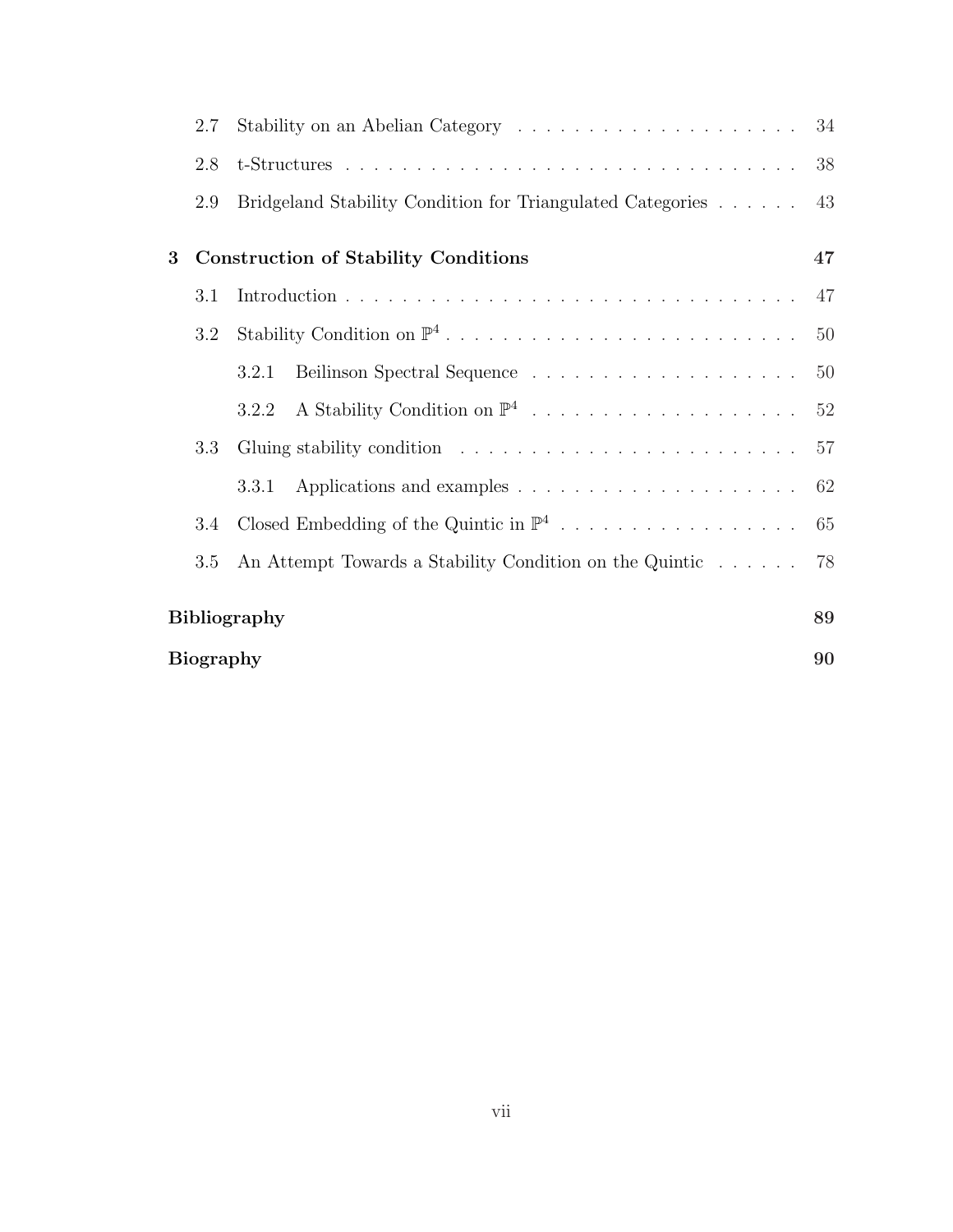# List of Abbreviations and Symbols

### <span id="page-7-0"></span>Symbols

| $\mathbb{P}^n$  | Projective space of dimension $n$ .                       |
|-----------------|-----------------------------------------------------------|
| $\mathcal{H}^i$ | Cohomology sheaf of a complex.                            |
| $\mathbb R$     | The field of real numbers                                 |
| $\mathbb C$     | The field of complex numbers.                             |
| D(X)            | The bounded derived category of an abelian category $X$ . |
| $\theta_x$      | The skyscraper sheaf of a point $x$ .                     |
| $\theta_X$      | The structure sheaf of a space $X$ .                      |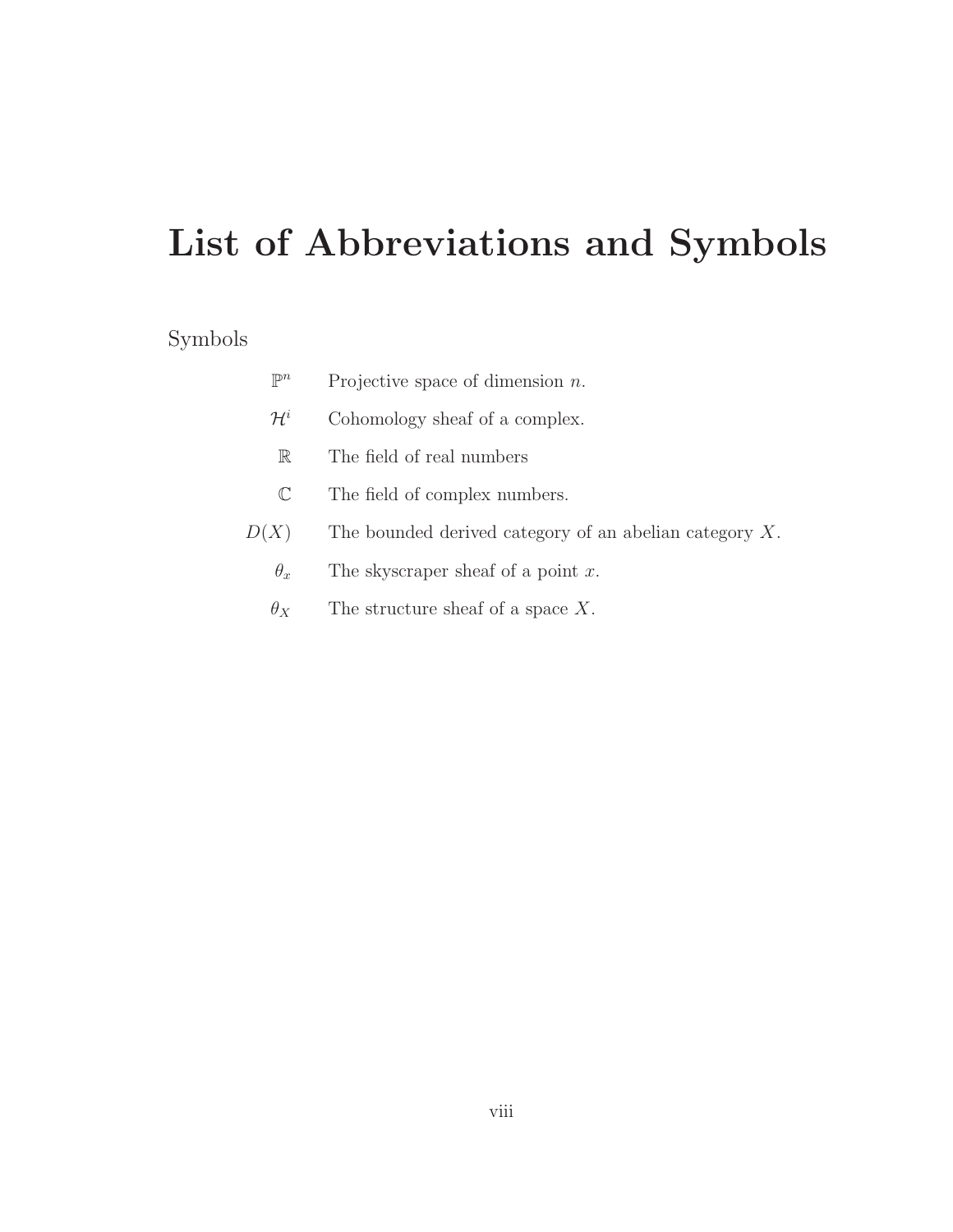## Acknowledgements

<span id="page-8-0"></span>I should like to thank my adviser, Prof. Paul Aspinwall, for suggesting my dissertation problem, and guiding me through my research, and supporting my stay at Duke. He showed exemplary patience in dealing with me and without his encouragement I would never have discovered derived categories. I should also like to thank Prof.Ronen Plesser for teaching me all I know about quantum field theory and string theory.

I have an immense debt of gratitude towards Dr. Stefano Guerra. He collaborated with me in this project and without him much of the work would not have been possible. However, I am infinitely more grateful to him patiently discussing every wild idea I could think of and gently correcting the most basic mistakes in algebraic geometry!

I would like to thank my parents and my sister for their lifelong support, encouragement and indulgence; without them none of this would have been possible– no words can possibly describe how much I owe to them!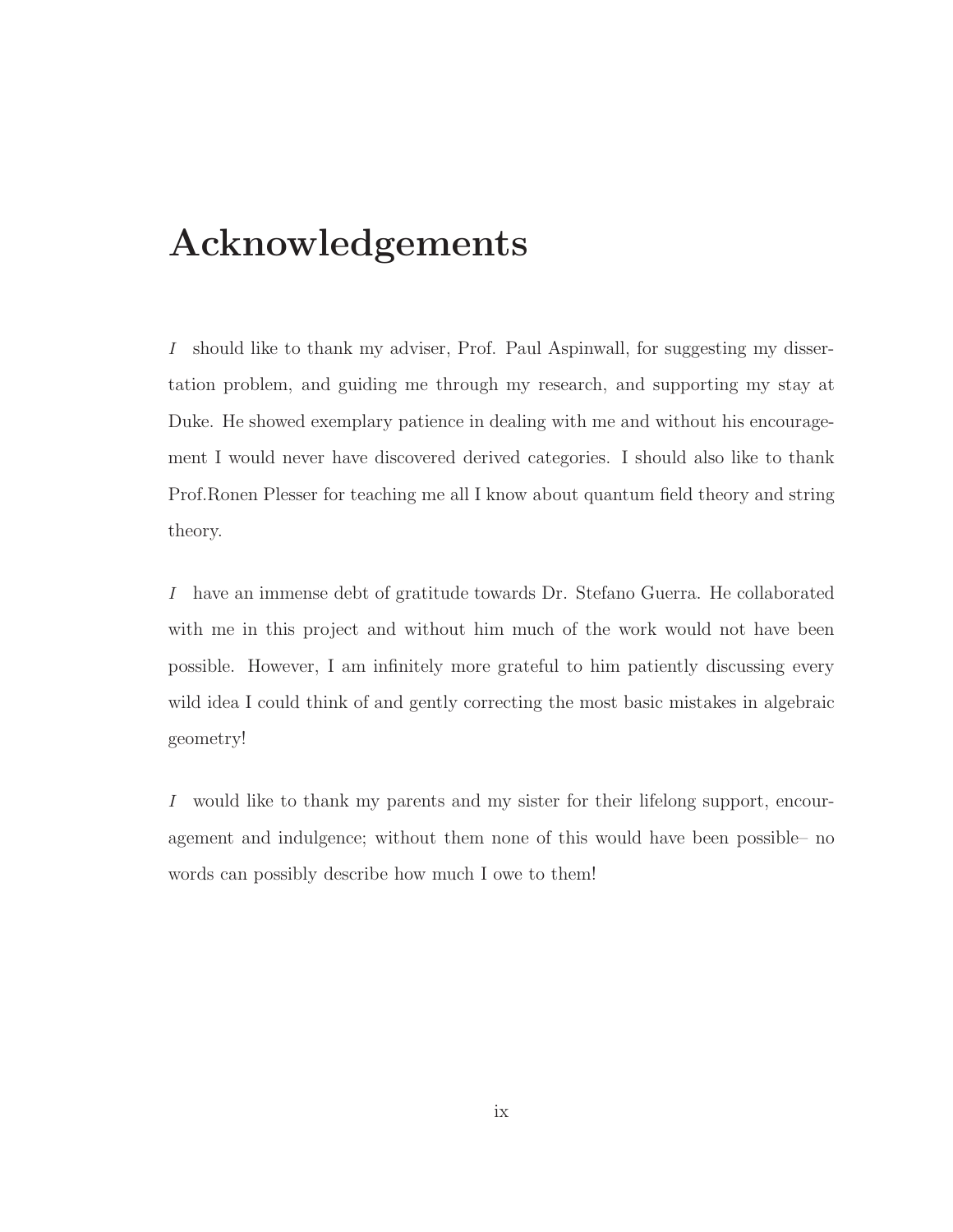# 1

### Introduction

<span id="page-9-0"></span>Derived categories have long proved to be a powerful tool to analyse problems in algebraic geometry and topology. Recently they have found extensive applications in mathematical physics for studying D-branes in string theory. The theory of stability of D-branes was formalised by Bridgeland for any triangulated category and this definition is known as a stability condition on a triangulated category.

A stability condition roughly tells us how objects in a derived category are built up in terms of simple objects. In string theory this is equivalent to finding stable (physical) D-branes which combine to form other D-branes. The central charge in the physics context provides a good numerical invariant of a D-brane that governs this process of combination or decay. In a triangulated category  $T$  a stability condition is equivalent to giving a central charge map  $Z : T \longrightarrow \mathbb{C}$ . This map must be additive over triangles, which translates to charge conservation in physics. In terms of this function we can identify a set of objects/ D-branes, which we call stable which do not decay. All other objects/ D-branes, are built by successively adding these basic stable branes.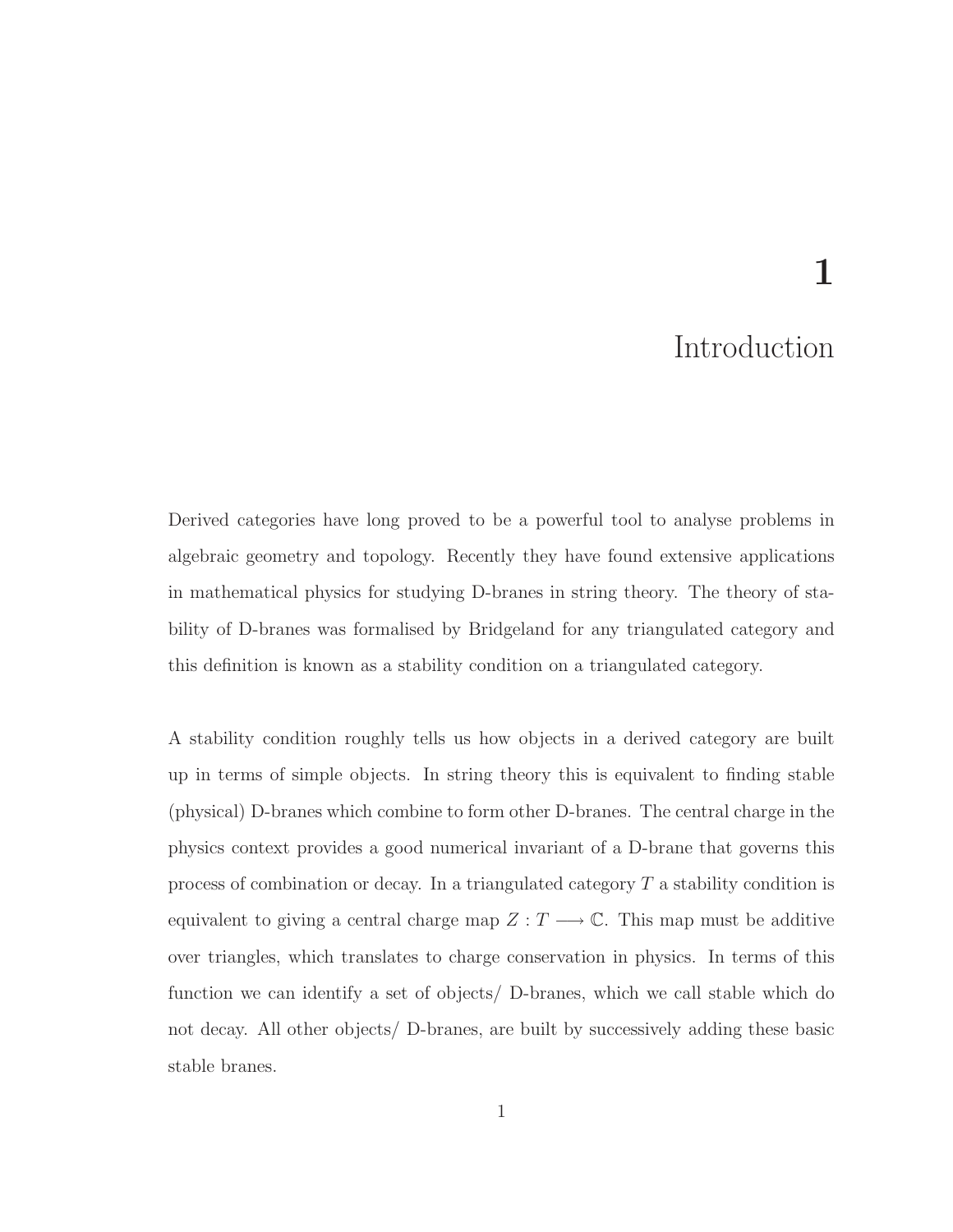Bridgeland further proved that the set of all stability conditions, i.e all possible central charge maps and set of stable objects, can be thought of as a topological space with a well defined metric. This allows us to associate a complex manifold to every derived category and this is a very powerful geometric invariant. Unfortunately identifying the space of stability conditions is a very difficult task for most categories one encounters.

Compact Calabi-Yau manifolds are extremely interesting for both physics and mathematics. In string theory three dimensional Calabi-Yau manifolds are conjectured to be the true model for the compact part of spacetime. Mathematically Calabi-Yau manifolds are rich in structure and geometrically very interesting. One would of course like to construct a stability condition on a compact three dimensional Calabi-Yau. Unfortunately so far no one has succeeded in explicitly constructing stability conditions on them.

The quintic threefold is given by a fifth degree homogeneous equation and defines a hypersurface in  $\mathbb{P}^4$ . An example of a quintic would be,  $x_0^5 + x_1^5 + x_2^5 + x_3^5 + x_4^5 = 0$ , which is called the Fermat quintic. Quintics are Calabi-Yau manifolds. Our goal in this thesis is to construct an explicit stability condition on derived category of the quintic threefold. We use the embedding of the of the quintic in  $\mathbb{P}^4$  and try to use the stability condition on  $\mathbb{P}^4$  to induce a stability condition on the quintic. This proves to be too difficult. We conjecture the existence of a stability condition on the quintic which is generated by 4 spherical objects and explore some consequences.

From now on we refer to the bounded derived category of a space X as  $D(X)$ . As an approximation for the quintic we look at a quotient category of  $D(\mathbb{P}^4)/T$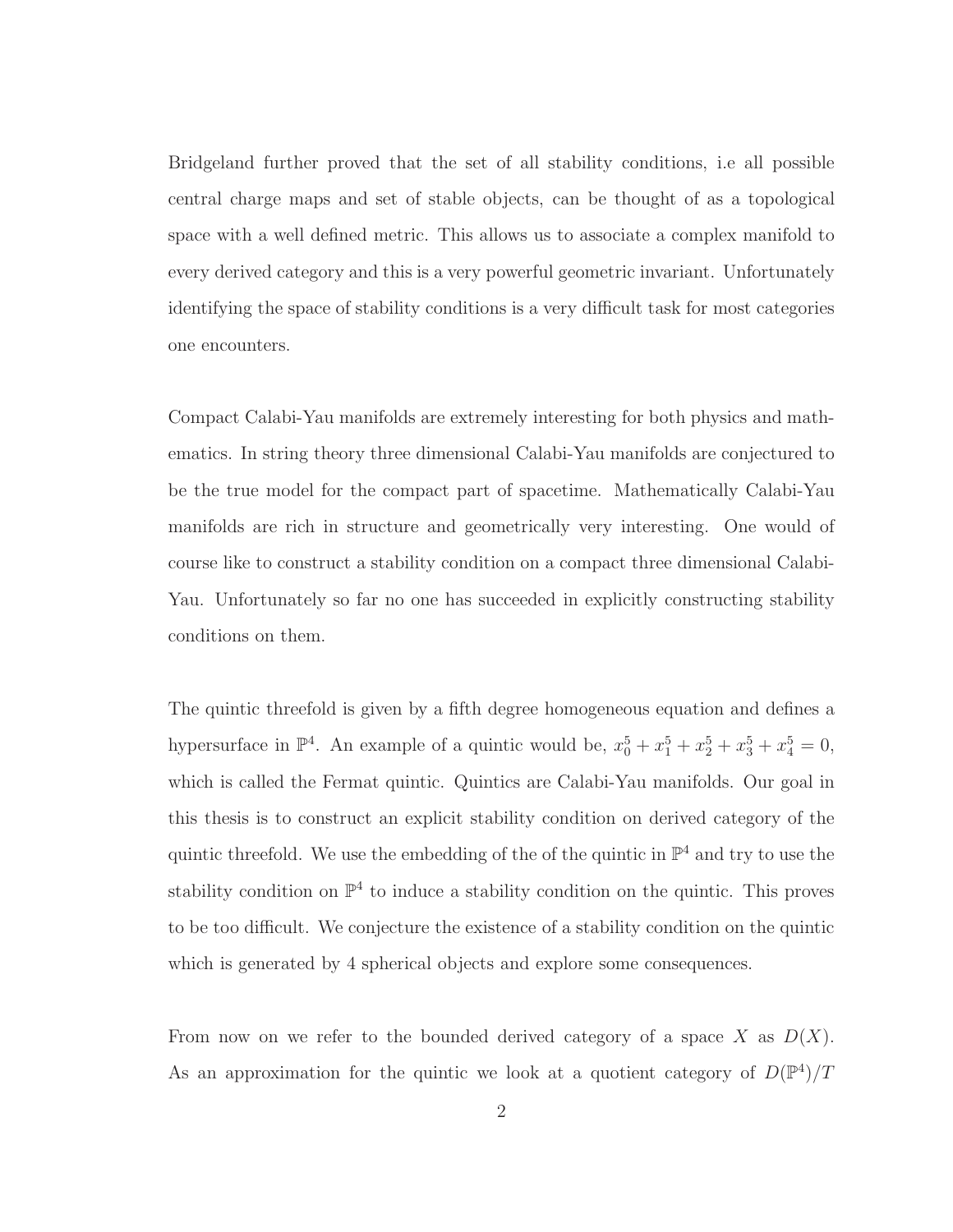where  $T$  is the category generated by skyscraper sheaves of points that do not lie on the quintic. Basically  $T$  is the set of all objects that restrict to zero on the quintic. We construct an explicit stability condition on this quotient category using a stability condition defined on  $D(\mathbb{P}^4)$  generated by the exceptional collection  $\theta_{\mathbb{P}^4}$ ,  $\Omega^1(1)[1], \Omega^2(2)[2], \Omega^3(3)[3], \Omega^4(4)[4]$ . This is certainly not equivalent to a stability condition on the quintic because the space of homomorphisms between the objects are quite different, but this does preserve some of the features of the stability condition we seek to construct on the quintic.

The first chapter is a very quick review of the fundamentals of triangulated categories and derived categories. Most of the proofs are omitted as the material is very standard. Some results like a version of the nine lemma for triangulated categories, which are not commonly found in the literature, are proved in detail. The last few sections of the chapter introduce the idea of stability conditions. Even though it is motivated by physics we actually choose the classical theory of  $\mu$  stability as our starting point and motivate Bridgeland's definition. We discuss t-structures in detail and with a slightly different emphasis from what is common in the literature.

In the last chapter we present our results. We start with a discussion of Beilinson spectral sequence which allows us to resolve any object in  $D(\mathbb{P}^4)$  in terms of exceptional bundles. Derived categories are notoriously bad when it comes to "gluing" operations; more formally the derived categories do not form a sheaf and do not have nice fibre products. However t-structures on subcategories can be glued together with fairly restrictive conditions. This naturally leads to the question whether stability conditions, which are defined in terms of t-structures can be glued together. We prove that they can be, again with very restrictive conditions, namely the subcategories must form a semi-orthogonal decomposition of the category. This result was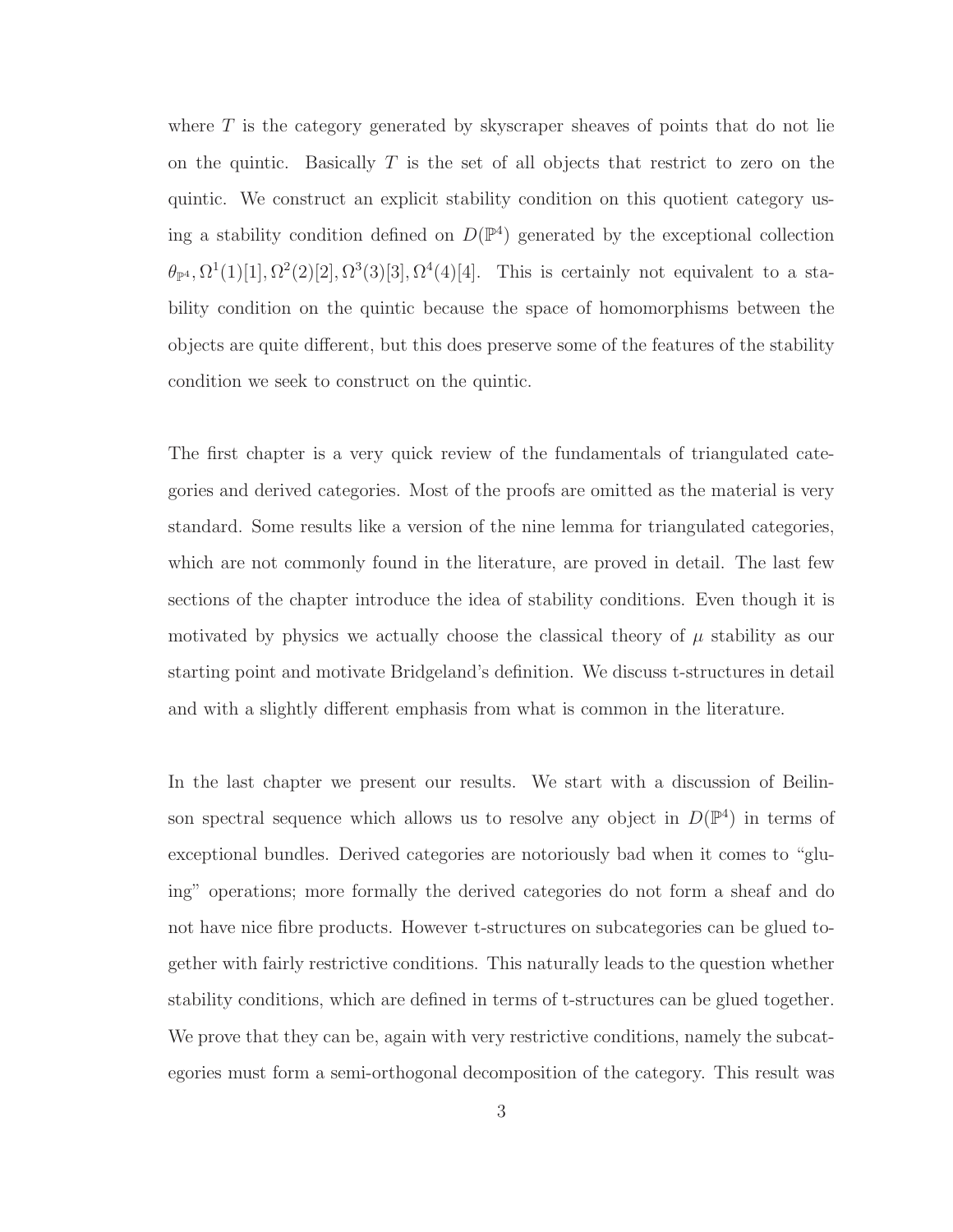proved independently by Polishchuk and Collins; however our proof has a slightly different, more direct, constructive approach. As a direct corollary of this result we can prove that exceptional objects generate stability conditions on  $D(\mathbb{P}^4)$ .

In the next section we discuss in detail the structure of the derived category of the quintic. We try to see to what extent can the quintic be described in terms of it's embedding in  $\mathbb{P}^4$ . We present long exact sequences that facilitate the computation of homomorphism groups in terms of homomorphism groups on  $D(\mathbb{P}^4)$  and derive some important conclusions as a result. Then we prove a very important generating theorem for  $D(X)$ , the derived category of the quintic. We show that it is splitgenerated by the pullback of  $D(\mathbb{P}^4)$ . This is not as strong as classical generationbasically where one can build up a category by "adding" and shifting a finite number of generating objects– but this is the best one can hope for.

Armed with these results we try to find the conditions we need to impose on a stability condition on  $D(\mathbb{P}^4)$  such that it can be pulled back to the quintic. We derive the necessary conditions on the central charge and identify the generating objects for such a stability condition. We have not succeeded in proving the existence of a t-structure that includes the five spherical objects which are the pullback of the five exceptional objects. However we present a couple of results conjecturing the existence of such a t structure.

Then in the last section of the chapter we look at a quotient category of  $D(\mathbb{P}^4)$ and prove that a stability condition on  $D(\mathbb{P}^4)$  which obeys the same constraints as that required for inducing a stability condition on the quintic descends to the quotient and defines a consistent stability condition.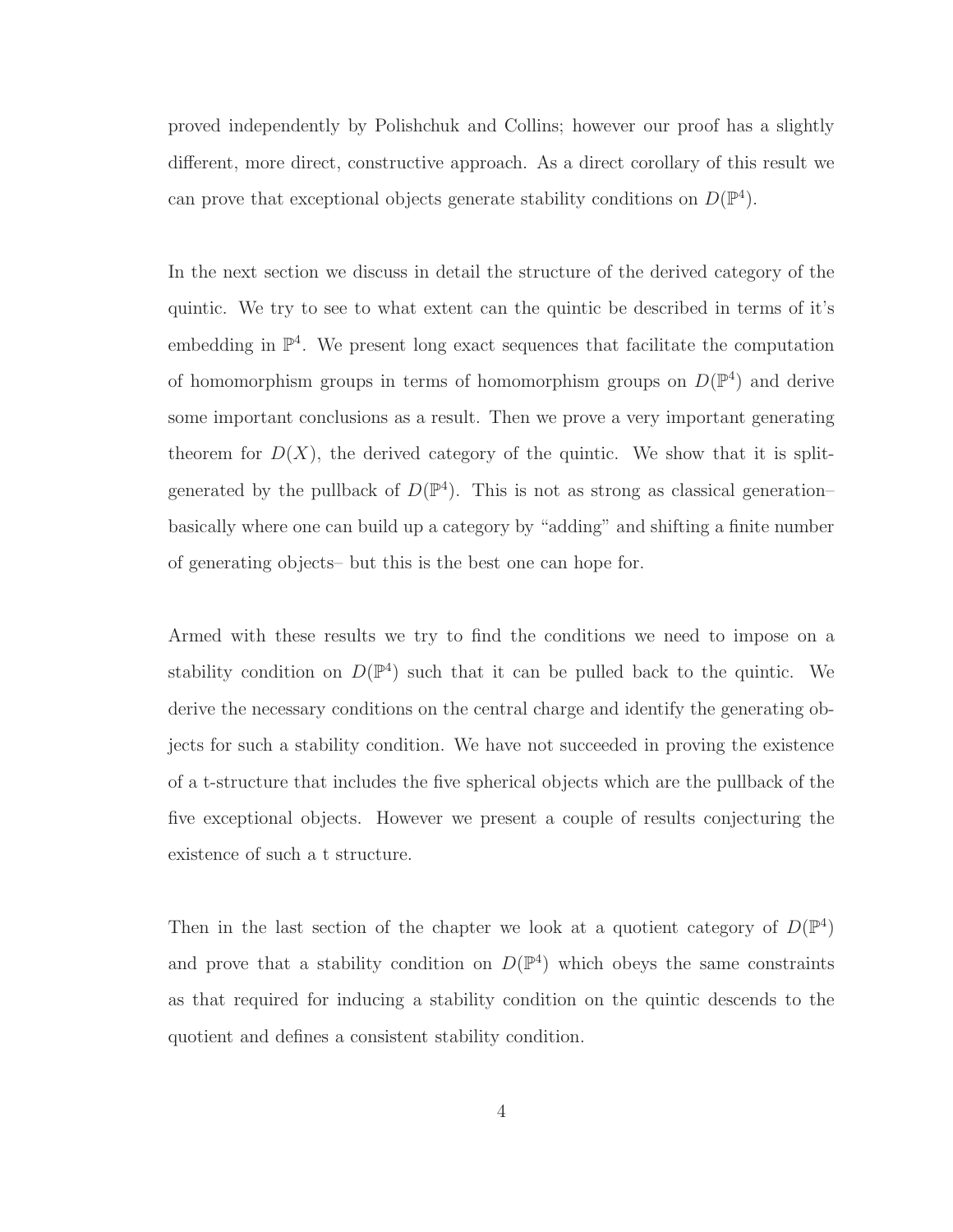## <span id="page-13-0"></span>Triangulated and Derived Categories

We will collect in this chapter the most commonly used properties of triangulated categories and derived categories. Proofs will be omitted in most cases, and a sketch will be provided for less known results.

#### <span id="page-13-1"></span>2.1 Triangulated Categories

Let  $A$  be an additive category and let  $T: A \longrightarrow A$  be an additive autoequivalence of A called the shift functor. Let there be a set of distinguished triangles of the form,

 $P \longrightarrow Q \longrightarrow R \longrightarrow T(P)$ 

where morphism between the distinguished triangles are defined by,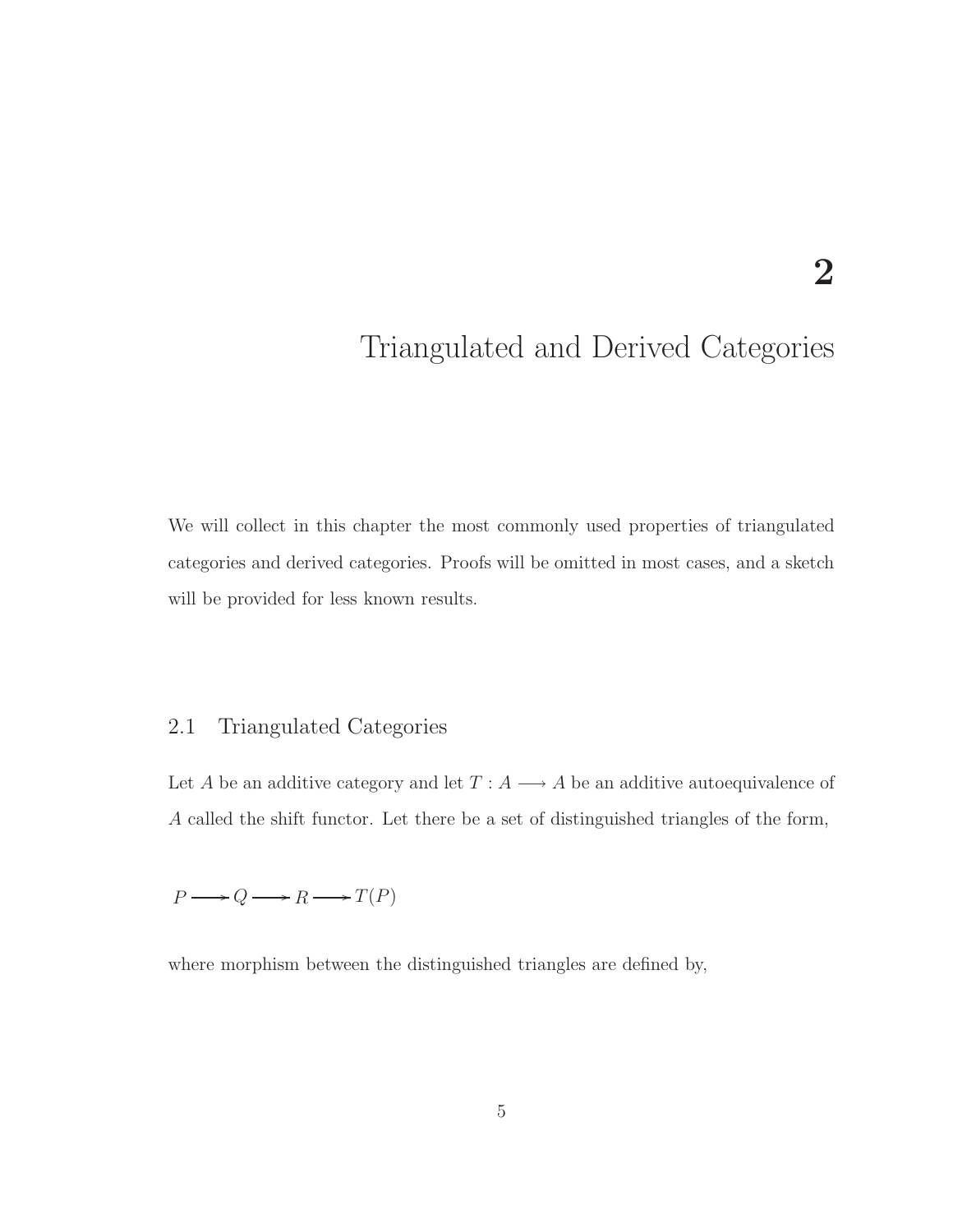

and all squares are commutative

Before we proceed let us introduce a shorthand notation for  $T$  and distinguished triangles. We will denote  $T$  by [1]; in most applications  $T$  will be the shift functor for a complex. Also we will delete the last entry of triangle and write it succinctly as,

$$
P \longrightarrow Q \longrightarrow R
$$

The triangles follow the following axioms,

T1 Any triangle of the form,

$$
P \xrightarrow{Id} P \longrightarrow 0
$$

is a distinguished triangle.

Any morphism between two objects,

$$
P \xrightarrow{f} Q
$$

can be completed to a distinguished triangle,

 $P \xrightarrow{f} Q \longrightarrow Z$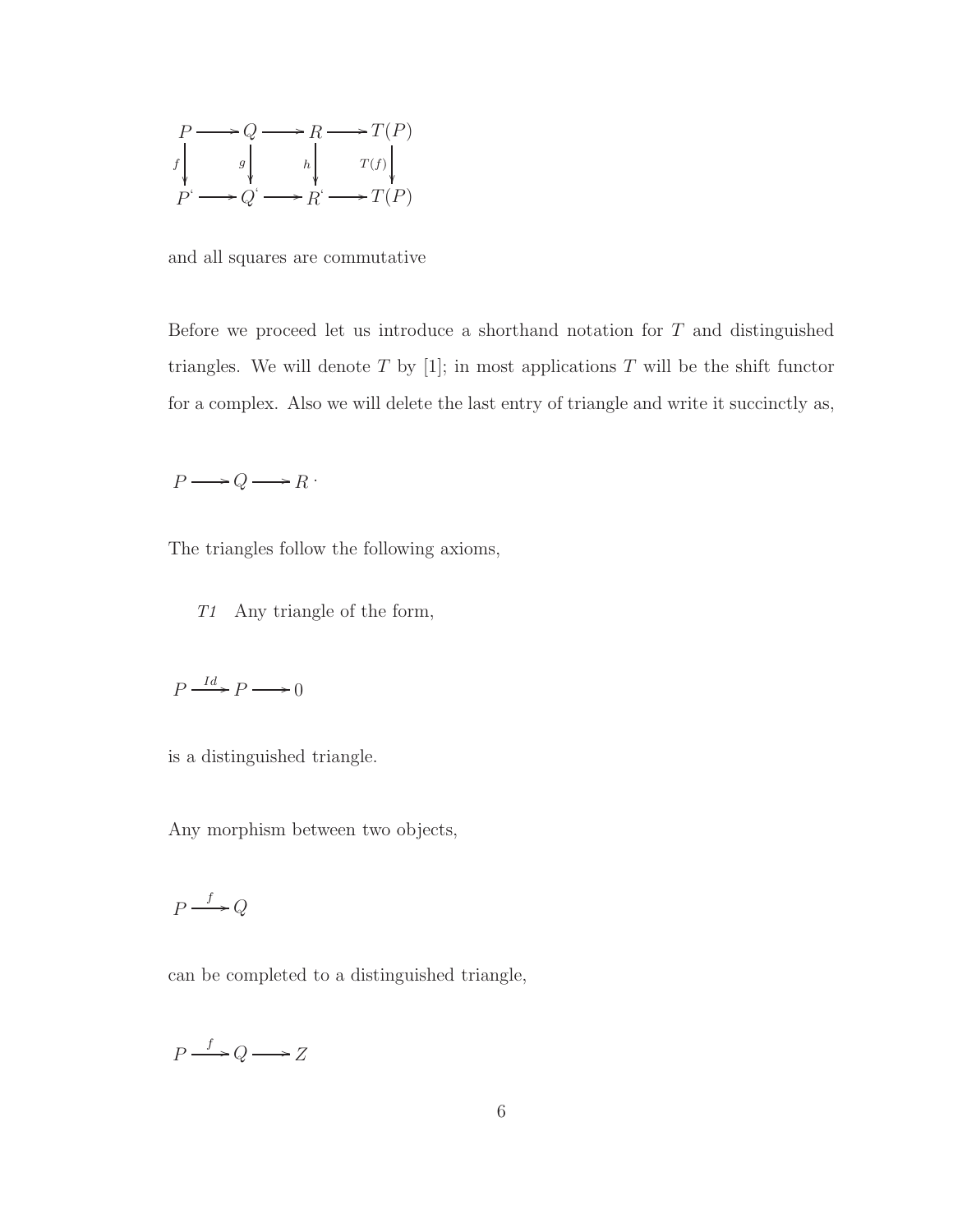$Z$  will be denoted as  $C(f)$ , or the cone of morphism  $f$ .

T2 A triangle of the form,

$$
P \xrightarrow{f} Q \xrightarrow{g} R \xrightarrow{h} P[1]
$$

is distinguished if and only if,

$$
Q \xrightarrow{g} R \xrightarrow{h} P[1] \xrightarrow{-f[1]} Q[1]
$$

is a distinguished triangle.

T3 The following diagram,

$$
P \longrightarrow Q \longrightarrow R \longrightarrow P[1]
$$
  

$$
f \downarrow g \downarrow h \downarrow f[1]\downarrow
$$
  

$$
P' \longrightarrow Q' \longrightarrow R' \longrightarrow P'[1]
$$

can be completed to a non canonical morphism of triangles. The map  $h$  is not necessarily unique.

T4- Octahedral Axiom This is, by far, the most difficult of all the axioms and often not necessary. Without this axiom, strictly speaking we have a pre-triangulated category. Unfortunately we will use this complicated axiom very frequently. The most general form of this axiom is difficult to state and it is an absolute nightmare to draw the necessary diagram. Instead we present a simplified version that would be most useful for our purposes.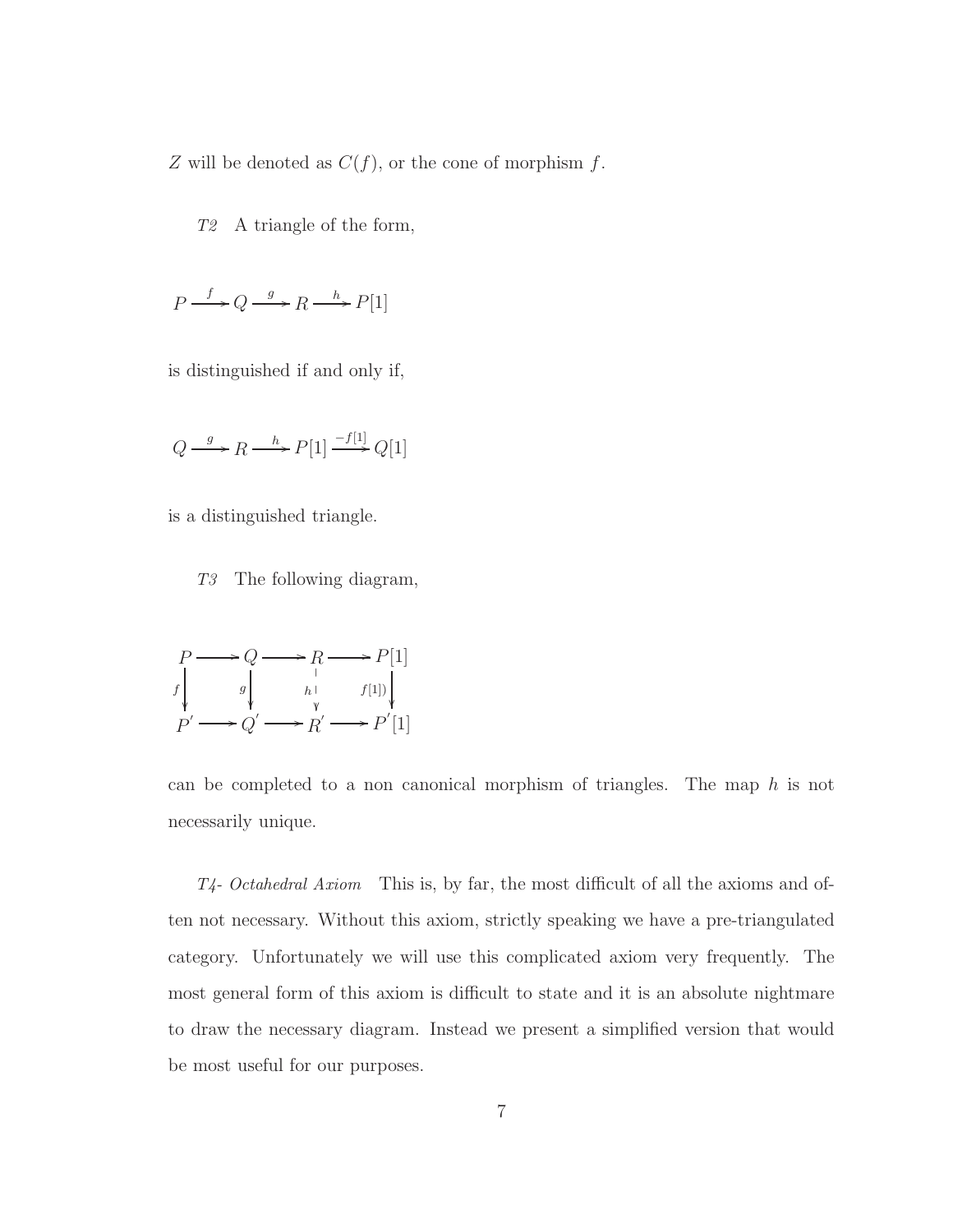Let us assume there is a composition of morphism,

$$
P \xrightarrow{f} Q
$$
  
\n
$$
\downarrow g.f \downarrow g
$$
  
\n
$$
\downarrow R
$$

From T1 we know that each morphism can be completed to a triangle. The octahedral axiom relates  $C(f)$ ,  $C(g)$  to  $C(g.f)$  as follows,



where,

$$
C(f) \longrightarrow C(g.f) \longrightarrow C(g)
$$

is a distinguished triangle and all morphisms on the right hand squares commute. This property will be crucial in many applications relating to stability.

Exact Functors Let T, S be triangulated categories. A functor  $F: T \longrightarrow S$  is called an exact functor if for all distinguished triangles,

 $A \longrightarrow B \longrightarrow C$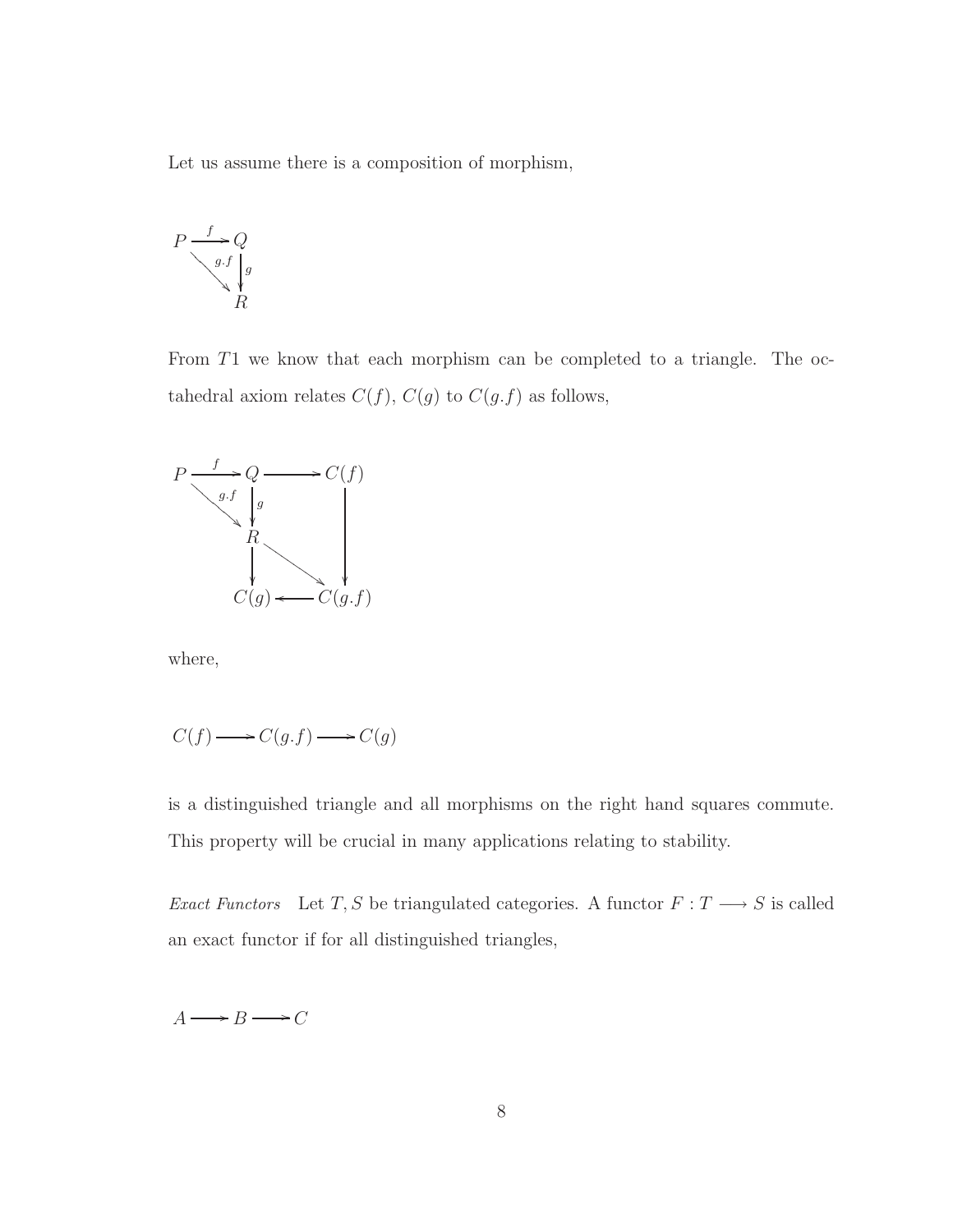in 
$$
T
$$
,

$$
F(A) \longrightarrow F(B) \longrightarrow F(C)
$$

is a distinguished triangle in S. Exact functors are natural functors associated to triangulated categories.

Cohomological Functor A functor  $H : T \longrightarrow A$ , where T is triangulated and A abelian, is called cohomological if for all exact triangles,

 $A \longrightarrow B \longrightarrow C \longrightarrow A[1]$ 

there is long exact sequence in  $A$ , as follows,

<span id="page-17-0"></span>
$$
H(C[n-1]) \longrightarrow H(A[n]) \longrightarrow H(B[n]) \longrightarrow H(C[n]) \longrightarrow H(A[n+1]).
$$

#### 2.1.1 Examples of triangulated categories

i)The commonest example and the one that will be mostly useful will be the homotopy category of the abelian category of chain complexes. The shift functor here is the usual homological shift functor of complexes and the cone of a morphism is the same as the cone construction of two complexes.

ii)Another triangulated category that we will encounter is the category of matrix factorizations.

iii)The derived category of any abelian category is triangulated. We will deal with this example in detail later.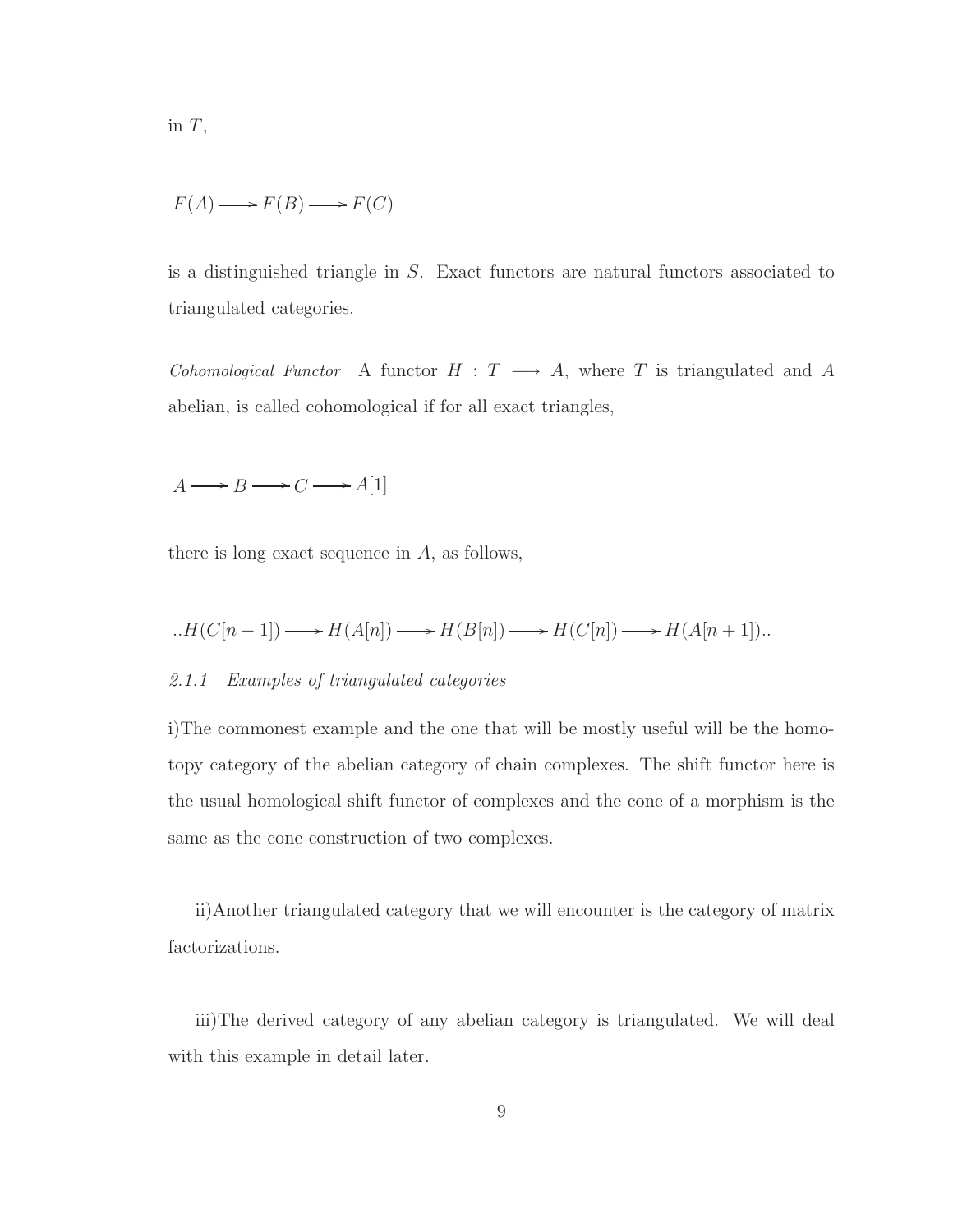#### <span id="page-18-0"></span>2.2 Properties of Triangulated Categories

In this section we will list some of the most important properties of triangulated categories that will be most useful to us in this thesis.

#### <span id="page-18-1"></span>2.2.1 Hom functor

We will consider only k-linear categories, i.e categories with  $Hom$  sets that are finite dimensional k-vector spaces. We write the usual long exact sequence that one gets on application of the *Hom* functor. We will denote  $Hom(A, B[n])$  as  $Hom<sup>n</sup>(A, B)$ . On the derived category  $Hom<sup>n</sup>$  has the usual interpretation of  $H<sup>n</sup>RH$ om where  $RH$ om is derived from the Hom functor on the abelian category. This also commonly called the Ext functor.

If,

$$
P\mathchoice{\longrightarrow}{\rightarrow}{\rightarrow}{\rightarrow} Q\mathchoice{\longrightarrow}{\rightarrow}{\rightarrow}{\rightarrow} R
$$

is an exact triangle, then on operating with  $Hom(A,.)$  on the triangle we obtain,

$$
\dots Hom^{n-1}(A,R) \longrightarrow Hom^{n}(A,P) \longrightarrow Hom^{n}(A,Q) \longrightarrow Hom^{n}(A,R)\dots
$$

We will use the long exact sequence to prove a few properties of morphisms between exact triangles.

i)Let us have the induced morphism between the two triangles,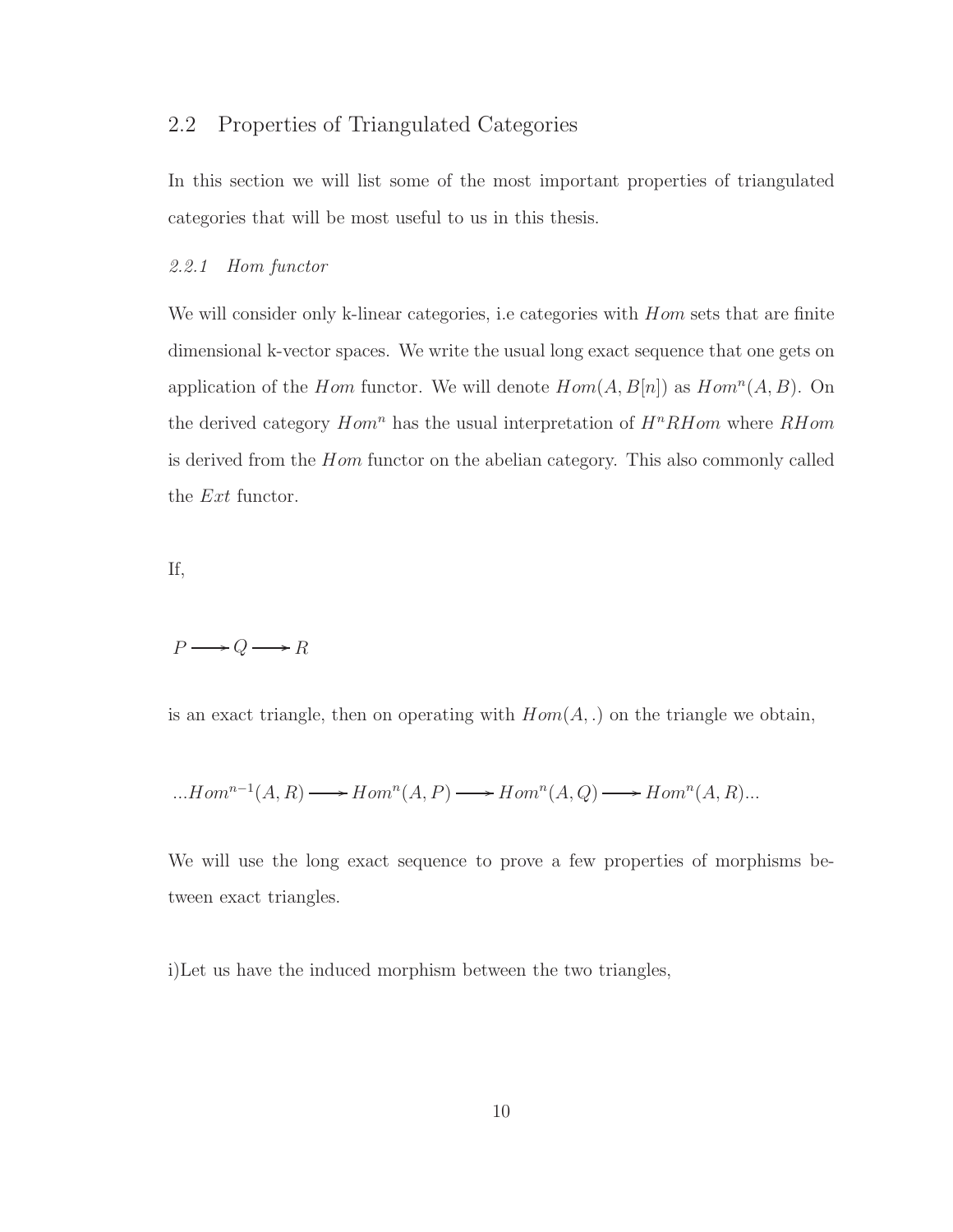$$
\begin{array}{ccc}\nP & \xrightarrow{\alpha} Q & \xrightarrow{\beta} R \\
\downarrow h & \downarrow m & \downarrow n \\
P' & \xrightarrow{\alpha'} Q' & \xrightarrow{\beta'} R'\n\end{array}
$$

The induced morphism h<sup>'</sup> is unique if and only if  $Hom^{-1}(P, R') = 0$ 

Proof: We take  $Hom(P,.)$  of the second triangle to obtain,

$$
\cdots \longrightarrow Hom^{-1}(P,R') \longrightarrow Hom(P,P') \longrightarrow Hom(P,Q') \longrightarrow Hom(P,R') \longrightarrow \cdots
$$

Now consider the first square and we see that  $h \in Hom(P, P')$  induces  $\alpha'.h \in$  $Hom(P, Q')$ . We see that h is unique is equivalent to  $Hom(P, P') \longrightarrow Hom(P, Q'),$ injective, which in turn implies that  $Hom^{-1}(P, R^{\prime}) = 0$ .

ii) Let us consider a diagram like the following,

$$
P \xrightarrow{\alpha} Q \xrightarrow{\beta} R
$$

$$
\downarrow m
$$

$$
P' \xrightarrow{\alpha'} Q' \xrightarrow{\beta'} R'
$$

One can complete this to a morphism of triangles, if  $Hom(P, R') = 0$ .

Proof: Let us apply  $Hom(P,.)$  to the lower triangle to obtain,

$$
\cdots \longrightarrow Hom(P,P^{'})\longrightarrow Hom(P,Q^{'})\longrightarrow Hom(P,R^{'})\longrightarrow \cdots
$$

If  $Hom(P, R') = 0$ , then  $Hom(P, P')$  surjects on  $Hom(P, Q')$ . This means there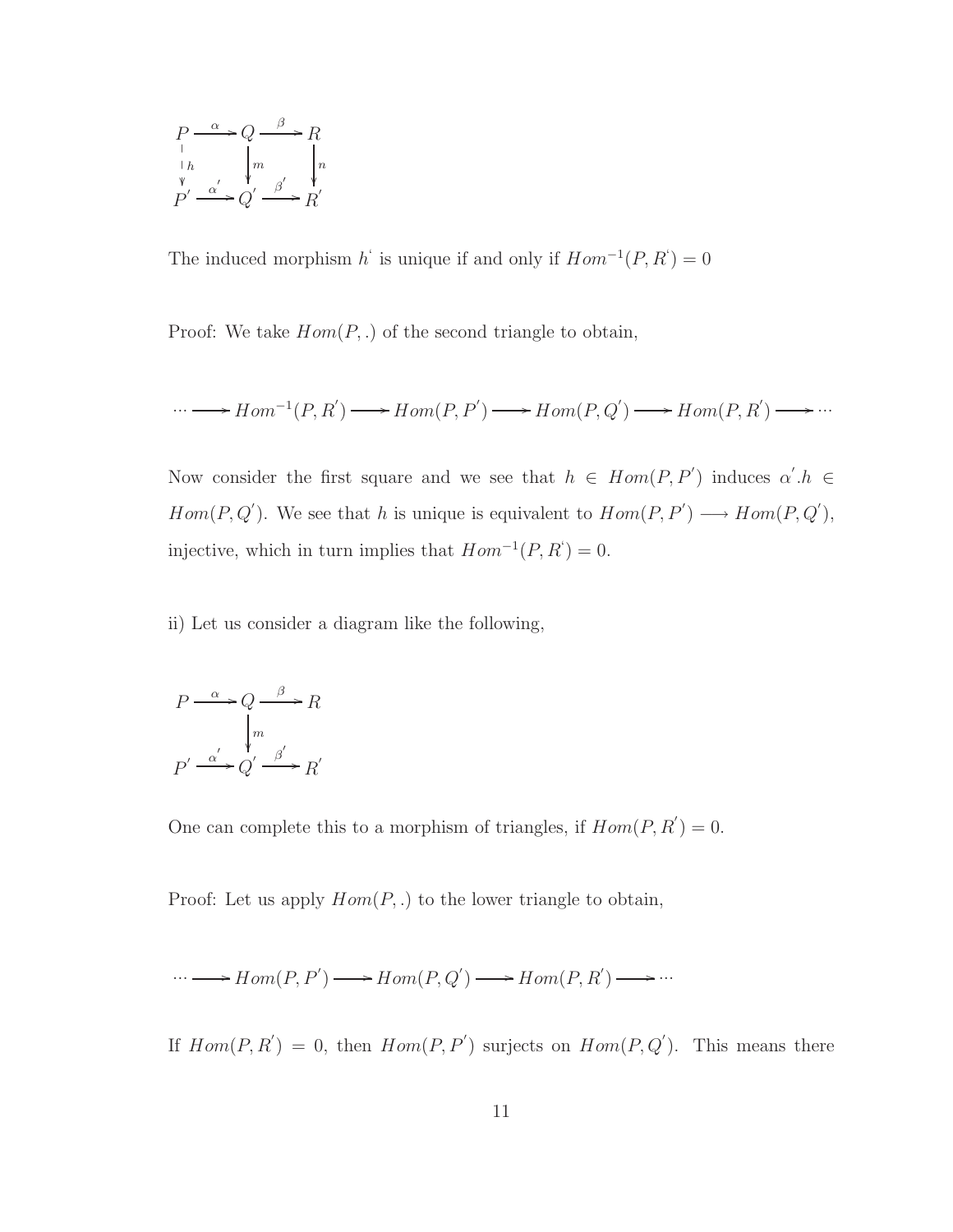exists a morphism  $q: P \longrightarrow P'$  such that  $\alpha'.q = m.\alpha$ . Now we can use the proposition above to prove the claim.

iii) Let us consider the morphism of triangles,



Then  $R \simeq R'$ 

Proof: We take  $Hom(X,.)$ , where  $X \in T$ , where T is the triangulated category, to both triangles we obtain the following diagram of long exact sequences,

$$
\cdots \longrightarrow Hom(X, P) \longrightarrow Hom(X, Q) \longrightarrow Hom(X, R) \longrightarrow \cdots
$$
  
\n
$$
\parallel \qquad \qquad \parallel \qquad \qquad \downarrow_{n'}
$$
  
\n
$$
\cdots \longrightarrow Hom(X, P') \longrightarrow Hom(X, Q') \longrightarrow Hom(X, R') \longrightarrow \cdots
$$

Properties of long exact sequences give us that  $n'$  is an isomorphism. Now we use Yoneda Lemma to claim that  $R \simeq R'$ . This proves the claim.

iv)As a corollary of iii. we obtain, that if there is a triangle as follows,

 $P \xrightarrow{f} Q \longrightarrow R$ 

then R is completely determined by  $f$  and can be denoted by  $C(f)$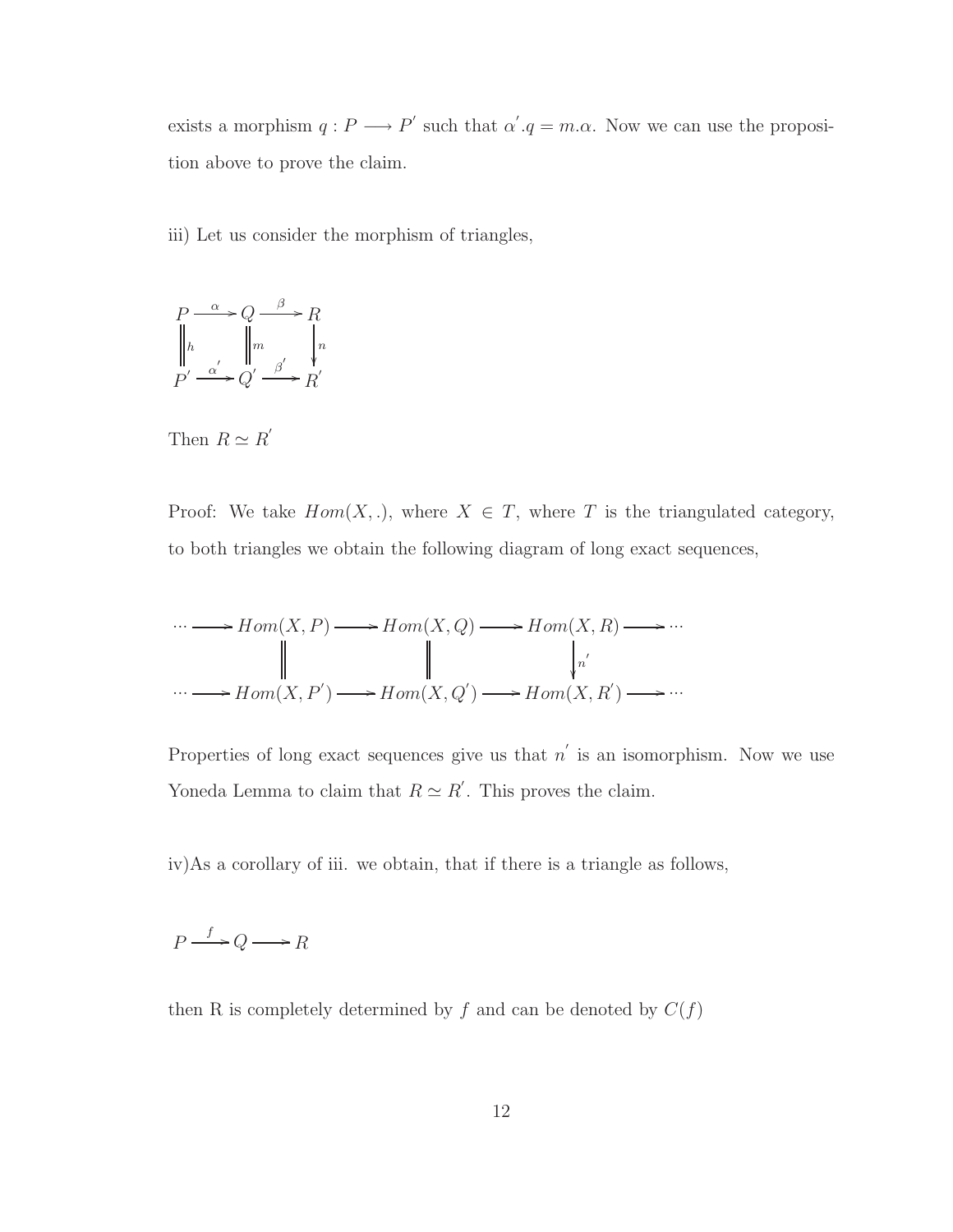Proof: If possible let there be two triangles,

$$
P \xrightarrow{f} Q \longrightarrow R_1
$$

and,

$$
P \xrightarrow{f} Q \longrightarrow R_2
$$

This gives us,

$$
P \xrightarrow{f} Q \longrightarrow R_1
$$
  
\n
$$
P \xrightarrow{f} Q \longrightarrow R_2
$$
  
\n
$$
P \longrightarrow Q \longrightarrow R_2
$$

By the earlier claim we know that,  $R_1 \simeq R_2$ . This allows us to use the notation  $C(f)$  without ambiguity. (Note: the cone construction is not functorial, i.e the isomorphism is not canonical; so the preceding statement is slightly misleading if one were to consider only the abelian category.)

v)9 Lemma: This is a result that I have found to be often useful. Even though I am sure this is known, I have not seen the result in the literature. Hence I will give a complete proof.

Let us consider a commuting square,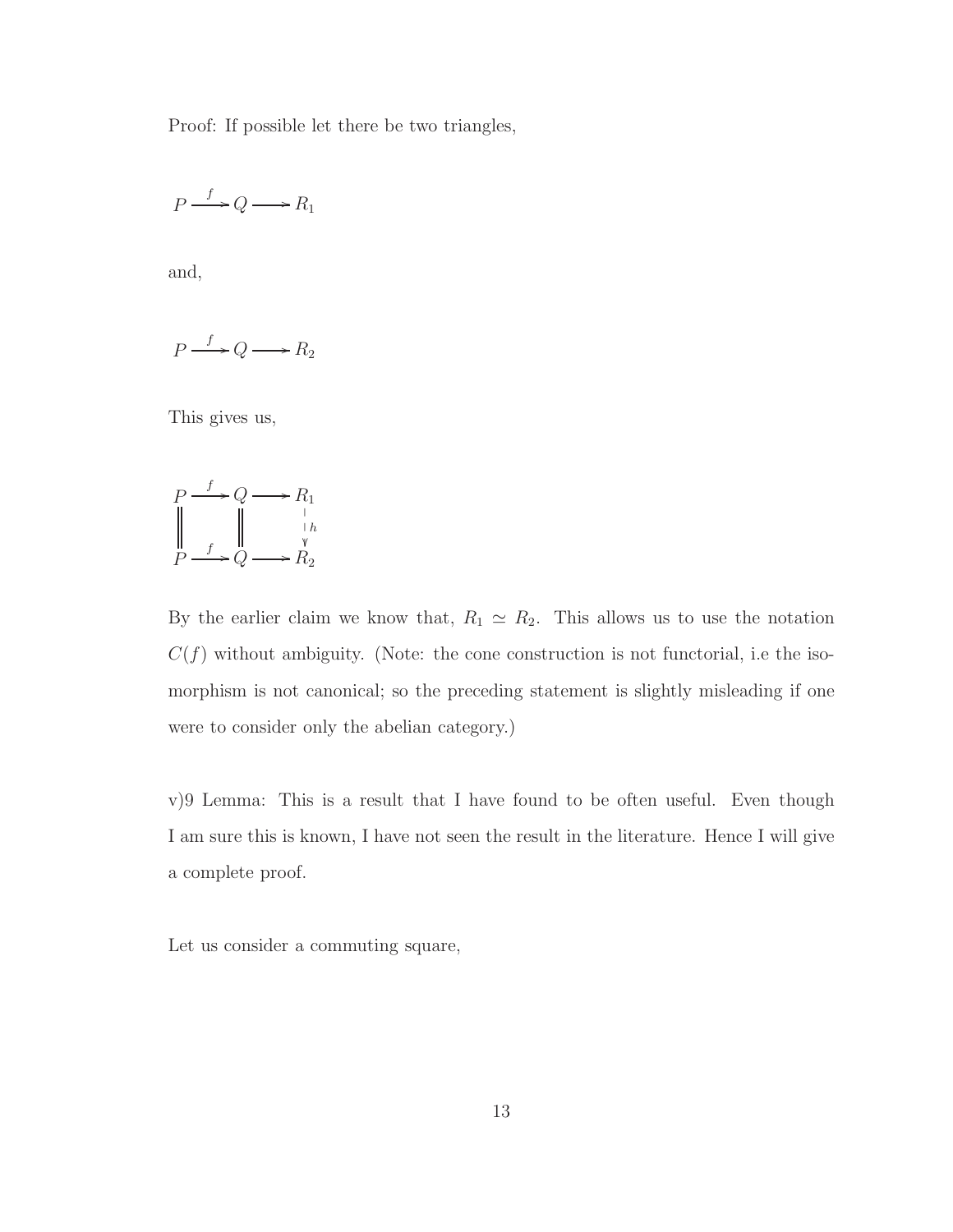$$
A \xrightarrow{a} B
$$
  
\n
$$
\downarrow_c
$$
  
\n
$$
\downarrow_b
$$
  
\n
$$
C \xrightarrow{d} D
$$

This can be completed to the following diagram,



We will show that  $C(m) \cong C(n)$  and that the the diagram can be completed to,



Proof: Let us first consider the octahedral axiom for b.a,



This gives us the triangle,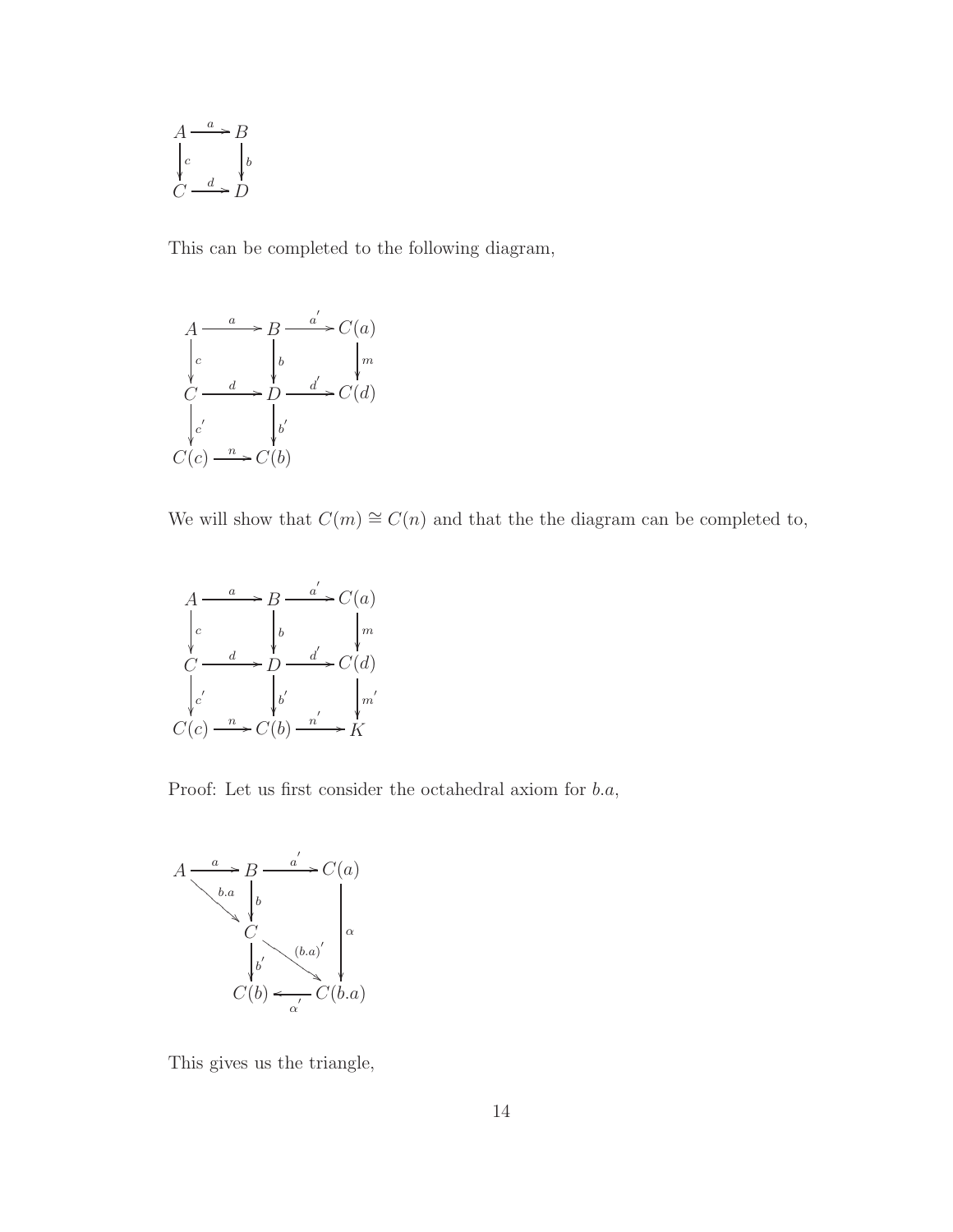$$
C(a) \xrightarrow{\alpha} C(b.a) \xrightarrow{\alpha'} C(b)
$$

Similarly for  $d.c$ , we obtain,



and the triangle,

$$
C(c) \xrightarrow{\beta} C(d.c) \xrightarrow{\beta'} C(d)
$$

Now consider the two triangles involving cones of the morphisms and apply octahedral axiom on them to obtain,



From this we obtain the bottom and right edge of our 3X3 diagram by reading off the two new triangles we have obtained,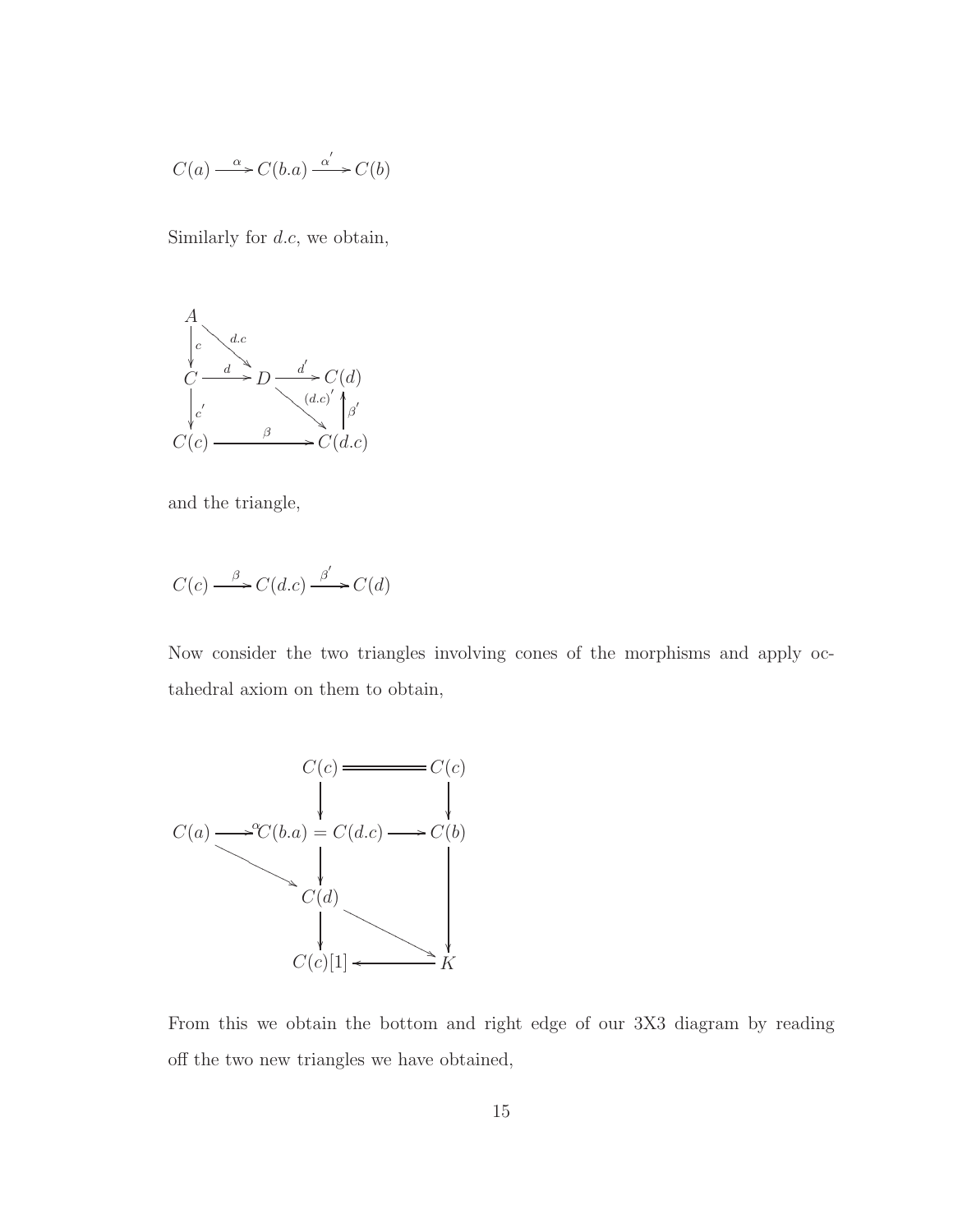$$
C(a)
$$
\n
$$
C(d)
$$
\n
$$
C(c) \longrightarrow C(b) \longrightarrow K
$$

where both edges are distinguished triangles. The proof for the commutation if the squares is a long and tedious diagram chase.

#### <span id="page-24-1"></span><span id="page-24-0"></span>2.3 Admissible Subcategories and Exceptional Collections

#### 2.3.1 Admissible Subcategories

In this section we discuss the notions of admissible subcategories and exceptional collections, which are special cases of admissible subcategories. These constructions have wide applications for projective spaces and toric varieties and are prime examples of stability conditions to be discussed later.

Definition Let  $T$  be a triangulated category and  $S$  be a full triangulated subcategory. If the inclusion functor,  $i : S \longrightarrow T$  has a right adjoint,  $\pi : T \longrightarrow S$ , then S is said to be an admissible subcategory. Note that depending on which adjoint  $i$  has,  $S$  is either left admissible or right admissible– for our purposes we will deal with left admissible subcategories only. The treatment for right admissible subcategories is exactly the same.

Definition Given a triangulated subcategory  $S$  of  $T$ , we can define a triangulated subcategory,  $S^{\perp}$ , defined as  $S^{\perp} = (X \in T : Hom(Y, X) = 0, \forall Y \in S)$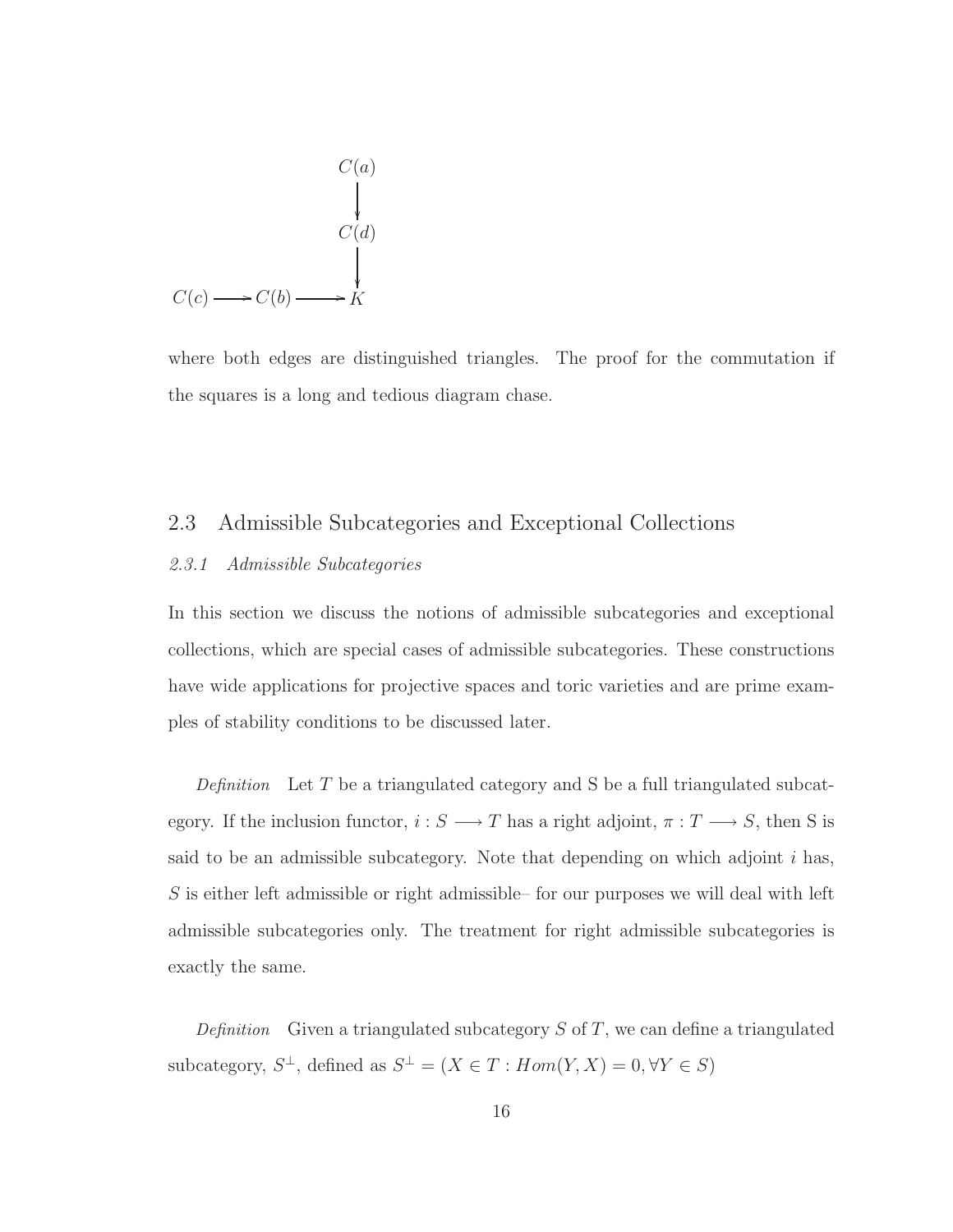The main result we need is the following;

*Proposition* A full triangulated subcategory S of T is admissible, if and only if, for all  $A \in T$ , there exists,

 $A_S \longrightarrow A \longrightarrow A_{S^{\perp}}$ 

<span id="page-25-0"></span>where,  $A_S \in S$  and  $A_{S^{\perp}} \in S^{\perp}$ 

2.3.2 Exceptional Collection

Definition An object  $A \in T$  in a k-linear triangulated category T is called exceptional if,

 $Hom(A, A[i]) = 0$ , if  $i \neq 0$ and,  $Hom(A, A) = k$ .

Definition An exceptional sequence  $A_1, A_2, \ldots, A_n$  is called an exceptional sequence if,

 $Hom(A_m, A_n[i]) = 0,$  if  $\forall m > n$  or  $i \neq 0$  if  $m = n$ and,  $Hom(A_m, A_n) = k$  if,  $m = n$ .

An exceptional collection is called full if the triangulated subcategory generated by  $A_1$ ,  $A_2$ ,... $A_n$  equals  $T$ .

Definition A sequence of admissible subcategories,  $S_1, S_2, S_n \subset T$  is called semiorthogonal, if  $\forall i > j$ ,  $S_j \subset S_i^{\perp}$ . Such a sequence defines a semiorthogonal decomposition of  $T$ , if  $S_i$  generate  $T$ .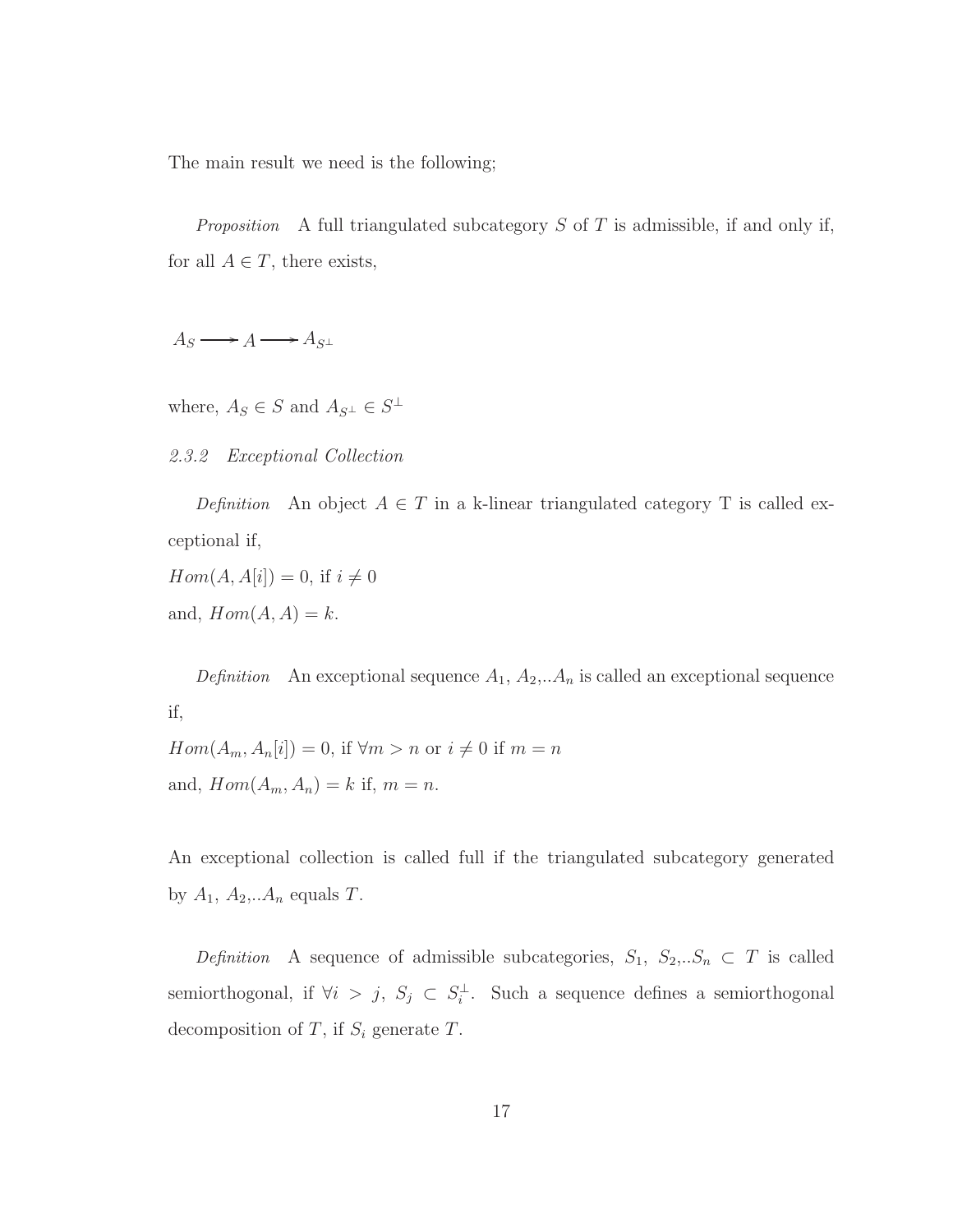#### <span id="page-26-0"></span>2.4 Quotient of Triangulated Categories

In this section we will briefly discuss the quotient of a triangulated category. The quotient process is similar to localization in commutative algebra and indeed will give us a calculus of fractions, in terms of diagrams.

Definition Let  $F : S \longrightarrow T$  be a functor. F is said to make a morphism  $\sigma \in$  $Mor(S)$  invertible, if  $F\sigma$  is invertible in T. The set of morphisms that are invertible under F will be denoted by  $\Sigma(F)$ .

Definition Given a category S and a set of morphisms  $\Sigma$  we formally define the quotient category,  $S[\Sigma^{-1}]$  and a canonical quotient functor  $Q[\Sigma^{-1}] : S \longrightarrow S[\Sigma^{-1}]$ by the following properties,

i)
$$
Q[\Sigma^{-1}](\sigma)
$$
 is invertible  $\forall \sigma \in \Sigma$ .

ii)If a functor  $F : S \longrightarrow T$  makes the morphisms in  $\Sigma$  invertible, then  $F$  factors through as in the following diagram.



We give a quick construction of the quotient category without proofs. First we define the notion of a multiplicative system of morphisms.

Definition Let C be a category. A collection S of morphisms in C is called a multiplicative system if the following axioms hold: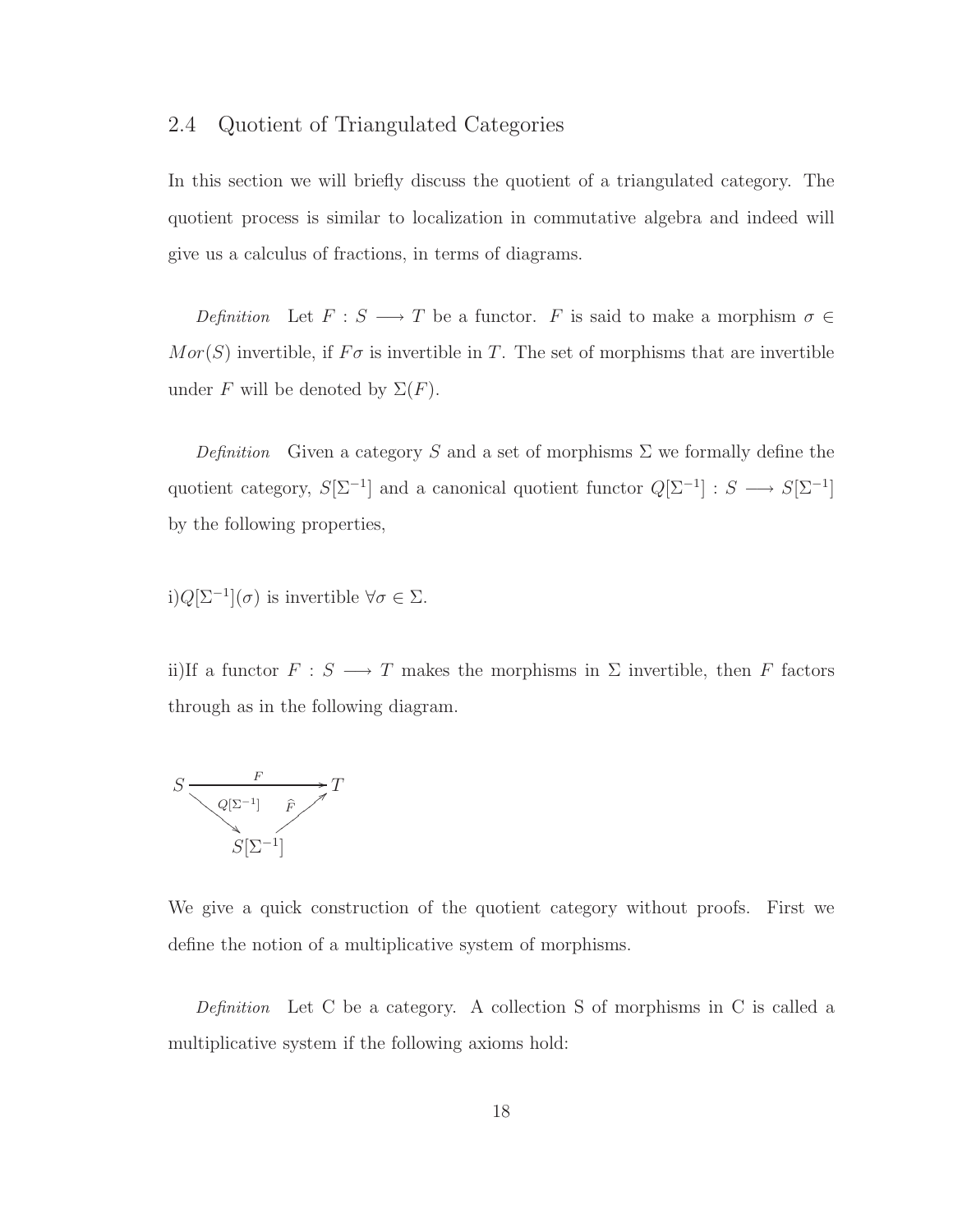i) If  $f, g \in S$ , then  $fg$  exists and  $fg \in S$ . Also  $\forall X \in C$ ,  $Id_X \in S$ .

ii) Any diagram

$$
X \xrightarrow{u} Y
$$
  

$$
X \xrightarrow{u} Y
$$

with  $s \in S$  can be completed to a commutative diagram,



with  $t \in S$ . The same statement, with arrows reversed, holds true as well.

iii) If  $f, g: X \longrightarrow Y$  are morphisms in C, then the following condition holds,

There exists an  $s: Y \longrightarrow Y'$ ,  $s \in S: sf = sg$ , if and only if, there exists a  $t: X' \longrightarrow X, t \in S: ft = gt.$ 

We will take quotients only with respect to multiplicative systems  $\Sigma$ . Now we sketch briefly the construction of the category,  $S[\Sigma^{-1}]$ .

i) The objects of  $S[\Sigma^{-1}]$  are same as the objects of S.

ii) The morphisms in  $S[\Sigma^{-1}]$  are "roof diagrams" which are diagrams in S of the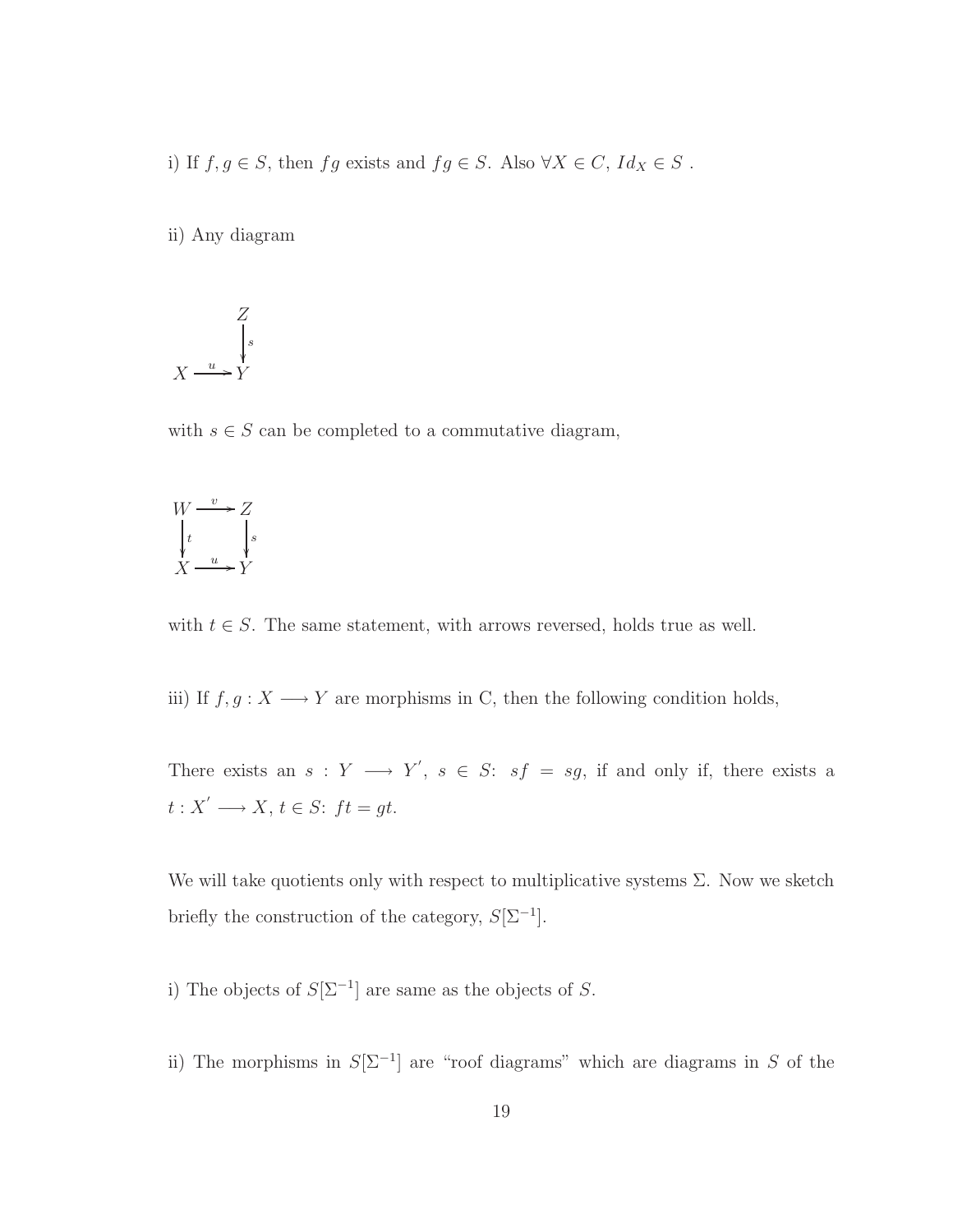following form,



where  $s \in \Sigma$ . This defines a morphism in  $S[\Sigma^{-1}]$ ,  $\phi: Q(X) \longrightarrow Q(Y)$  as  $Q(s)$ is an isomorphism. One can easily see that two different pairs  $(f, s)$  and  $(g, t)$  define the same morphism if the following hold,



iii) Composition of two morphisms,







is defined uniquely because of the multiplicative system hypotheses. Roughly the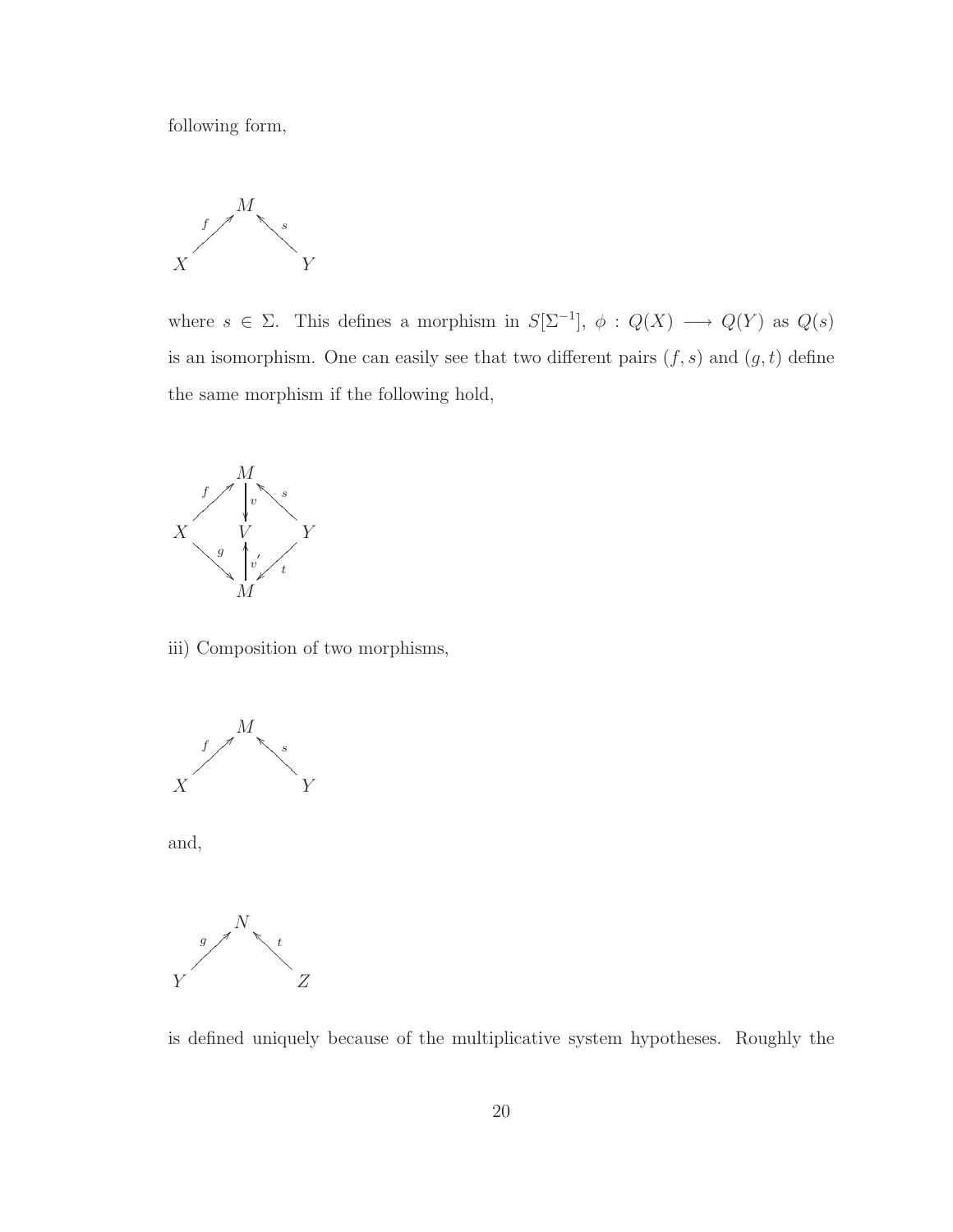construction goes as follows,



where the existence of h and  $u \in \Sigma$  and the commutativity of the top square are guaranteed by the axioms of multiplicative systems.

#### <span id="page-29-0"></span>2.4.1 Multiplicative systems and thick subcategories

Even though the definition of a quotient in terms of multiplicative systems satisfactorily parallels the theory of localization in rings, in categories a more concrete description in terms of objects is more helpful at times. It turns out that if one considers the cones of all morphisms in a multiplicative system then they form a triangulated subcategory and it is precisely this subcategory that goes to zero on localization. More precisely, let  $\Sigma$  be a multiplicative system of morphisms. Then  $C(\Sigma) = X : X = Cone(\sigma), \sigma \in \Sigma$  is a triangulated subcategory. Furthermore it is a thick triangulated subcategory in the sense of Verdier. We will use the simpler definition due to Ricard – equivalent to Verdier's formulation– and define a thick subcategory as a triangulated subcategory T, such that if,  $A \oplus B \in T$  if and only if  $A, B \in T$ . What is more interesting is that if we take a thick subcategory T then it gives rise to a multiplicative system  $\Sigma(T) = \sigma : C(\sigma) \in T$ . To prove that they obey the axioms of multiplicative system requires a fair bit of triangle chasing and will be omitted. The most common example of a thick triangulated category which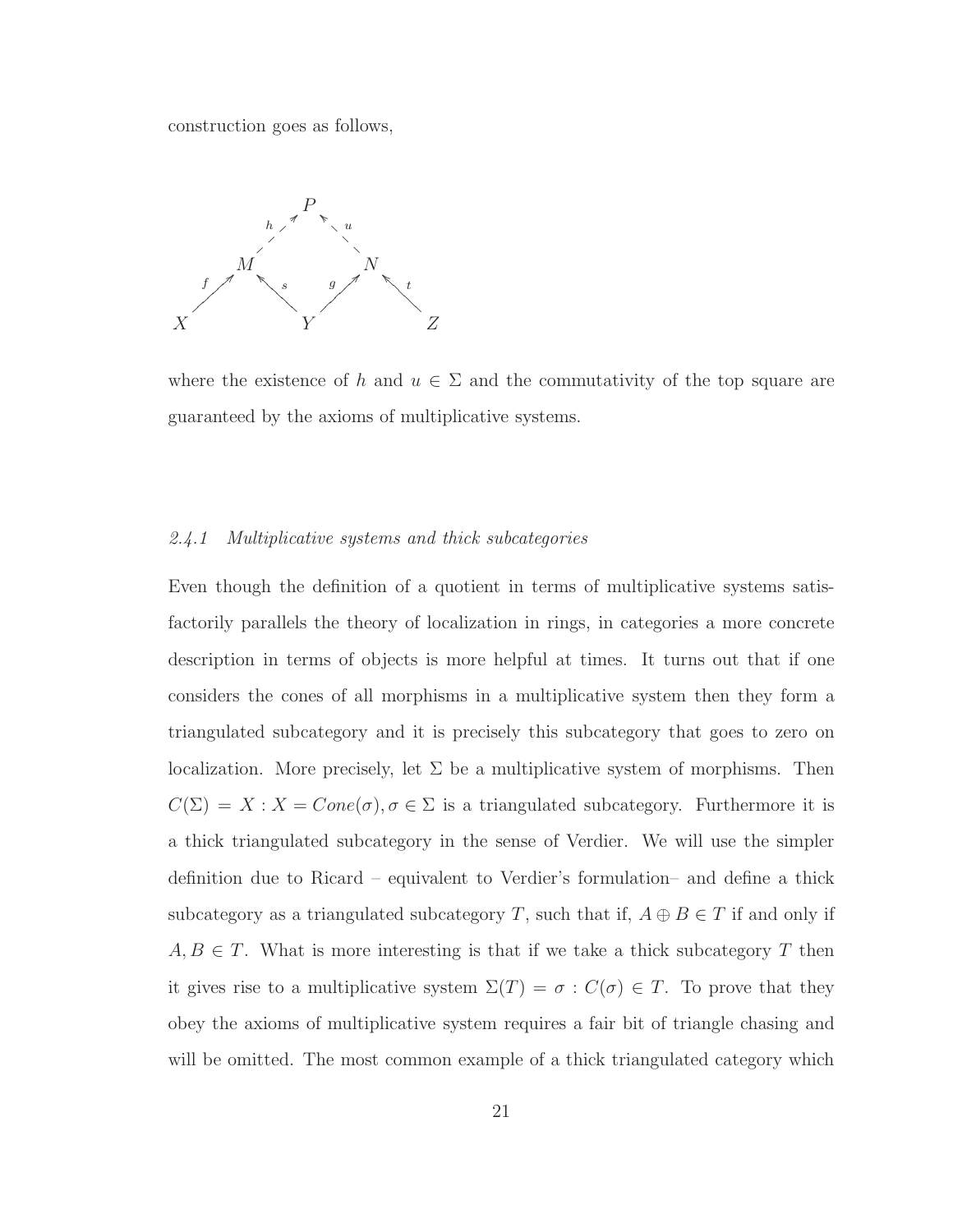are useful in practise arise as kernels of exact functors between triangulated categories or cohomological functors from a triangulated category to an abelian category.

Let S be a thick triangulated subcategory of T. Let  $\Sigma(S)$  be the multiplicative set of morphisms with cones in S. Then we can take the localization  $Q: T \longrightarrow T[\Sigma(S)^{-1}]$ which we will compactly write as,  $T/S$  or  $\frac{T}{S}$ . Let us consider the action of Q on a triangle in  $T$  as follows,

$$
A \xrightarrow{\sigma} B \longrightarrow C
$$

where,  $\sigma \in \Sigma(S)$  and therefore  $C \in S$ . Since by definition  $Q(\sigma)$  is invertible and  $Q$ is an exact functor, we obtain the following triangle,

$$
Q(A) \xrightarrow{Q(\sigma)} Q(B) \longrightarrow Q(C)
$$

which means  $Q(C) = 0$ . Therefore the subcategory S goes to zero under Q justifying the quotient notation.

It is probably worth noting here that computing Hom groups in the quotient is in general a very difficult task and there exists, to the best of my knowledge, no general way of tackling that issue. To appreciate why this might be the case, we remind ourselves that a morphism in  $\frac{T}{S}$ ,  $\phi: A \longrightarrow B$  is equivalent a class of roof diagrams in  $T$  of the following form;

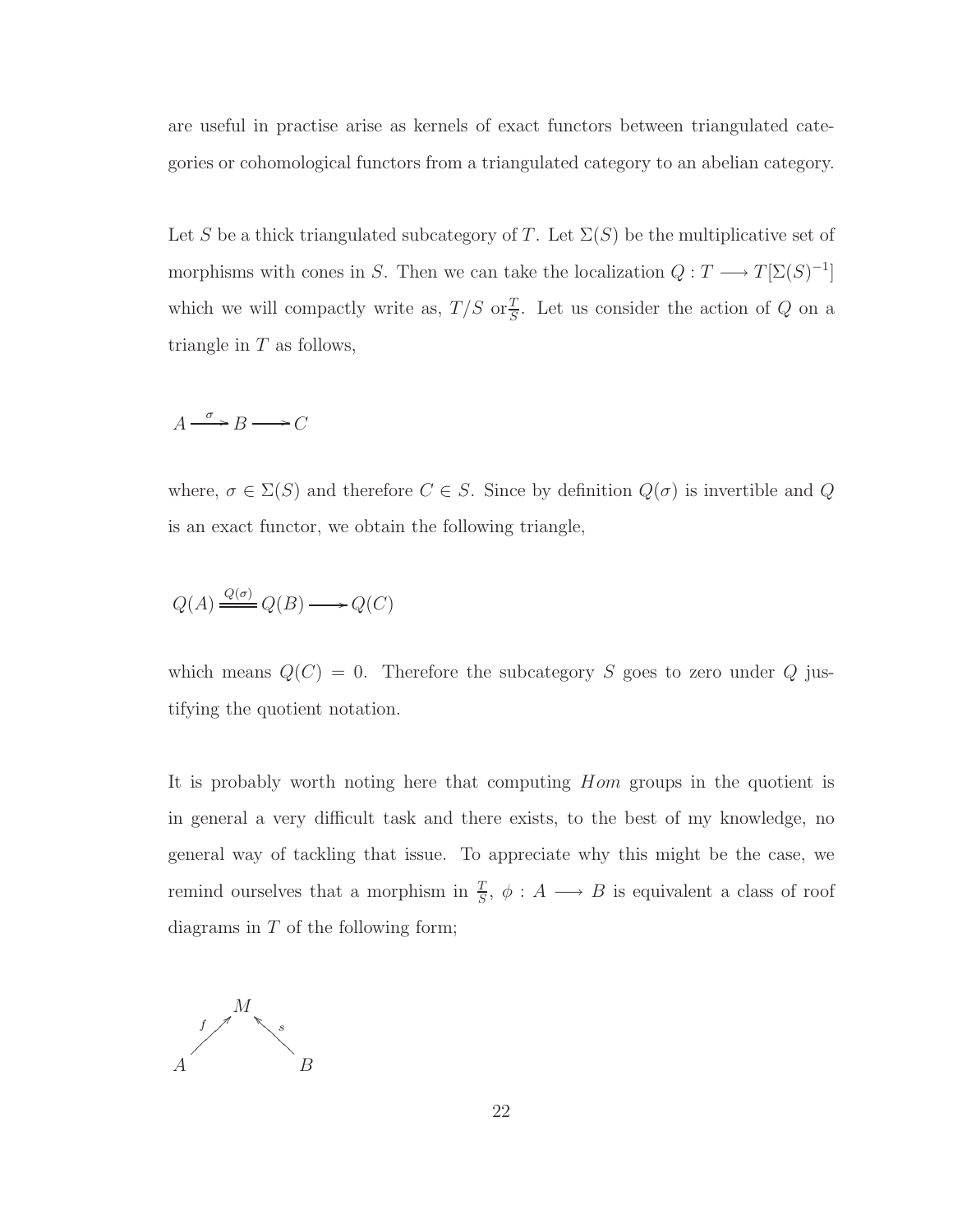where  $s \in \Sigma(S)$ , and the usual equivalence relation of roof diagrams apply. In general categorizing this group without any other information is very difficult.

#### <span id="page-31-0"></span>2.5 Derived Categories

Finally we are ready with all the ingredients to define the central ingredient of what is to follow: the derived category of an abelian category. Let us first sketch the construction before looking at some of the properties that make derived categories so useful for geometric applications.

#### <span id="page-31-1"></span>2.5.1 Homotopy Category

First off we start with an abelian category A. This category of course is not triangulated. Then we consider the category  $C(A)$  which is the category of complexes with entries in A and d is the differential.  $(C(A), d)$  is abelian is not triangulated either. We take a quotient of  $C(A)$  with respect to the equivalence relation of homotopy: basically we are taking a localization with respect to the multiplicative system of homotopic morphisms. We will call the resultant category  $C(A)/Ht = K(A)$ . The homotopy category  $K(A)$  turns out to be triangulated.

We define the translation functor as the usual homological shift of a complex  $|n|$ defined as  $F_{\cdot}[n]_m = F_{n+m}$  and  $d[n]_m = d_{n+m}$ . The distinguished triangles are defined by the cone of a chain map  $f$ ,

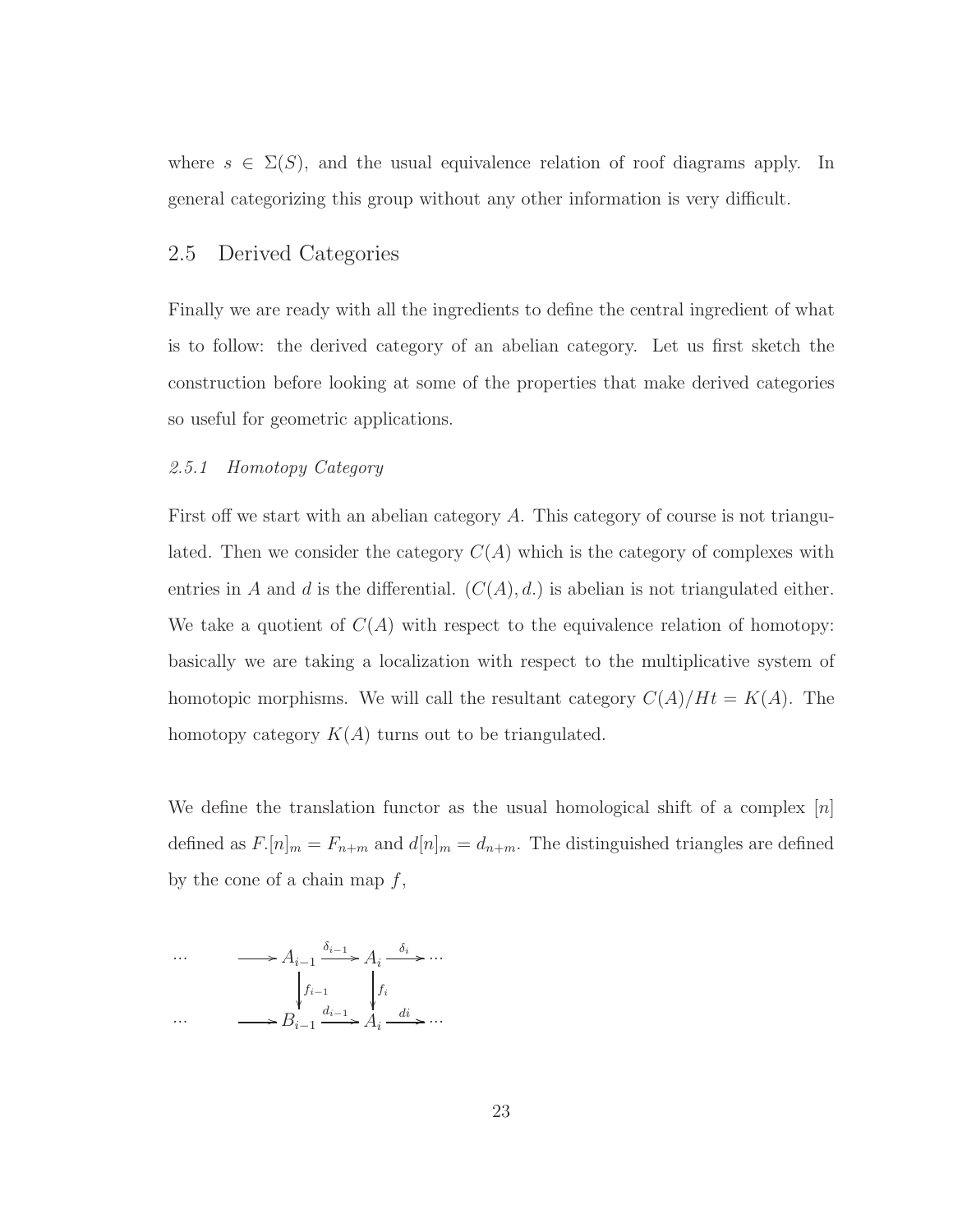as follows,  $Cone(f)_i = A_i \oplus B_{i+1}$ 

and the differential  $(d_{Cone(f)})_i$  is given by the following matrix.

$$
\left(\begin{array}{cc}\delta_i&f_i\\0&d_i\end{array}\right)
$$

Note: The discerning reader will notice a complete absence of the ubiquitous  $(-1)^n$ signs that plague these definitions. Those signs are useful only in the book keeping of the diagram chases and have been suppressed, though fully understood to be there so as to make the differentials nilpotent.

Using homotopy equivalence one can show that,

$$
A \xrightarrow{f} B \longrightarrow Cone(f)
$$

forms a distinguished triangle thereby giving  $K(A)$  the structure of a triangulated category.

Now consider the cohomology functor– the differentials still square to zero– defined from  $H : K(A) \longrightarrow Ab$ . The kernel of this functor are all complexes with zero cohomology– or complexes quasi-isomorphic to zero which are called acyclic objects. By our earlier discussion this is thick, or in other words the set of quasi-isomorphisms form a multiplicative system, and we can take the localization of  $K(A)$  with respect to quasi-isomorphisms. The resultant category, which is triangulated, is called the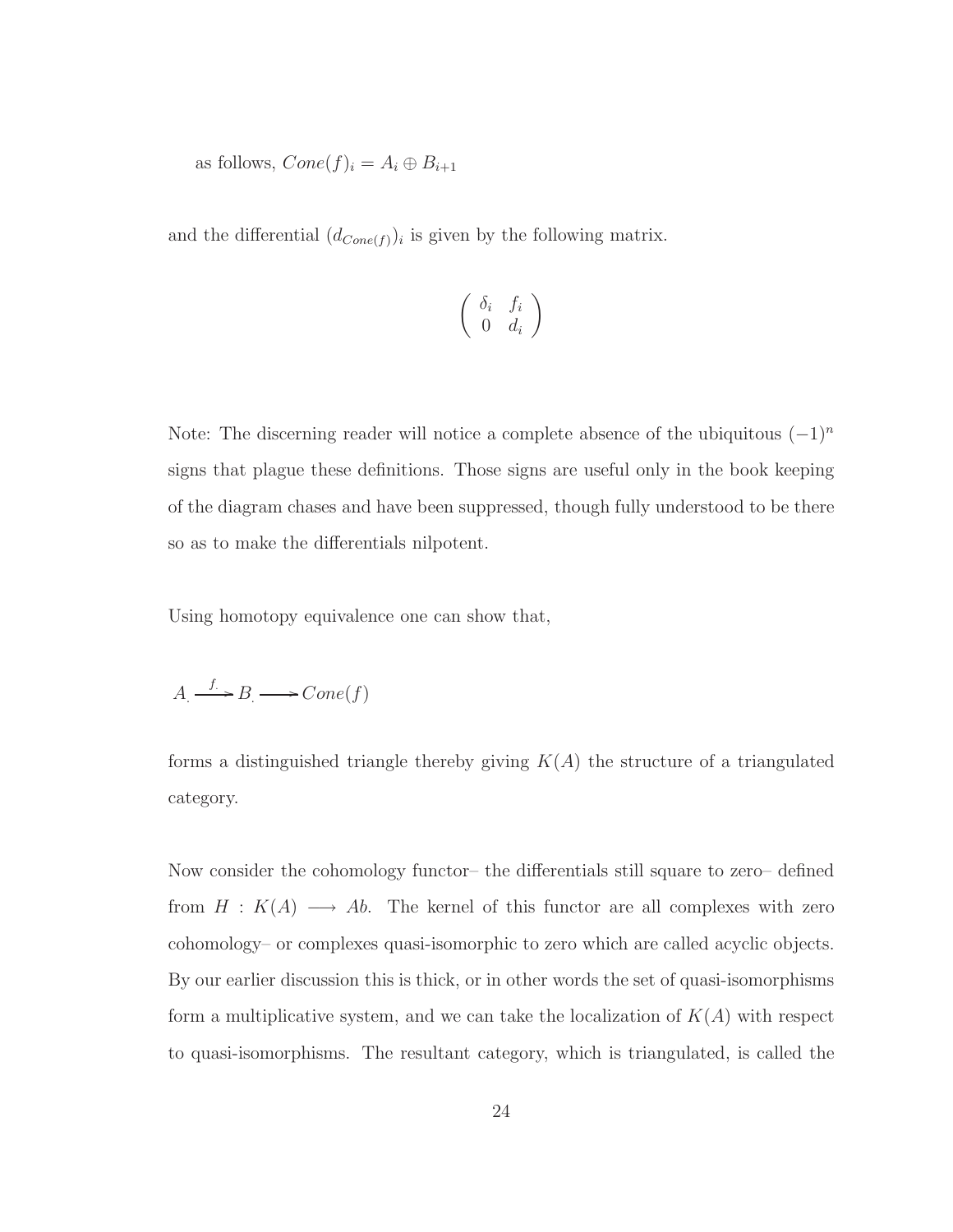derived category,  $D(A)$  of the abelian category A.

To understand what happens when we pass to the derived category, it is best to think in terms of resolutions in  $C(A)$ . Let an object  $F \in C(A)$  have a right or left resolution of the form,  $F \xrightarrow{f} A_0 \xrightarrow{d_0} A_1 \xrightarrow{d_1}$ 

or,

$$
\longrightarrow A_{-2} \longrightarrow A_{-1} \longrightarrow A_0 \stackrel{f}{\longrightarrow} F
$$

Let us consider the latter resolution for simplicity. We can rewrite this resolution as follows,



The complex

$$
\xrightarrow{\hspace{0.5cm}} 0 \xrightarrow{\hspace{0.5cm}} 0 \xrightarrow{\hspace{0.5cm}} F
$$

and the complex,

$$
\longrightarrow A_{-2} \longrightarrow A_{-1} \longrightarrow A_0
$$

have the same cohomologies, as  $H^0(A) = F$ . So these two complexes are quasiisomorphic and map to the same object in the derived category. Thus in the derived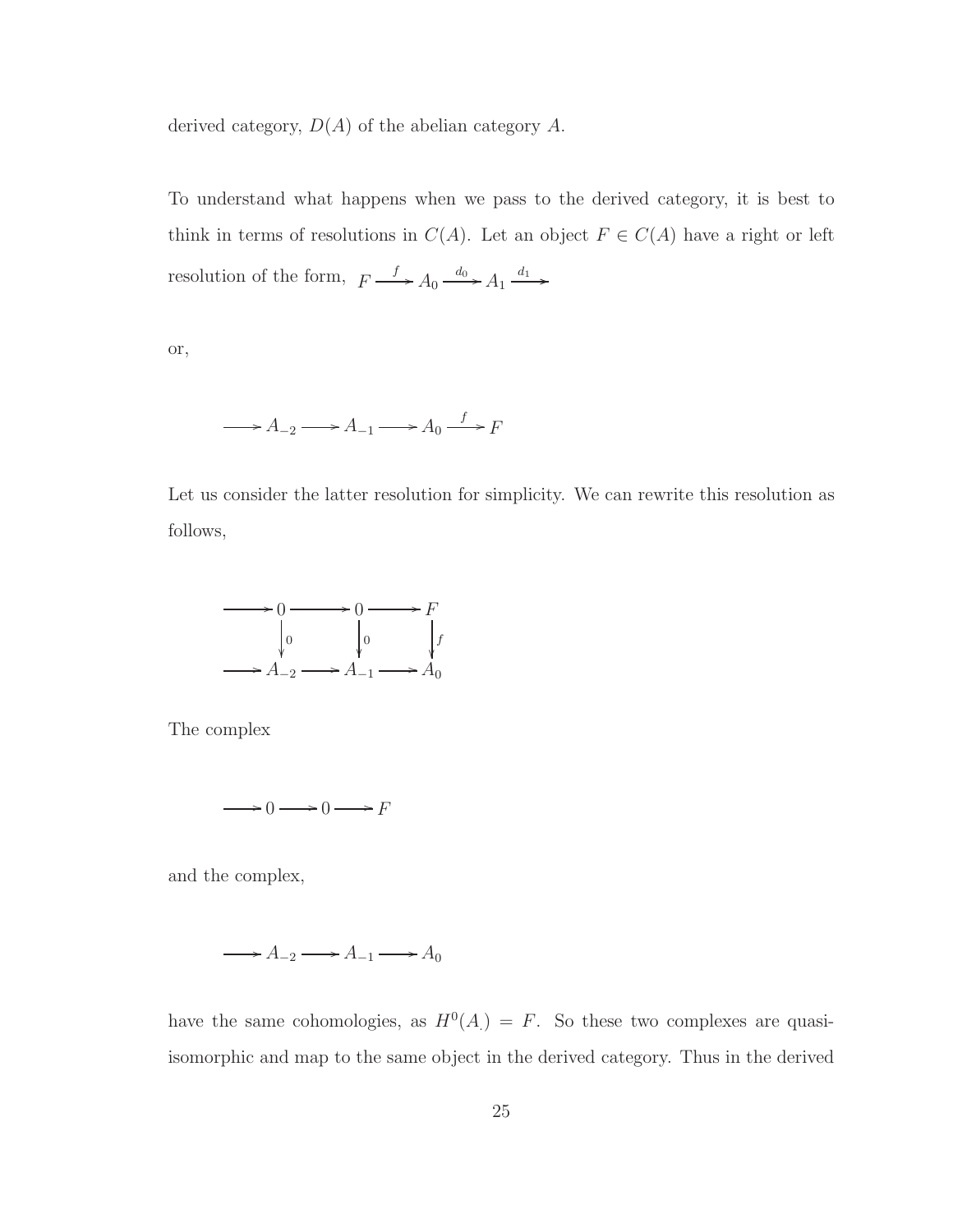category objects are represented by their resolutions.

One might wonder why construct the derived category at all, which admittedly has a rather convoluted construction. We shall briefly summarize a very lucid argument provided Richard Thomas– "Complexes good, homology bad." Let us see in some detail why this may be the case and how derived categories ride to our rescue.

It is a well known theorem in topology, due to Massey, that two spaces  $X$  and Y are homotopy equivalent if and only if there exist the following diagram,



where  $M$  is a topological space, such that the corresponding chain maps of complexes in the diagram,



induce isomorphisms on cohomology, i.e  $H^q(X) \cong H^q(M) \cong H^q(Y)$ . Here X. refers to the complex corresponding to X due to simplicial decomposition.

The complex  $X$  then contains all the information about  $X$  and it would be nice to have it as an invariant of topology. One can already see the reason for the derived category– roof diagrams with quasi-isomorphisms of course arise naturally because of the quotient.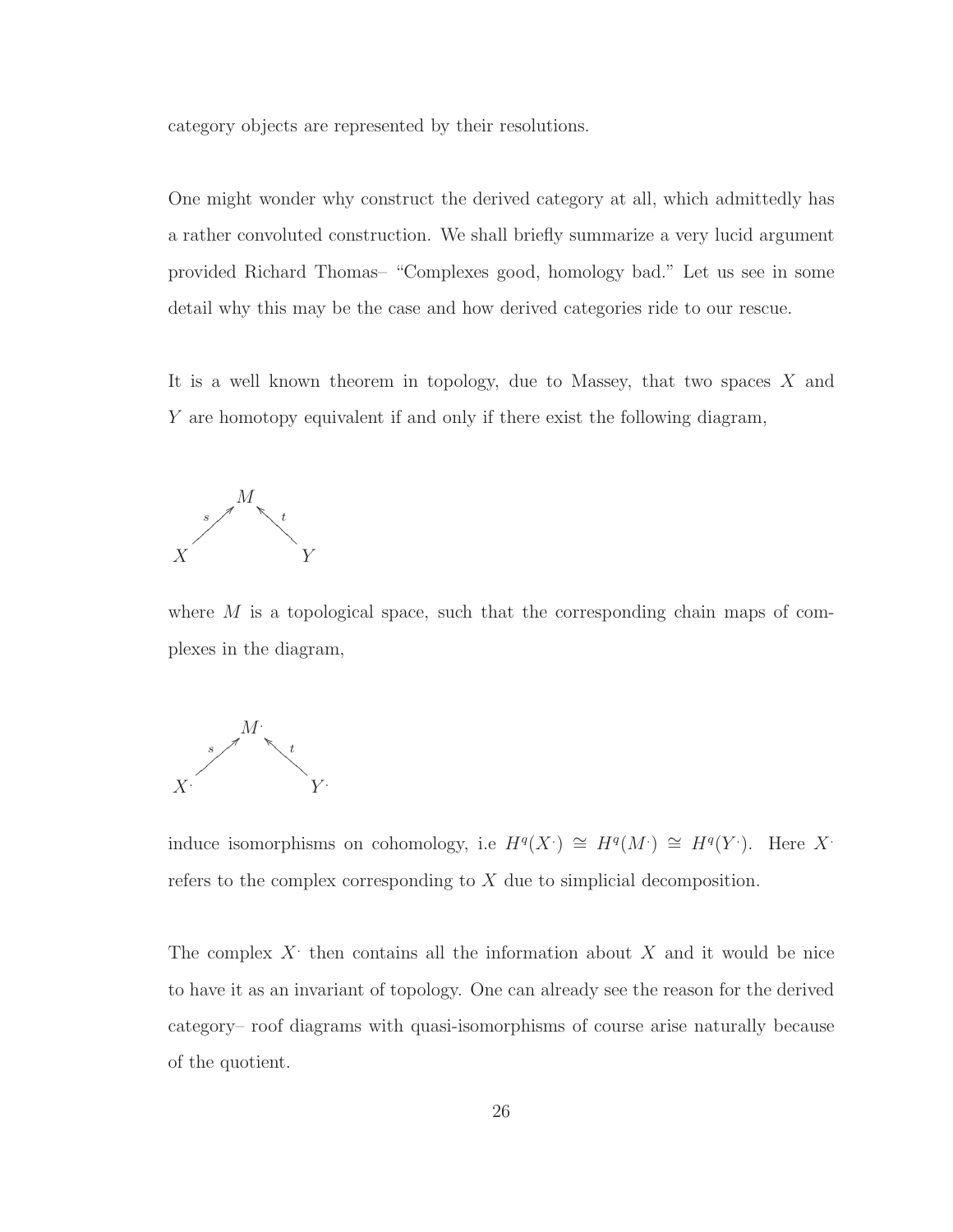Let us consider another example where not only are complexes "good", but homology would actually be "bad". Let us consider construction of coholomogy in topology. We recall that one does not take simply the dual of the homology groups,  $H^* \neq Hom(H_*, \mathbb{Z})$ . There is a good reason for that– the naive dual would lose all information about the torsion of the complex. Instead we actually take the entire complex and dualize it first and then take the homology of the complex. If we consider,

### $\mathbb{Z} \longrightarrow^{\mathbb{X}2} \mathbb{Z}$

we obtain the homology groups are  $H_1 = 0$  and  $H_0 = \mathbb{Z}/2$ . Note if we take dual of the homology groups we get zero in both degrees. However dualizing the complex first and then taking homology does give us the expected cohomology groups,  $H^1 = \mathbb{Z}/2$ and  $H^0 = 0$ , which does preserve the torsion data.

A more relevant example would be the case of torsion sheaves in the abelian category of coherent sheaves of a space. Torsion sheaves are not easy to deal with. On the other hand locally free sheaves are very easy to manipulate. Any torsion sheaf can be resolved by locally free sheaves. For example the skyscraper sheaf of points,  $\theta_x$ on  $\mathbb{P}^n$  can be written as a Koszul resolution of the form,

$$
0 \longrightarrow \Lambda^n \omega \longrightarrow \Lambda^{n-1} \omega \longrightarrow \cdots \longrightarrow \Lambda^1 \omega \longrightarrow \theta_{\mathbb{P}^n} \longrightarrow \theta_x
$$

Now working with locally free sheaves like  $\Lambda^r \omega$  is pretty easy, whereas dealing with  $\theta_x$  is not so. However by our earlier conclusion that in the derived category objects are replaced by their resolutions, we see how the skyscraper sheaf of a point becomes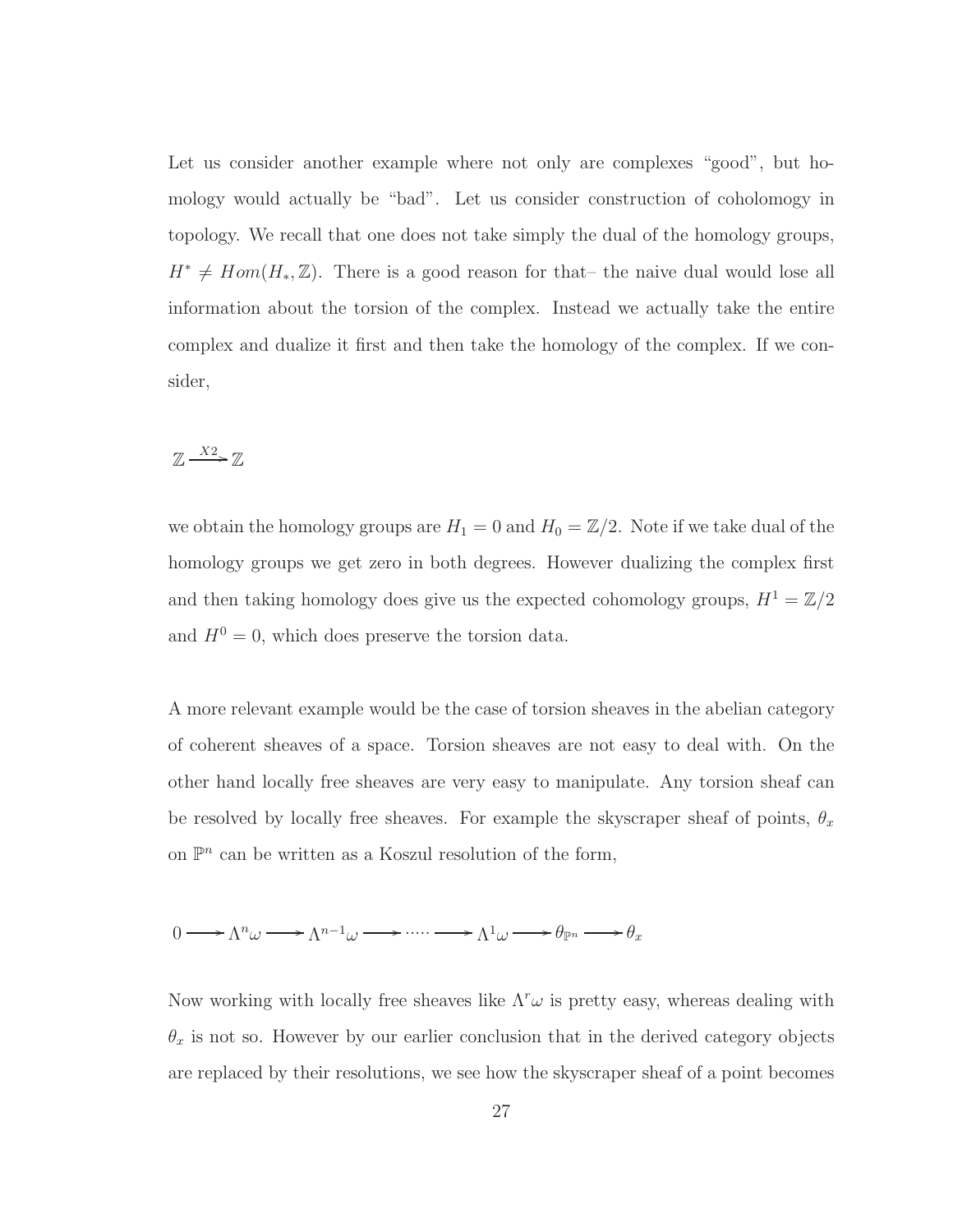equivalent to a finite length complex of locally free sheaves in  $D^b(\mathbb{P}^4)$ .

#### 2.5.2 Derived Functors

Once we have defined the derived categories the natural question would be to ask what are the functors between these categories. Of course that class is rather large. We will instead focus on the class of functors induced by the underlying abelian category. Let us consider the derived category  $D(A)$  and  $D(B)$  of abelian categories A and B. Let  $F: A \longrightarrow B$ . We would like to formulate a notion of a "derived functor"  $DF: D(A) \longrightarrow D(B).$ 

First off we note that if  $F : K(A) \longrightarrow K(B)$  is an exact functor of triangulated categories then,  $F$  will induce a commutative diagram,

$$
K(A) \xrightarrow{F} K(B)
$$
  
\n
$$
\downarrow{Q_A} \qquad \qquad QB
$$
  
\n
$$
D(A) \xrightarrow{\overline{F}} D(B)
$$

if the following conditions are true,

i)  $F(\Sigma_A) \longrightarrow \Sigma_B$ , where  $\Sigma$  are quasi-isomorphisms.

ii)If  $H^n(C) = 0$ ,  $\forall n$ , then  $H^n(F(C)) = 0$ ,  $\forall n$ , that is acyclic complexes are mapped to acyclic complexes via the functor F.

It is not difficult to see that the universal property of quotient by quasi-isomorphisms immediately implies existence of  $\overline{F}$ . However most interesting functors that arise in geometry do not obey the two required conditions. We need a slightly more compli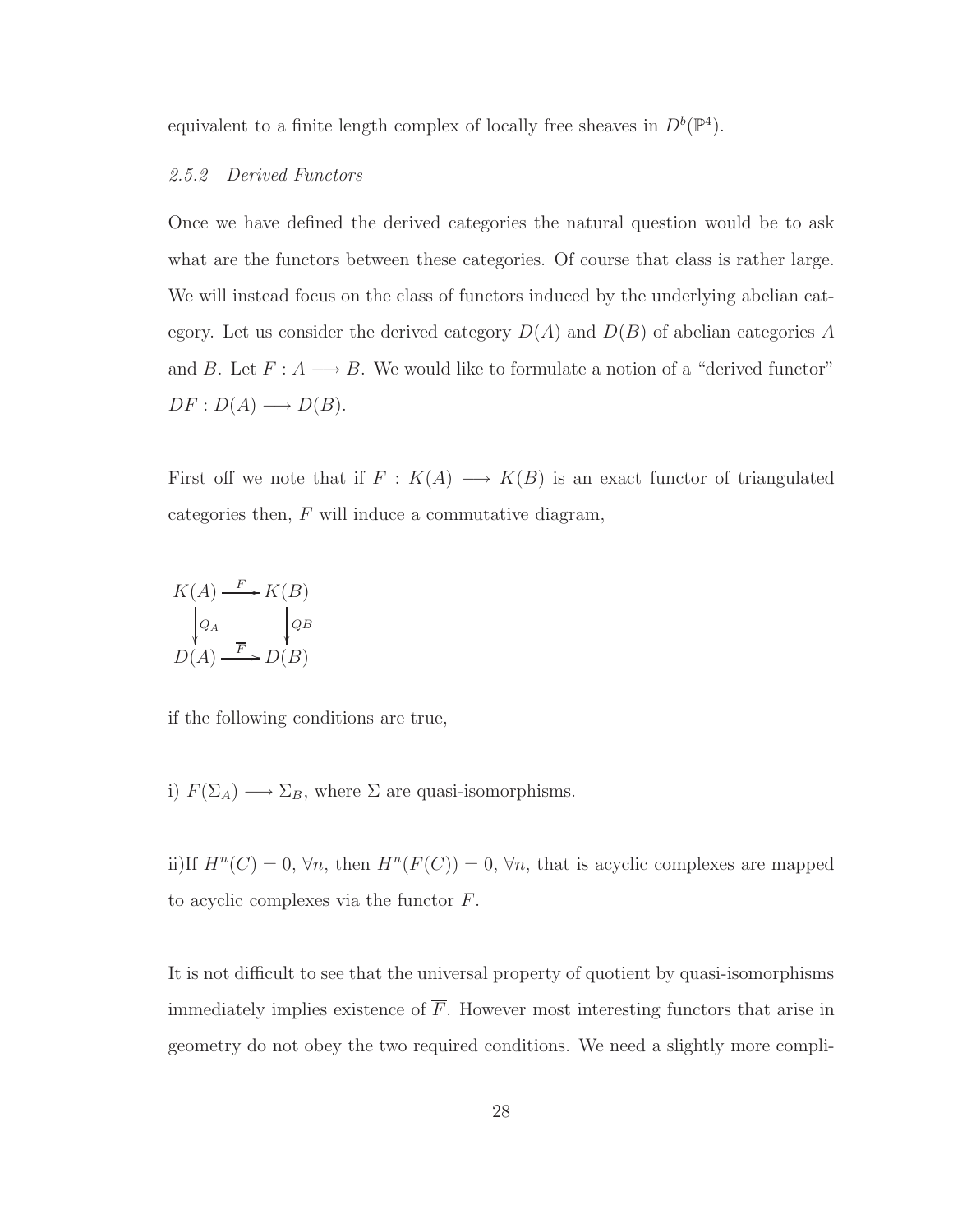cated construction for those cases.

To get to the construction we briefly remind ourselves the important properties of injective and projective resolutions.

Definition An abelian category A is said to have "enough injectives" (enough projectives) if  $\forall X \in A$ , there exists an injective morphism, (surjective morphism p)  $i: A \longrightarrow I,$   $I \in A$  is injective.(  $p: P \longrightarrow A,$   $P \in A$  is projective.)

Definition An injective resolution of an object  $X \in A$  is defined to be an exact sequence,

 $0 \longrightarrow X \longrightarrow I^0 \longrightarrow I^1 \longrightarrow I^2 \longrightarrow \cdots$ 

where  $I^j$  are all injective objects.

Definition A projective resolution of an object  $X \in A$  is defined to be an exact sequence,

 $0 \leftrightarrow X \longleftarrow P^0 \longleftarrow P^{-1} \longleftarrow P^{-2} \longleftarrow \cdots$ 

where  $P<sup>j</sup>$  are all projective objects.

We have already explained how in the derived category objects are replaced by their resolutions. Let us formalize the result in a series of propositions and lemma that are easily proved.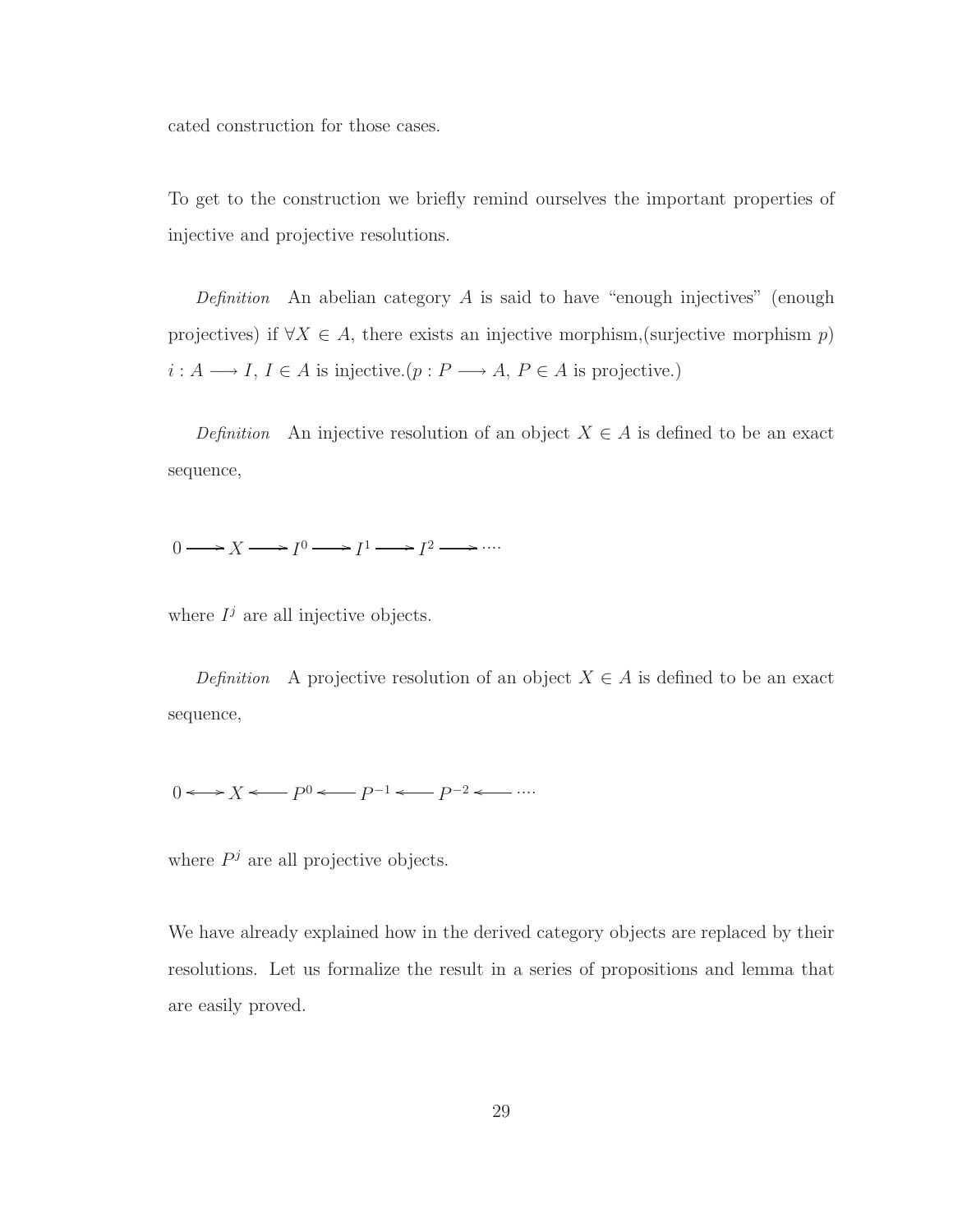Proposition: Let A be an abelian category. Let  $K(A)$  be the corresponding homotopy category. If A has enough injectives( projectives) then  $\forall X \in K(A)$  there exists a complex  $I$  of injectives ( $P$  of projectives) such that there is a quasi-isomorphism  $X^{\cdot} \longrightarrow I^{\cdot} (P^{\cdot} \longrightarrow X^{\cdot})$ 

Proof: The proof is easy if one recalls that projective resolutions are unique upto homotopy.

The crucial result is the following proposition.

Proposition: If A is an abelian category with enough injectives and let I be the additive subcategory of all injectives,  $I \hookrightarrow A$ . Passing to the homotopy category we obtain,  $K(I) \longrightarrow K(A)$ . By earlier proposition any X is quasi-isomorphisc to  $J \in I$ . Therefore we have the following diagram,



The induced functor *i* is an equivalence.

Proposition:(Construction of Right Derived Functor)Let A, B be abelian categories and  $F: A \longrightarrow B$  be an left exact functor. We note that  $F$  is exact on the subcategory of injective objects. Then the right derived functor  $RF$  is constructed from the following diagram,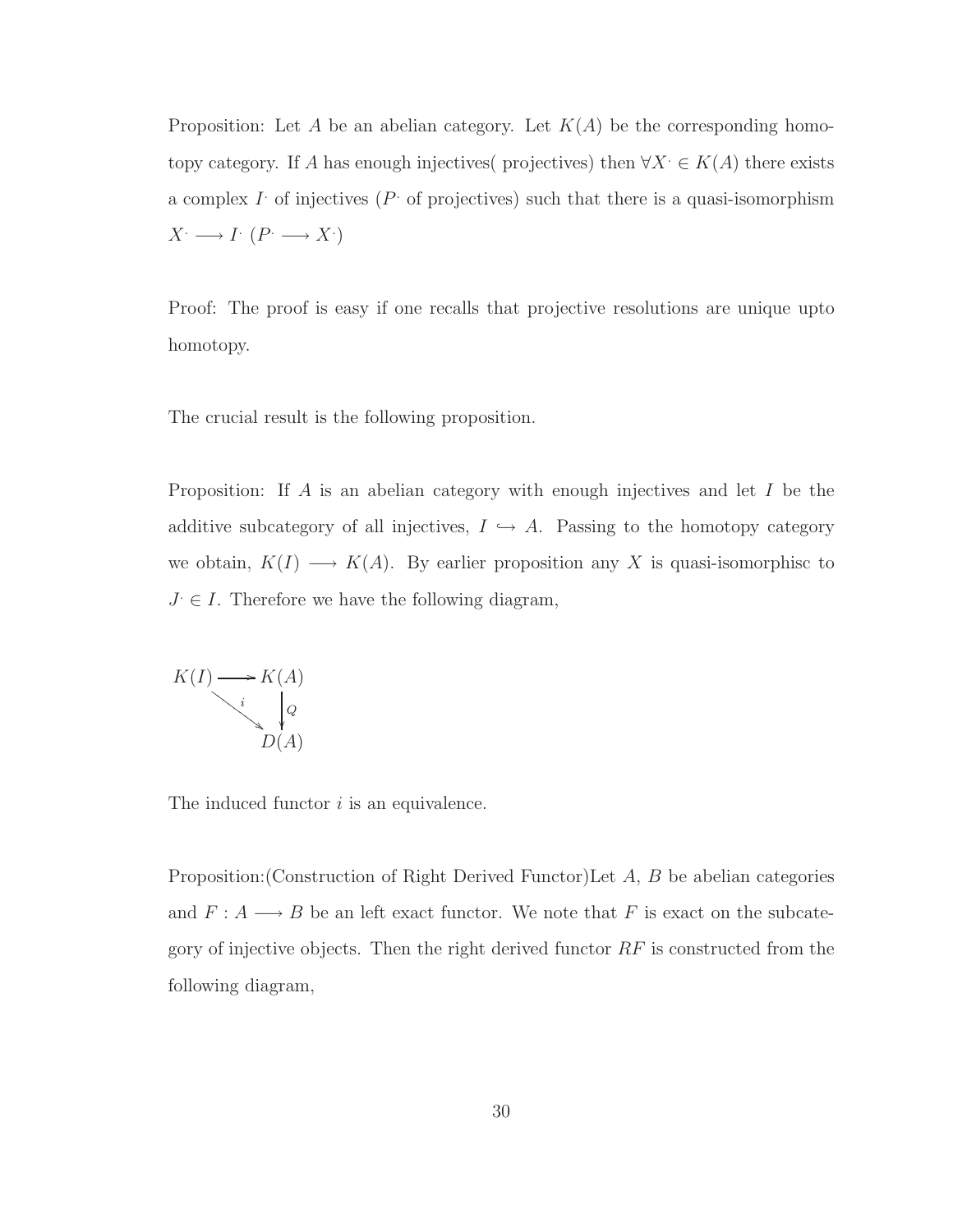$$
K(I) \longrightarrow K(A) \xrightarrow{KF} K(B)
$$
  
\n
$$
\downarrow Q_A
$$
  
\n
$$
D(A) \xrightarrow{RF} D(B)
$$

Using this diagram we can define  $RF = KF \bullet i^{-1}$ . This is well defined as injective resolutions are defined upto quasi-isomorphisms.

A left derived functor for a right exact functor is constructed exactly similarly only that one has to replace the injective resolution with either a projective or flat resolution. In a geometric setting one almost always can use a locally free resolution for all cases. There are quite a few subtleties that have been suppressed in this quick sketch– existence of enough injectives, the proper resolutions demand careful attention to whether the category is bounded or only semi-unbounded. We have ignored these details as the essence of the construction is the same in all cases.

A couple of very common derived functors are induced from  $Hom(A, -)$  which is left exact and ⊗ which is a right exact functor. The corresponding derived functors are represented as  $RHom$  and  $\otimes^L$ .

We will denote the homologies of the derived functor as,  $H^n R F \equiv R^n F$ . We list some important properties of the derived functor in the following proposition

Proposition i) $H^0F = F$ .

ii) If,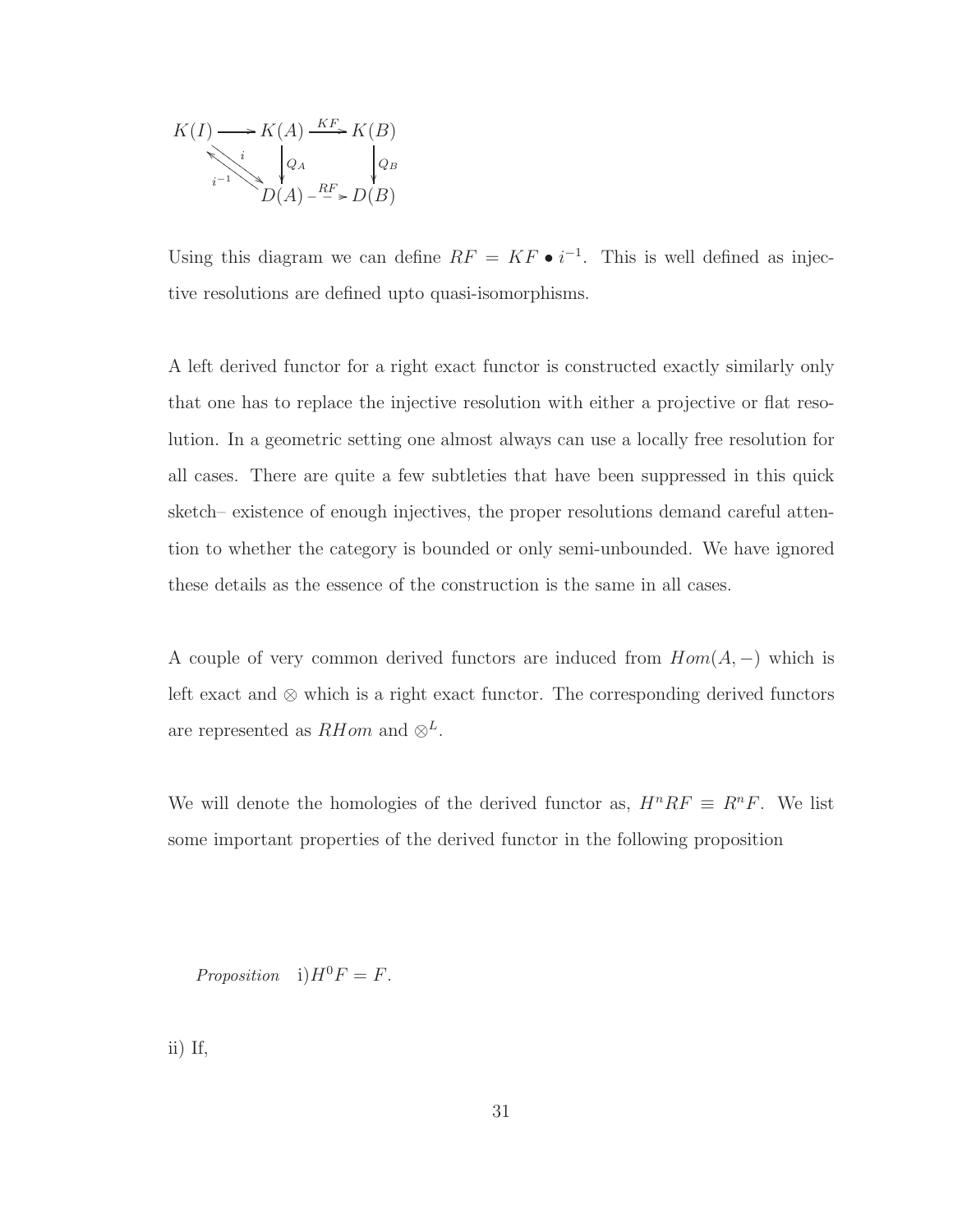#### $0 \longrightarrow A \longrightarrow B \longrightarrow C \longrightarrow 0$

is a short exact sequence and  $F$  be a left exact functor. Let us assume that the right derived functor  $RF$  exists. Then we have the following long exact sequence,



Proposition:  $R^i Hom(A, B) = Hom_{D(X)}(A, B[i]) = Ext^i(A, B)$  where the last equality holds if the Yoneda extension is defined.

# 2.6 Derived Category of Coherent Sheaves and Derived Functors in Geometry

In this section we briefly sketch the construction of the derived category of coherent sheaves, the associated derived functors and those geometric constructions that will be used later. Let  $X$  be a reduced scheme– for our purposes a variety would do just as well– and  $QCoh(X)$  be the abelian category of quasi-coherent sheaves on X and  $Coh(X)$  be the abelian category of coherent sheaves on X. The derived category of coherent sheaves on X,  $D(X)$  is defined to be  $D_{Coh(X)}(QCoh(X))$ , i.e the derived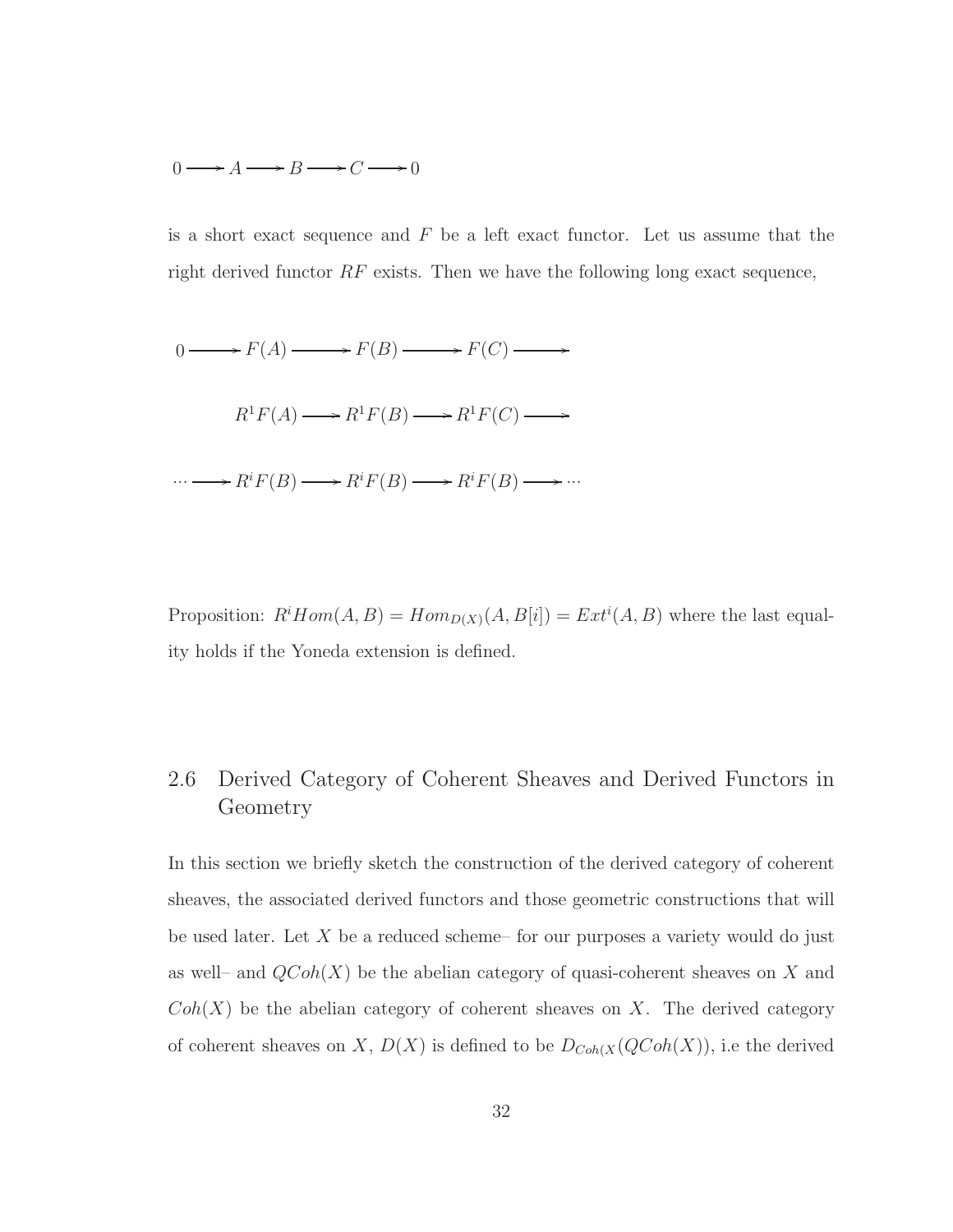category of complexes of quasi-coherent sheaves with coherent cohomology sheaves. In general  $D(X)$  is extremely difficult to describe in concrete details. In this section we collect the most important properties of  $D(X)$  and the derived functors that will be relevant for our future work.

#### 2.6.1 Derived Functors and some properties

In classical algebraic geometry given a morphism  $f$  between two schemes  $X$  and Y (we can assume the schemes to be projective) we have four canonically defined functors associated to the abelian category of coherent sheaves on these spaces. The four functors are  $f^* : Coh(Y) \longrightarrow Coh(X), f_* : Coh(X) \longrightarrow Coh(Y), f'$ :  $Coh(Y) \longrightarrow Coh(X)$  and  $f_! : Coh(X) \longrightarrow Coh(Y)$ . When we pass to the derived categories we have the corresponding derived functors  $Lf^*: D(Y) \longrightarrow D(X)$ ,  $Rf_*: D(X) \longrightarrow D(Y), Lf': D(Y) \longrightarrow D(X), Rf_!: D(X) \longrightarrow D(Y).$  Now these functors form adjoint pairs,  $f_! \dashv f^* \dashv f_* \dashv f^!$ . It is a general result if  $F \dashv G$  then  $LF \dashv RG.$  Therefore we have the same adjoint relationships for the derived functors. From now on we will drop the L or R before the derived functor sign and the derived nature of the functor will be understood from context.

We state without proof a couple of results that will be used in the future. The proofs are not difficult but require spectral sequences and the idea of a spanning set and are not really relevant to our main focus and applications.

*Proposition* If  $f : T \hookrightarrow S$  be a closed embedding, then for any  $F \in D(S)$  one has,  $Supp(F) \cap T = Supp(f^*F)$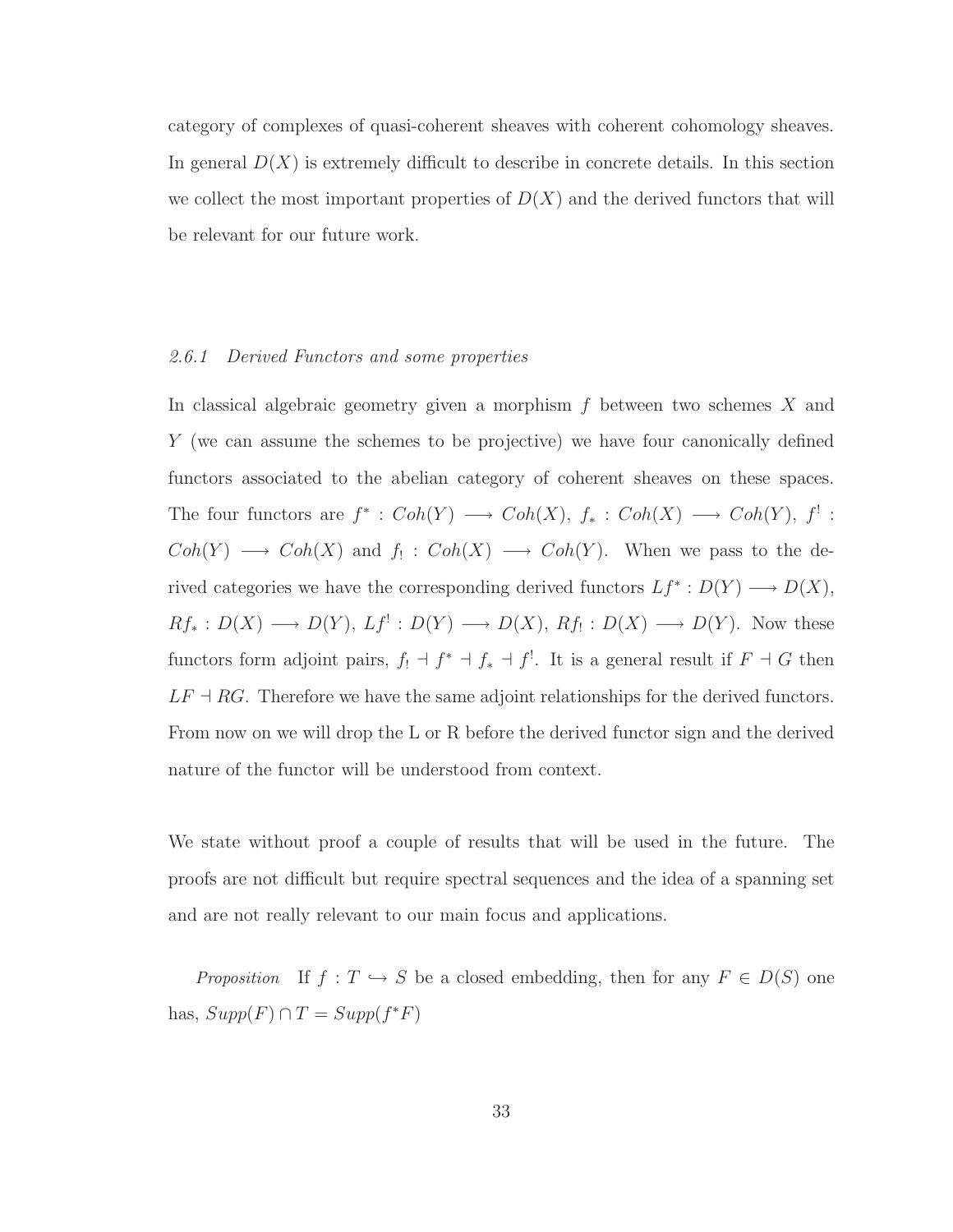*Projection Formula* If  $f : X \longrightarrow Y$  is a proper morphism of projective schemes then for any  $F \in D(X)$  and  $G \in D(Y)$  there exists a natural isomorphism,

 $f_*F\otimes G=f_*(F\otimes f^*G).$ 

*Proposition* If  $f : X \longrightarrow Y$  is a projective morphism and  $F, G \in D(Y)$  then,

$$
f^*(F \otimes G) = f^*F \otimes f^*G
$$

The proofs are done by taking resolutions in terms of locally free sheaves and using the fact these functors, which are really derived functors, are exact on locally frees and reduce to the underived functors on coherent sheaves where we have the same relations.

There is a lot more to be said about derived categories of coherent sheaves. We have discussed only those topics that we will use in this thesis.

#### 2.7 Stability on an Abelian Category

To motivate the definition of  $\mu$  stability we start with a simple example– the abelian category of coherent sheaves on an algebraic curve C over C. Let us look at the additive (in the sense of short exact sequences) numerical invariants of the objects in this category: two candidates would be the rank of a bundle and degree of a bundle. Let us associate to each coherent sheaf  $\mathcal E$  a function called slope,  $\mu: Coh(X) \longrightarrow \mathbb R$ , such that  $\mu(\mathcal{E}) = \frac{deg(\mathcal{E})}{rank(\mathcal{E})}$ . For the time being we assume our sheaf is torsion free and has non-zero rank. One of the interesting consequences of this function is the following proposition.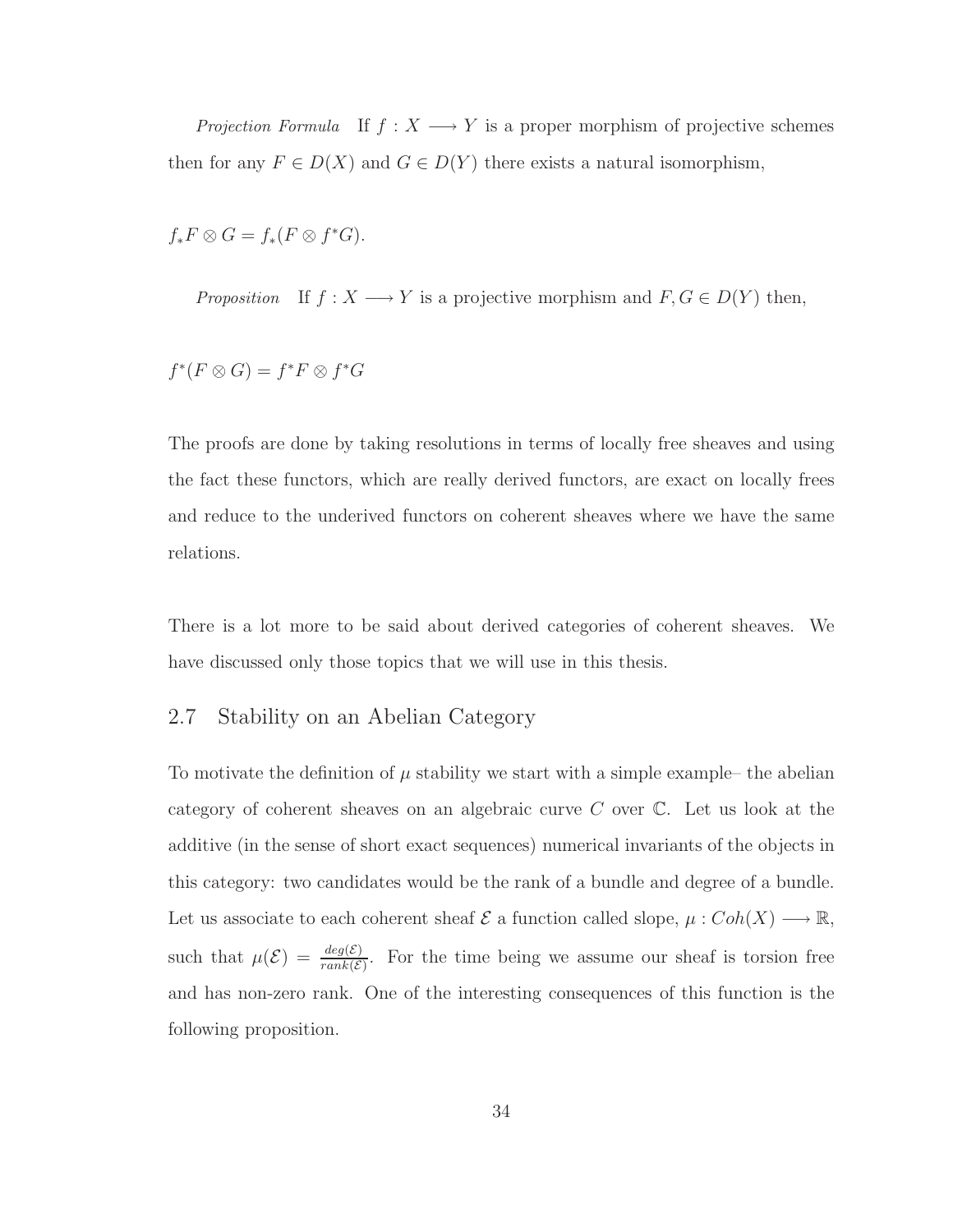*Proposition* The function  $\mu$  satisfies the see-saw property which means that if there is a short exact sequence,

$$
0 \longrightarrow A \longrightarrow B \longrightarrow C \longrightarrow 0
$$

then,

$$
\mu(A) < \mu(B) \Longleftrightarrow \mu(B) < \mu(C)
$$

and,

$$
\mu(A) > \mu(B) \Longleftrightarrow \mu(B) > \mu(C)
$$

Proof Let us prove the first iff condition– the second one is exactly similar. Let us write  $r(A)$  for rank of A and  $d(A)$  for degree of A. Then,

$$
\mu(B) = \frac{d(A) + d(C)}{r(A) + r(C)} > \mu(A) = \frac{d(A)}{r(A)}
$$
  
\n
$$
\Rightarrow r(A)d(C) - d(A)r(C) > 0
$$
  
\n
$$
\Rightarrow \mu(C) - \mu(B) = \frac{d(C)r(A) - d(A)r(C)}{r(C)(r(A) + r(C))} > 0
$$

Essentially this says that  $\mu(B)$  lies between  $\mu(A)$  and  $\mu(C)$ .

An easier way of doing this proof would have been a simple geometric construction– define a function  $Z: Coh(X) \longrightarrow \mathbb{C}$ :  $Z(A) = r(A) + id(A)$ . Then  $arg(Z) = \mu$  and of course Z is additive over short exact sequence. The see-saw property follows easily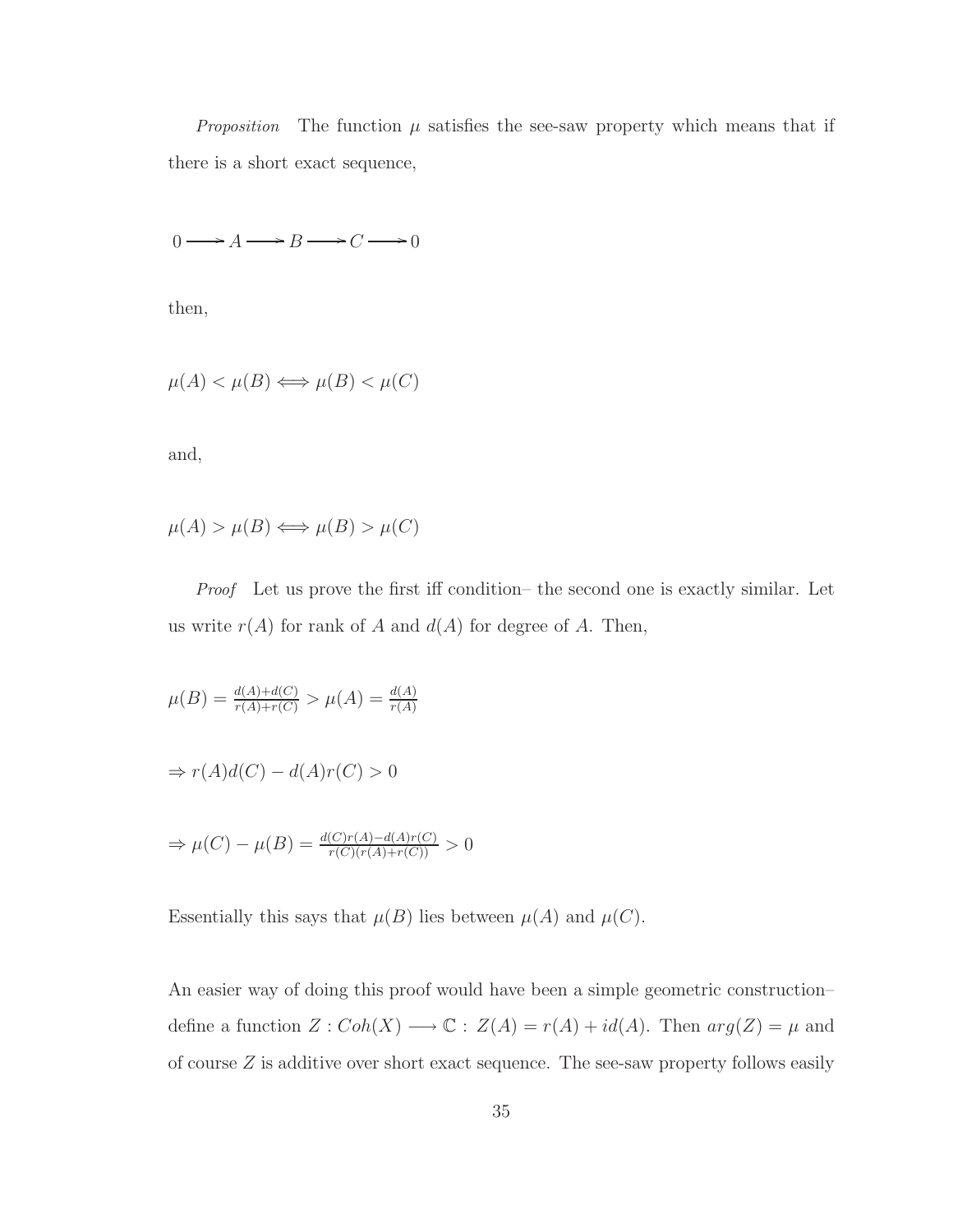from the parallelogram formed by adding  $Z(A) + Z(C) = Z(B)$ . By convention we take  $Z(T) = \infty$  when T is a torsion sheaf.

Definition of  $\mu$  stability A torsion free coherent sheaf E is said to be  $\mu$  semi-stable (sometimes referred to as slope stable) if for all subsheaves  $F \hookrightarrow E$  ,  $\mu(F) \leq \mu(E)$ and for all quotient sheaves  $E \twoheadrightarrow G$  ,  $\mu(E) \leq \mu(G).$ 

Lemma If E and F are semi-stable and  $\mu(E) > \mu(F)$  then  $Hom(E, F) = 0$ .

*Proof* Let us say there exists a nonzero  $f : E \longrightarrow F$ . Consider the kernel-image series,



where all the diagonal lines are short exact sequences. Now using the see-saw property of  $\mu$  over short exact sequence and the definition of stability we obtain the following inequalities.

 $\mu(E) < \mu(Im(f)) < \mu(F)$  and this is obviously a contradiction.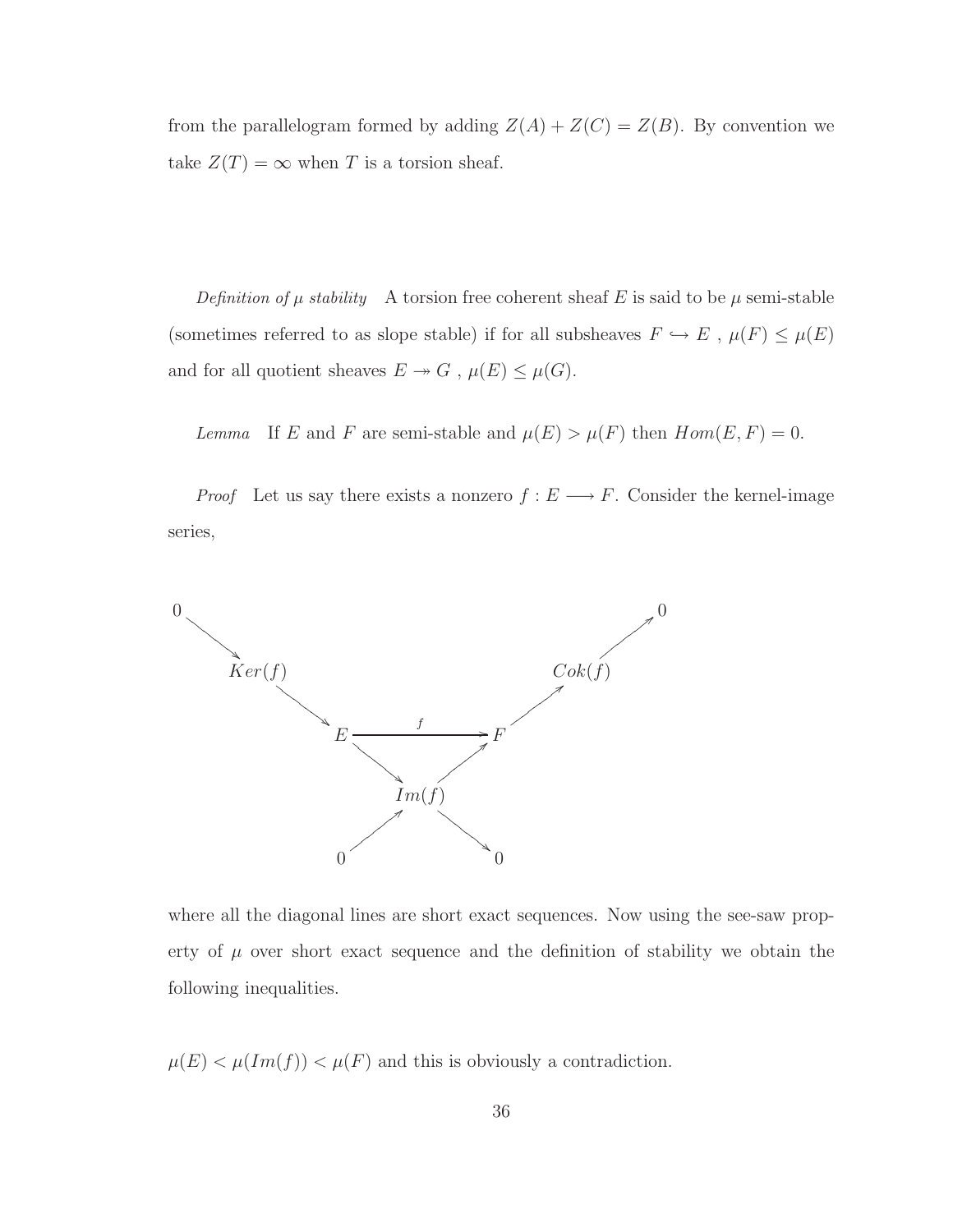Theorem(Harder-Narasimhan filtration) Given a  $\mu$  stability condition on  $Coh(X)$ for any coherent sheaf  $F$  we have a unique filtration called the Harder-Narasimhan filtration (abbreviated as H-N filtration),

 $E_0 \longrightarrow E_1 \longrightarrow E_2 \longrightarrow \cdots \longrightarrow E_n = F$ 

with the following properties,

i) $E_i/E_{i-1} = F_i$  is semi-stable.

 $\text{ii})\mu(F_i) > \mu(F_{i+1})\forall i$ 

Proof The details of the proof are somewhat involved and we shall omit the proof.

Now we try to formalize the notion of slope stability. First off note that the function Z we defined is really defined from the Grothendieck group  $K(Coh(X))$  →  $\mathbb C$  because it is additive over short exact sequence. We will call such a function a central charge. We formally define the requirements of a central charge function.

Definition A centre slope function or central charge on an abelian category A is defined as a function  $Z : A \longrightarrow \mathbb{C}$  such that  $Z(E) \in H$  for all  $E \in A$  where  $H = (r \exp(i\pi\phi), r \ge 0, 0 < \phi \le 1)$  is the upper half plane.

Definition Let A be an abelian category and let  $Z : K(A) \longrightarrow \mathbb{C}$  be a central charge as defined above. Then an object  $a \in A$  is said to be semi-stable if for all non-zero subobjects  $b \hookrightarrow a$ ,  $\phi(b) \leq \phi(a)$ , or equivalently for all non-zero quotients  $a \rightarrow c, \, \phi(a) \leq \phi(c).$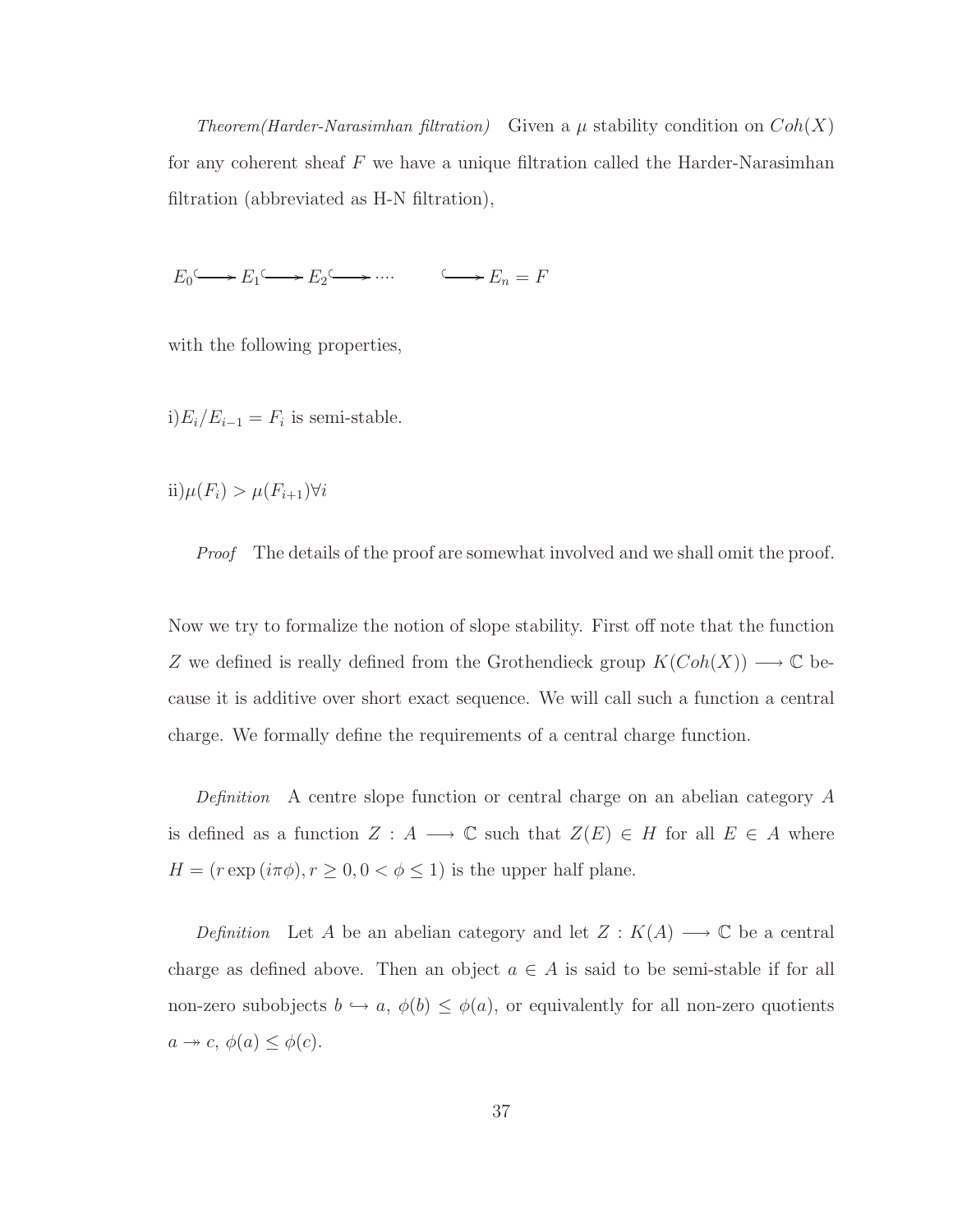In summary to define a stability condition on an abelian category A we need two ingredients; a central charge  $Z : K(A) \longrightarrow \mathbb{C}$  and for each object a unique harder-Narasimhan filtration where the graded quotients are semistable objects in the sense defined above. A natural question to ask would be, given a map  $Z : K(A) \longrightarrow \mathbb{C}$ does it define a stability condition. Bridgeland gives a very satisfactory theorem that answers this question.

*Proposition(Bridgeland)* Let  $Z : K(A) \longrightarrow \mathbb{C}$  be a central charge function. Then Z has the Harder-Narasimhan property, i.e every object has a unique Harder-Narasimhan filtration, if the two following conditions hold,

i)There is no infinite sequence of subobjects in  $A$ ,

$$
\ldots \subseteq E_{n-2} \subseteq E_{n-1} \subseteq E_n
$$

where  $\phi(E_{n-k}) < \phi(E_{n-k+1})$  for all k.

ii) There is no infinite sequence of quotient objects in  $A$ ,

$$
E_0 \twoheadrightarrow E_1 \twoheadrightarrow E_2 \twoheadrightarrow \dots
$$

where  $\phi(E_i) > \phi(E_{i+1})$  for all *i*.

### 2.8 t-Structures

Before we generalize the notion of stability to a triangulated category we need to define and develop some basic properties of t-structures on a triangulated category.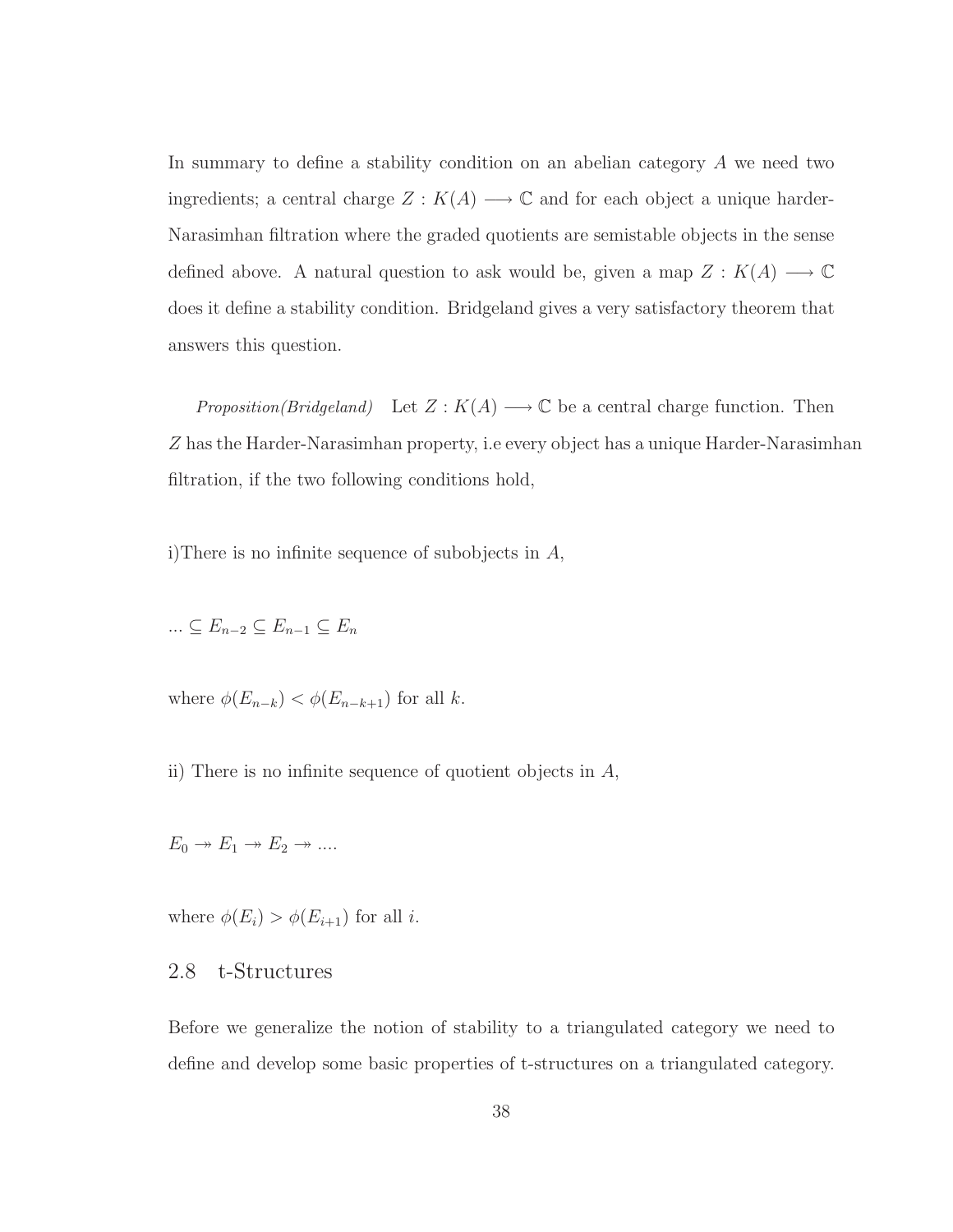The results are standard and the proofs are long, but fairly easy, exercise in manipulating triangles in a triangulated category. We will omit most of the proofs and simply state the results.

Definition Let T be a triangulated category. Let  $T^{\leq 0}$  and  $T^{\geq 0}$  be full subcategories. We say the pair  $T^{\leq 0}$  and  $T^{\geq 0}$  defines a t-structure on T if the following conditions are satisfied. We use the notation  $T^{\leq n} = T^{\leq 0}[-n]$  and  $T^{\geq n} = T^{\geq 0}[-n]$ .

$$
i)T^{\leq 1} \subset T^{\leq 0} \text{ and } T^{\geq 1} \subset T^{\geq 0}.
$$

ii)  $Hom_T(X, Y) = 0$  for all  $X \in T^{\leq 0}$  and  $Y \in T^{\geq 1}$ 

iii) For any  $F \in T$  there exists a unique triangle,

 $F_0 \longrightarrow F \longrightarrow F_1$ 

such that  $F_0 \in T^{\leq 0}$  and  $F_1 \in T^{\geq 1}$ .

Definition The full subcategory  $T^{\leq 0} \cap T^{\geq 0} \equiv A$  is called the heart of a t-structure.

This definition of a t-structure is the traditional one. However this is not very transparent as to what it exactly means. We first state a couple of propositions that follow from the definition and then the intuitive meaning of a t-structure ought to be very clear.

*Proposition* The heart of a t-structure  $\vec{A}$  is an abelian category.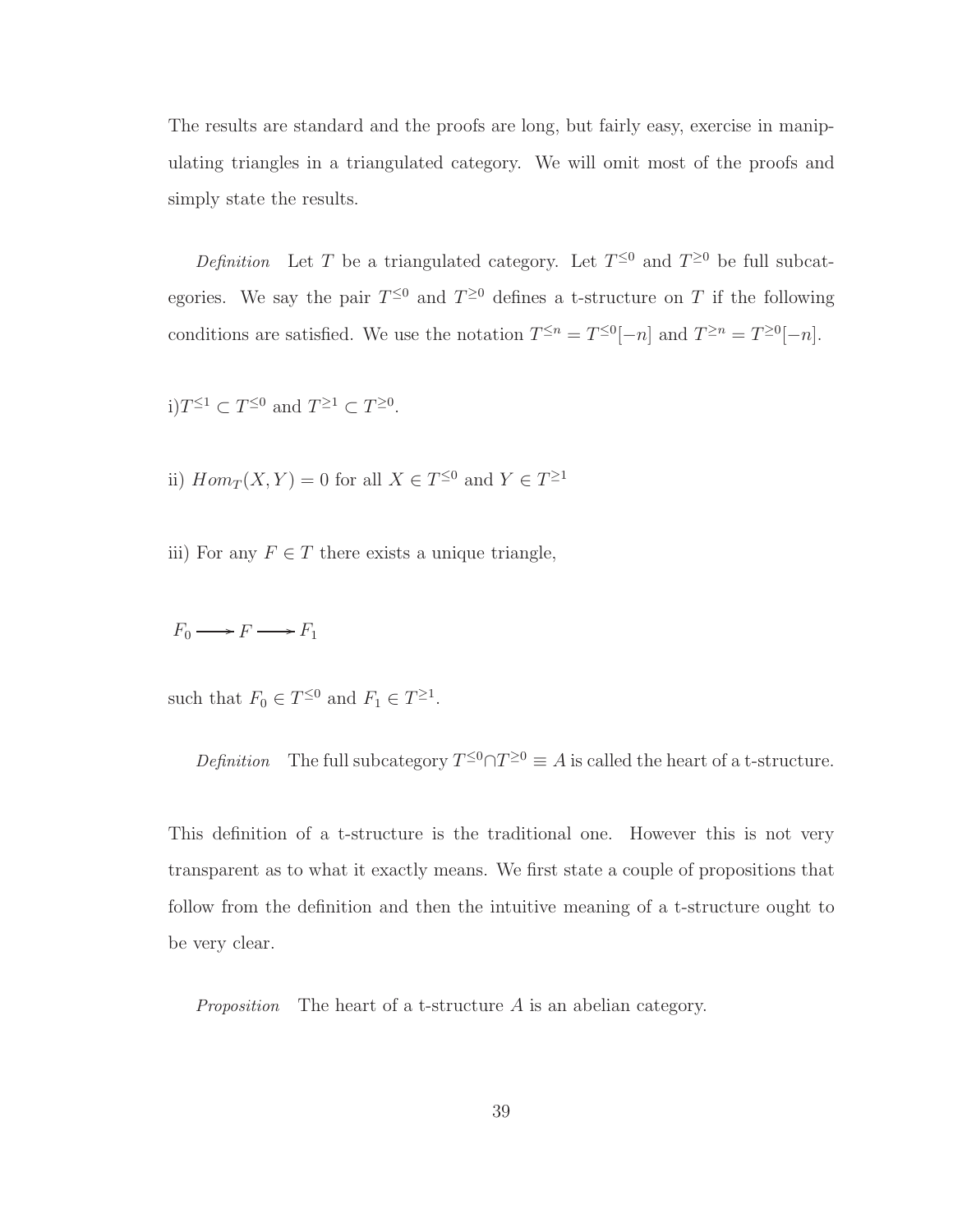*Proposition*  $A \subset T$  is the heart of a t-structure if and only if the following two conditions hold,

i)For all  $X, Y \in A$ ,  $Hom(X, Y[-k]) = 0$  for all  $k > 0$ .

ii)For any object  $Z \in T$  there exists a unique filtration of the following form,



such that  $F_i \neq 0$  and  $F_i[i] \in A$ .

These last two propositions are particularly helpful in both defining and using tstructures in practice. The first example, and the one which should give us an intuitive understanding of t-structure, is the case of cohomology sheaves.

Example– Canonical t-Structure Let  $D(A)$  be the derived category of coherent sheaves. The canonical t-structure is defined as follows,

$$
i) T^{\leq 0} = (F^{\bullet} : \mathcal{H}^i(F) = 0, \forall i > 0)
$$
 and  $T^{\geq 0} = (F^{\bullet} : \mathcal{H}^i(F) = 0, \forall i < 0)$ 

ii)We see that A the heart of the t-structure is nothing but the abelian category of coherent sheaves. Now for a complex  $F^{\bullet}$  the cohomology sheaves form a long exact sequence. More precisely if we have a triangle of complexes,

 $F^{\bullet} \longrightarrow G^{\bullet} \longrightarrow H^{\bullet}$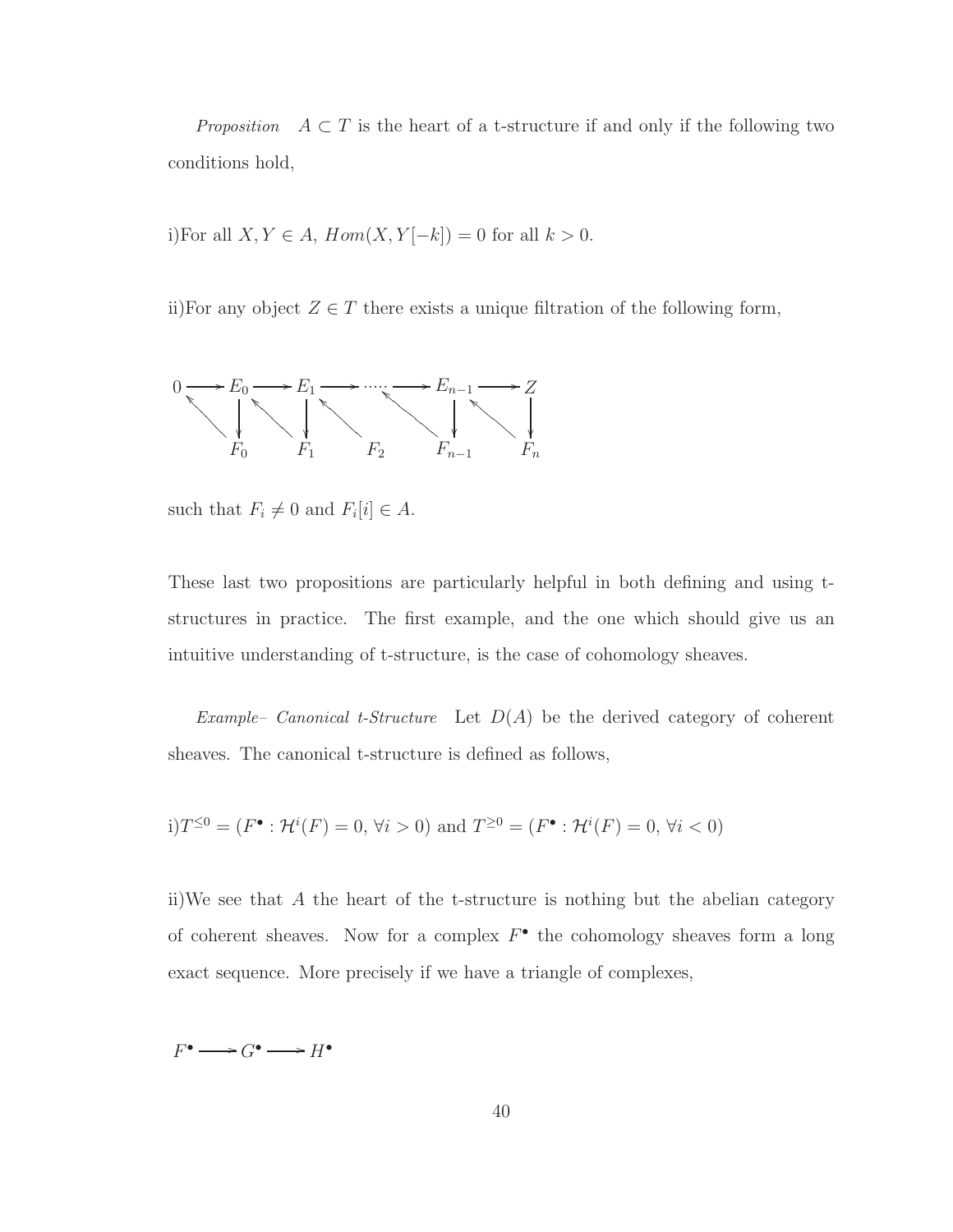then we have a long exact sequence of cohomology sheaves,

$$
\cdots \longrightarrow \mathcal{H}^{n-1}(H^{\bullet}) \longrightarrow \mathcal{H}^{n}(F^{\bullet}) \longrightarrow \mathcal{H}^{n}(G^{\bullet}) \longrightarrow \mathcal{H}^{n}(H^{\bullet}) \longrightarrow \mathcal{H}^{n+1}(F^{\bullet}) \longrightarrow \cdots
$$

This leads us to ask whether in general the graded quotients in a filtration given by a t-structure form a long exact sequence. The answer turns out to be positive and we summarize this in the next proposition. Before that we need a couple of definitions.

Definition-Truncation Functor We define a functor  $\tau^{\leq 0} : T \longrightarrow T^{\leq 0}$  which acts on each object as follows. Given an object in  $T$  by definition we have

$$
F_0 \longrightarrow F \longrightarrow F_1
$$

such that  $F_0 \in T^{\leq 0}$  and  $F_1 \in T^{\geq 1}$ 

 $\tau^{\leq 0}(F) = F_0$ . We similarly define  $\tau^{\geq 0}$ ,  $\tau^{\leq n}$  and  $\tau^{\geq n}$ 

The key to these definitions is the fact that by definition for any object  $F$  we have a unique decomposition for all  $n$  into,

 $F_{\leq n} \longrightarrow F \longrightarrow F_{>n}$ 

such that  $F_{\leq n} \in T^{\leq n}$  and  $F_{>n} \in T^{>n}$ 

and also,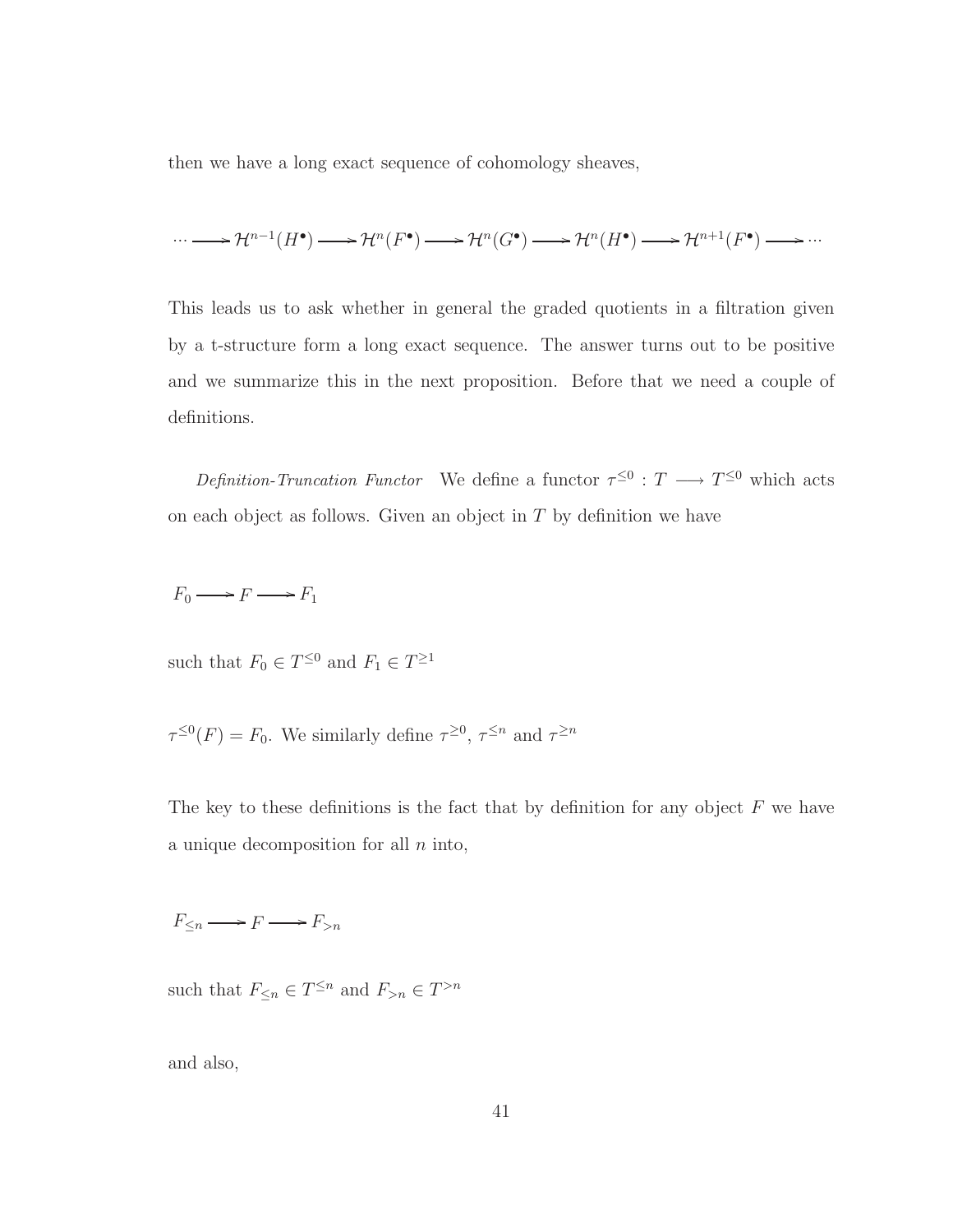$$
F_{\leq n} \longrightarrow F \longrightarrow F_{\geq n}
$$

such that  $F_{\leq n} \in T^{\leq n}$  and  $F_{\geq n} \in T^{\geq n}$ 

Basically the  $\tau$  functors project onto the right subcategory using the unique decomposition of an object.

Definition- Cohomological Functor for t-Structure We define functors  $H_t^n = \tau^{\geq n} \tau^{\leq n}$ . If we keep the filtration in mind we see the functor  $H_t^n$  projects an object to it's n'th graded quotient.

Proposition  $H_t^n$  is a cohomological functor, i.e given a t-structure in a triangulated category  $T$  and an exact triangle,

$$
A \longrightarrow B \longrightarrow C
$$

we have a long exact sequence,

$$
\cdots \longrightarrow H_t^{n-1}(C) \longrightarrow H_t^n(A) \longrightarrow H_t^n(B) \longrightarrow H_t^n(C) \longrightarrow H_t^{n+1}(A) \longrightarrow \cdots
$$

Why t-Structures at all? Finally we may ask why does one need such a complicated definition for a t-structure. One answer is that a t structure gives a filtration for any object and if the t-structure is bounded, i.e the filtrations are finite, then a t-structure gives valuable information about how an object is built up through extensions of "simpler" objects which belong to an abelian category.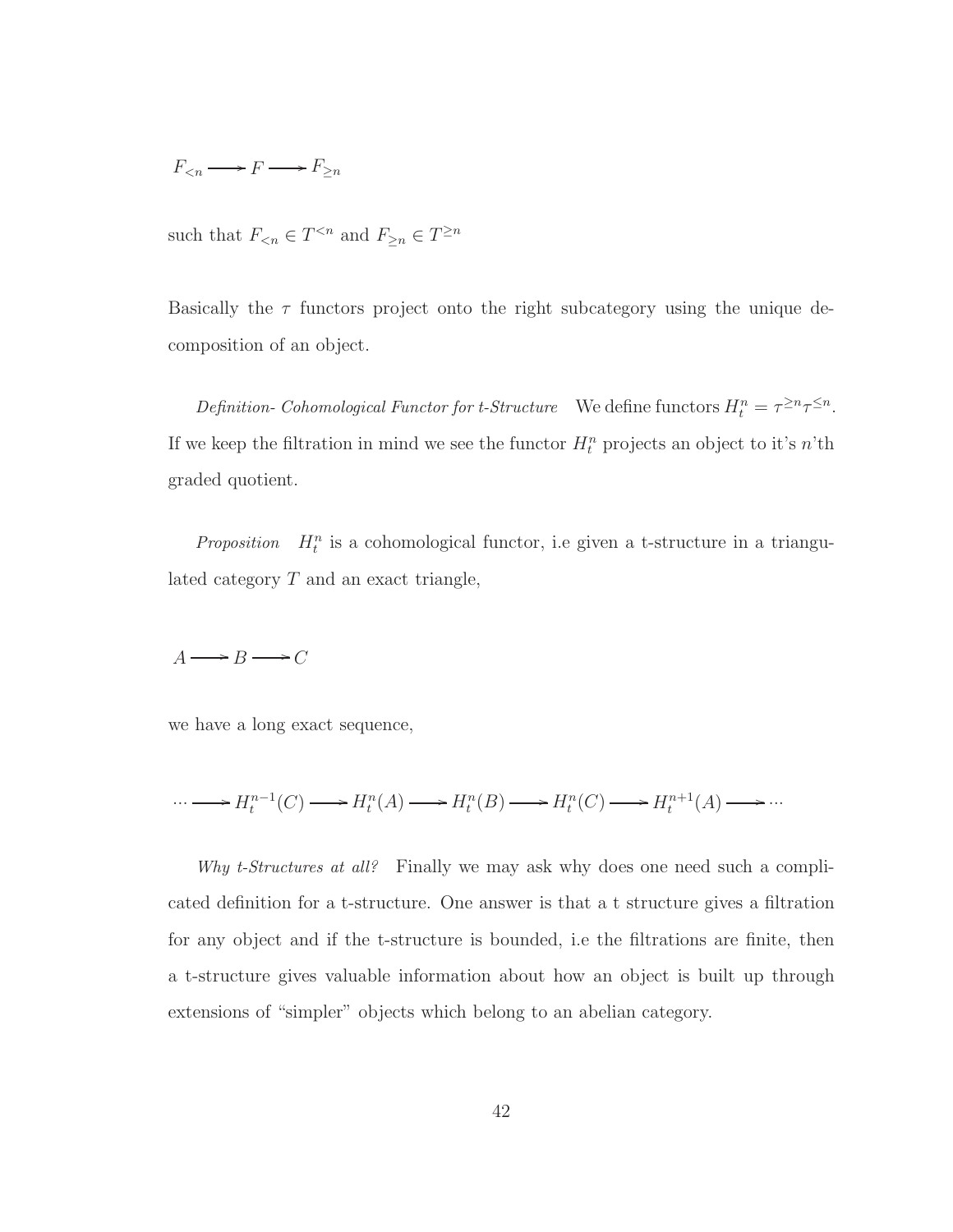The better answer is actually quite profound. Let us concentrate on bounded derived categories to keep things simple. Let us have two non-equivalent abelian categories A and B. It is possible that  $D(A) \simeq D(B)$  once we pass to the derived category. We can invert this question and ask given a derived category  $D(A_0)$  are there other abelian categories  $A_i$ , all non-equivalent, such that  $D(A_i) \simeq D(A)$ . One way to hunt for these categories, or prove equivalence of two derived categories would be to construct t-structures which have these abelian categories as their hearts. More precisely if two bounded t-structures with hearts  $A_1$  and  $A_2$  can be defined on T then  $D(A_1) \simeq D(A_2)$ . Bridgeland used this technique to prove equivalence of two derived categories for a flop.

#### 2.9 Bridgeland Stability Condition for Triangulated Categories

Bridgeland,[\(1](#page-97-0)), generalised the definition of stability on an abelian category to triangulated categories. Let us limit our discussion to derived categories though it works just as well for any triangulated category.

K group of Derived Categories Given  $D(A)$  there is a canonical embedding of  $A \longrightarrow D(A)$ . This induces a map on K-theories,  $K(A) \longrightarrow K(D)$ . This is actually an equivalence. The inverse functor is constructed by mapping a complex  $F^{\bullet} \longrightarrow$  $\bigoplus_i (-1)^i H^i(F^{\bullet}).$ 

Definition of Bridgeland Stability A stability condition on a triangulated category T is a pair  $(Z, P)$  where  $Z : K(T) \longrightarrow \mathbb{C}$ , which is called a central charge, and full additive subcategories  $P(\phi) \subseteq T$  for each  $\phi \in \mathbb{R}$  which satisfy the following axioms,

i)If  $X \in P(\phi)$  then  $Z(X) = m(X) \exp(i\pi\phi)$  where  $m(X) \in \mathbb{R}_{\geq 0}$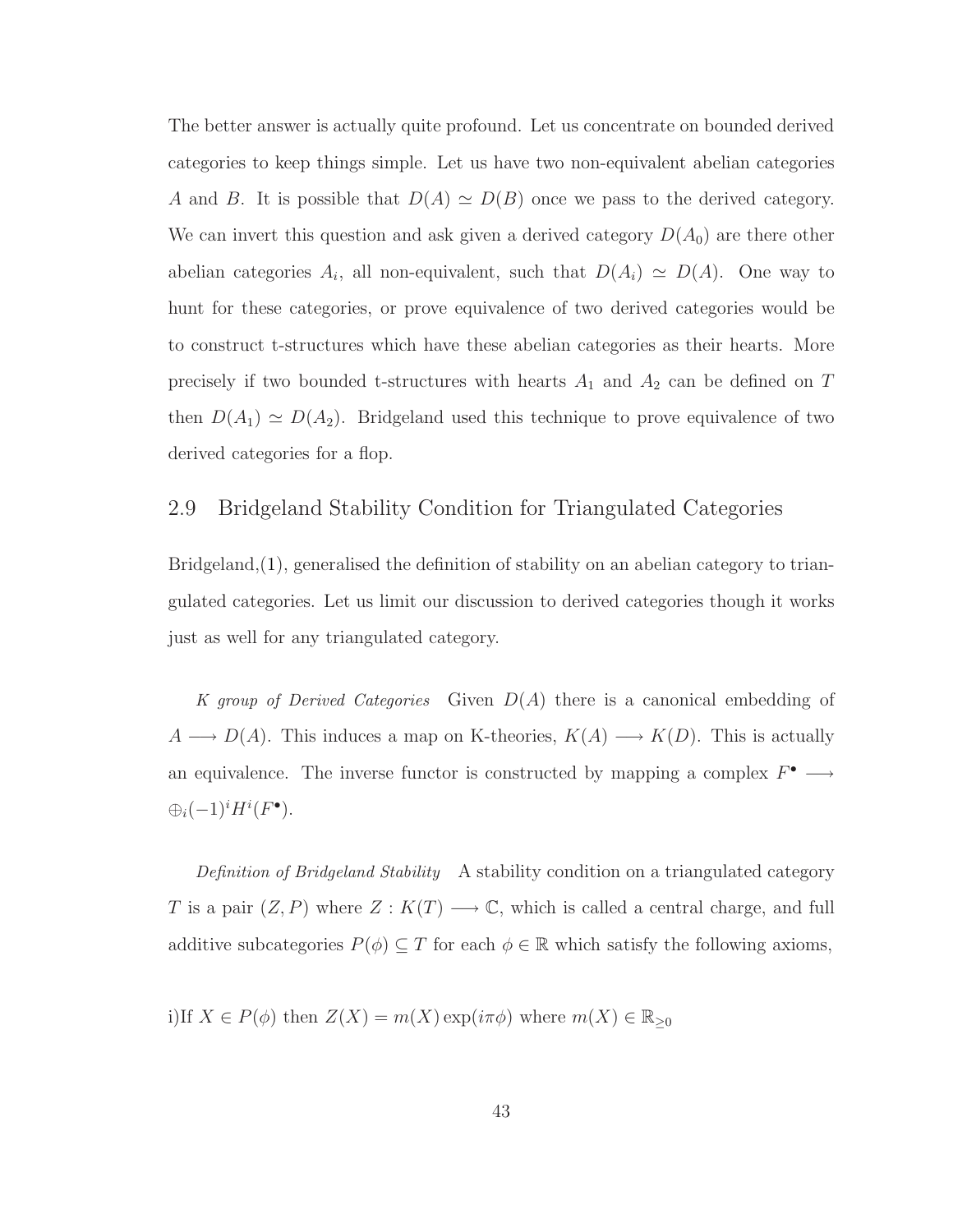- ii) For all  $\phi \in \mathbb{R}$ ,  $P(\phi + 1) = P(\phi)[1]$ .
- iii) If  $X_i \in P(\phi_i)$  then  $i > j$ , then  $Hom_T(X_i, X_j) = 0$ .

iv) For any object  $Z \in T$  there exists a unique filtration of the following form,



such that  $F_i \neq 0$  and  $F_i \in P(\phi_i)$  and  $\phi_i \geq \phi_{i+1}$ 

The last condition is reminiscent of t-structures and their filtrations and we see that a t-structure provides a "coarse" filtration of the last kind where  $\phi_i = i \in \mathbb{Z}$ . This leads us to the next, and perhaps the all important theorem due to Bridgeland, which describes a stability condition in terms of t-structures and their hearts.

Proposition- Bridgeland To give a stability condition on a triangulated category  $T$  in the sense defined above, is equivalent to giving a bounded t-structure on  $T$  and giving a centre slope function  $Z$  on the heart  $A$  of the t-structure, which has the Harder-Narasimhan property.

Proof This is such an important theorem and so central to our future work that we give a sketch of the proof.

Suppose we are given a stability condition  $(Z, P)$  on a triangulated category T then we can define a t-structure as follows. Given an object  $F$  we have a minimum and maximum phase in terms of it's filtration. Let us denote them as  $\phi_{min}$  and  $\phi_{max}$  We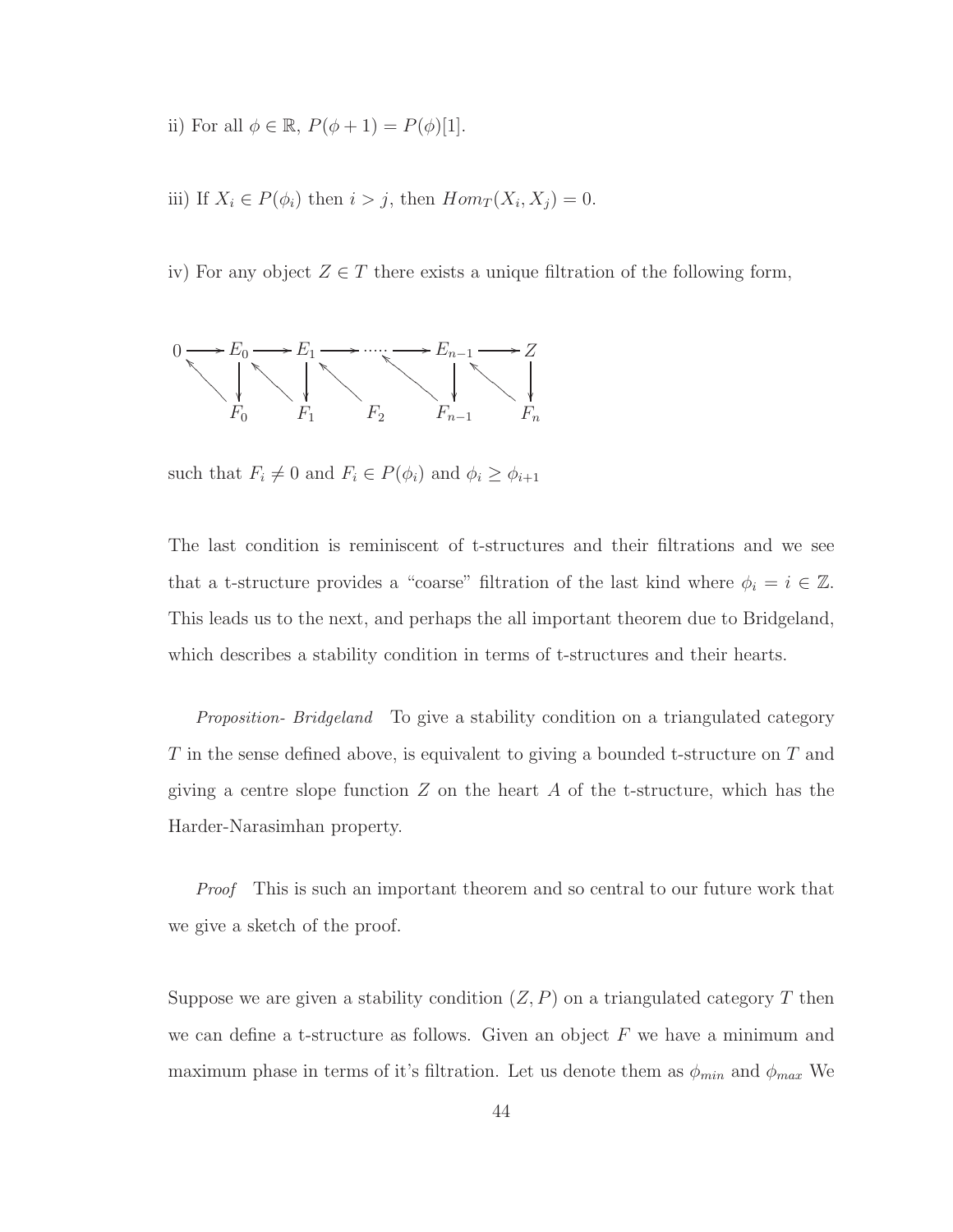define  $T^{\leq 0} = (X : \phi_{max}(X) \leq 0)$  and  $T^{\geq 0} = (X : \phi_{min}(X) \geq 0)$ . One can show this defines a consistent t-structure. The heart of the t-structure is given by the category  $P(0, 1] = (X : 0 \le \phi_{min}(X) \le \dots \le \phi_{max}(X) \le 1).$ 

The other direction is pretty obvious. If we have a centre-slope function on the heart A then every object in the heart,  $F_n$  has a filtration such that,



where each  $\phi(h_m^i) \geq \phi(h_{m+1}^i)$ 

Now each object in  $T$  has a filtration due to the t-structure of the following form,



where  $F_i \in A[-i]$ . Now we can "glue" these filtrations together to give an overall filtration where the phase inequality condition is maintained. The proof that such a gluing is possible is given in the second chapter.

What the Bridgeland definition does is handle the question of stability in two steps: in the first one uses a t-structure to provide a coarse filtration with quotients in some abelian category and then the centre slope function provides a finer filtration of each graded quotient inside the abelian category.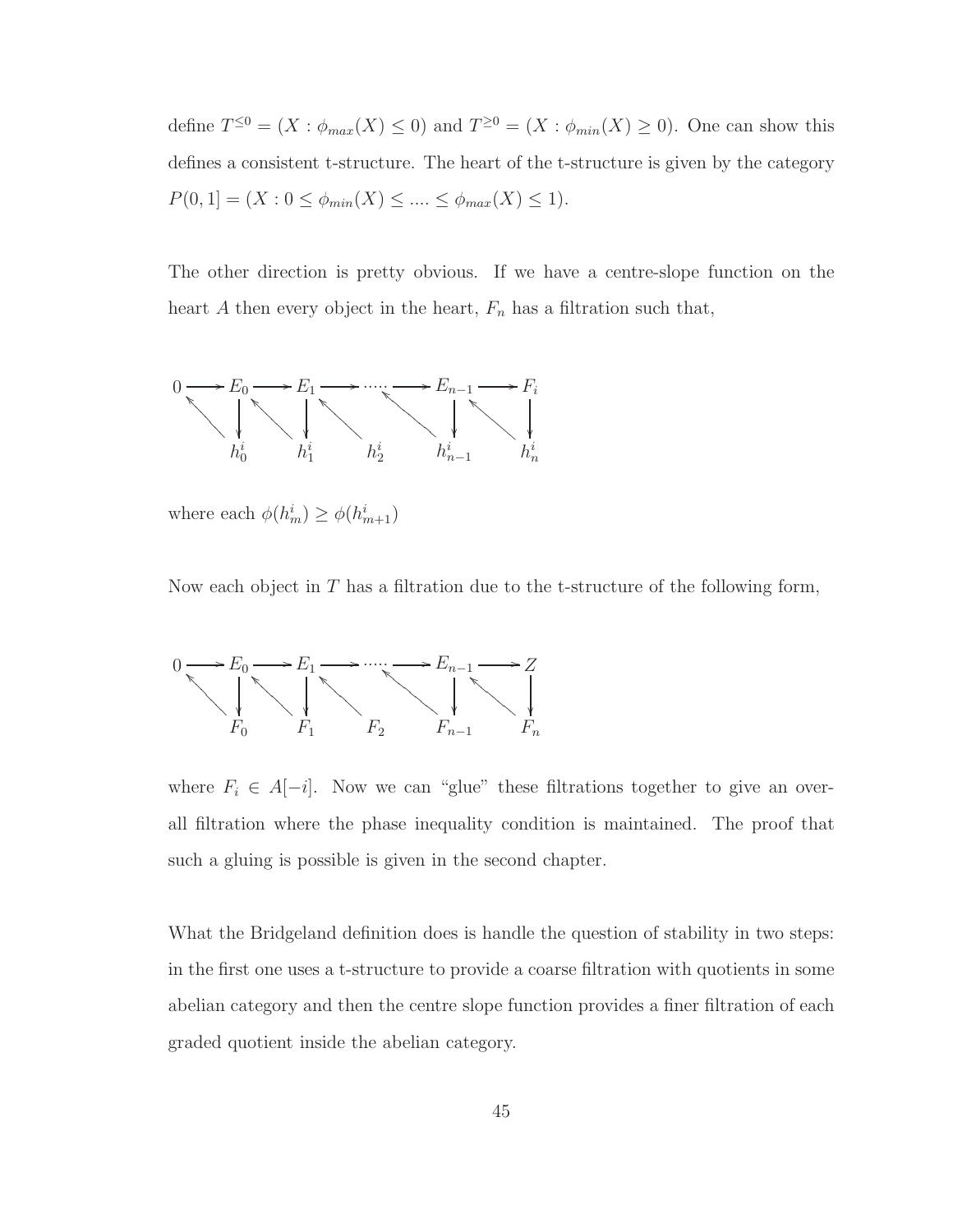For completeness sake one should mention that Bridgeland proved a far stronger theorem where he gave a topology to the space of all stability conditions on a triangulated category and proved that the space has is a complex manifold. However we do not investigate the space of stability conditions in this thesis and hence we will refrain from a discussion of this very important topic. There are only very few explicit examples of stability conditions. Some explicit example relevant to our work can be found in,  $(2)$ ,  $(3)$ ,  $(4)$ ,  $(5)$  etc.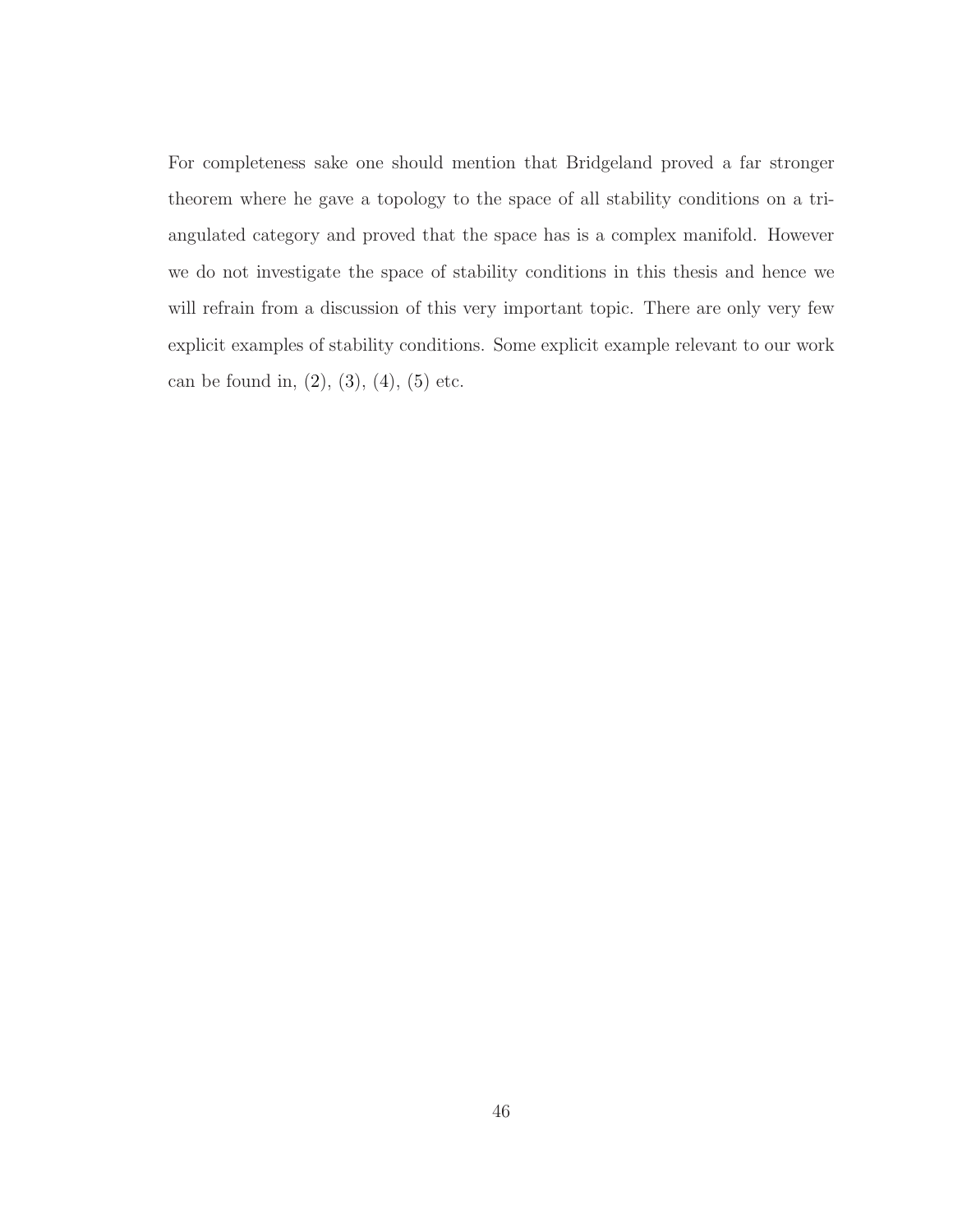# Construction of Stability Conditions

3

#### 3.1 Introduction

In this chapter we try to construct a stability condition on the quintic threefold  $X$ . We have a conjecture as to what should be part of the stability condition, but we have not succeeded in proving a key existence theorem which would rigorously construct a stability condition. The key to our approach is to induce a stability condition on the quintic through it's embedding  $X \hookrightarrow \mathbb{P}^4$ .  $D(\mathbb{P}^4)$  has a well known set of stability conditions constructed by the exceptional objects that generate the derived category. To this end we extensively study the stability condition in  $D(\mathbb{P}^4)$ . However in the end we construct a stability condition on the triangulated category  $D(\mathbb{P}^4)/Ker(f^*)$ where  $Ker(f^*)$  is the thick triangulated category of objects that pull-back to zero on the quintic.

We give an outline of how the chapter is organized. In section 2 we construct a set of stability condition on  $D(\mathbb{P}^4)$ . We state the all important Beilinson spectral sequence that allows the construction of the stability condition. We prove a couple of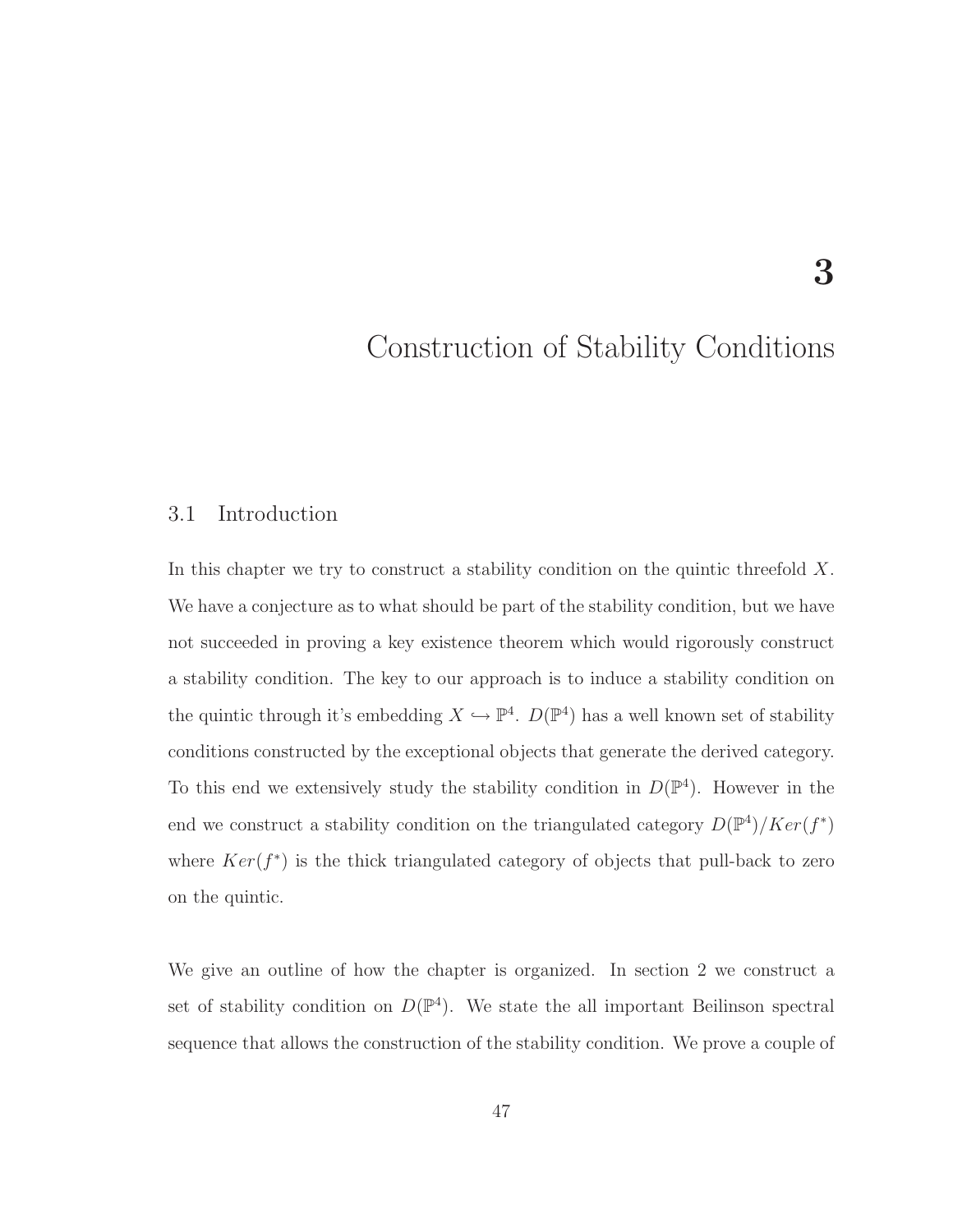useful, if rather technical, results that allow us to convert resolutions into filtrations. This is a very useful trick to doing explicit tests of stability.

In section 3 we give a more direct proof of a theorem proved by Polishchuk and Collins,  $(6)$ , which states that any triangulated category T which has a semi-orthogonal decomposition in terms of triangulated subcategories  $A_0, A_1, \ldots, A_n$  can be given a stability condition induced from the stability condition on each subcategory. We give a list of cases where this technique can be applied with some hope of success. As a direct corollary of this theorem we construct a stability condition on  $D(\mathbb{P}^4)$  induced by a collection of exceptional objects in it.

Section 4 is rather technical in nature. However the results are absolutely central to understanding the structure of  $D(X)$  and it's embedding in  $D(\mathbb{P}^4)$ . We show the embedding is neither full or faithful. We also construct a long exact sequence to compute  $Hom_X(f^*a, f^*b)$ , which is difficult to compute, in terms of  $Hom_{\mathbb{P}^4}^i(a, b)$ which are easier to compute. We prove a very important structure theorem about  $D(X)$  by showing  $f^*D(\mathbb{P}^4)$  split generates  $D(X)$  in the the sense for any object  $F \in D(X), F \oplus F \otimes f^* \omega^3[5] \in f^*D(\mathbb{P}^4)$ . Split generation is not as strong a condition as classical generation by cones and shifts alone, but that is the closest one can get to a generation theorem about a Calabi-Yau hypersurface. We also prove that we need only four spherical objects to split generate  $D(X)$  whereas one needs five exceptional objects to generate  $D(\mathbb{P}^4)$ . Finally we prove that  $Ker(f^*)$  which is the thick triangulated category of objects that pull-back to zero on the quintic is composed of objects whose cohomology sheaves are skyscraper sheaves of points that do not lie on the quintic.

In section 5 we get to the heart of the problem and try to see what conditions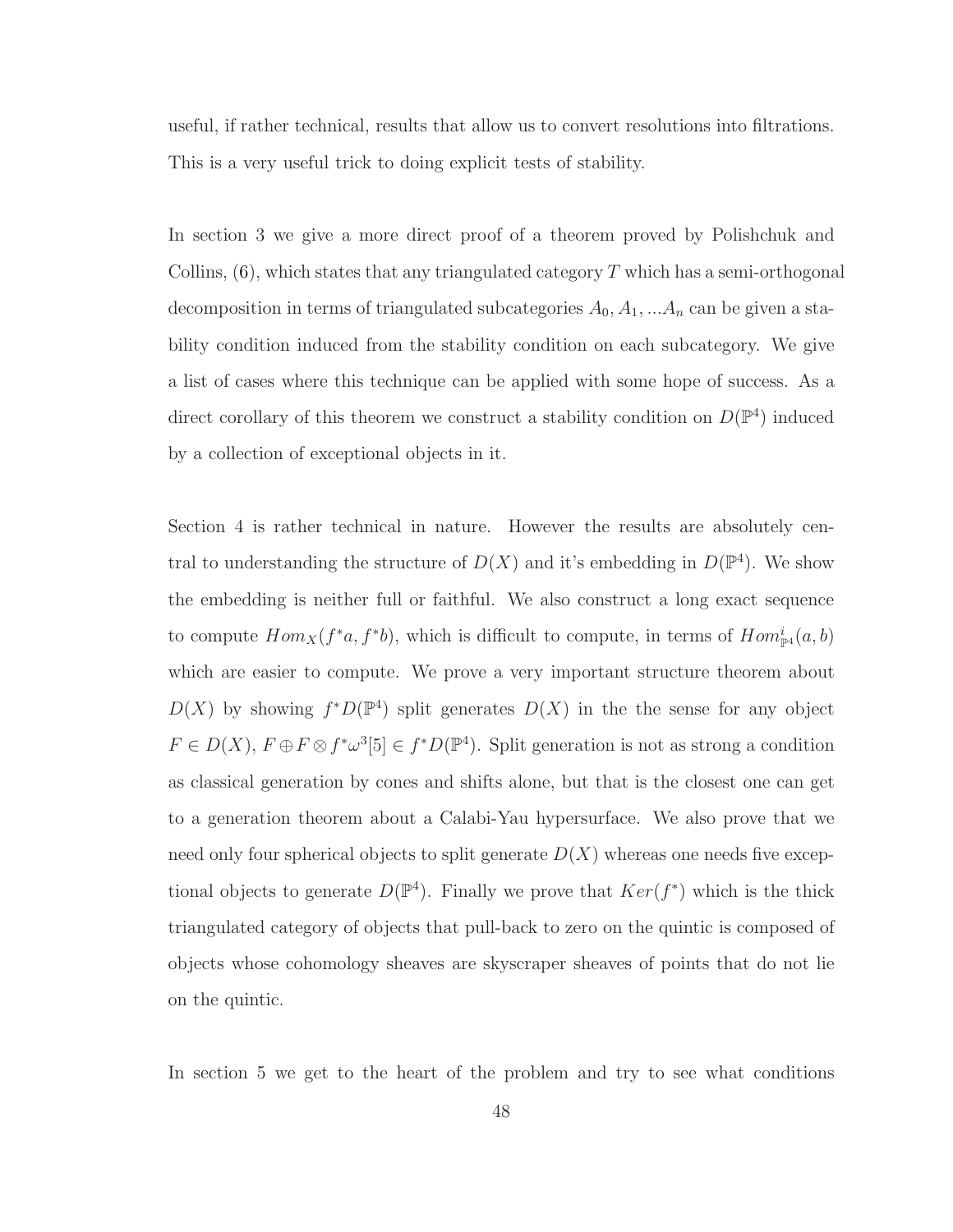need to be imposed to pull back a stability condition from  $D(\mathbb{P}^4)$ . We find that we need to impose the condition that the central charge of a skyscraper sheaf of a point on P <sup>4</sup> needs to be zero. However we run into problems as soon as we pullback on  $D(X)$  because there is no obvious way to finitely filter a complex in  $D(X)$ .  $f^*D(\mathbb{P}^4)$ is not Karoubi complete– in the sense an idempotent morphism will not split inside it– and can not even support a bounded t-structure. The Karoubi completion of  $f^*D(\mathbb{P}^4)$  is the full  $D(X)$ . The problem is to identify objects that lie outside of  $f^*D(\mathbb{P}^4)$  that will provide a t-structure for  $D(X)$ . We have not been able to prove the existence of such a t-structure.

As an approximation to  $D(X)$  we can try to look at it's embedded image in  $D(\mathbb{P}^4)$  in the sense we look at  $f_*D(X)$ . The problem of inducing a stability condition on this subcategory is that it is not an admissible category of  $D(\mathbb{P}^4)$ . The next candidate, and in some sense the best, should be the derived category of coherent sheaves on  $\mathbb{P}^4$  which are supported only on the quintic X. We call this category  $D_X(\mathbb{P}^4)$ . This has an embedding in  $D_{\mathbb{P}^4}(\mathbb{P}^4)$ ; unfortunately this too is not an admissible subcategory. We remind the reader that  $A$  is an admissible subcategory of  $T$ , when the inclusion functor,  $i : A \hookrightarrow T$  has a right adjoint  $\pi$ . This is the closest approximation of a splitting one can have in a triangulated category. We consider the category  $D(\mathbb{P}^4)/Ker(f^*)$  where  $Ker(f^*)$  is the thick triangulated category of objects that pull-back to zero on the quintic. This category is not as geometric as the other possible choices, but we succeed in inducing a stability condition on this category. By construction this category has exactly the same constraint condition, the central charge of a skyscraper sheaf of a point on  $\mathbb{P}^4$  is zero, and in some sense gives an approximation to the stability condition on the quintic. We show that both  $f_*D(X)$ and  $D_X(\mathbb{P}^4)$  have natural functors into this category and we show that this functor is faithful though crucially not essentially surjective. We would have hoped that this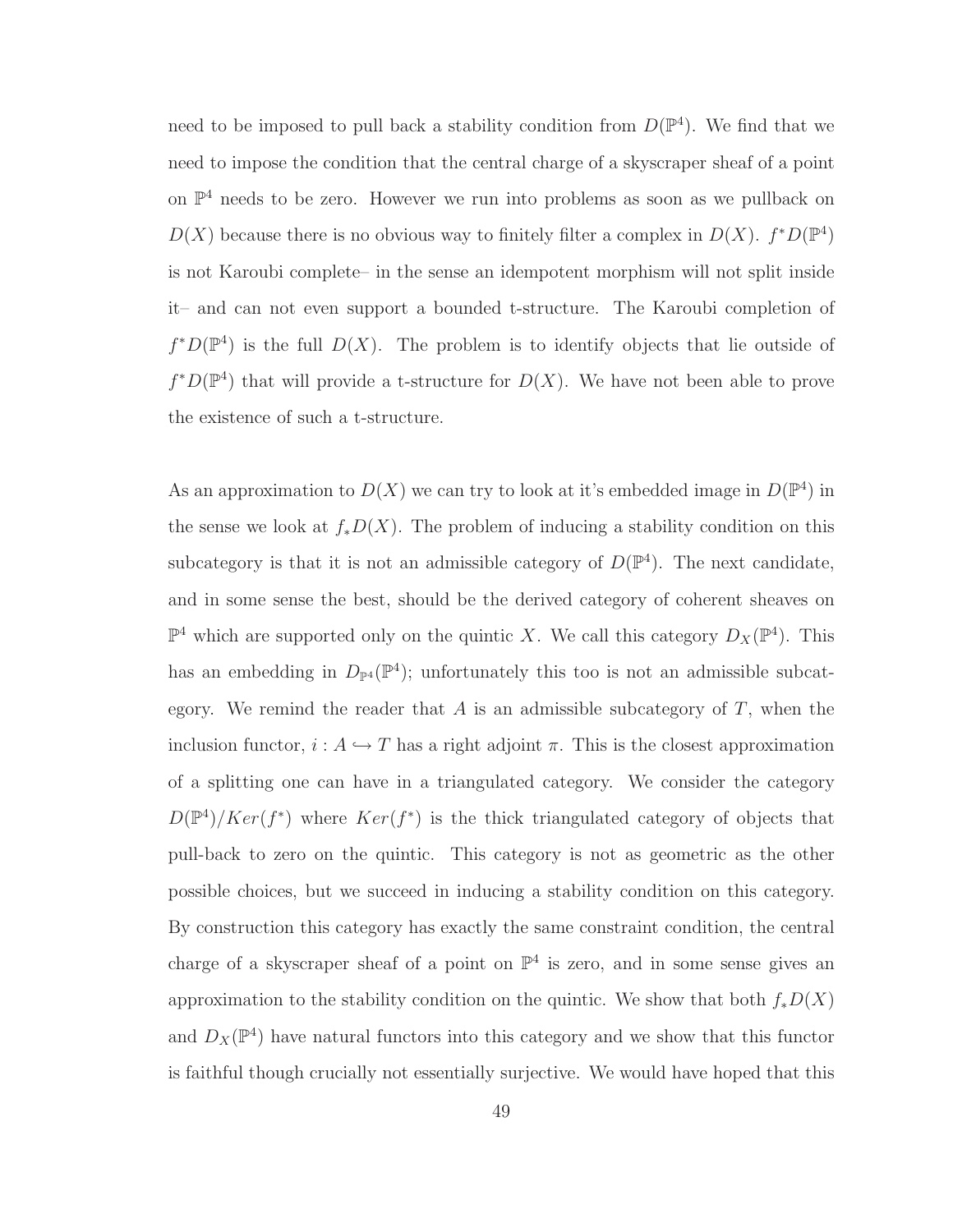category would be equivalent to  $D_X(\mathbb{P}^4)$ . However that is not true– it turns out that equivalence of the categories is equivalent to existence of a right adjoint to the quotient map which does not exist.

Finally at the end of the section 5 we give a proof for the stability condition on the quotient category. Basically the proof shows that for locally free sheaves, or their shifts, the Hom groups remain unchanged under the quotient process. We use this fact to construct a stability condition in this category.

# 3.2 Stability Condition on  $\mathbb{P}^4$

#### 3.2.1 Beilinson Spectral Sequence

Proposition: (Beilinson) For any coherent sheaf F on  $\mathbb{P}^n$  there exist two natural spectral sequences:

 $E_1^{r,s} = H^s(\mathbb{P}^n, F(r)) \otimes \Omega^{-r}(-r)$  converges to  $E^{r+s} = F$  if  $r+s=0$  and  $E^{r+s} = 0$  if  $r + s \neq 0$ 

and,

 $E_1^{r,s} = H^s(\mathbb{P}^n, F(r) \otimes \Omega^{-r}(-r)) \otimes \theta_{\mathbb{P}^n}(r)$  converges to  $E^{r+s} = F$  if  $r+s=0$  and  $E^{r+s} = 0$  if  $r + s \neq 0$ 

Proposition:(Existence of Exceptional Collection) The Beilinson spectral sequence proves that there exist two exceptional collections on  $D^b(\mathbb{P}^n)$ . Any collection of the form  $\theta_{\mathbb{P}^n}(a), \theta_{\mathbb{P}^n}(a+1), \dots, \theta_{\mathbb{P}^n}(a+n)$  form a full exceptional collection on  $\mathbb{P}^n$ . Also  $\theta_{\mathbb{P}^n}, \Omega^1(1), \ldots, \Omega^n(n)$  forms a full exceptional collection on  $\mathbb{P}^n$ .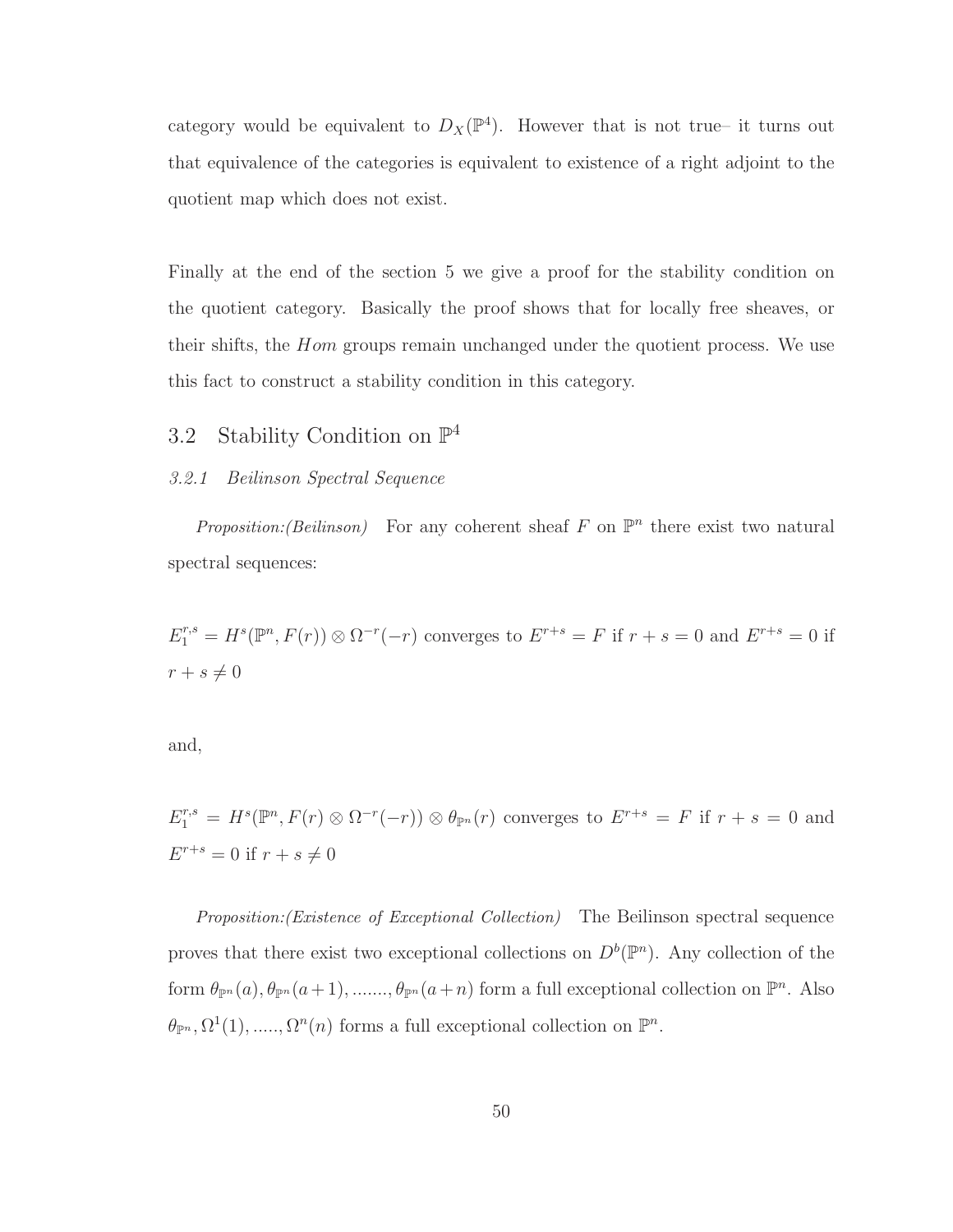We remind the reader of the definition of an exceptional collection,

Definition A collection of objects  $A_1, A_2, A_n$  is called an exceptional sequence if,

 $Hom(A_m, A_n[i]) = 0$ , if  $\forall m > n$  or  $i \neq 0$  if  $m = n$ 

and,  $Hom(A_m, A_n) = k$  if,  $m = n$ .

An exceptional collection is called full if the triangulated subcategory generated by  $A_1$ ,  $A_2$ ,... $A_n$  equals  $T$ .

Definition An exceptional collection is called strong if  $Hom(A_i, A_j[l]) = 0, \forall i, j$ and  $l \neq 0$ .

Proposition The two exceptional collections constructed above are strong.

We illustrate how Beilinson Spectral sequence is used through a couple of explicit examples. Let us consider the skyscraper sheaf of a point  $\theta_x$ . If we choose the strong exceptional sequence  $\theta_{\mathbb{P}^4}(-4), \theta_{\mathbb{P}^4}(-3), \theta_{\mathbb{P}^4}(-2), \theta_{\mathbb{P}^4}(-1), \theta_{\mathbb{P}^4}$ . The beilinson spectral sequence, once unravelled, gives us the following resolution,

$$
0 \longrightarrow \theta_{\mathbb{P}^4}(-4) \longrightarrow \theta_{\mathbb{P}^4}(-3)^4 \longrightarrow \theta_{\mathbb{P}^4}(-2)^6 \longrightarrow \theta_{\mathbb{P}^4}(-1)^4 \longrightarrow \theta_{\mathbb{P}^4} \longrightarrow \theta_{x}
$$

We note this is nothing but the Koszul resolution of the point. We can also write  $\theta_x$  in terms of the other sequence,  $\theta_{\mathbb{P}^4}$ ,  $\Omega^1(1), \Omega^2(2), \Omega^3(3), \Omega^4(4)$ . The resolution in terms of these objects is as follows,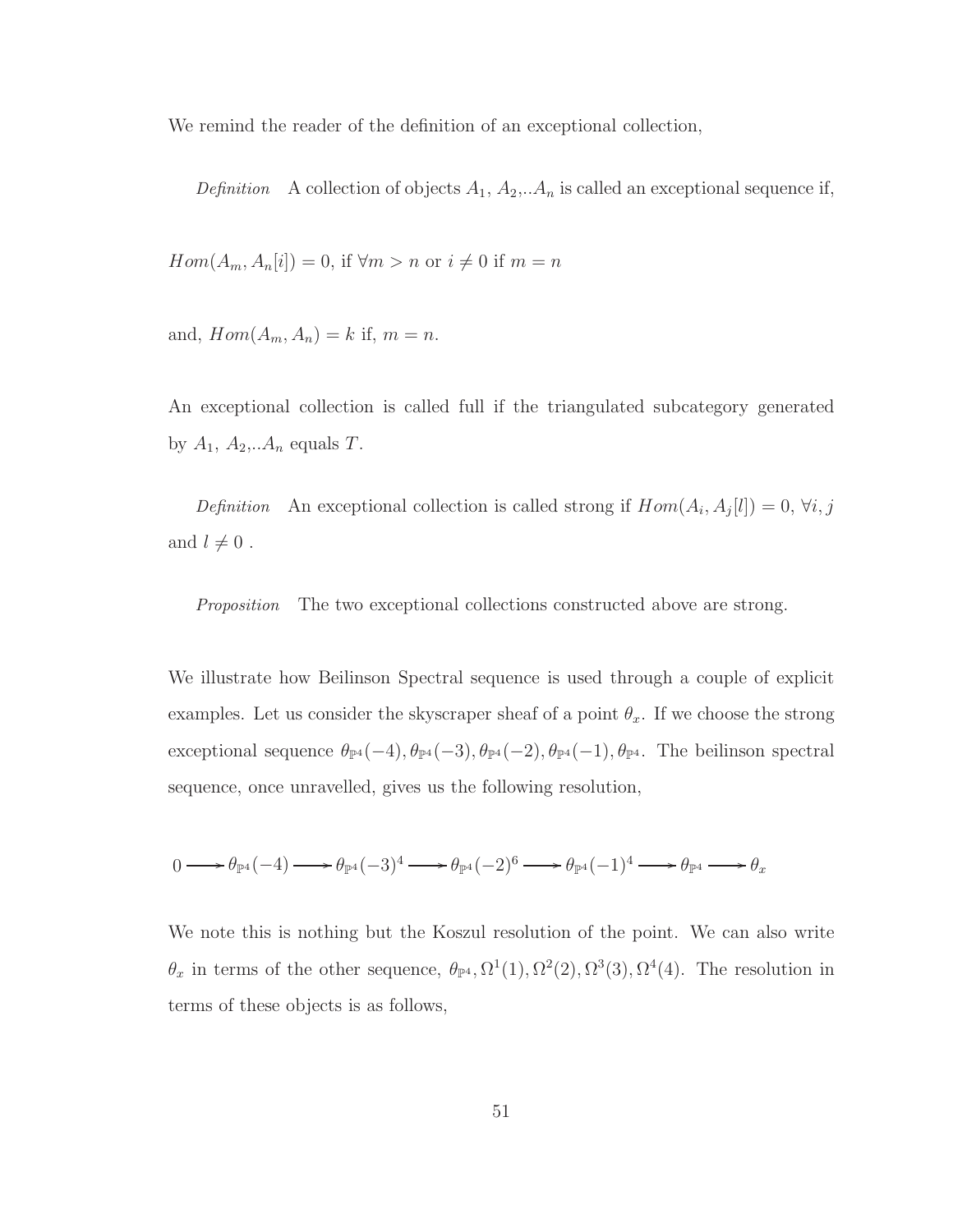$$
0 \longrightarrow \Omega^4(4) \longrightarrow \Omega^3(3) \longrightarrow \Omega^2(2) \longrightarrow \Omega^1(1) \longrightarrow \theta_{\mathbb{P}^4} \longrightarrow \theta_x
$$

Another example would be that of a curve  $\theta_C$  in  $\mathbb{P}^4$ . In terms of  $\theta_{\mathbb{P}^4}(i)$  the resolution is,

$$
0 \longrightarrow \theta_{\mathbb{P}^4}(-3) \longrightarrow \theta_{\mathbb{P}^4}(-2)^3 \longrightarrow \theta_{\mathbb{P}^4}(-1)^3 \longrightarrow \theta_{\mathbb{P}^4} \longrightarrow \theta_{C}
$$

We can try to rewrite this in terms of the other set but that is a cumbersome calculation. We can bypass using the spectral sequence explicitly if we write down the "change of base" resolutions, i.e, rewrite the objects in one exceptional collection in terms of the objects in the other basis.

## 3.2.2 A Stability Condition on  $\mathbb{P}^4$

In this section we sketch a proof for the construction of a stability condition on  $\mathbb{P}^4$ . We consider the skyscraper sheaf of a point as an example. The skyscraper sheaf has a resolution,

$$
\Omega^4(4) \longrightarrow \Omega^3(3) \longrightarrow \Omega^2(2) \longrightarrow \Omega^1(1) \longrightarrow \theta_{\mathbb{P}^4} \longrightarrow \theta_x
$$

We need a couple of preliminary results to turn this into filtration.

Turning resolutions to filtrations Our goal is to turn a resolution in an abelian category into a filtration by exact triangles in the derived category. To this end we need the two following results.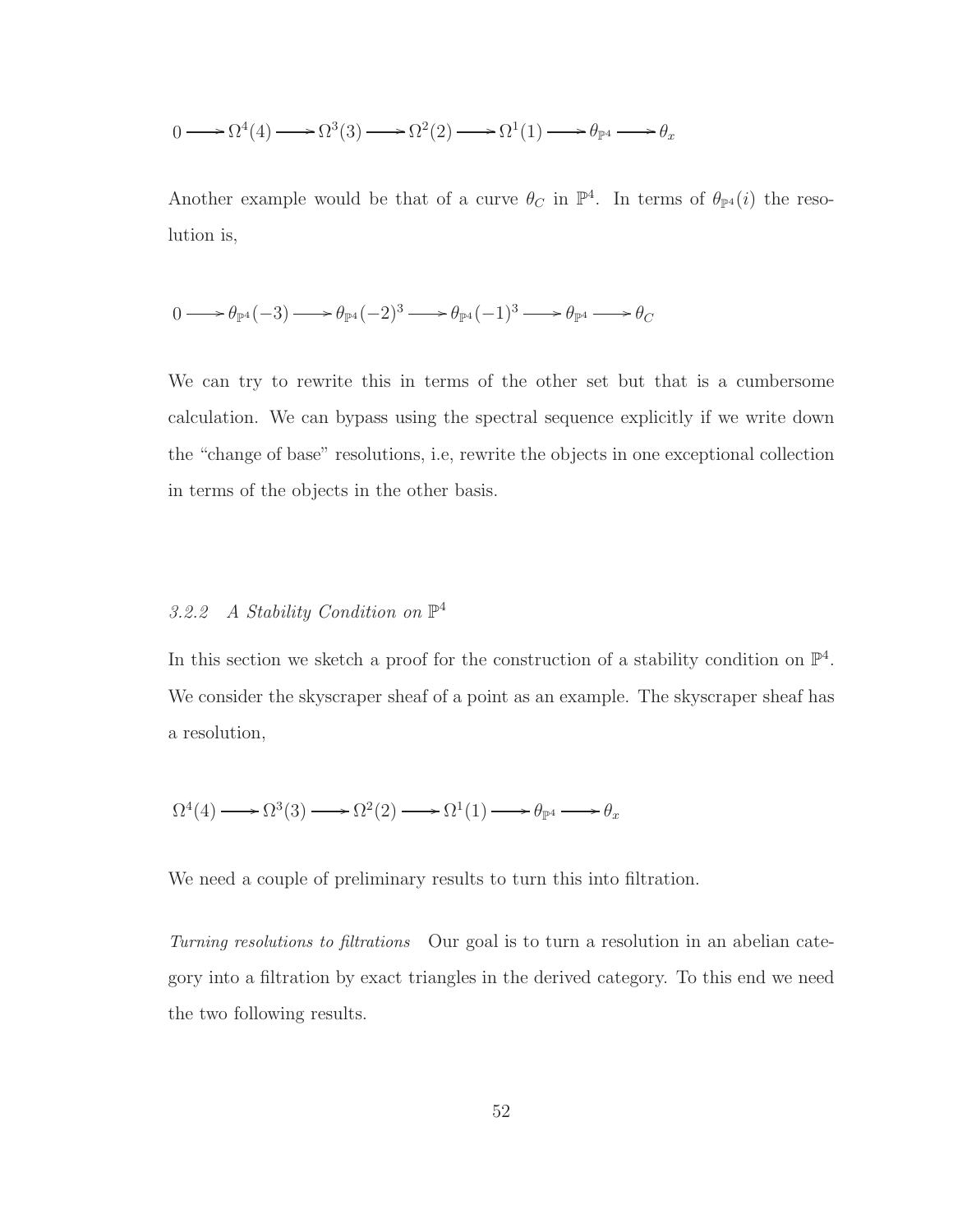*Proposition* If A is an abelian category and  $F \in A$  has an exact resolution,

$$
0 \longrightarrow F \xrightarrow{f} E_0 \longrightarrow E_1 \longrightarrow E_2 \longrightarrow \cdots \longrightarrow E_n \longrightarrow 0
$$

then we can construct a canonical filtration for  $F$  in  $D(A)$  from this resolution. We will call this resolution an "injective" type resolution.

Proof: Let us break up the resolution in a ker coker series,



Since the resolution is exact we have  $Im(f_i) = Ker(f_{i+1})$ . This gives us a sequence of triangles,

$$
F = Ker(f_0) \longrightarrow E_0 \longrightarrow Im(f_0)
$$

$$
Im(f_0) = Ker(f_1) \longrightarrow E_1 \longrightarrow Im(f_2)
$$

. . . . . .  $Im(f_{i-1}) = Ker(f_i) \longrightarrow E_i \longrightarrow Im(f_i)$ 

We rotate the triangle to write every triangle in the form,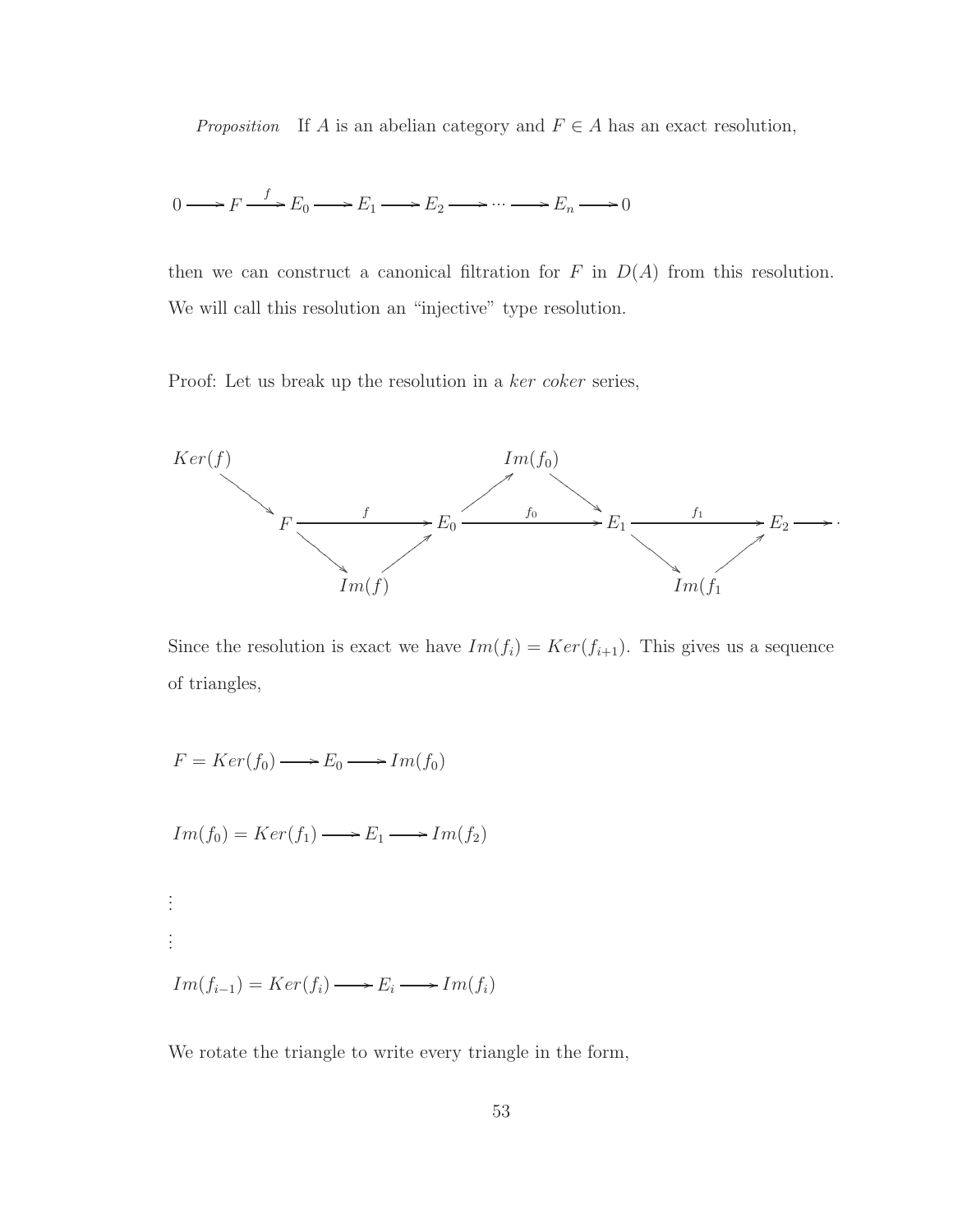$$
Ker(f_{i+1})[-1] \longrightarrow Ker(f_i) \longrightarrow E_i
$$

and then put the triangle together to obtain a filtration,



This gives us the required filtration.

The next proposition constructs a filtration when we have a "projective" type resolution.

*Proposition* Let A be an abelian category and  $F \in A$  have a resolution of the form,

$$
0 \longrightarrow f_{-n} \longrightarrow f_{-n+1} \longrightarrow \cdots \qquad f_{-1} \longrightarrow f_0 \longrightarrow F \longrightarrow 0
$$

then F has a canonical filtration in  $D(A)$ .

*Proof* This can be thought of as an "injective" type resolution for  $f_{-n}$ . Using the last proposition we write a filtration as,

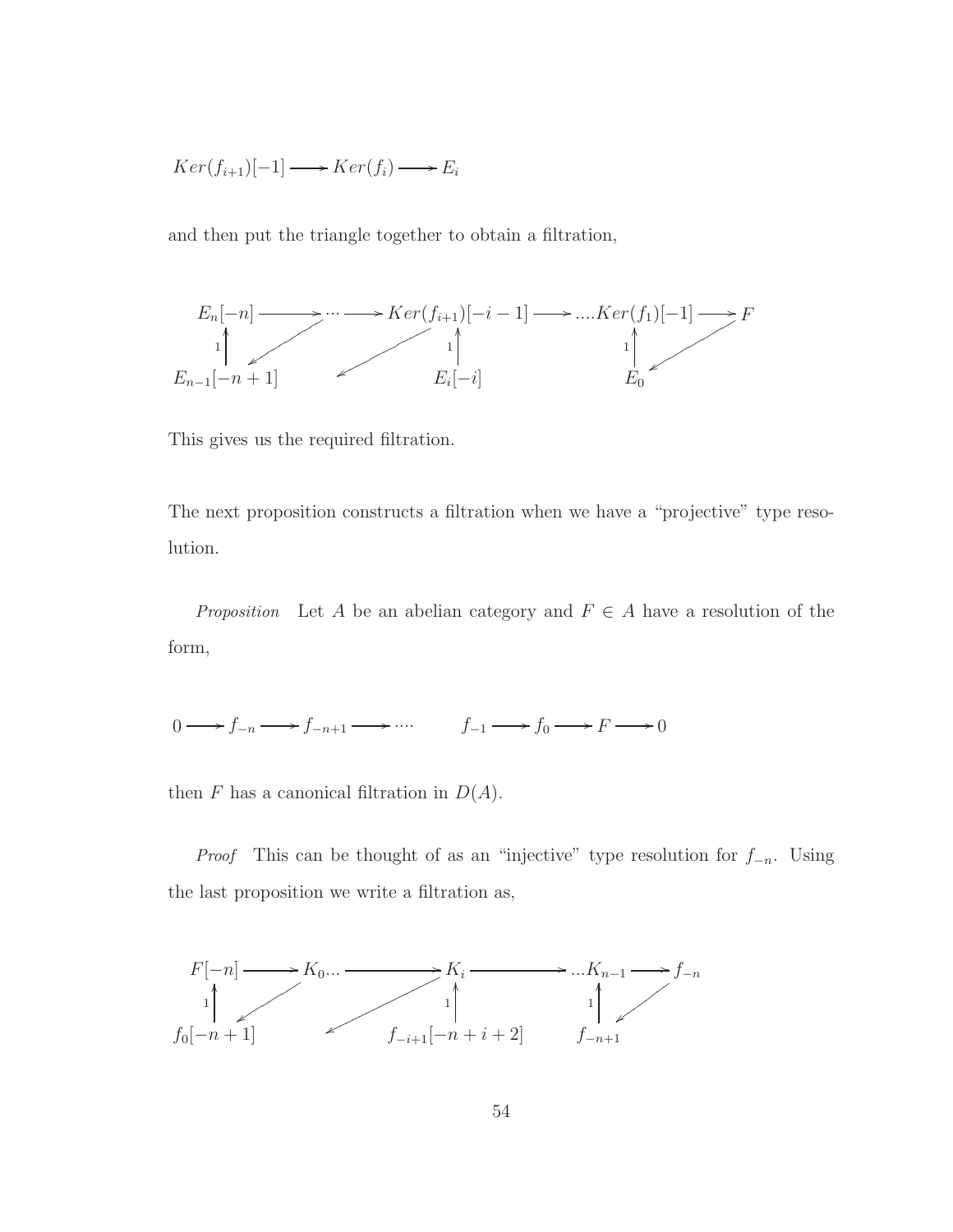Now we will put triangles together using the octahedral axiom as follows,



So we have two triangles now,

 $K_{01} \longrightarrow F[-n] \longrightarrow K_1$ 

 $f_0[-n] \longrightarrow K_{01} \longrightarrow f_{-1}[-n+1]$ 

Putting these two triangles together we have,



Carrying on in the same fashion and successively applying octahedral axiom and keeping careful track of the homological shifts, we obtain the filtration,



As an illustration of these propositions we prove the following,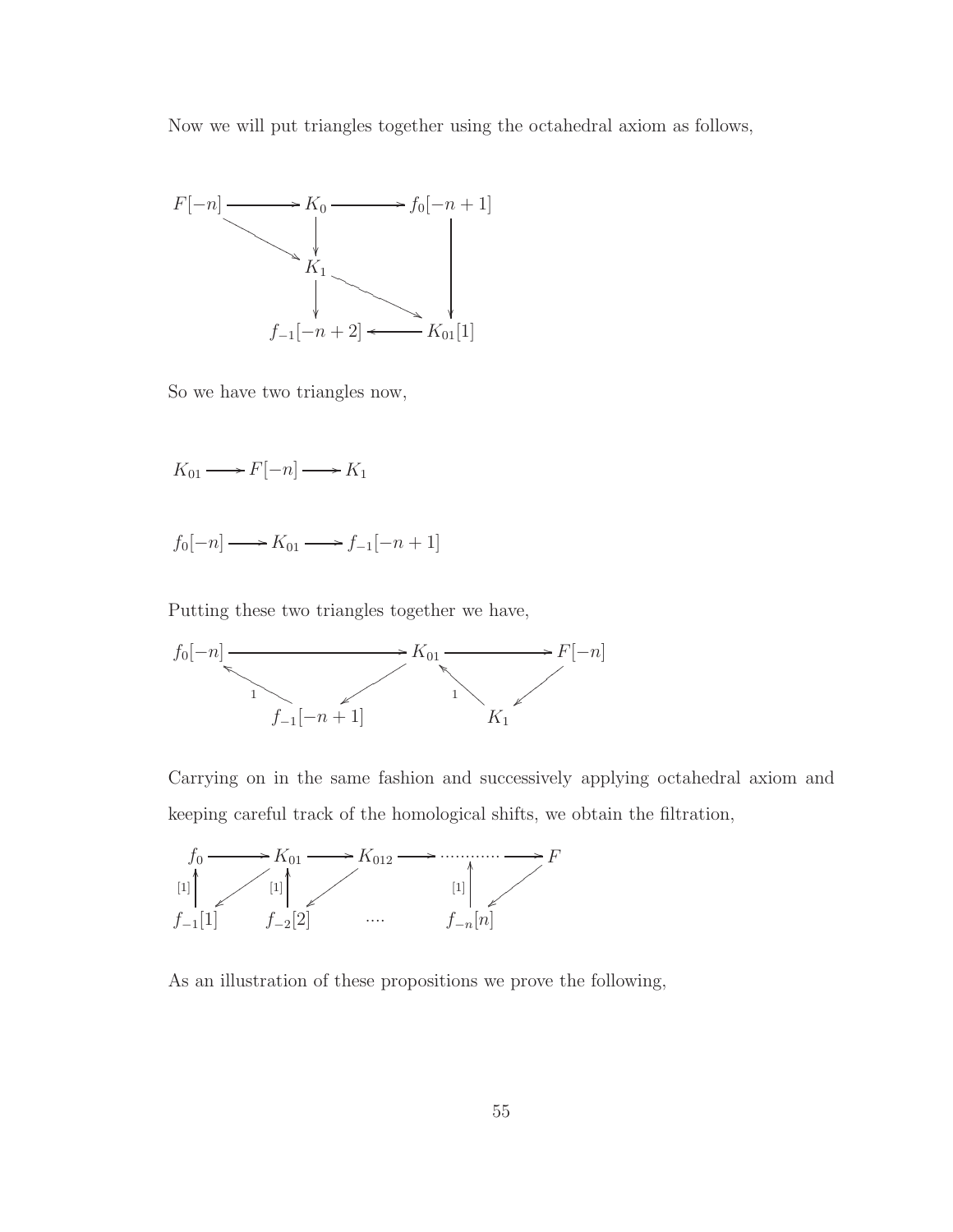*Proposition* The skyscraper sheaf of a point  $\theta_x$  has a filtration,



Proof We take the resolution,

 $\Omega^4(4) \longrightarrow \Omega^3(3) \longrightarrow \Omega^2(2) \longrightarrow \Omega^1(1) \longrightarrow \theta_{\mathbb{P}^4} \longrightarrow \theta_x$ 

and then apply the proposition to derive the claimed filtration.

Though we have not proved it yet, there exists a stability condition on  $D(\mathbb{P}^4)$  generated by  $\langle \Omega^4(4) [4], \Omega^3(3) [3], \Omega^2(2) [2], \Omega^1(1) [1], \theta_{\mathbb{P}^4} > \mathbb{P}^4$  where we can assign them central charges  $Z(\Omega^i(i)[i]) = \exp^{\frac{2\pi i}{5}}$ . Given this definition we can clearly see that the point  $\theta_x$  is in the heart of the stability condition. However should we choose say,  $< \Omega^4(4)[6], \Omega^3(3)[3], \Omega^2(2)[2], \Omega^1(1)[1], \theta_{\mathbb{P}^4} >$  as the new objects generating the heartnote the central charge stays the same– then we clearly have that the sky-scraper sheaf of the point is unstable. The way we can see that is to take the long exact sequence in cohomological functor for the particular t-structure. We see that the last triangle in the filtration for the point,

 $K_3 \longrightarrow \theta_x \longrightarrow \Omega^4[6][-2]$ 

where we have deliberately written the last term in this particular form to emphasize it is in the [−2] translate of the heart. Now the long exact sequence gives us,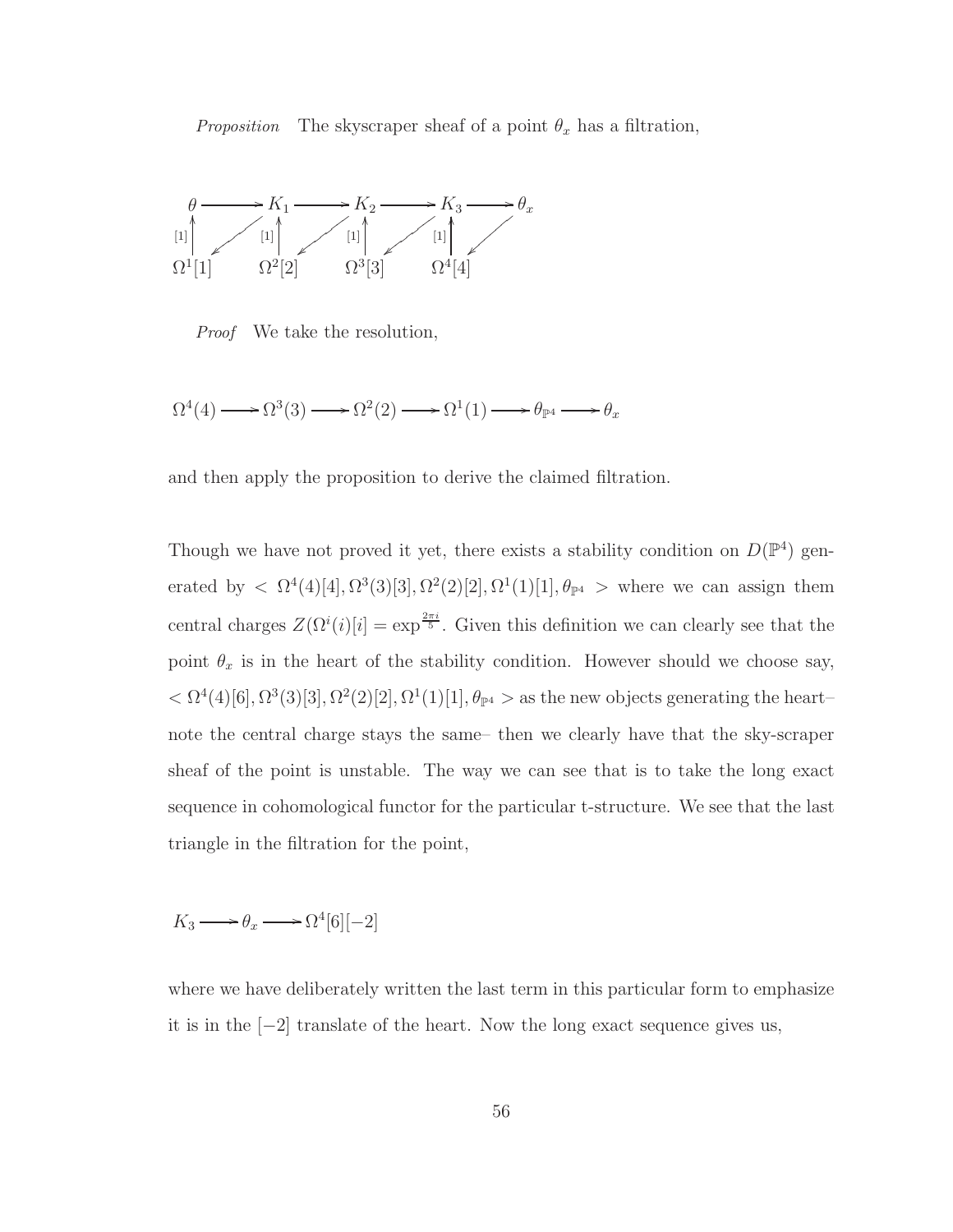$$
\cdots \longrightarrow H^{i}_s(K_3) \longrightarrow H^{i}_s(\theta_x) \longrightarrow H^{i}_s(\Omega^4[6][-2]) \longrightarrow \cdots
$$

where  $H_s$  is the cohomological functor for this t-structure. Since the last term is non zero only for  $i = 2$  we have that  $\theta_x$  has two cohomologies– in degree 0 and 2– and hence can not belong to the heart and can not be stable.

We generalize this idea in the next section and prove a more general result for semiorthogonal decompositions which is a more general case of an exceptional collection. That will imply a stability condition on  $D^b(\mathbb{P}^4)$ . Macri et.al, [\(2\)](#page-97-1) first constructed stability conditions given by exceptional objects.

## 3.3 Gluing stability condition

Let us start with a proposition that shows how to glue filtrations.

Proposition Let

$$
X \longrightarrow Y \longrightarrow Z
$$

be an exact triangle. Let X and Z have filtrations with graded quotients  $(H_i)$  and  $(F_i)$ . Then the filtrations can be glued together to provide a filtration for Y with graded quotients  $(H_i, F_j)$ .

Proof This is a simple result due to the octahedral axiom for triangulated categories. Let,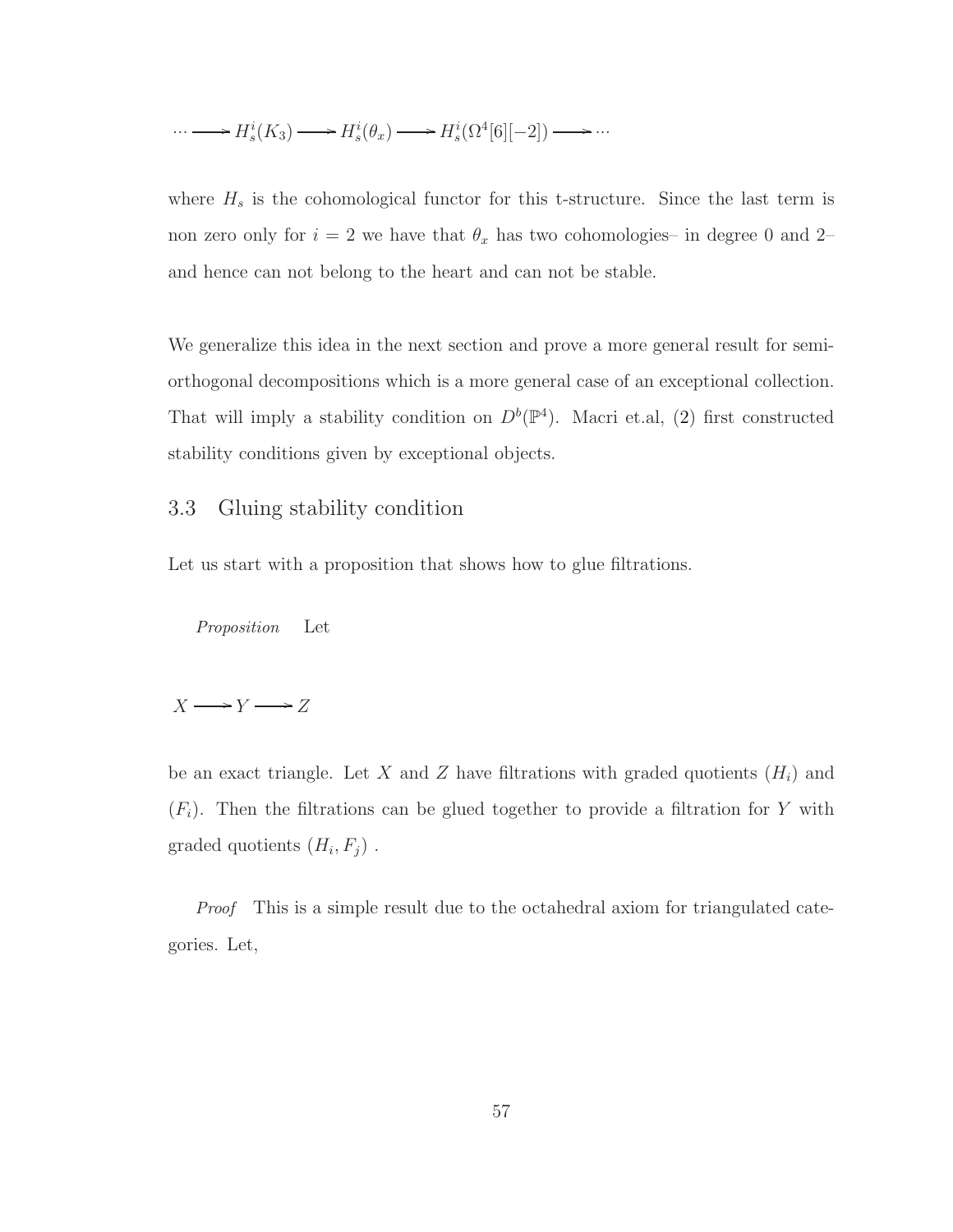

be the HN filtration for Z. Let us look at the triangles

$$
E_{n-1} \longrightarrow Z \longrightarrow F_n
$$

and

$$
X\!\longrightarrow\! Y\!\longrightarrow\! Z
$$

We use octahedral axiom on these two triangles to obtain,



This gives two triangles,

$$
K_n \longrightarrow Y \longrightarrow F_n
$$

$$
X \longrightarrow K_n \longrightarrow E_{n-1}
$$

which gives us the following filtration of Y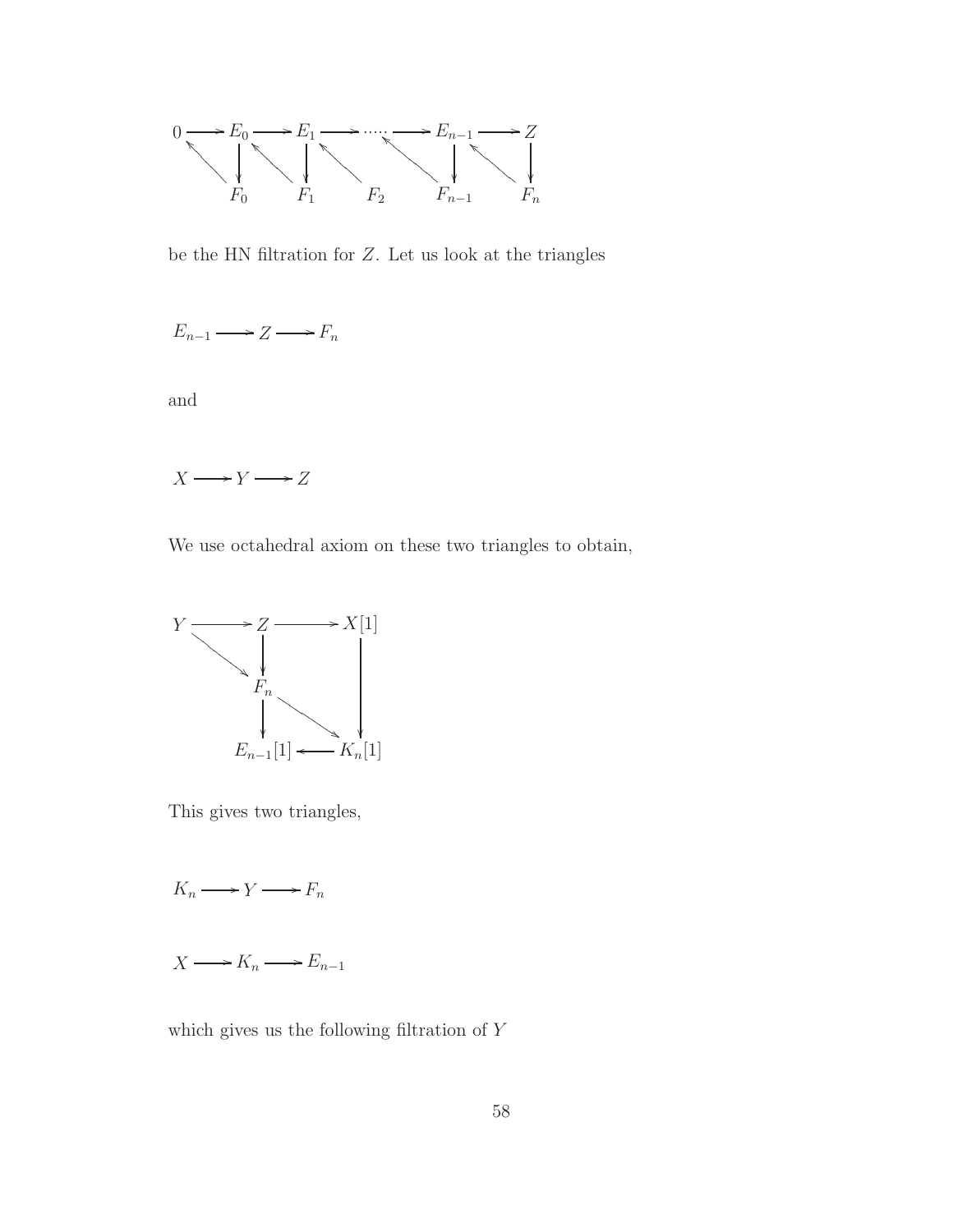

We note that we have introduced  $F_n$  as a graded quotient of Y. Also the last triangle is,

$$
X \longrightarrow K_n \longrightarrow E_{n-1}
$$

and now we repeat the same process for  $E_{n-1}$  which has a filtration,



We repeat this process and create a filtration for  $Y$  with  $F_i$  as the graded quotients. Since  $X$  is at the left hand edge of the triangle, any filtration for  $X$  is automatically added to the filtration created.

Using this result we can prove the following simple result,

Proposition Let  $A$  be an admissible subcategory of a triangulated category  $T$ . Let  $A$  have a stability condition with heart  $\mathcal{H}_A$  and  $A^{\perp}$  have a stability condition with heart  $\mathcal{H}_{A^{\perp}}.$  Let us assume the following conditions hold,

i) 
$$
Hom^{i}(h_{A^{\perp}}, h_{A}) = 0 \ \forall i \leq 0.
$$

ii)Let  $Z_A$  and  $Z_{A_\perp}$  be the central charges on A and  $A^\perp$ . Let us assume that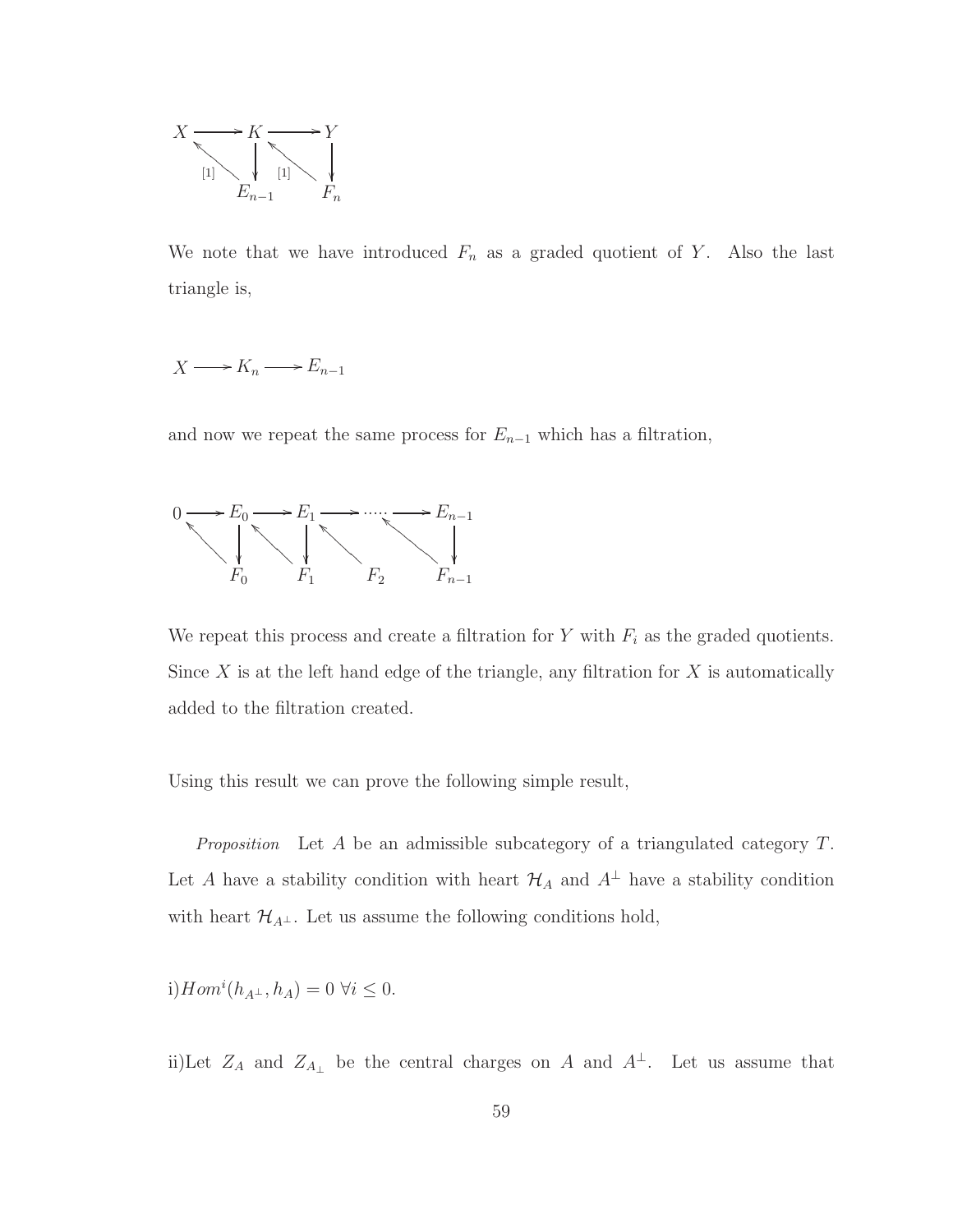$\phi(A) \geq \phi(A^{\perp}),$  i.e, all the phases of objects in the heart  $\mathcal{H}_A$  are greater than the phases of all objects in the heart  $\mathcal{H}_{A^{\perp}}$ .

Then we can glue the stability conditions to produce a stability condition on T with heart  $<\mathcal{H}_A, \mathcal{H}_{A^\perp}$ .

Proof Let us first look at the conditions and see what they mean. First note that by the semi-orthogonality condition,  $Hom(A, A^{\perp}) = 0$  for all objects in A and  $A^{\perp}$ . So the only homomorphisms can be from  $A^{\perp}$  to A. By the first condition we require that the only nonzero *Hom* are in degree 1 and above, i.e  $Ext<sup>1</sup>$  and above. An example of such a situation would be the collection  $\theta_{\mathbb{P}^4}$ ,  $\Omega^1(1)[1], \Omega^2(2)[2], \Omega^3(3)[3], \Omega^4(4)[4]$ in  $D(\mathbb{P}^4)$ . The second condition is imposed to ensure a proper phase ordering in a Harder Narasimhan filtration. It is probably worth mentioning that if we impose a more restrictive condition on the *Homs* and make them only  $Ext^2$  and higher then we do not even need the second condition! However the most interesting stability conditions we will encounter will always be  $Ext<sup>1</sup>$  collections.

To construct a stability condition we need to first construct a t-structure and then give a central charge on the heart of the t-structure that obeys the Harder-Narasimhan property. First we construct a glued t-structure.

From the semi-orthogonality property we have that for any object  $X \in T$  we have a decomposition,

## $X_A \longrightarrow X \longrightarrow X_{A^{\perp}}$

where  $X_A \in A$  and  $X_{A^{\perp}} \in A^{\perp}$ . Since we have stability conditions on A and  $A^{\perp}$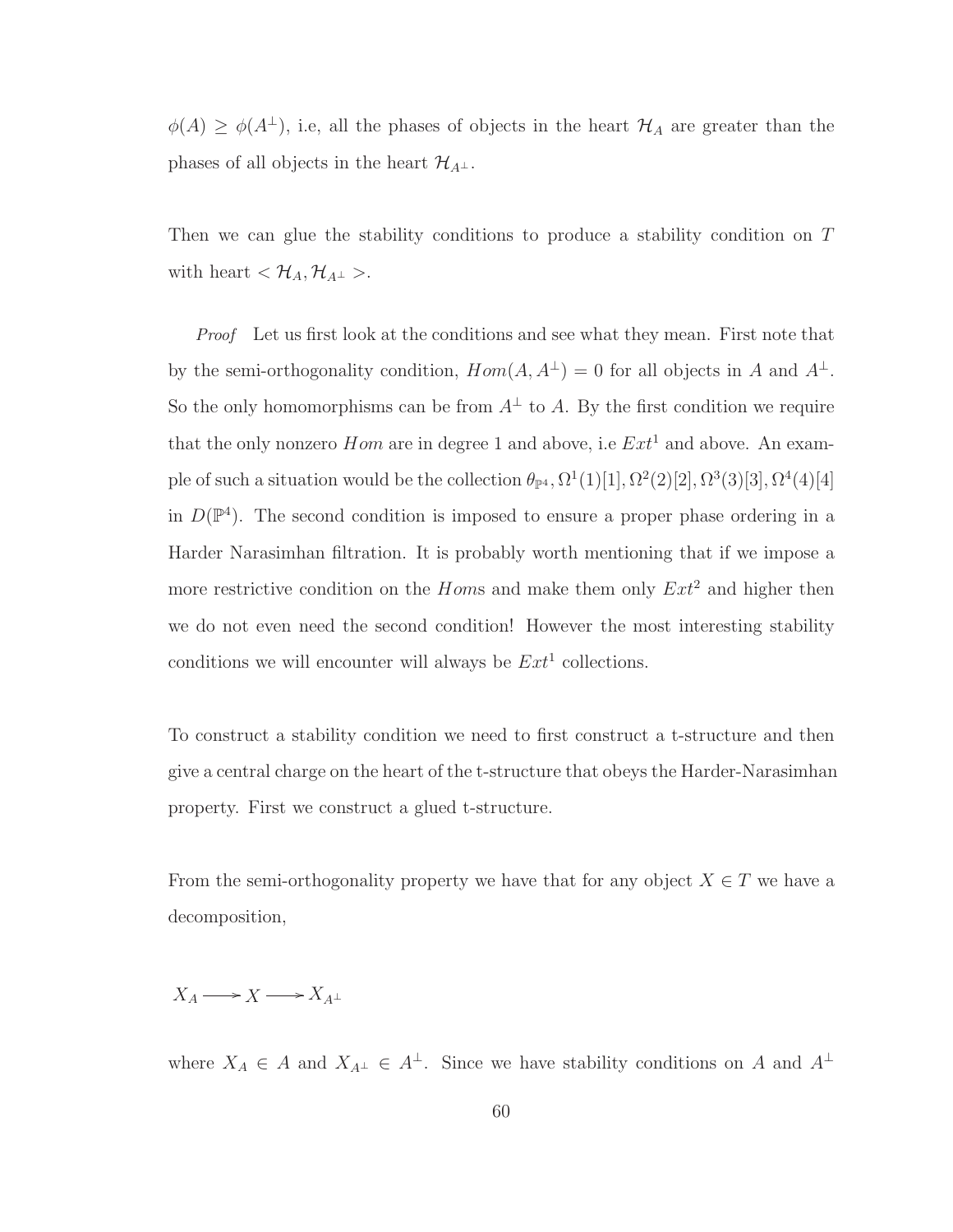we have ready made filtrations for  $X_A$  and  $X_{A^{\perp}}$ . Using the earlier proposition we can glue the filtrations to produce a filtration for  $X$ . Also note that the graded quotients are exactly those of  $X_A$  and  $X_{A^{\perp}}$ . Let us assume that the last quotient of  $X_{A^{\perp}}$ be in the [m]'th shift of the heart  $\mathcal{H}_{A^{\perp}}$ , whereas the first term of the filtration of  $X_A$ be in the  $[n]$ 'th shift of  $\mathcal{H}_A$ . If  $m > n$  then it violates the condition of t-structure. We need a way to shift the quotients around so that we have the right definition for a t-structure.

To solve this last problem we will need the  $Ext<sup>1</sup>$  condition. Let us consider a typical sequence of triangles to show how we can exchange the order.



where  $k \geq 1$ . As usual we will use the octahedral axiom to glue triangles together,



This gives us two triangles,

 $A \longrightarrow C \longrightarrow M$ 

and,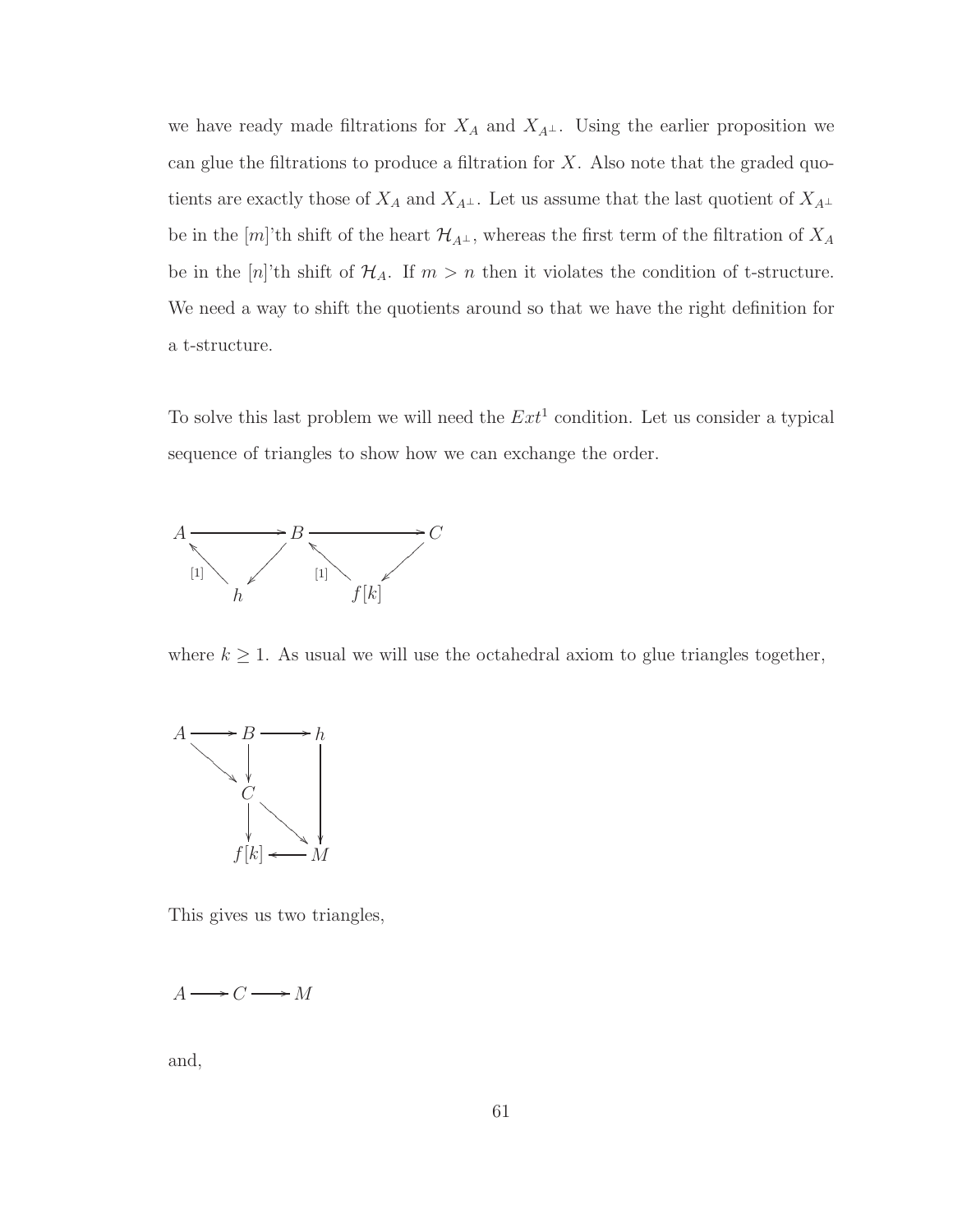$$
h \longrightarrow M \longrightarrow f[k]
$$

We have not really done anything new here– putting the triangles back together and using the filtration-gluing proposition we have exactly the same filtration we started with. The second triangle is more interesting. This triangle is produced by a morphism  $Hom(f[k], h[1])$  i.e,  $Hom^{1-k}(f, h)$  By our earlier assumption  $Hom<sup>i</sup>(f, h) = 0$  $\forall i \leq 0$ . However as  $k \geq 1$  we have  $i - k \leq 0$  which precisely the condition we imposed. Therefore  $Hom^{1-k}(f, h) = 0$  which in turn implies  $M = h \oplus f[k]$ . Now we can easily flip the order of h and  $f[k]$ . We can continue doing this until all the homological shifts are in the right order and then we can put the triangles back together to produce the Harder-Narasimhan filtration required for a t-structure.

Now we see the need of the phase ordering condition. Within each shift of the glued heart we always have objects from  $\mathcal{H}_A$  to the left of objects of  $\mathcal{H}_{A^{\perp}}$  and the phase order is precisely the condition we need to construct a stability condition.

#### 3.3.1 Applications and examples

We list a few examples where the proposition above can be used.

 $D^b(\mathbb{P}^n)$  and exceptional sequences Beilinson proved the existence of full exceptional sequences in  $\mathbb{P}^n$  which provide a semi-orthogonal decomposition. In general any triangulated category with a full exceptional collection can be given a stability condition by the proposition proved above. Examples would include toric varieties with exceptional collections.

Inducing stability via morphisms In general it is difficult to functorially induce t-structures or stability via morphisms between categories. However there is one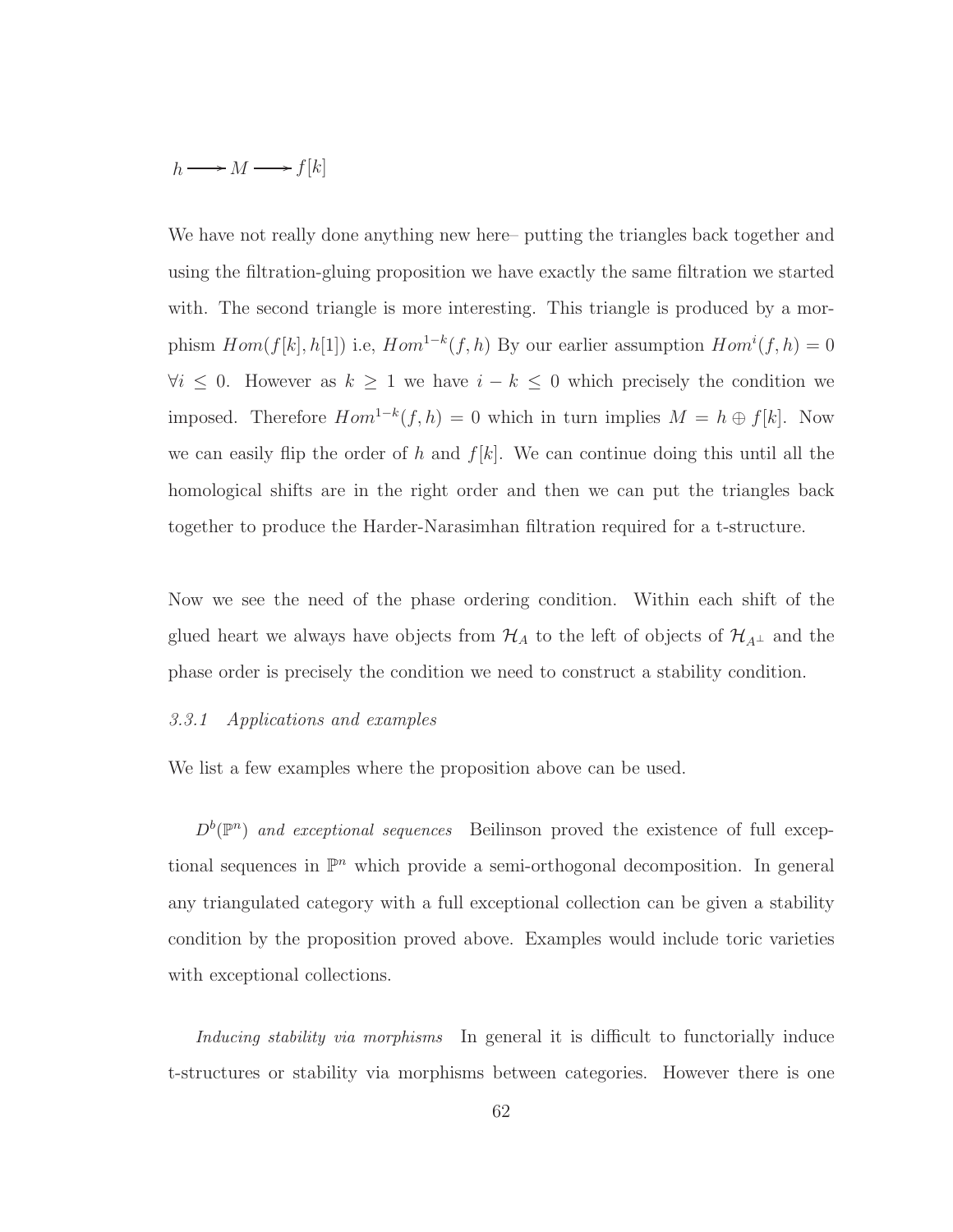example where one can produce a semi-orthogonal decomposition and one can indeed use the technique listed above.

Let,

$$
X \xrightarrow{f} Y
$$

which induces the following functors between the derived categories,

$$
D^b(X) \xrightarrow [f^*]{f^*} D^b(Y)
$$

Let us assume the following condition holds,

$$
f_*\theta_X = \theta_Y
$$

Then  $f^*(Y)$  and  $Ker f_*$  gives a semi-orthogonal decomposition of  $D^b(X)$  and it can be given a stability condition as long as the conditions of proposition 1 are satisfied.

To prove the claim we note the chain of equalities,

$$
f_*\theta_X = \theta_Y
$$

$$
\Rightarrow f_* \theta_X \otimes F = F, \,\forall F \in Y
$$

$$
\Rightarrow f_* f^* \theta_Y \otimes F = F
$$

Use of projection formula gives,

$$
\Rightarrow f_*(\theta_Y \otimes f^*F) = F
$$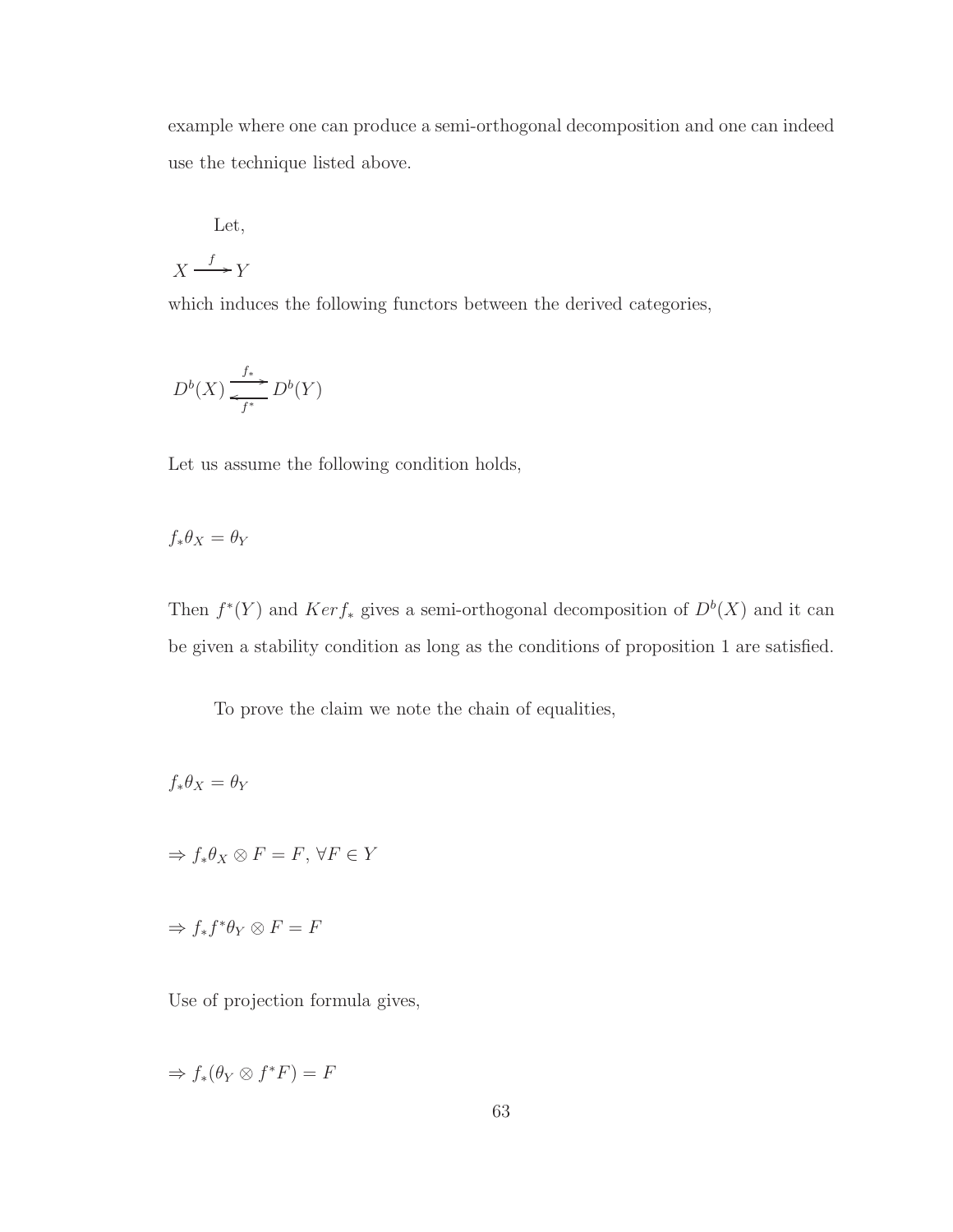$$
\Rightarrow f_* f^* F = F
$$

This gives us that  $Hom_X(f^*A, f^*B) = Hom_Y(A, f_*f^*B) = Hom_Y(A, B), \forall A, B \in Y$ 

Now we prove the subcategory  $f^*Y$  is triangulated. It is obvious that this closed under homological shifts. Now consider

$$
f^*A \xrightarrow{a} f^*B \longrightarrow C
$$

Using the Hom result we know that  $a = f^*b$ , for some  $b \in End(Y)$ . Taking  $f_*$ of the triangle we obtain the following morphism of triangles,



If we take  $f^*$  of the lower triangle we obtain that  $C = f^*(Cone(b))$ . This proves  $f^*Y$  is triangulated.

We use the canonical morphism  $f^* f_* A \longrightarrow A$  to obtain the triangle,

 $f^*f_*A \longrightarrow A \longrightarrow C$ 

Taking  $f_*$  of this triangle gives us  $f_*C = 0$ 

This proves that  $f^*Y$  and  $Ker f_*$  form a semiorthogonal decomposition of X. Note,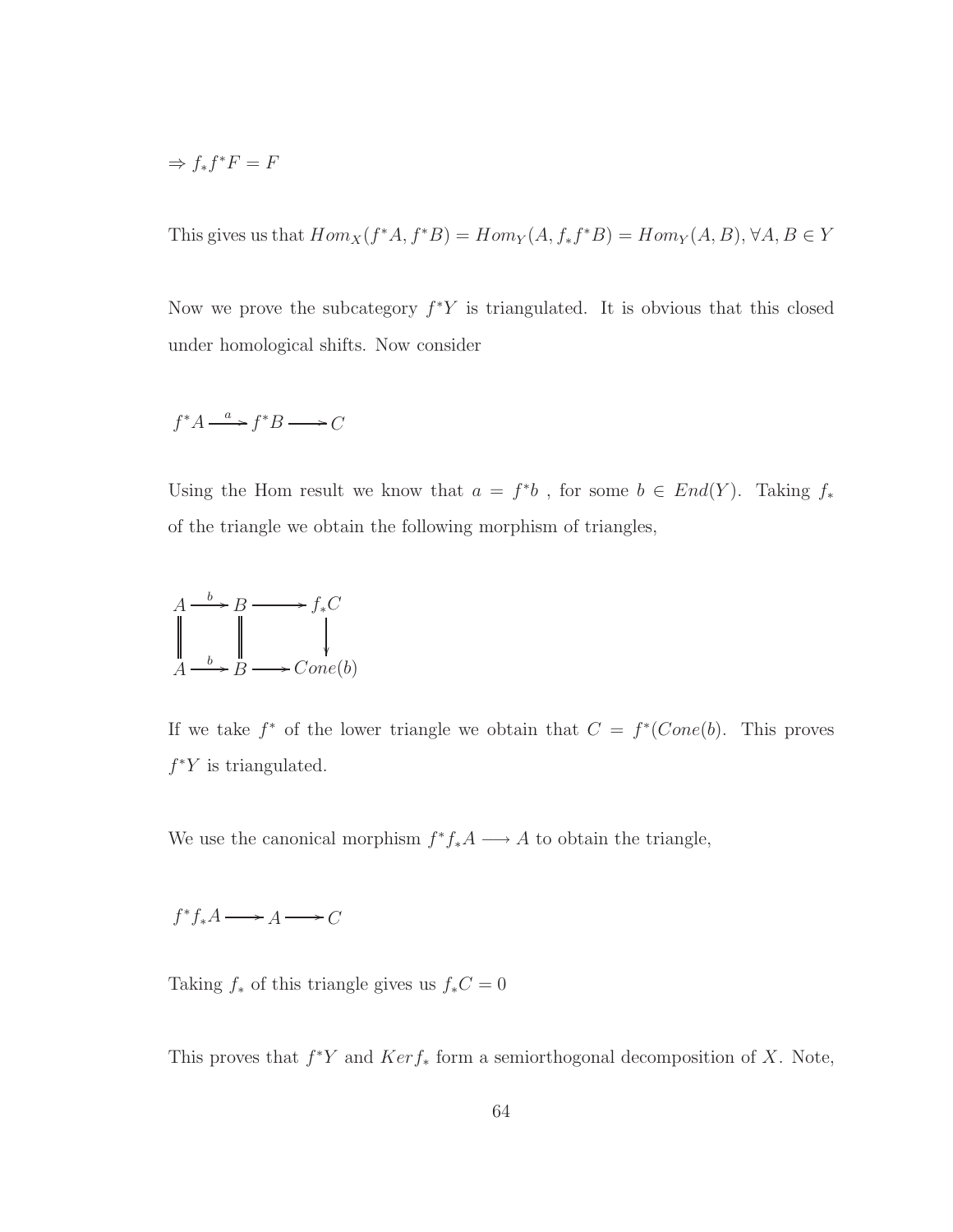that  $Ker f_* = \Phi$  would imply equivalence of the categories and of course the stability conditions are automatically induced.

This method can be generalized for any pair of adjoint functors  $F, G$  between two categories S and T, such that either  $FG = Id$  or  $GF = Id$ .

Bridgeland, [\(7](#page-97-0)), uses a similar technique to produce t-structures for the flop.

## 3.4 Closed Embedding of the Quintic in  $\mathbb{P}^4$

In this section we consider the closed embedding of a 3-dimensional Calabi-Yau quintic hypersurface  $X \hookrightarrow \mathbb{P}^4$ . One of the commonest examples is the Fermat quintic given by  $x_0^5 + x_1^5 + x_2^5 + x_3^5 + x_4^5 = 0$ . All the results in the section hold for any Calabi-Yau quintic threefold, not just the Fermat quintic. At the level of the derived categories we have the diagram:

$$
D^b(X) \xrightarrow [f^*]{f_*} D^b(\mathbb{P}^4)
$$

Our goal is to compute various *Hom* groups in  $D(X)$ , which are difficult to describe, in terms of  $Hom$  groups in  $D(\mathbb{P}^4)$  which have more combinatorial description. Though rather technical, this section provides the backbone of the results that we derive later.

We list some of the important results that we use in the later sections.

Proposition : For any object  $F \in D(\mathbb{P}^4)$  we have an exact triangle of the form,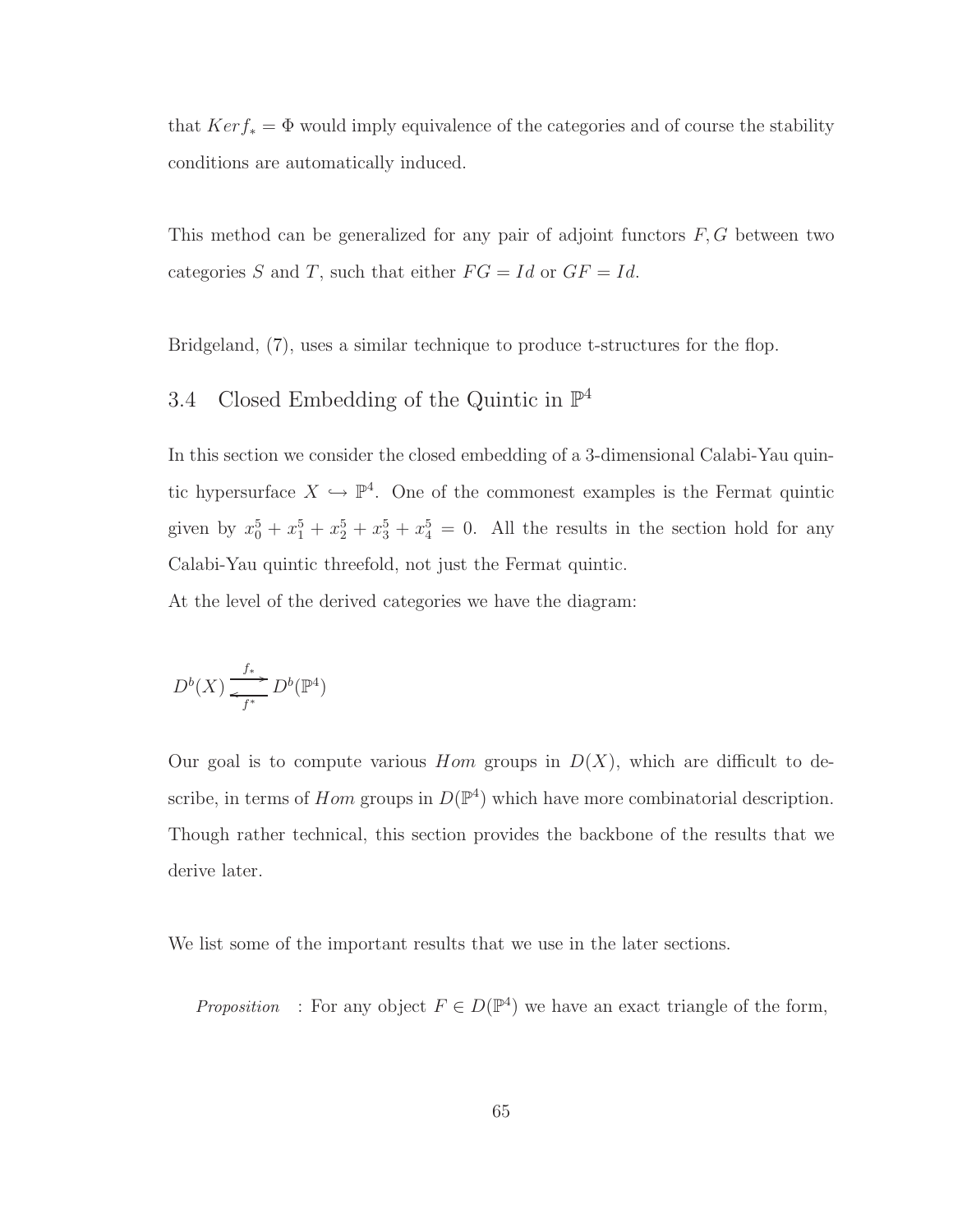$F \otimes \omega \longrightarrow F \longrightarrow f_*f^*F$ 

Proof First let us consider the exact sequence that defines the embedding of the quintic  $X$  which is a fifth degree equation,

$$
0 \longrightarrow \theta_{\mathbb{P}^4}(-5) \longrightarrow \theta_{\mathbb{P}^4} \longrightarrow f_*\theta_X \longrightarrow 0
$$

where  $\theta_X$  is the structure sheaf of the quintic X. Now  $\theta_{\mathbb{P}^4}(-5)$  happens to be the canonical bundle of  $\mathbb{P}^4$  which we denote by  $\omega_{\mathbb{P}^4}$ . Therefore in the derived category we have the exact triangle,

 $\omega_{\mathbb{P}^4} \longrightarrow \theta_{\mathbb{P}^4} \longrightarrow f_*\theta_X$ 

We tensor with  $F$  to obtain,

 $F \otimes \omega_{\mathbb{P}^4} \longrightarrow F \longrightarrow F \otimes f_* \theta_X$ 

However  $\theta_X = f^* \theta_{\mathbb{P}^4}$ , which gives us the following once we use the projection formula,

 $f_*f^*\theta_{\mathbb{P}^4}\otimes F=f_*(f^*\theta_{\mathbb{P}^4}\otimes f^*F)=f_*f^*F$ 

This proves the required result.

This result can be used to prove a very useful result for  $Hom$  groups.

*Proposition* For any  $F, G \in D(\mathbb{P}^4)$  we have the following long exact sequence,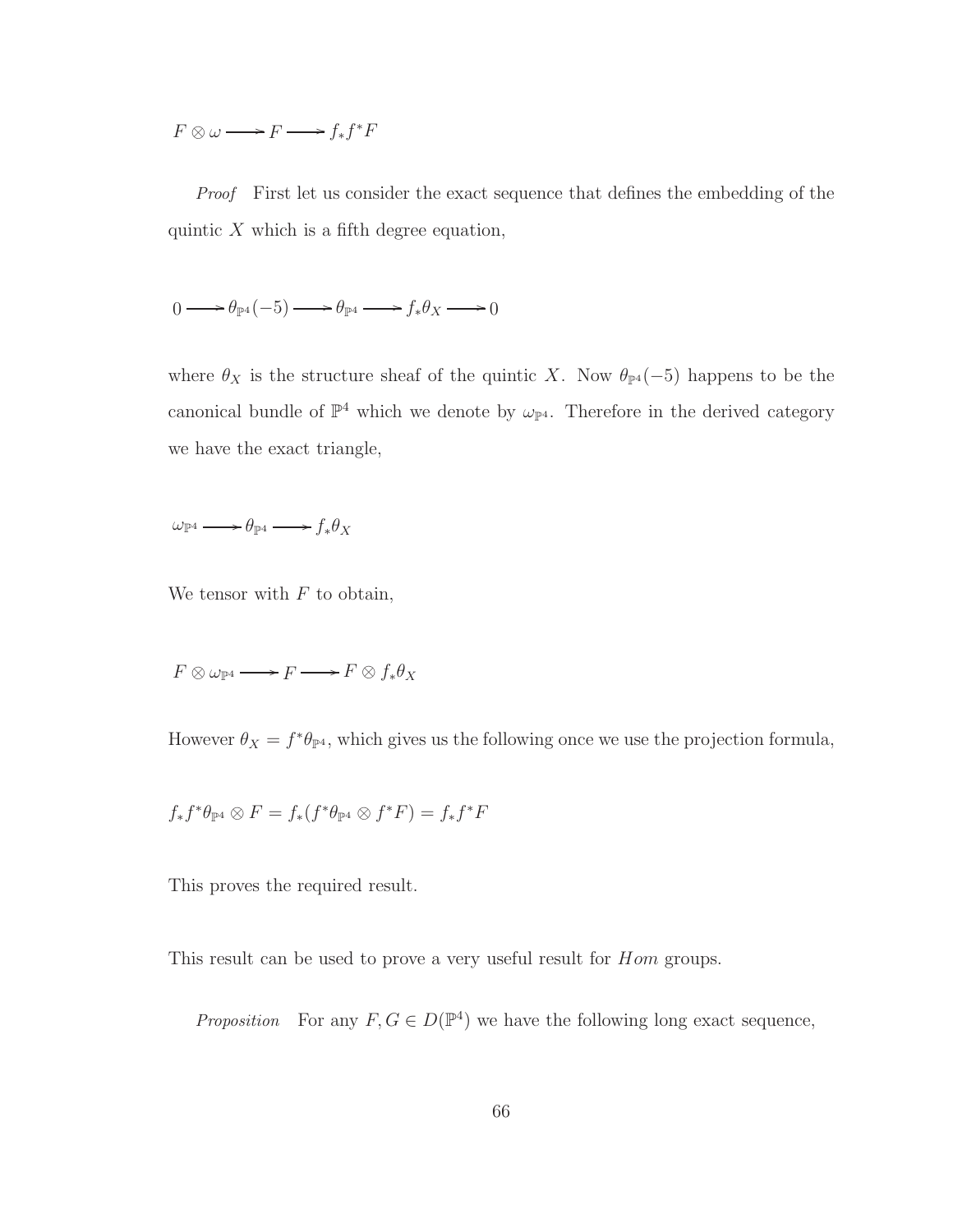$$
\cdots \longrightarrow Hom_{\mathbb{P}^{4}}^{n}(G,\omega \otimes F) \longrightarrow Hom_{\mathbb{P}^{4}}^{n}(G,F) \longrightarrow Hom_{X}^{n}(f^{*}G,f^{*}F) \longrightarrow \cdots
$$

which can be written equivalently as,

$$
\cdots \longrightarrow Hom_{\mathbb{P}^4}^n(G,F) \longrightarrow Hom_X^n(f^*G, f^*F) \longrightarrow (Hom_{\mathbb{P}^4}^{3-n}(F,G))^* \longrightarrow \cdots
$$

*Proof* The first long exact sequence is obtained easily by taking  $Hom(G, \bullet)$  of the exact triangle in the last proposition and using the right adjoint property of  $f_*$ , i.e, note that  $Hom_{\mathbb{P}^4}(G, f_*f^*F) = Hom_X(f^*G, f^*F).$ 

To obtain the second identity we have to use the definition of the Serre functor on  $\mathbb{P}^4$ . For any smooth projective variety X the Serre functor is  $S = \bullet \otimes \omega[dim X]$ . For us  $dim X = 4$ , Using this we can rewrite  $Hom^{n+1}(G, F \otimes \omega)$  as follows,

$$
Hom^{n+1}(G, F \otimes \omega) = Hom(G, F \otimes \omega[4[n-3]) = Hom(G, S(F[n-3])) =
$$

$$
(Hom(F[n-3], G))^* = (Hom(F, G[3-n]))^* = (Hom^{3-n}(F, G))^*
$$

Now the first long exact sequence is,

$$
\cdots \longrightarrow Hom_{\mathbb{P}^4}^n(G,F) \longrightarrow Hom_X^n(f^*G, f^*F) \longrightarrow Hom_{\mathbb{P}^4}^{n+1}(G,\omega \otimes F) \longrightarrow \cdots
$$

Using the expression for  $Hom^{n+1}(G, \omega \otimes F)$  we derived, we obtain the second long exact sequence.

This long exact sequence makes it possible to calculate Hom groups of objects in  $f^*D(\mathbb{P}^4) \subset D(X)$  entirely in terms of *Hom* groups in  $D(\mathbb{P}^4)$  up to the usual exten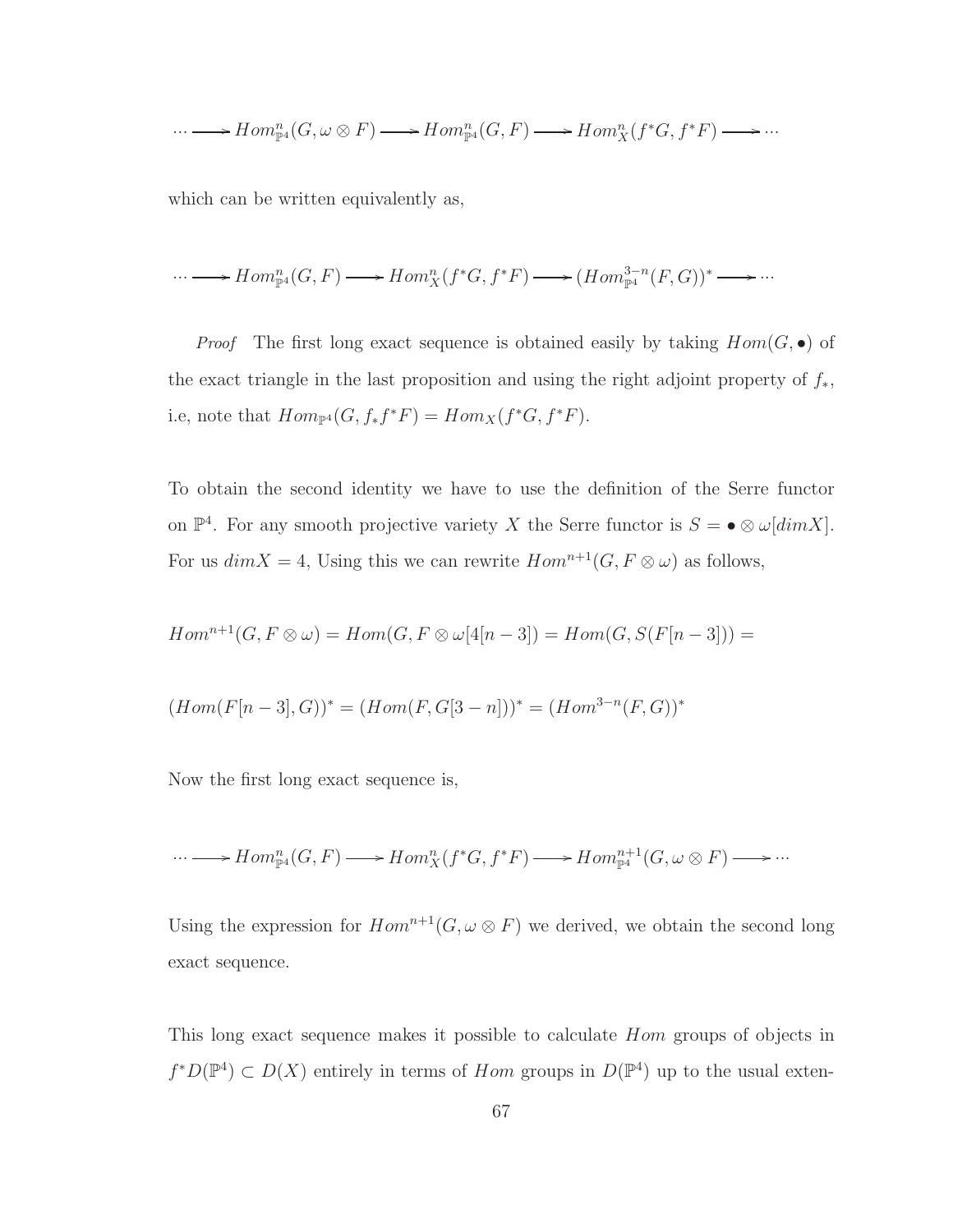sion issues. In fact the term  $(Hom^{3-n}(F, G))^*$  explicitly shows how the Serre dual Hom groups arise on the Calabi-Yau which has Serre functor [3] and consequently the Serre dual relation on Hom groups is as follows,

 $Hom_X^n(F, G) = (Hom_X^{3-n}(G, F))^*.$ 

The following proposition shows an explicit example of this phenomenon.

Proposition If E is an exceptional object in  $D(\mathbb{P}^4)$ , i.e  $Hom_{\mathbb{P}^4}^n(E,E) = k$  if  $n = 0$ and zero otherwise, then  $f^*E \in D(X)$  is spherical, i.e  $Hom_X^n(f^*E, f^*E) = k$  if  $n = 0, 3$  and zero otherwise

*Proof* Let us look at the second long exact sequence for  $n = 0$  and  $n = 3$ . For  $n = 0$  we have,

$$
(Hom_{\mathbb{P}^4}^4(E, E))^* \longrightarrow Hom_{\mathbb{P}^4}(E, E) \longrightarrow Hom_X(f^*E, f^*E) \longrightarrow (Hom_{\mathbb{P}^4}^3(E, E))^*
$$
  
\n
$$
\parallel \qquad \qquad \parallel \qquad \qquad \parallel
$$
  
\n0 \longrightarrow k \longrightarrow 0

Similarly for  $n = 3$  we have,

$$
Hom_{\mathbb{P}^4}^3(E, E) \longrightarrow Hom_X^3(f^*E, f^*E) \longrightarrow (Hom_{\mathbb{P}^4}(E, E))^* \longrightarrow Hom_{\mathbb{P}^4}^4(E, E)
$$
\n
$$
\parallel \qquad \qquad \parallel \qquad \qquad \parallel
$$
\n
$$
0 \longrightarrow k \longrightarrow 0
$$

This shows how even though  $Hom^3_{\mathbb{P}^4}(E,E) = 0$ , one grows a non zero  $Hom^3_X(f^*E, f^*E)$ .

In general if  $Hom_{\mathbb{P}^4}(A, B) = 0$  then  $Hom_X(f^*A, f^*B)$  is generally nonzero as can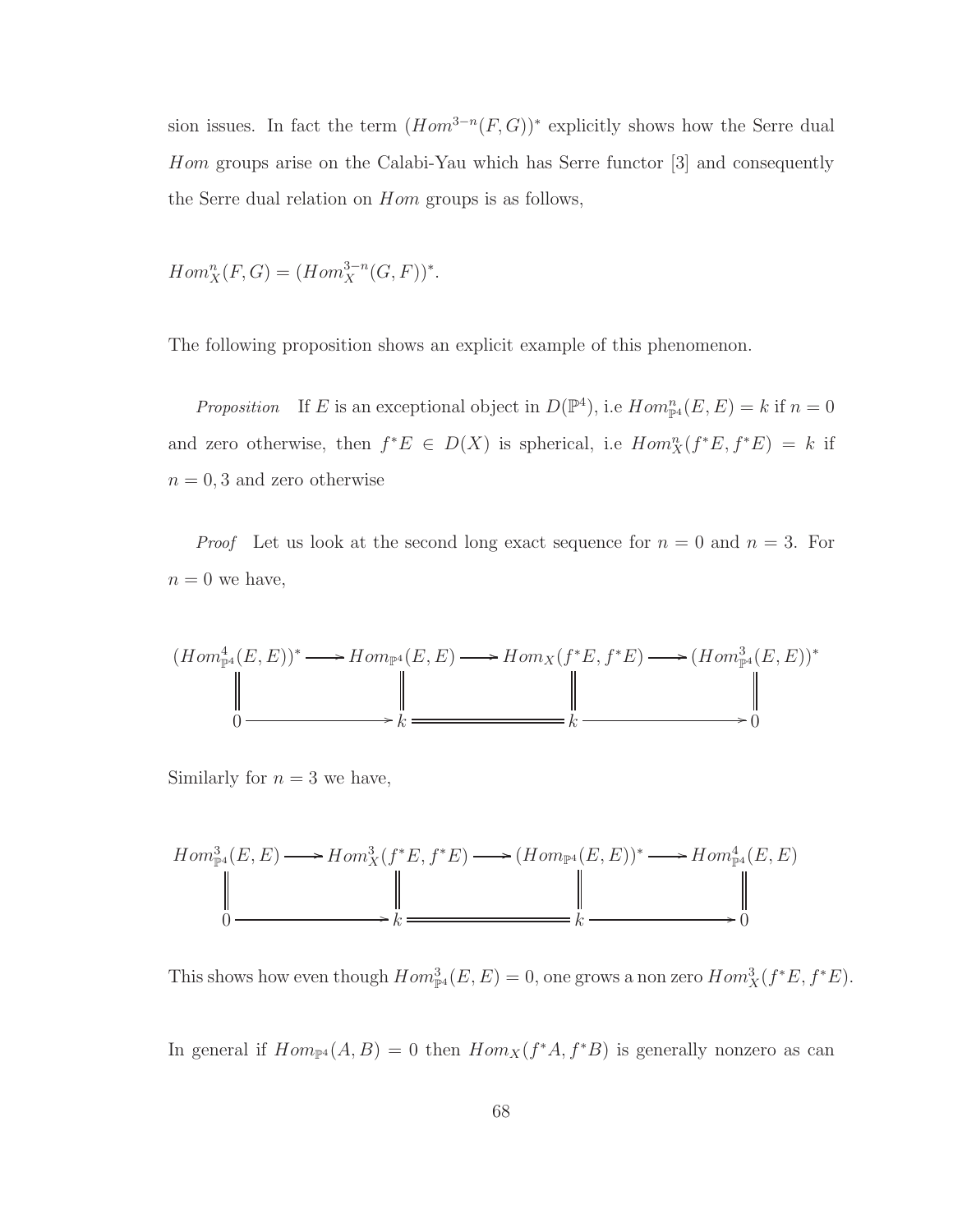be seen from the long exact sequence above. However for a special class of objects– a strong exceptional sequence– one does indeed have the zero Homs pulling back to zero Homs.

Proposition If one has a strong exceptional sequence, i.e an exceptional sequence  $A_1, A_2, A_n$  such that,

 $Hom(A_m, A_n[i]) = 0$ , if  $\forall m > n$  or  $i \neq 0$  if  $m = n$ 

and,  $Hom(A_m, A_n) = k$  if,  $m = n$ .

then  $Hom_{\mathbb{P}^4}(A_m, A_n) = 0$  implies  $Hom_X(f^*A_m, f^*A_n) = 0$ .

*Proof* We look at the  $n = 0$  part of the long exact sequence we see,

$$
\cdots \longrightarrow Hom_{\mathbb{P}^4}(A_m, A_n) \longrightarrow Hom_X(f^*A_m, f^*A_n) \longrightarrow (Hom^3_{\mathbb{P}^4}(A_n, A_m))^* \longrightarrow \cdots
$$

Because the sequence is strong all higher Homs are zero and thus the last term,  $(Hom_{\mathbb{P}^4}^3(A_n, A_m))^*$ , vanishes as well the first term  $Hom_{\mathbb{P}^4}(A_m, A_n)$ , thereby giving the result.

Proposition For any object F, on  $D(X)$  there exists an exact triangle of the form,

 $F \otimes f^* \omega[1] \longrightarrow f^* f_* F \longrightarrow F$ 

where  $\omega = \theta_{\mathbb{P}^4}(-5)$  is the canonical bundle on  $\mathbb{P}^4$ .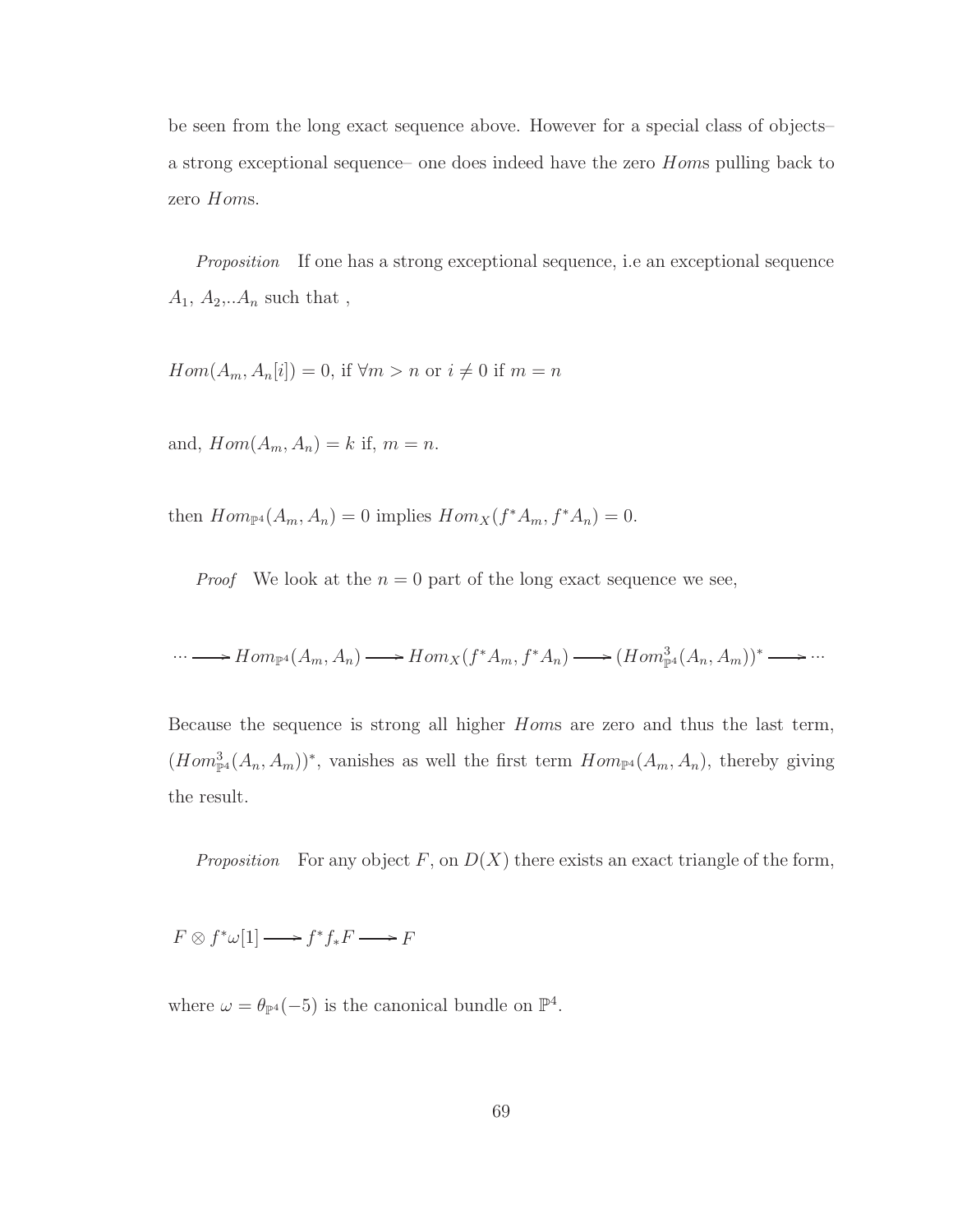Proof The proof is a rather tricky use of Fourier-Mukai transforms and can be found in Bondal and Orlov.

As an example of how this triangle can be used we prove the following lemma,

Lemma i) If  $Hom_X^2(F, F \otimes f^* \omega) = 0$  then  $f^* f_* F = F \oplus F[1]$ .

ii) As an immediate consequence we have ,  $f^* f_* \theta_X = \theta_X \oplus \theta_X[1]$  where  $\theta_X$  is the structure sheaf of the quintic.

iii)Also we have  $f^* f_* \theta_x = \theta_x \oplus \theta_x[1]$  where  $\theta_x$  is the skyscraper sheaf of a point.

Proof i) Let us take the exact triangle in the proposition above. We have,

$$
F \otimes f^* \omega[1] \longrightarrow f^* f_* F \longrightarrow F \longrightarrow^0 F \otimes f^* \omega[2]
$$

which immediately gives us that the triangle "splits" and that the middle-term is the direct sum of the first and the last.

ii)We have to compute  $Hom_X^2(\theta_X, \theta_X \otimes f^* \omega_{\mathbb{P}^4})$ . However  $\theta_X = f^* \theta_{\mathbb{P}^4}$ . Therefore we have to compute  $Hom_X^2(f^*\theta_{\mathbb{P}^4}, \theta_{\mathbb{P}^4} \otimes f^*\omega_{\mathbb{P}}^4) = Hom_X^2(f^*\theta_{\mathbb{P}^4}, f^*\theta_{\mathbb{P}^4}(-5))$ 

We use the long exact sequence we constructed earlier for such computations and obtain,

$$
...Hom_{\mathbb{P}^4}^2(\theta_{\mathbb{P}^4},\theta_{\mathbb{P}^4}(-5))\longrightarrow Hom_X^2(f^*\theta_{\mathbb{P}^4},f^*\theta_{\mathbb{P}^4}(-5))\longrightarrow (Hom_{\mathbb{P}^4}^1(\theta_{\mathbb{P}^4}(-5),\theta_{\mathbb{P}^4}))^*
$$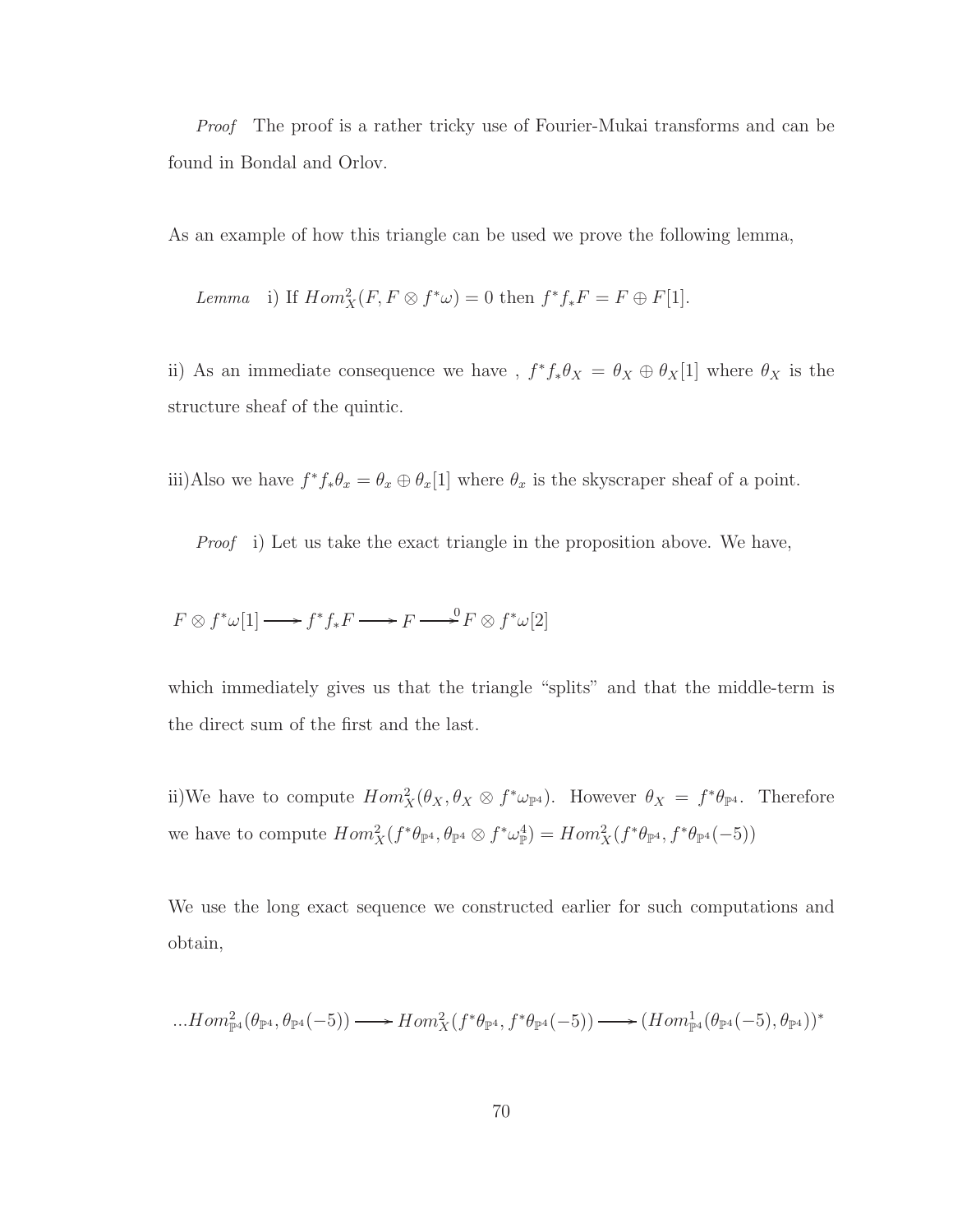However all higher *Hom* s are zero giving us  $Hom_X^2(f^*\theta_{\mathbb{P}^4}, f^*\theta_{\mathbb{P}^4}(-5)) = 0$  and hence the result.

iii) We observe that  $\theta_x \otimes \theta(-5) \simeq \theta_x$  and of course  $Hom^2(\theta_x, \theta_x) = 0$ , which immediately gives the result.  $f_*\theta_x$  is a skyscraper sheaf of a point on  $\mathbb{P}^4$  and this result shows that the K-class of the pullback of a point is zero, because  $[\theta_x[1]] = -[\theta_x]$ . This seemingly innocuous result is actually quite significant as we will see later.

Split Generation of the Quintic As mentioned earlier the derived category of the Calabi-Yau is extremely difficult to describe explicitly. One way triangulated categories can be described is to find a finite generating set, in the sense a family of objects such that the entire category is generated by cones and translations. There is no obvious way to construct such a set for the quintic threefold. However the Calabi-Yau quintic threefold has a nice codimension one embedding in  $\mathbb{P}^4$  which has a nice combinatorial structure as we have seen in the last section. Can we describe the quintic better in terms of the embedding? The answer turns out to be nearly, but not quite! We explore this in the following proposition.

Definition Let  $S \hookrightarrow T$  be a triangulated subcategory of the triangulated category  $T.$  S is called a split generator of  $T$  if any object in  $T$  can be written in a finite number of cones, translates and summands of objects in  $S$ .

*Proposition*  $f^*D(\mathbb{P}^4)$  is a split exact generator of  $D(X)$  where X is the quintic threefold.

Proof We turn to the exact triangle,

 $f^*f_*F \longrightarrow F \longrightarrow F \otimes f^*\omega[2]$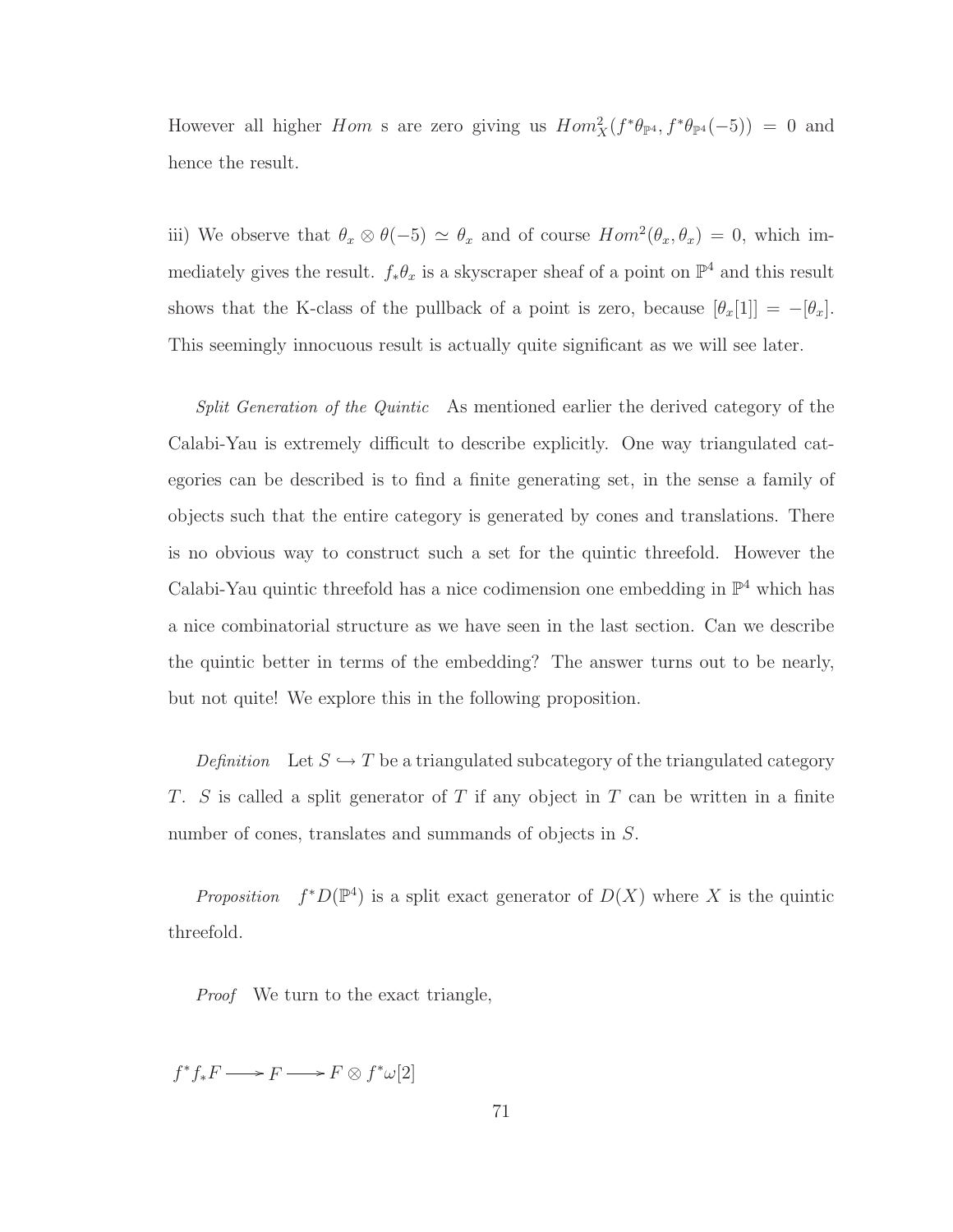We write the same triangle for  $F \otimes f^* \omega[2]$  and obtain,

$$
f^* f_* (F \otimes f^* \omega[2]) \longrightarrow F \otimes f^* \omega[2] \longrightarrow F \otimes f^* \omega^2[4]
$$

Using the projection formula we can simplify the first term as,

$$
f^* f_* (F \otimes f^* \omega[2]) = f^* (f_* F \otimes \omega[2]) = f^* f_* F \otimes f^* \omega[2]
$$

Then we use the octahedral axiom on the composition of the morphisms,

$$
F \longrightarrow F \otimes f^* \omega[2] \longrightarrow F \otimes f^* \omega^2[4]
$$

as follows,

$$
F \longrightarrow F \otimes f^* \omega[2] \longrightarrow f^* f_* F[1]
$$
  
\n
$$
F \otimes f^* \omega^2[4]
$$
  
\n
$$
f^* f_* F \otimes f^* \omega[3] \longleftarrow K[1]
$$

Thus we have two exact triangles,

i) 
$$
F \longrightarrow^f F \otimes f^* \omega^2[4] \longrightarrow K[1]
$$

ii) 
$$
f^* f_* F[1] \longrightarrow K[1] \longrightarrow f^* f_* F \otimes f^* \omega[3]
$$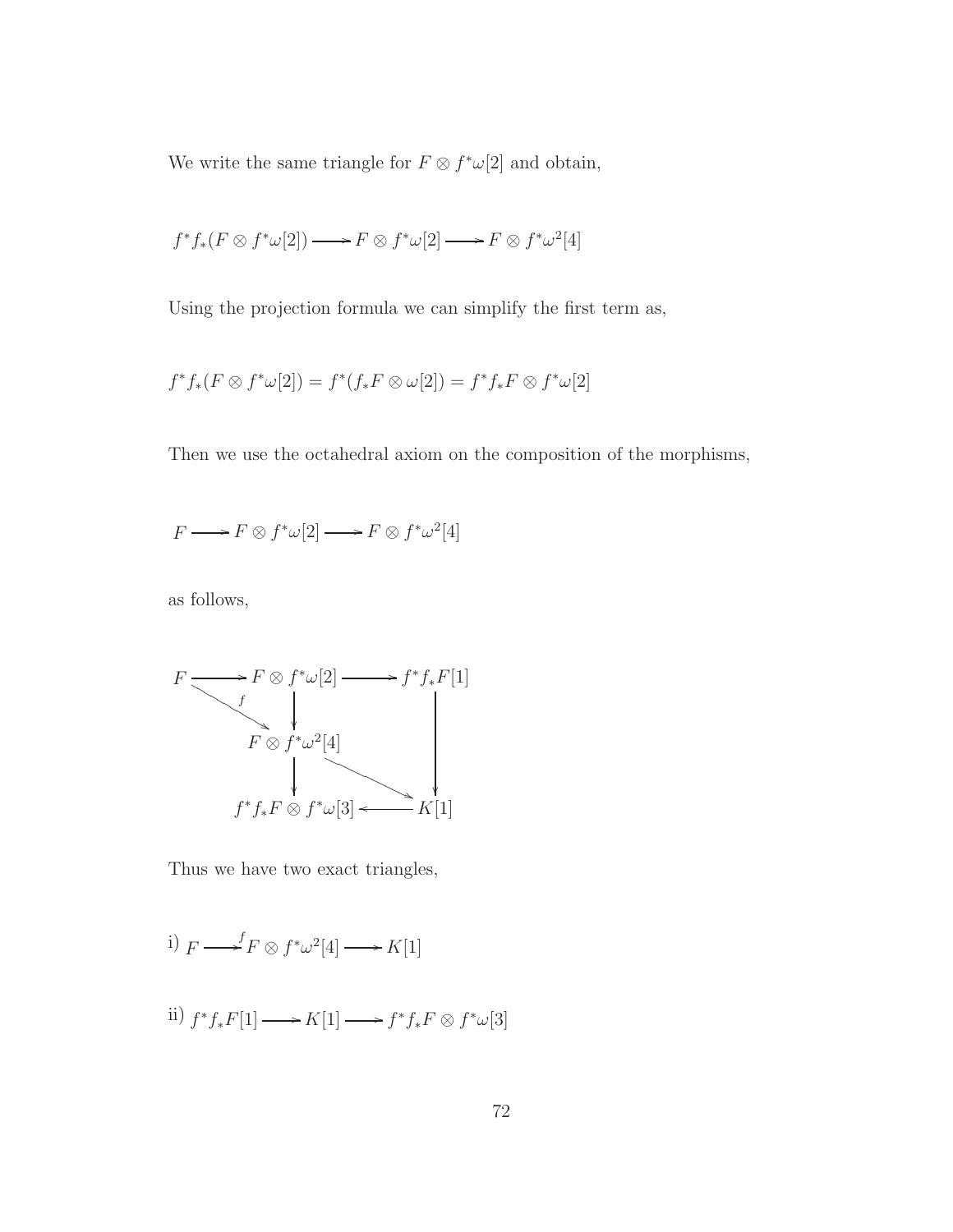or equivalently,

$$
f^*f_*F \otimes f^*\omega[1] \longrightarrow f^*f_*F \longrightarrow K
$$

where  $K$  is defined through the last triangle.

Now we repeat the process all over and use octahedral axiom for composition again to obtain,



This gives us two triangles,

$$
F \longrightarrow^g F \otimes f^* \omega^3[6] \longrightarrow L[1]
$$

$$
K[1] \longrightarrow L[1] \longrightarrow f^* f_* F \otimes f^* \omega^2[5]
$$

The important part of the proof is the show  $g = 0$ . This will imply that  $L =$  $F \oplus F \otimes f^* \omega^3[5]$ . However L is given as a cone of K and another object, both of which are in the triangulated extension of  $f^*D(\mathbb{P}^4)$ . This proves  $f^*D(\mathbb{P}^4)$  split generates  $D(X)$ . The rest of the proof is to show that  $g = 0$  and we prove it using induction.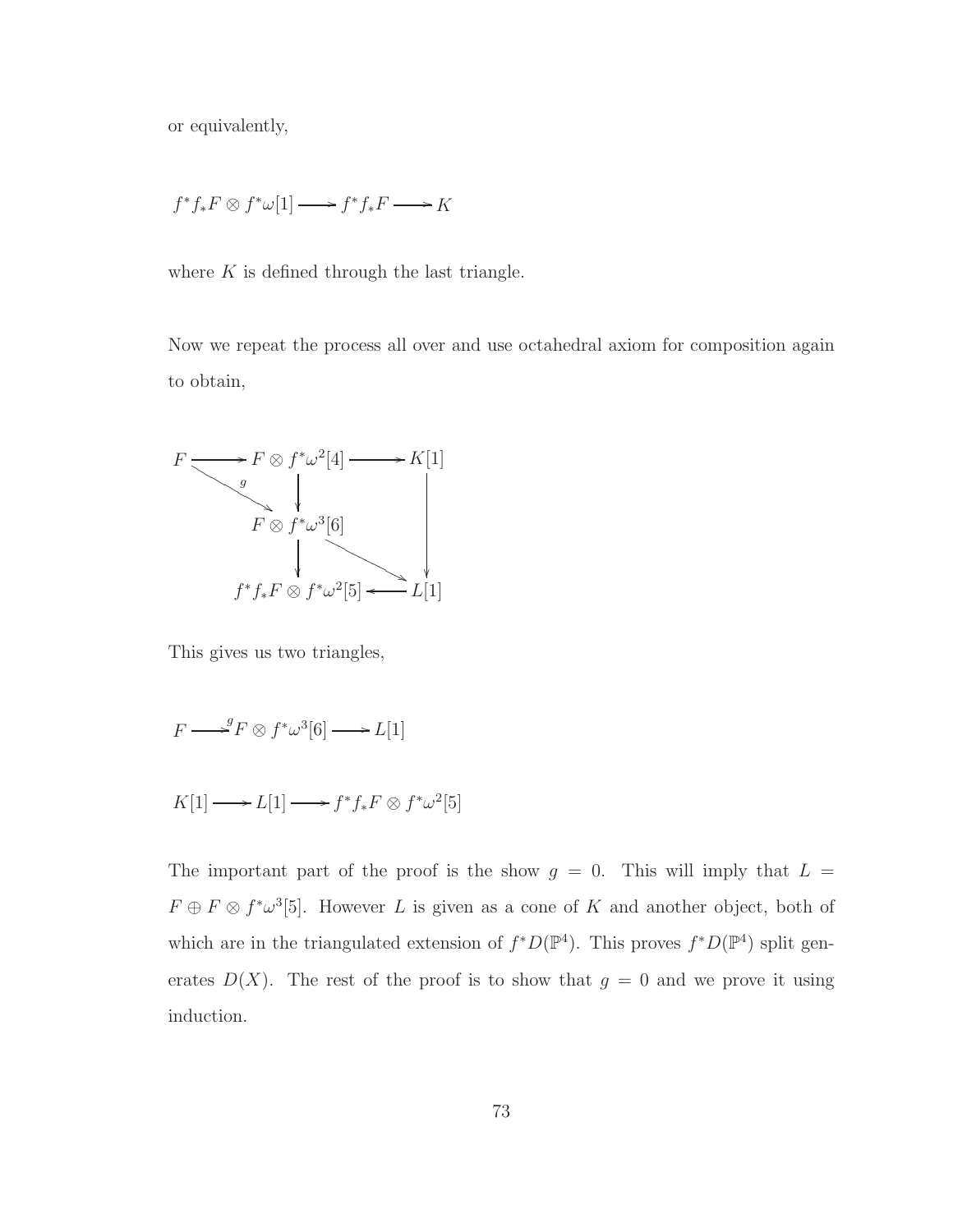Any complex  $F$  has a filtration in terms of it's cohomology sheaves which are locally free. Since we are in the bounded derived category we have a finite filtration of the following form,



Since  $f^*\omega$  is locally free (hence flat) the filtration for  $F \otimes f^*\omega^2$  is given in the p'th triangle,

$$
F_{p-1}\otimes f^*\omega^2 \longrightarrow F_p\otimes f^*\omega^2 \longrightarrow \mathcal{H}_p\otimes f^*\omega^2
$$

Since  $dim(X) = 3$  by Serre's theorem  $Hom<sup>n</sup>(\mathcal{H}_p, \mathcal{H}_q \otimes f^*\omega^2) = 0$  for all  $n \geq 4$ . Now we use the induction step. Let's consider the first triangle in the filtration for each complex,

$$
F_{n-1} \longrightarrow F \longrightarrow \mathcal{H}_n
$$

and,

$$
G_{n-1} \longrightarrow G \longrightarrow \mathcal{L}_n
$$

We have used G to denote  $F \otimes f^* \omega^3$  and  $\mathcal{L}_n$  as it's cohomology sheaves. Now we apply  $Hom(\mathcal{H}_n, \bullet)$  on the second triangle to obtain,

$$
...Hom^4(\mathcal{H}_n,\mathcal{L}_n)\longrightarrow Hom^5(\mathcal{H}_n,G_{n-1})\longrightarrow Hom^5(\mathcal{H}_n,G_n)\longrightarrow Hom^5(\mathcal{H}_n,\mathcal{L}_n).
$$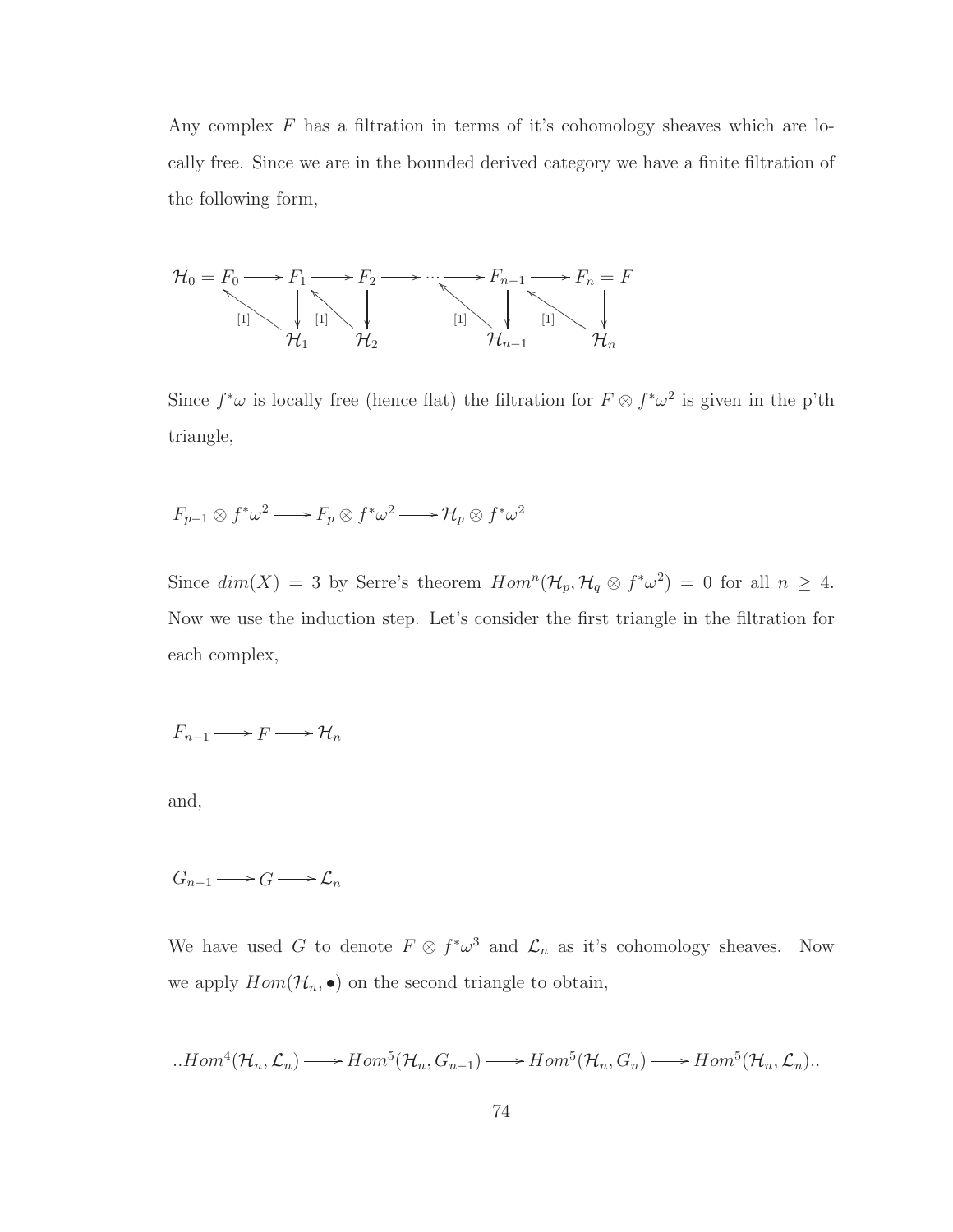Because of dimensional reasons  $Hom^4(\mathcal{H}_n, \mathcal{L}_n) = 0$  and  $Hom^5(\mathcal{H}_n, \mathcal{L}_n) = 0$ . So we have,  $Hom^5(\mathcal{H}_n, G_n) \simeq Hom^5(\mathcal{H}_n, G_{n-1})$ . We can repeat this and in a finite number of steps, n to be exact, we have  $Hom^5(\mathcal{H}_n, G_n) \simeq Hom^5(\mathcal{H}_n, G_0) = Hom^5(\mathcal{H}_n, \mathcal{L}_0) =$ 0. Recall  $\mathcal{L}_0$  is a locally free sheaf as well and hence by dimensional reasons we have the 0. So in the end we have proved,  $Hom^5(\mathcal{H}_n, G_n) = 0$ . We can prove  $Hom<sup>n</sup>(\mathcal{H}_n, G_n) = 0 \ \forall n \geq 5$  using exactly the same argument.

Now apply  $Hom(\bullet, G_n)$  to the first triangle to obtain,

$$
Hom^6(\mathcal{H}_n, G_n) \longrightarrow Hom^6(F_n, G_n) \longrightarrow Hom^6(F_{n-1}, G_n) \longrightarrow Hom^7(\mathcal{H}_n, G_n)
$$

The first and the last term are zero because  $Hom<sup>n</sup>(\mathcal{H}_n, G_n) = 0 \ \forall n \geq 5$  which gives us the isomorphism,  $Hom^6(F_n, G_n) \simeq Hom^6(F_{n-1}, G_n)$ . Again *n* ietration of this step will give us,  $Hom^6(F_n, G_n) \simeq Hom^6(F_0, G_n)$ . But  $F_0$  is locally free and applying  $Hom(F_0, \bullet)$  on the second triangle gives us exactly what we obtained for  $\mathcal{H}_n$ , namely,  $Hom^n(F_0, G_n) = 0 \,\forall n \geq 5$ . This proves that  $Hom^6(F_n, G_n) = 0$ .  $G_n$  is just the shorthand for  $F \otimes f^* \omega^3$  and we have proved that  $Hom^6(F, F \otimes f^* \omega^3) = 0$ . Hence we have proved  $q=0$ .

As a direct consequence of the proof for split generation we have the following result,

Proposition If  $\langle E_0, E_1, ..., E_4 \rangle$  is any exceptional collection that generates  $D(\mathbb{P}^4)$ , then four of the  $f^*E_i$ s, which are all spherical objects by our earlier result, split generate  $D(X)$ . In particular if we choose the exceptional collection as  $\theta_{\mathbb{P}^4}$ ,  $\Omega^1(1), \ldots, \Omega^4(4)$ , or their translates, then  $f^*\theta_{\mathbb{P}^4} = \theta_X$ ,  $f^*\Omega^1(1)$ ,  $f^*\Omega^2(2)$ ,  $f^*\Omega^3(3)$ split-generate  $D(X)$ .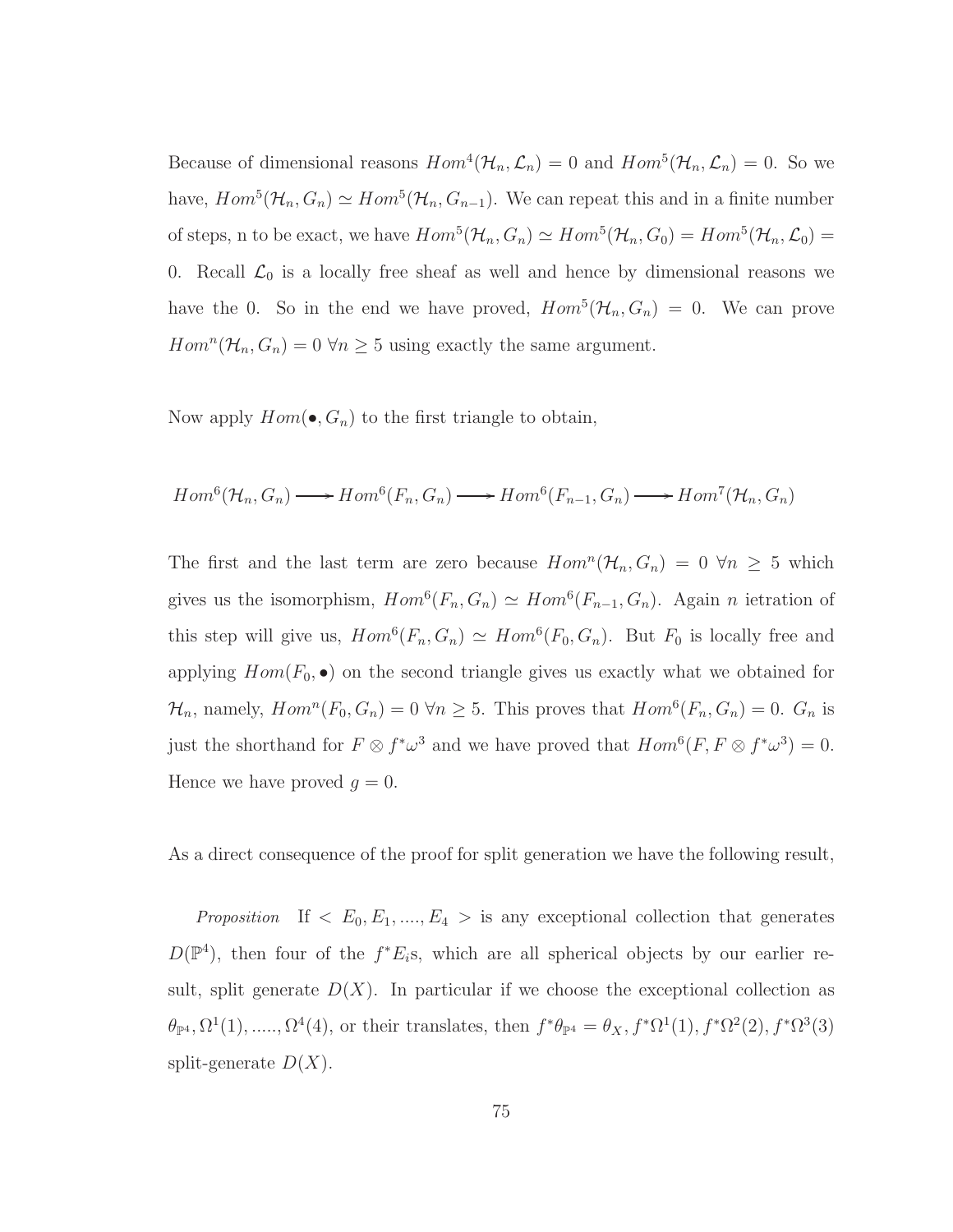*Proof* The first important point is to note that whereas  $D(\mathbb{P}^4)$  is generated by five objects,  $D(X)$  is split-generated by only four of them. The fact all five of them split generate  $D(X)$  follows from the proposition above. We have also proved earlier that  $f^*E_i$  is spherical if  $E_i$  is exceptional. There are points on  $\mathbb{P}^4$  which do not lie on the quintic and hence pull-back to zero (The fact that the K-class of the pull-back of any point is zero is significant– this allows a certain consistency for our future work). The skyscraper sheaf of the point has a resolution in terms of  $E_i$ s by Beilinson spectral sequence. This immediately imposes a zero condition on  $f^*E_i$ s eliminating one of them.

To see this explicitly let us consider the Beilinson resolution of a point in terms of  $\Omega^{i}(i)$ . The resolution is,

$$
0 \longrightarrow \Omega^4(4) \longrightarrow \Omega^3(3) \longrightarrow \Omega^2(2) \longrightarrow \Omega^1(1) \longrightarrow \theta_{\mathbb{P}^4} \longrightarrow \theta_x
$$

Let us assume  $x \nsubseteq X$ . Then  $f^*\theta_x = 0$ .  $f^*$  is exact on locally frees and hence we have,

$$
0 \longrightarrow f^*\Omega^4(4) \longrightarrow f^*\Omega^3(3) \longrightarrow f^*\Omega^2(2) \longrightarrow f^*\Omega^1(1) \longrightarrow \theta_X \longrightarrow 0
$$

This means we can write  $f^*\Omega^4(4)$  in terms of the rest. This proves the claim.

Finally we look at the functors  $f^*$  and  $f_*$  and find an explicit description of their kernels.

*Proposition*  $f_*F = 0$  if and only if  $F = 0$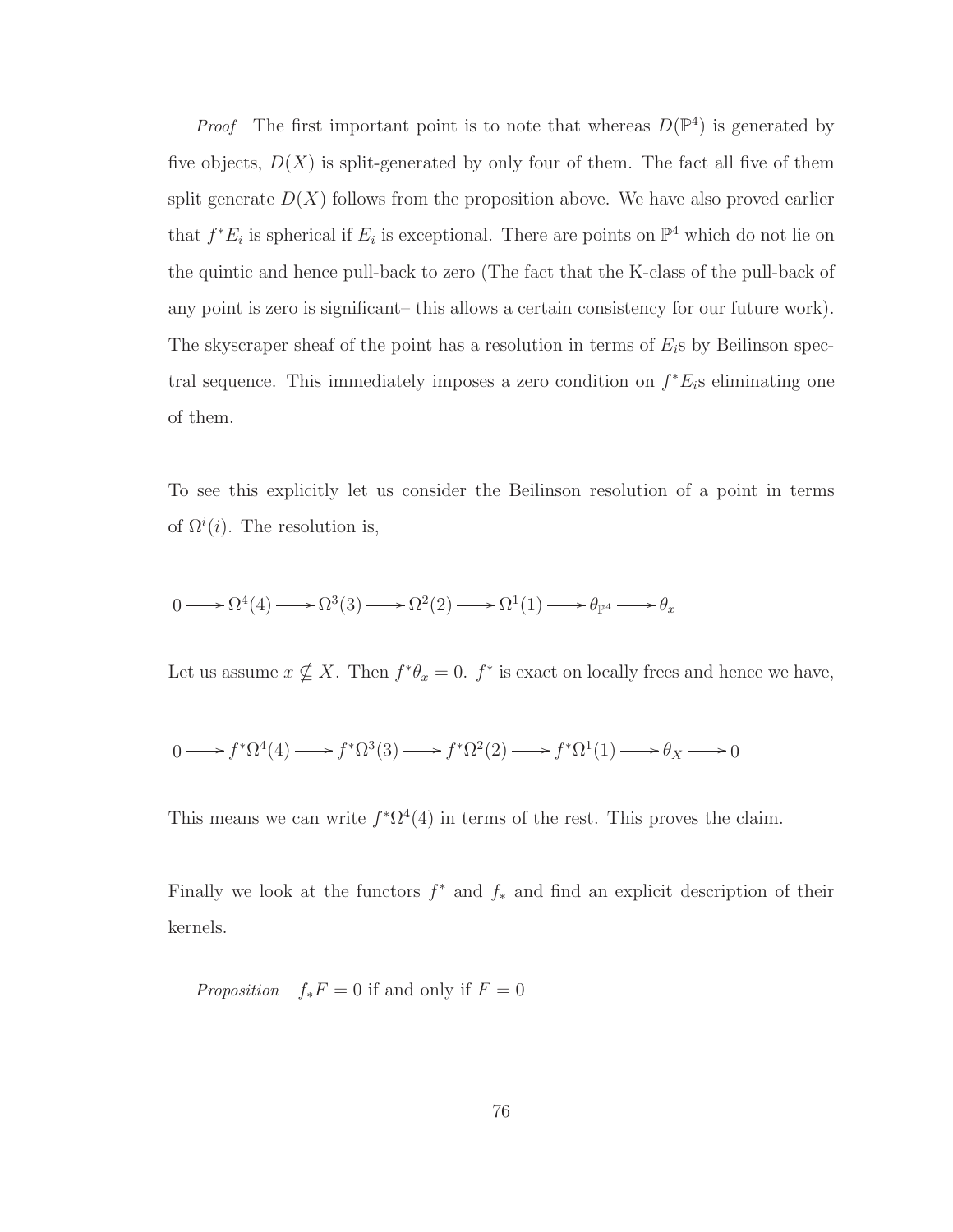Proof We use the exact triangle,

$$
f^*f_*F \mathchoice{\longrightarrow}{\rightarrow}{\rightarrow}{\rightarrow} F \mathchoice{\longrightarrow}{\rightarrow}{\rightarrow}{\rightarrow} F \otimes f^*\omega[2]
$$

to note that if,  $f_*F = 0$ , then from the triangle above we can conclude that,  $F \longrightarrow F \otimes f^* \omega[2]$  is an isomorphism. Now we argue in the same spirit as the proof for split generation– we iterate this process to obtain,

$$
F \simeq F \otimes f^* \omega[2] \simeq F \otimes f^* \omega^2[4] \simeq F \otimes f^* \omega^3[6]
$$

But we have already proved that  $Hom^6(F, F \otimes f^* \omega^3) = 0$ . This is a contradiction unless  $F = 0$ . This proves the claim.

*Proposition* If  $F \in D(\mathbb{P}^4)$  and  $f^*F = 0$ . Then  $\mathcal{H}(F)$ , the cohomology sheaves of  $F$ , are skyscraper sheaves of points not lying on the quintic X.

*Proof* Let  $f^*F = 0$ . We use the fact that if X is a closed subscheme of Y,  $X \hookrightarrow Y$ , then  $Supp(f^*G) = Supp(G) \cap X$  where G is a sheaf. If  $f^*F = 0$ , then  $\mathcal{H}^q(f^*F) = f^*(\mathcal{H}^qF) = 0$ . Therefore  $Supp(H^qF)$  lies in the complement of X. However the ideal sheaf of the quintic is very ample and any subscheme of dimension greater than 0 intersects quintic at some point. Therefore  $Supp(H^qF)$  must have dimension 0 and hence a skyscraper sheaf of a point not lying on the quintic. This proves the claim.

So far we have tried to deduce as much as we could about the structure of  $D(X)$  from the embedding. We saw that the embedding is not faithful, the long exact sequence in Homs prove that. We did find a somewhat satisfactory generating property of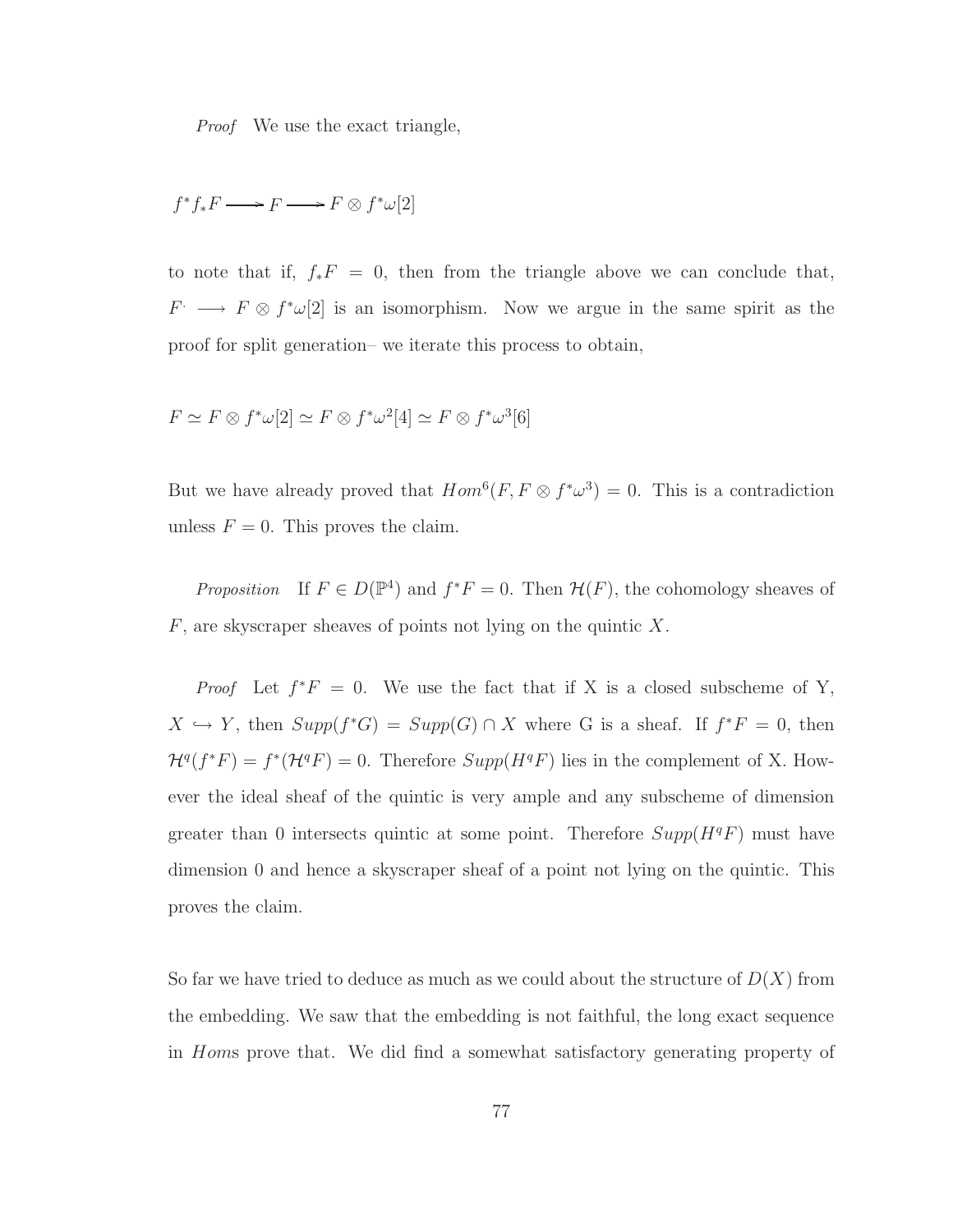$D(X)$  in terms of spherical objects. We have also explicitly described the kernels of the functors  $f^*$  and  $f_*$ .

## 3.5 An Attempt Towards a Stability Condition on the Quintic

If our goal is to induce a stability condition on the quintic via a stability condition on  $D(\mathbb{P}^4)$  then the first question we must ask is how to define a central charge on  $D(X)$ . Obviously we would like to use the embedding,

$$
D(X) \xrightarrow{f_*} D(\mathbb{P}^4)
$$

We define the central charge of  $Z(f^*F) = Z(F)$ . However we know that  $f^*\theta_x = 0$  if  $x \nsubseteq X$  and  $\theta_x$  is the skyscraper sheaf of a point. Therefore, for consistency  $Z(f^*\theta_x)$ had better be zero. However,  $\theta_x = f_* \theta_p$  for some point p on the quintic if the point x lies in the image of the embedded quintic. We proved that  $f^*\theta_x = \theta_p \oplus \theta_p[1]$  and hence the K-class  $[f^*\theta_x] = 0$ . Thus we have a consistent condition that the K-class of the pullback of any point on  $\mathbb{P}^4$  is zero. This implies that we must choose a central charge on  $D(\mathbb{P}^4)$  such that  $Z(f^*\theta_x) = Z(\theta_x) = 0$ . This is the first condition that we must impose on any central charge if we hope to get a stability condition on  $D(X)$ using that map.

We have to extend this map. We know that not every object in  $D(X)$  is in  $f^*D(\mathbb{P}^4)$ . Aspinwall proved that the rational K-theory of  $D(X)$  is generated by  $f^*D(\mathbb{P}^4)$ . We proved a very similar statement when we showed that the quintic is split generated by  $f^*D(\mathbb{P}^4)$ . So by giving a central charge on  $f^*D(\mathbb{P}^4)$  we have given a central charge on the entire  $D(X)$  in a consistent manner.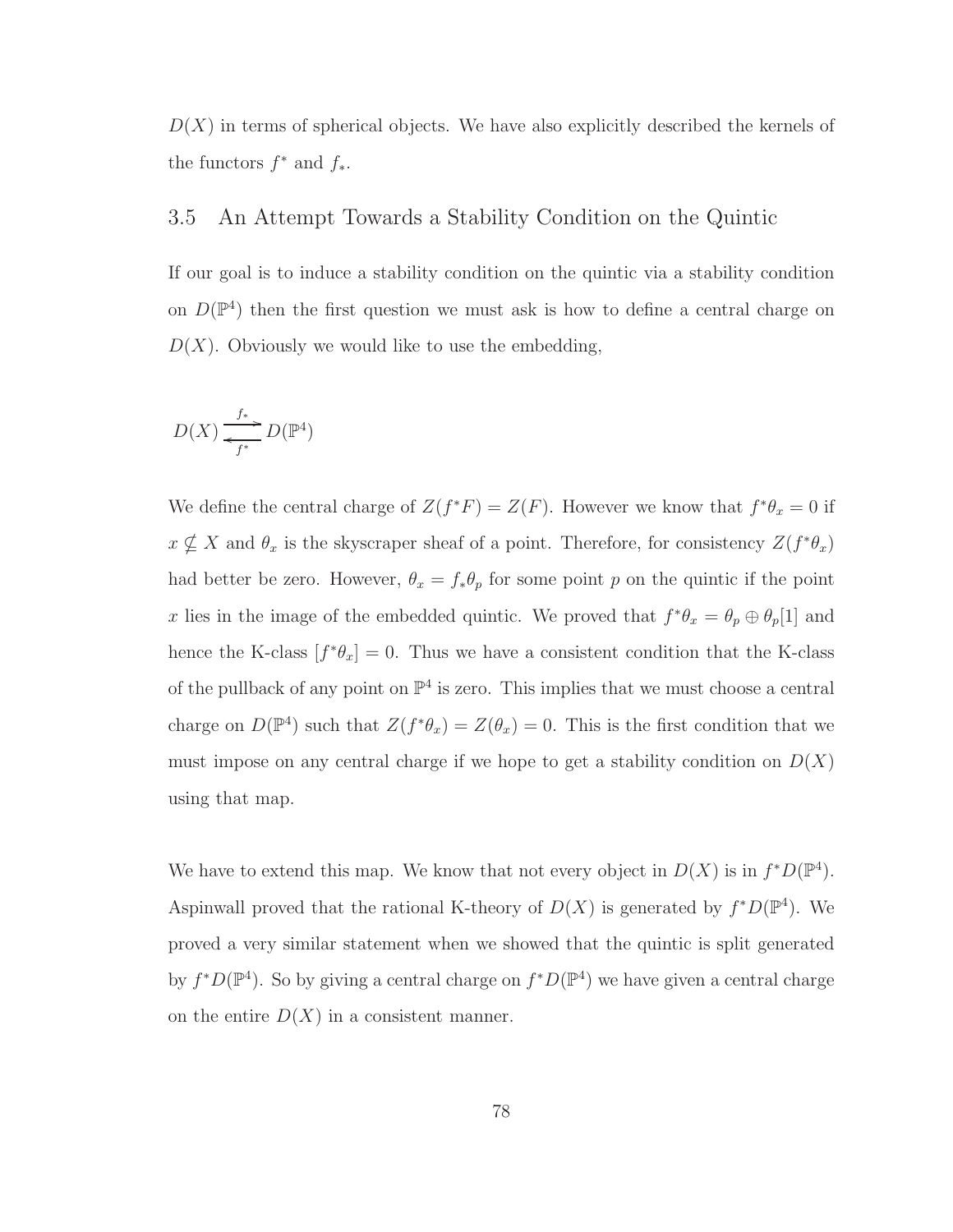Now the second question is can we find a t-structure such that the central charge we have chosen has the Harder-Narasimhan property on the heart of that t-structure. If we inspect the stability conditions we have constructed on  $D(\mathbb{P}^4)$ , the hearts were generated by exceptional objects  $E_i$ . The pullback of exceptional objects,  $f^*E_i$  are spherical objects and these spherical objects must be part of the generating set of the heart of any t-structure in  $D(X)$ . Our first guess might be that the abelian category generated by  $\langle f^*E_i \rangle$  should be enough to generate a t-structure. However this must be false because it would imply that  $D(X)$  is classically generated by  $\langle f^*E_i \rangle$ which we know is not true.

We know that  $D(X)$  is split-generated by  $f^*D(\mathbb{P}^4)$  and for any  $F \in D(X)$ ,  $F \oplus$  $F \otimes f^* \omega^3[5] \in f^*D(\mathbb{P}^4)$ . We know for certain that there must be objects not in  $f^*D(\mathbb{P}^4)$  which are part of the heart of a stability condition. How do we detect these objects? One hope might be to use the split generation condition. Let us say that  $h_i$  are the semi-stable objects in the filtration of an object F. The filtration for  $f^*\omega^3$ can be computed in terms of it's filtration in  $D(\mathbb{P}^4)$ . Schematically we have,



We immediately run into a big problem: tensors behave badly with respect to tstructures. Once we have tensored two semi-stable objects the product need not be semi-stable, in fact mostly they are not. Far worse is that we do not have any nice way of finding the filtration, i.e semi-stable quotients, of the tensor product of two semi-stable objects. This approach does not seem to have an obvious solution either. The central problem is there is no obvious way of constructing a t-structure with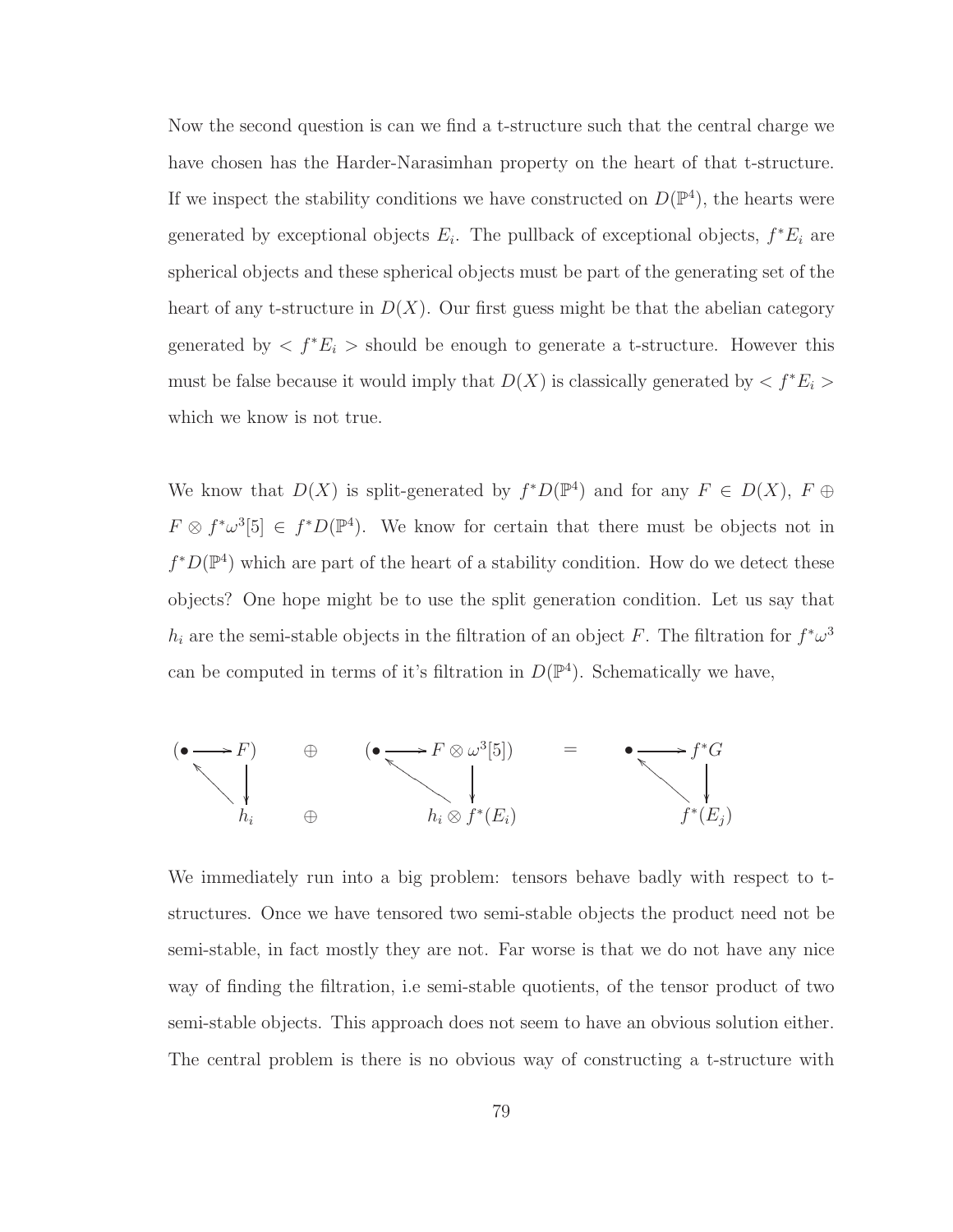$f^*E_i$  as part of the heart. One needs a geometric way to filter an arbitrary complex in  $D(X)$  and we have not succeeded not doing so.

Let us now look at subcategories of  $D(\mathbb{P}^4)$  which may be good approximations for  $D(X)$ . Right away we must make it very clear that any subcategory of  $D(\mathbb{P}^4)$  will differ crucially from  $D(X)$  in their internal Homs– the Serre functors are completely different on the two categories. With this caveat let us try to look at a few possible choices.

Stability Condition on a Quotient Category Our first attempt is to look at the kernel of the functor  $f^*$ . We have already proved that this is a thick subcategory of objects F such that their cohomology sheaves  $\mathcal{H}_i$  are skyscraper sheaves of points  $\theta_x$ such that  $x$  is not in the quintic. We know that on pulling back to the quintic these objects pull back to zero. So a quotient of  $D(\mathbb{P}^4)$  by these objects approximate the quintic in some sense. From now on we specifically focus on the stability condition generated by the collection  $\langle \Omega^i(i)[i] \rangle$ . We need to impose the condition that  $Z(\theta_x) = 0$ . We recall that  $\theta_x$  has a resolution as follows,

$$
\Omega^4(4) \longrightarrow \Omega^3(3) \longrightarrow \Omega^2(2) \longrightarrow \Omega^1(1) \longrightarrow \theta_{\mathbb{P}^4} \longrightarrow \theta_x
$$

This shows that,  $Z(\theta_x) = Z(\theta_{\mathbb{P}^4}) - Z(\Omega^1(1)) + Z(\Omega^2(2)) - Z(\Omega^3(3)) + Z(\Omega^4(4))$  or equivalently,  $Z(\theta_x) = Z(\theta_{\mathbb{P}^4}) + Z(\Omega^1(1)[1]) + Z(\Omega^2(2)[2]) + Z(\Omega^3(3)[3]) + Z(\Omega^4(4)[4])$ 

It is rather nice that the right collection is an  $Ext<sup>1</sup>$  collection and we can glue them together to produce a stability condition. The only condition we require is that,  $Z(\theta_{\mathbb{P}^4}) + Z(\Omega^1(1)[1]) + Z(\Omega^2(2)[2]) - Z(\Omega^3(3)[3]) + Z(\Omega^4(4)[4]) = 0$ . So far the order of the phases does not matter as there are no Homs involved between the ob-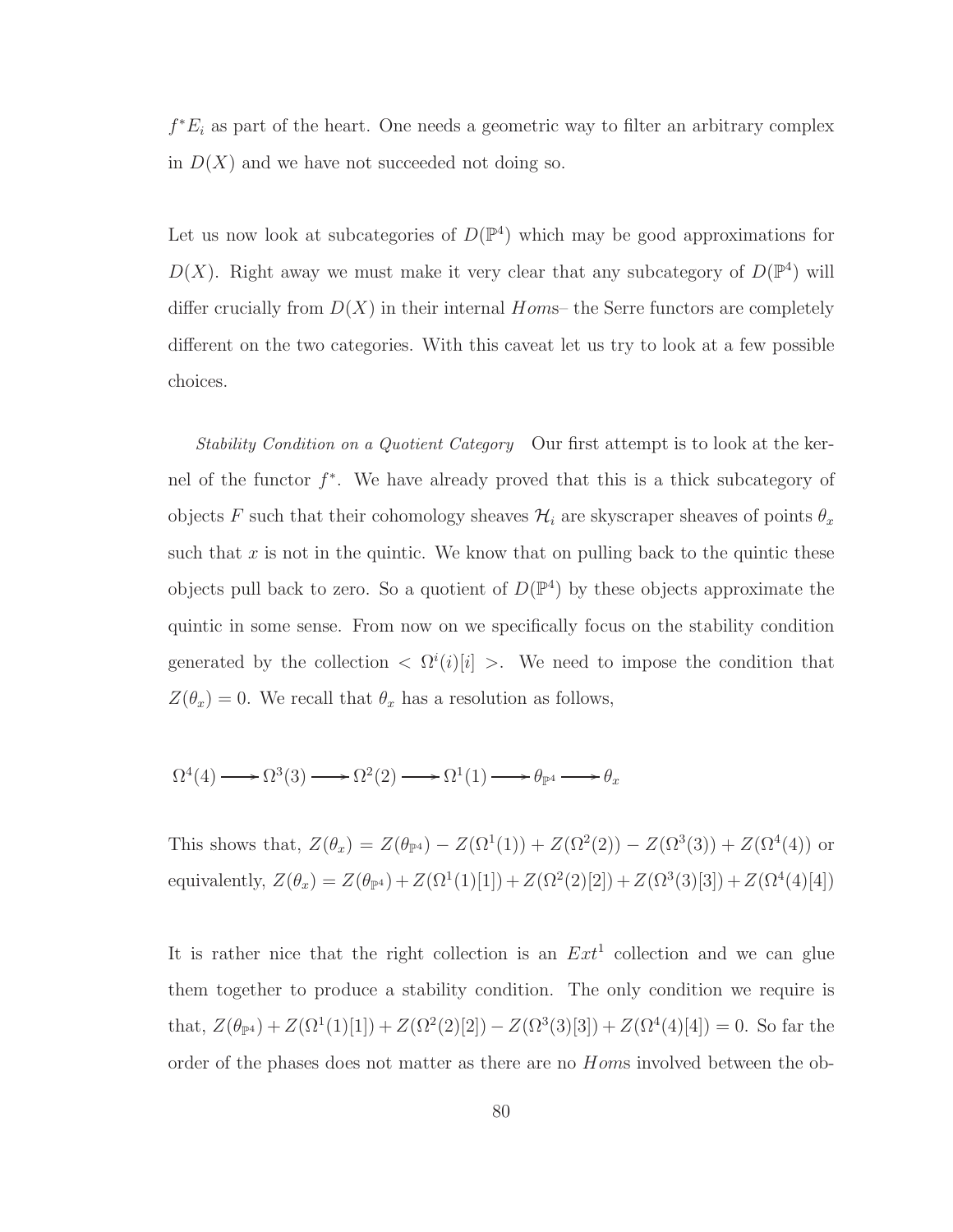jects. However we choose to order the phases such that  $\phi(\Omega^3(3)[3]) > \phi(\Omega^2(2)[2]) >$  $\phi(\Omega^1(1)[1]) > \phi(\theta_{\mathbb{P}^4})$ . We deliberately exclude  $Z(\Omega^4(4)[4])$  because  $Z(f^*\Omega^4(4)[4])$ must be a linear combination of four objects we included in the list. We note that the phases of all semi-stable objects must be in the upper half plane. Given the constraint equation on the central charges if we ensure  $Z(\theta_{\mathbb{P}^4})$ ,  $Z(\Omega^1(1)[1])$ ,  $Z(\Omega^2(2)[2])$ ,  $Z(\Omega^3(3)[3])$ lie in the upper half plane then  $Z(\Omega^4(4)[4])$  must necessarily lie in the lower half plane. To fix this we choose  $\Omega^4(4)[5]$  as the object that belongs to the heart. Now the central charge lies in the upper half plane. By our earlier proposition as long as we have  $Ext<sup>1</sup>$  or higher we can glue together to form a stability condition and this collection will still produce a valid stability condition.

Our choices of central charge have not been quite as arbitrary as it might have seemed. First we imposed the constraint condition to ensure that central charge behaved well when pulled back to the quintic. Also the reason we choose to order the phases has to do with the extra Serre dual morphisms on the quintic. On  $D(\mathbb{P}^4)$  there is a non zero  $Ext^3(\Omega^3(3)[3], \theta)$ . On the quintic this will give a nonzero  $Hom(f^*\theta, f^*\Omega^3(3)[3])$ . This implies that  $\phi(\theta) < \phi(\Omega^3(3)[3])$  if we are to define a consistent stability condition. The other two objects,  $\Omega^1(1)[1]$  and  $\Omega^2(2)[2]$  do not have any new *Homs*. This leaves us with  $\Omega^4(4)[5]$ ; this will most certainly have new Homs due to Serre duality with  $\Omega^2(2)[2]$ . Worse yet, it will develop negative Hom s with  $\Omega^1(1)[1]$  and  $\theta$  which is strictly not allowed for any object in the heart of a stability condition. However this is not a problem because of the following,

Proposition If there is a stability condition on  $D(X)$  such that,

 $\theta_X, f^*\Omega^1(1)[1], f^*\Omega^2(2)[2], f^*\Omega^3(3)[3]$  are in the heart of the stability condition, then  $f^*\Omega^4(4)$  is not in the heart of the stability condition. If H is the heart of the stability condition then  $f^*\Omega^4(4) \in H[-3]$ .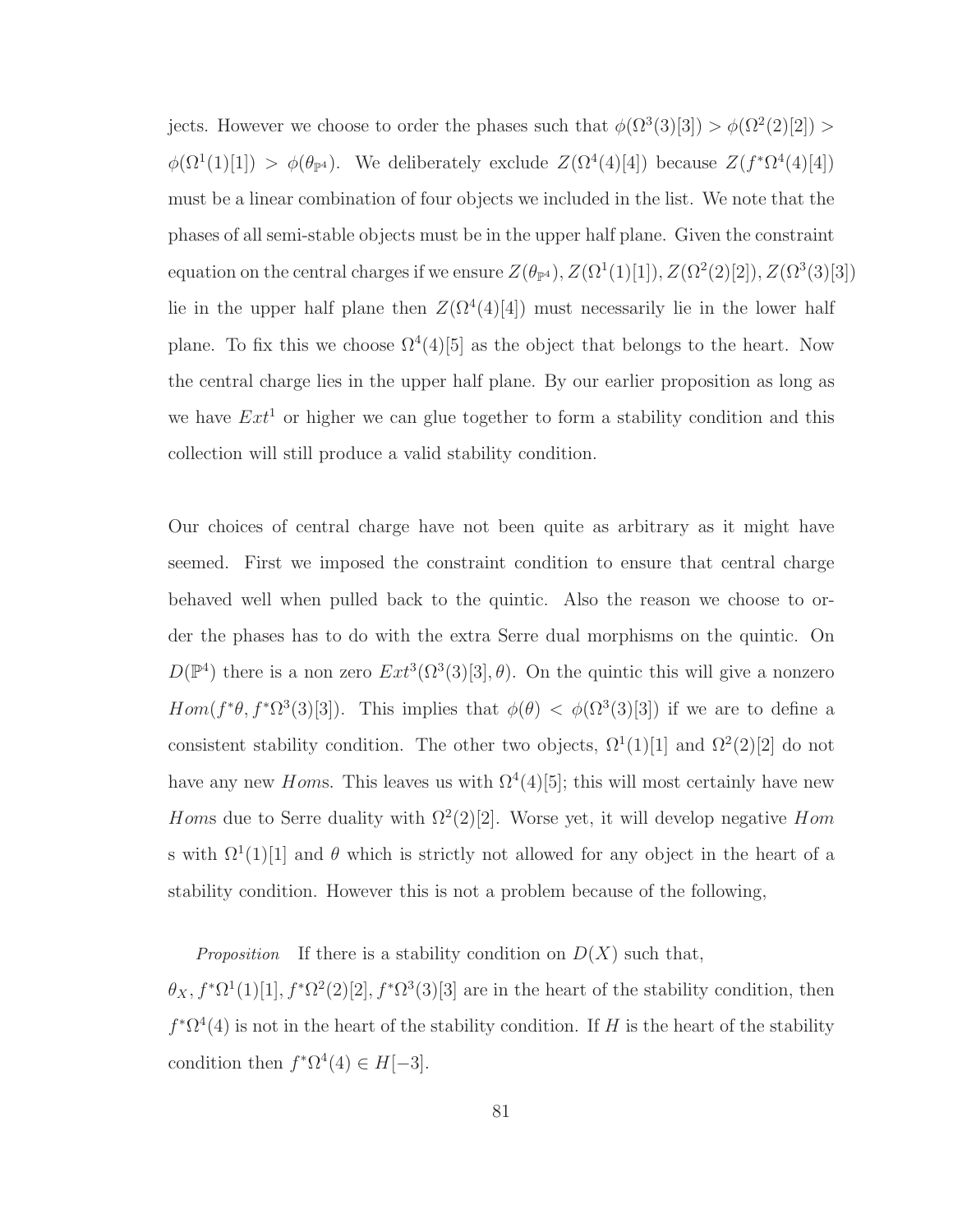*Proof* Since  $f^*(\theta_x) = 0$  in  $D(X)$  we have the following exact sequence,

$$
0 \longrightarrow \Omega^4(4) \longrightarrow \Omega^3(3) \longrightarrow \Omega^2(2) \longrightarrow \Omega^1(1) \longrightarrow \theta_{\mathbb{P}^4} \longrightarrow 0
$$

This is an injective type resolution for  $\Omega^4(4)$  and using our earlier proposition we can write a filtration for it as follows,

θ<sup>X</sup> [−3] /• /• / Ω 4 (4) f ∗Ω 1 (1)[−2] [1] <sup>f</sup>NNNNNNNNNNN f ∗Ω 2 (2)[−1] [1] <sup>h</sup>PPPPPPPPPPPPPPP f ∗Ω 3 (3) [1] <sup>g</sup>NNNNNNNNNNNNN

or in terms of our chosen set of generators,

$$
\theta_X[-3]
$$
  $\longrightarrow$   $\theta_X[-3]$   $\longrightarrow$   $\theta_X[4]$   $\longrightarrow$   $\theta_X[1]$   $\longrightarrow$   $\theta_X[1]$   $\longrightarrow$   $\theta_X[1]$   $\longrightarrow$   $\theta_X[2]$   $\theta_X[3]$   $\theta_X[4]$   $\longrightarrow$   $\theta_X[4]$   $\longrightarrow$   $\theta_X[4]$   $\longrightarrow$   $\theta_X[4]$   $\longrightarrow$   $\theta_X[4]$   $\longrightarrow$   $\theta_X[3]$   $\cap$   $\theta_X[4]$   $\longrightarrow$   $\theta_X[4]$   $\longrightarrow$   $\theta_X[4]$   $\longrightarrow$   $\theta_X[4]$   $\longrightarrow$   $\theta_X[4]$   $\longrightarrow$   $\theta_X[4]$   $\longrightarrow$   $\theta_X[4]$   $\longrightarrow$   $\theta_X[4]$   $\longrightarrow$   $\theta_X[4]$   $\longrightarrow$   $\theta_X[5]$   $\longrightarrow$   $\theta_X[6]$   $\longrightarrow$   $\theta_X[7]$   $\longrightarrow$   $\theta_X[6]$   $\longrightarrow$   $\theta_X[7]$   $\longrightarrow$   $\theta_X[7]$   $\longrightarrow$   $\theta_X[8]$   $\longrightarrow$   $\theta_X[9]$   $\longrightarrow$   $\theta_X[1]$   $\longrightarrow$   $\theta_X[1]$   $\longrightarrow$   $\theta_X[1]$   $\longrightarrow$   $\theta_X[1]$   $\longrightarrow$   $\theta_X[1]$   $\longrightarrow$   $\theta_X[1]$   $\longrightarrow$   $\theta_X[2]$   $\longrightarrow$   $\theta_X[3]$   $\longrightarrow$   $\theta_X[4]$   $\longrightarrow$   $\theta_X[3]$   $\longrightarrow$   $\theta_X[4]$   $\longrightarrow$   $\theta_X[4]$   $\longrightarrow$   $\theta_X[4]$   $\longrightarrow$   $\theta_X[3]$   $\longrightarrow$   $\theta_X[4]$   $\longrightarrow$ 

This proves the claim.

This is consistent with our earlier proof that  $D(X)$  is split-generated by only four objects. Since we have proved that  $f^*\Omega^4(4) \in H[-3]$  it is obvious that  $f^*\Omega^4(4)[5] \in H[2]$ which explains the  $Hom^{-1}$  and  $Hom^{-2}$  that it develops with objects in the heart.

With all these preliminaries let us now concentrate on the quotient category. Note because we are quotienting by  $\theta_x$  the quotient category obeys the same constraint condition as the quintic. The only thing left to prove is that there are no new Homs that violate the phase ordering.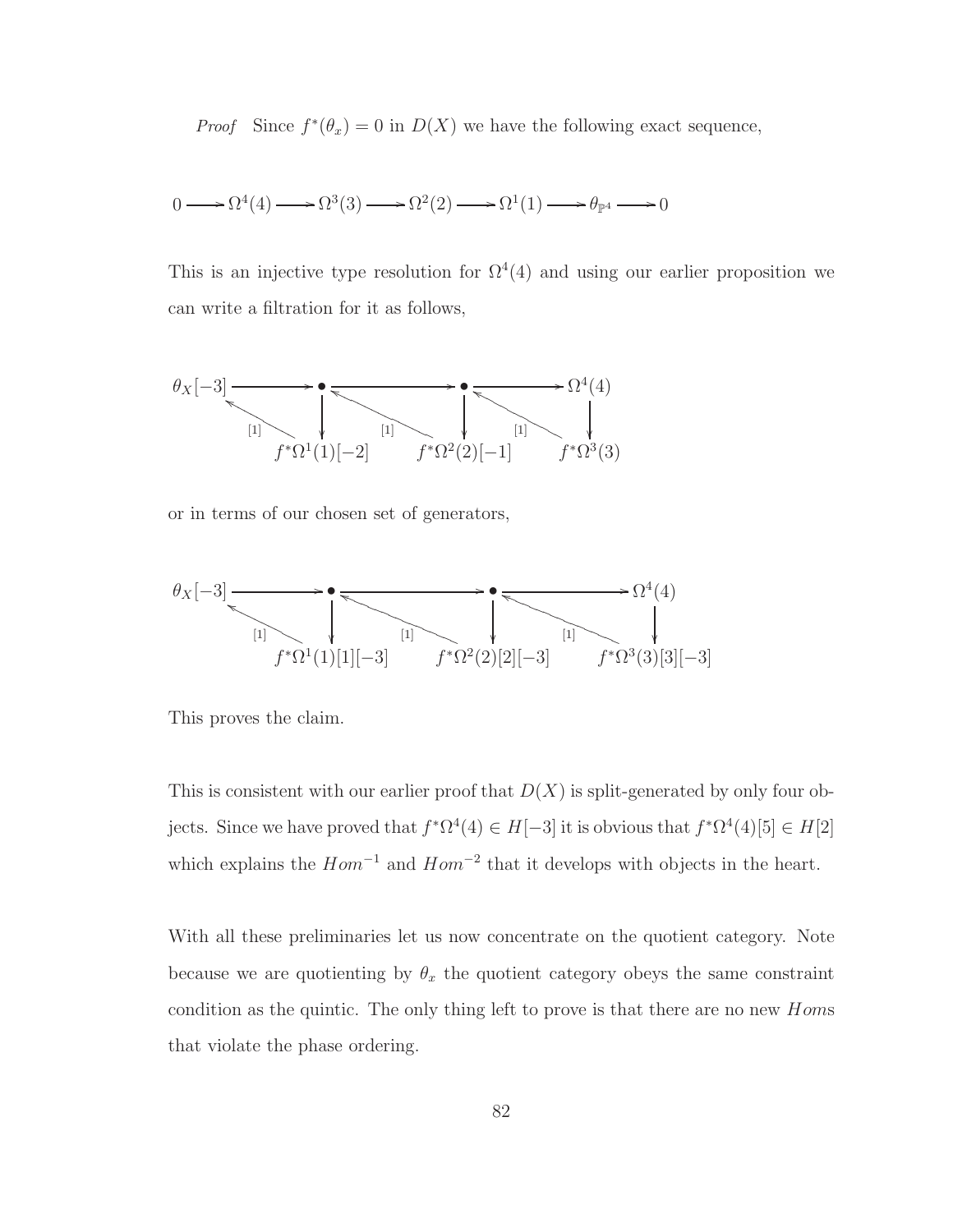In general it is almost impossible to explicitly compute  $Hom_{A/B}(\bullet, \bullet)$  even if all the  $Hom_A(\bullet, \bullet)$  are known. However because we are quotienting by the skyscraper sheaves of points we can actually explicitly compute the Homs in this case. The detailed proof is in the next section, but we mention the result here and explore some consequences.

Proposition Let  $F$  and  $G$  be locally free sheaves or translates of them If  $Hom_X^n(F, G) = 0$  for  $\forall n \leq 0$  then,  $Hom_{\frac{X}{T}}^n(F, G) = 0$  for  $\forall n \leq 0$ . T here is a thick subcategory generated by complexes with support on skyscraper sheaves of points.

The objects under consideration obey the conditions of this proposition and this proves that once we pass to  $D(\mathbb{P}^4)/Ker(f^*)$  then we the generating set of stable objects do not develop any new  $Hom<sup>i</sup>$  where  $i \leq 0$ , that is we still have an  $Ext<sup>1</sup>$  or higher set of generators. The t-structure filtration required for a stability condition is inherited from  $D(\mathbb{P}^4)$ . The only problem that can arise is if one of the graded quotients go to zero under the quotient map  $Q: D(\mathbb{P}^4) \longrightarrow D(\mathbb{P}^4)/Ker(f^*)$ . We can show that this does not pose a problem as we can simply "glue" together the filtration.

Let us assume that a part of the filtration is,



Suppose under the quotient functor  $Q, Q(F) = 0$ . Then in the quotient category we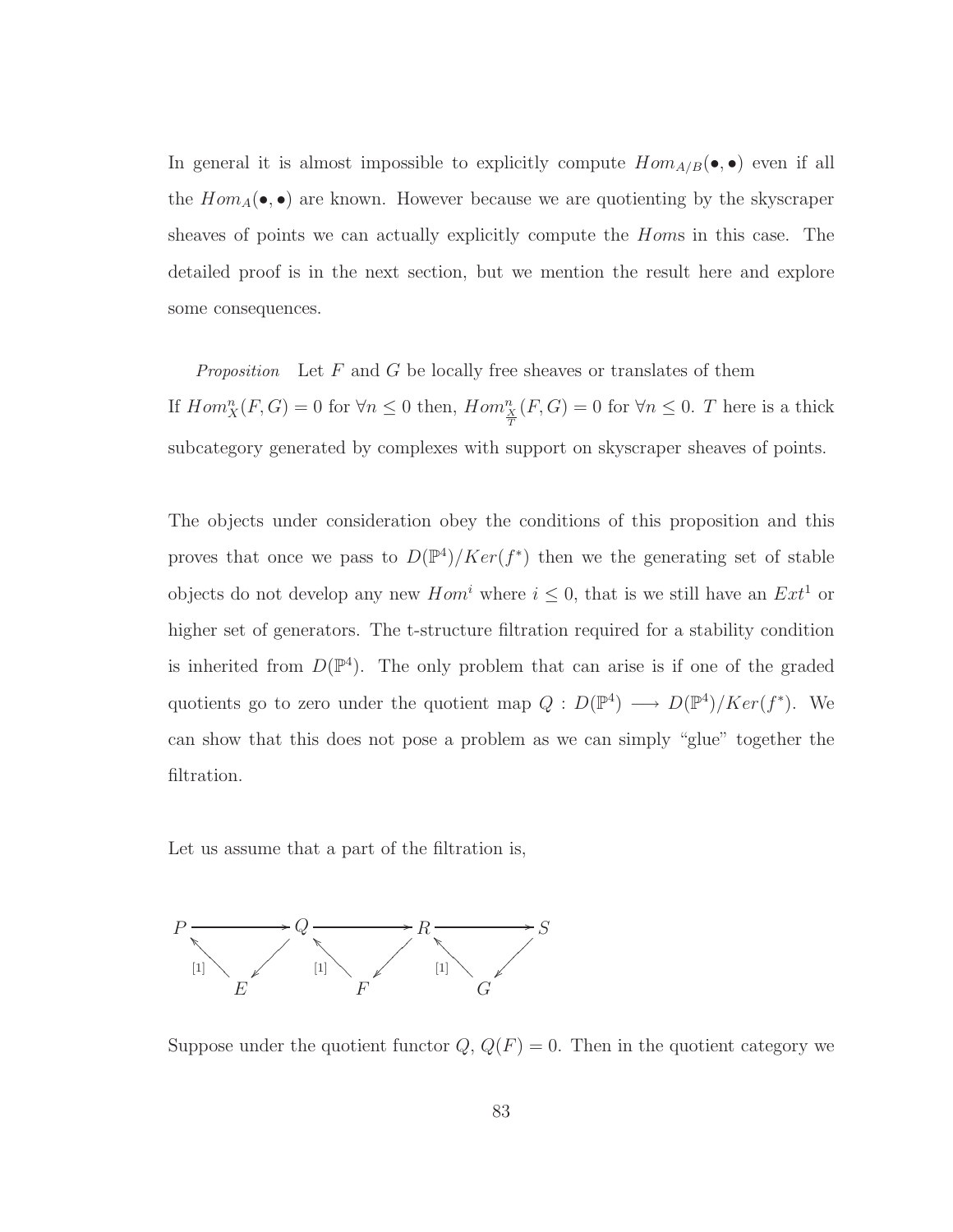have,



But that immediately implies an isomorphism  $Q(Q) \simeq Q(R)$  which in turn means that we can write the filtration as,



In conclusion let us point out that if consider the category  $D_X(\mathbb{P}^4)$ , i.e the derived category of coherent sheaves on  $\mathbb{P}^4$  with support on the quintic X, then this category has a natural functor  $P: D_X(\mathbb{P}^4) \longrightarrow D(\mathbb{P}^4)/Ker(f^*)$ . We describe this functor in the next proposition. The proof is very close in spirit to the proof of Hom in quotient category and is relegated to the next subsection.

$$
Proposition \quad Hom_{\mathbb{P}^4)/Ker(f^*}(P(A), P(B)) = Hom_{D_X(\mathbb{P}^4)}(A, B)
$$

We would expect that  $D_X(\mathbb{P}^4)$  would be equivalent to  $D(\mathbb{P}^4)/Ker(f^*)$ . However this is difficult to prove. The main difficulty is in constructing the inverse functor of P. One can see the existence of such a functor would imply the existence of an adjoint for the quotient functor Q which would be equivalent to requiring a semi-orthogonal decomposition of  $D(\mathbb{P}^4)$  with  $D_X(\mathbb{P}^4)$  as an admissible subcategory. However there is no obvious way of defining a projection functor on to  $D_X(\mathbb{P}^4)$ .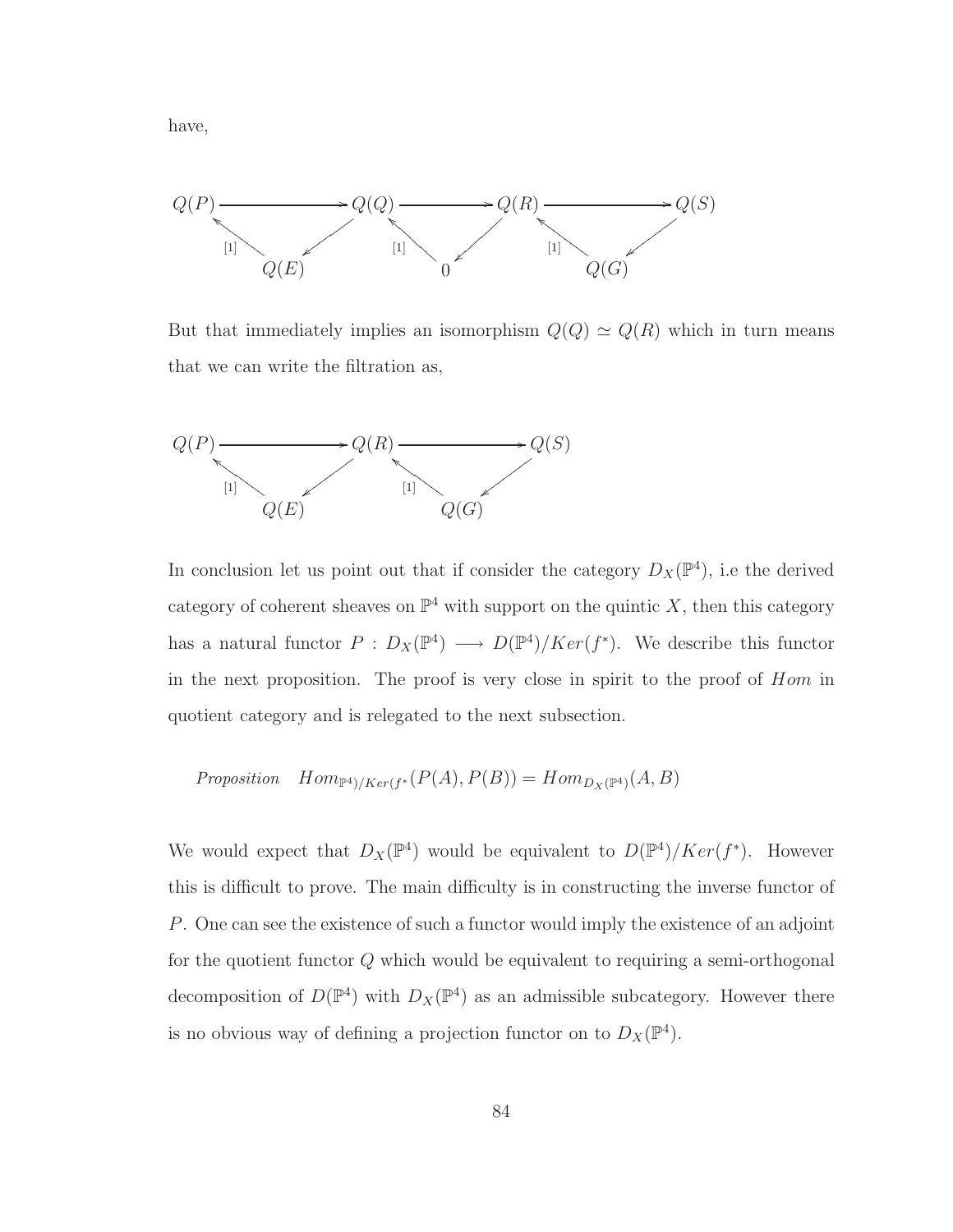Proofs

Proposition Let  $F$  and  $G$  be locally free sheaves or translates of them. If  $Hom_X^n(F, G) = 0$  for  $\forall n \leq 0$  then,  $Hom_{\frac{X}{T}}^n(F, G) = 0$  for  $\forall n \leq 0$ . T is a thick subcategory generated by complexes with support on skyscraper sheaves of points.

*Proof*  $Hom(F, G)$  in  $\frac{X}{T}$  is characterized by this roof diagram in X

$$
\begin{array}{ccc}\n & & F \\
& & \downarrow \\
G & \longrightarrow K & \longrightarrow T\n\end{array}
$$

where, T lies in the quotient subcategory and is killed by the quotient.

First we consider the triangle

 $G \longrightarrow K \longrightarrow T$ 

Proposition i)  $\mathcal{H}^n(K) = \mathcal{H}^n(T)$ ,  $\forall n \neq 0$ 

ii)  $\mathcal{H}^0(K) = G \oplus \mathcal{H}^0(T)$ 

Proof The long exact sequence in cohomology gives us,

$$
\cdots \longrightarrow \mathcal{H}^n(G) \longrightarrow \mathcal{H}^n(K) \longrightarrow \mathcal{H}^n(T) \longrightarrow \cdots
$$

Since G is assumed to be a sheaf,  $\mathcal{H}^n(G) = 0$ ,  $\forall n \neq 0$ , which implies that  $\mathcal{H}^n(K) =$  $\mathcal{H}^n(T)$ ,  $\forall n \neq -1, 0$ . For  $n = -1, 0$  we consider the exact sequence,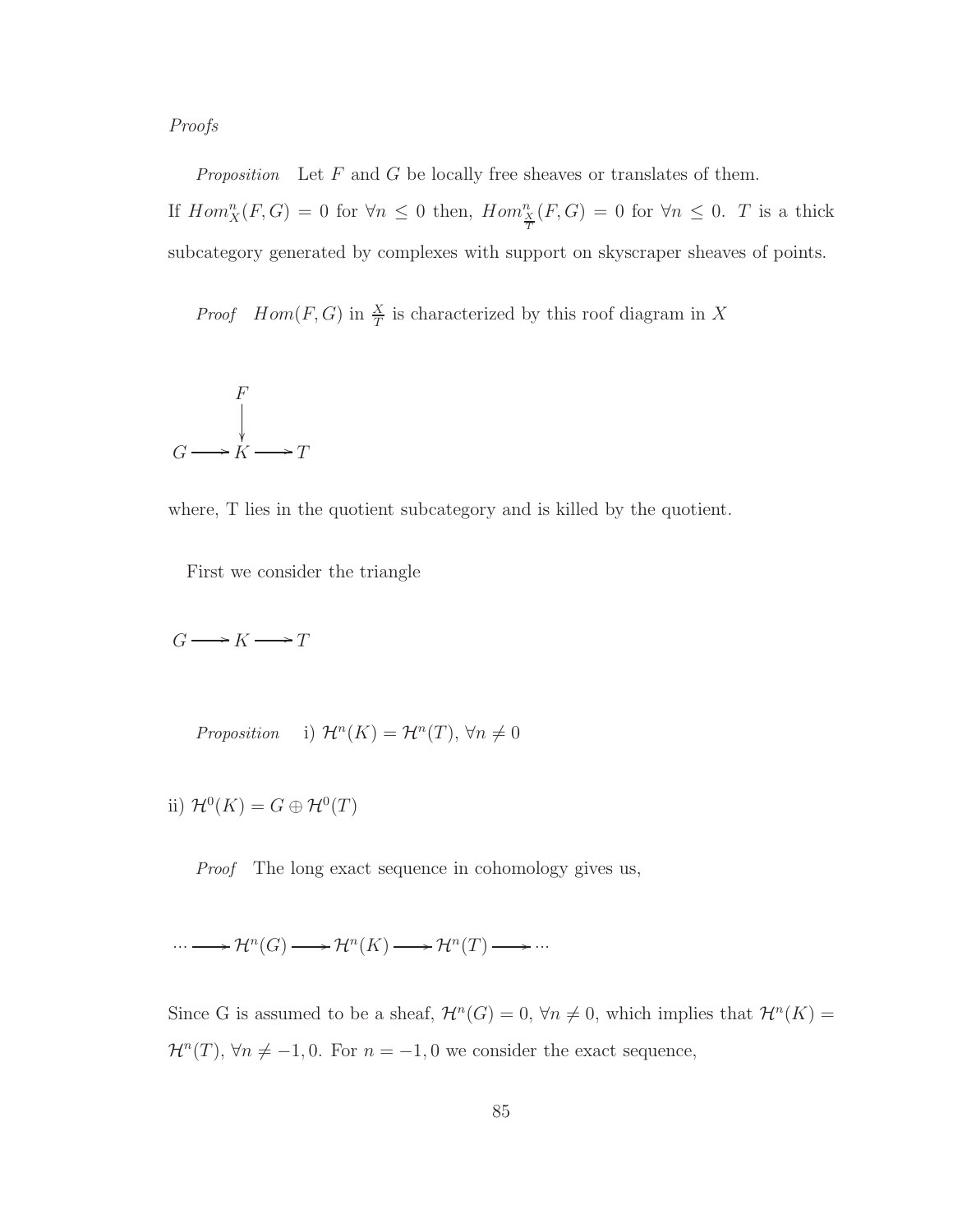$$
0 \longrightarrow \mathcal{H}^{-1}(K) \longrightarrow \mathcal{H}^{-1}(T) \longrightarrow G \longrightarrow \mathcal{H}^{0}(K) \longrightarrow \mathcal{H}^{0}(T) \longrightarrow 0
$$

Recall that T has cohomology sheaves that are skyscraper sheaves. We need some basic facts about Hom groups of skyscraper sheaves to prove the proposition. If  $\theta_x$ is a skyscraper sheaf and G is a locally free sheaf then,

$$
Homn(\theta_x, G) = Hom(\theta_x, G[n]) = (Hom(G[n], \theta_x \otimes \omega[d])^*,
$$

where  $\omega$  is the canonical bundle and d is dimension of X and the dualizing process was just the Serre dual. Since  $G$  is assumed to be locally free we have,  $(Hom(G[n], \theta_x \otimes \omega[d])^* = (Hom(\theta_X, G^{\vee} \otimes \theta_x \otimes \omega[d - n])^*$ 

Therefore the only nonzero Hom is for  $n = d$ . Therefore the connecting homomorphism between  $\mathcal{H}^{-1}(T) \longrightarrow G$  must be zero giving us,

$$
0 \longrightarrow G \longrightarrow \mathcal{H}^0(K) \longrightarrow \mathcal{H}^0(T) \longrightarrow 0
$$

We have also proved that  $\mathcal{H}^{-1}(K) = \mathcal{H}^{-1}(T)$ . Since  $Hom^1(\mathcal{H}^0(T), G) = 0$  as well, the short exact sequence splits and this gives us the desired result.

Now we look at  $Hom(F, K)$ . We use the standard spectral sequence for filtered complex, which gives us,

 $E_{p,q}^2 = Hom^p(F, \mathcal{H}^q(K))$  converges to  $Hom^{p+q}(F, K)$ . We use the result we proved about  $\mathcal{H}^r(K)$  to obtain that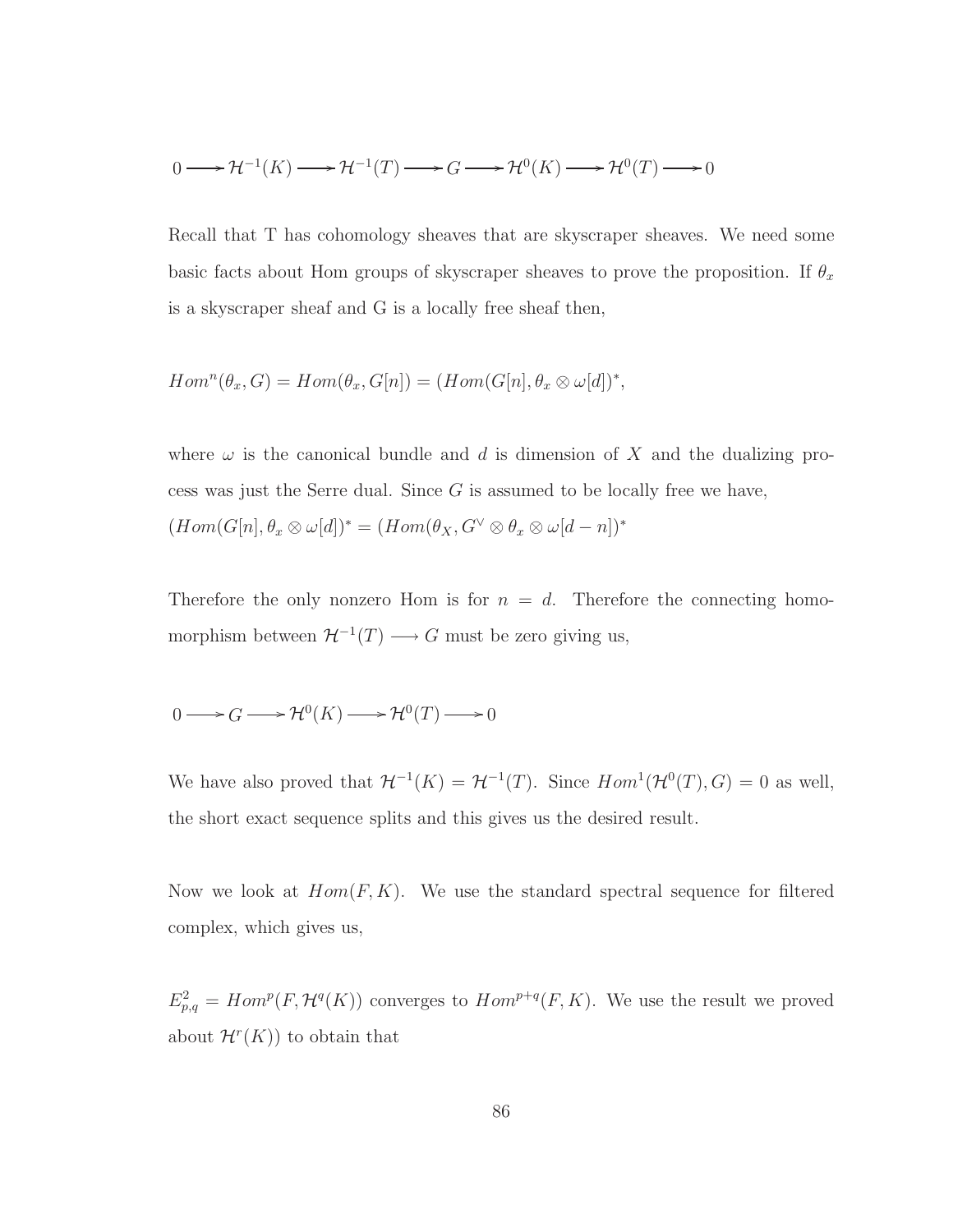i) If  $q \neq 0$ , then,  $Hom^p(F, \mathcal{H}^q(K)) = Hom^p(F, \mathcal{H}^q(T))$ 

ii) If 
$$
q = 0
$$
, then,  $Hom^p(F, \mathcal{H}^0(K)) = Hom^p(F, G \oplus \mathcal{H}^0(T))$ 

This shows that  $\forall p \leq 0$  any new morphism factors through T and dies in the quotient. This proves the proposition.

Proposition There is a functor  $P: D_X(\mathbb{P}^4) \longrightarrow D(\mathbb{P}^4)/Ker(f^*)$  which is given by the composition of the inclusion functor  $i: D_X(\mathbb{P}^4) \longrightarrow D(\mathbb{P}^4)$  and  $Q: D(\mathbb{P}^4) \longrightarrow$  $D(\mathbb{P}^4)/Ker(f^*)$ , i.e :  $P = Q \bullet i$ . Under this functor the following holds,

 $Hom_{D(\mathbb{P}^4)/Ker(f^*)}(P(A), P(B)) = Hom_{D_X(\mathbb{P}^4)}(A, B).$ 

*Proof* The proof is very similar to the preceding one. Let  $A$ ,  $B$  be two objects in  $D_X(\mathbb{P}^4)$ . Then,  $i(A), i(B)$  are supported only on X. Let us work out  $Hom<sup>k</sup>(i(A), F)$  and  $Hom<sup>k</sup>(F, i(A))$  where  $F \in Ker(f^*)$ . Use of the spectral sequence used above gives us,  $E_{pq}^2 = Hom^p(i(A), \mathcal{H}^q(F)) = Hom^p(i(A), \theta_x)$ . To compute an arbitrary  $Hom<sup>p</sup>(i(A), \theta_x)$  we use the spectral sequence again to obtain,  $E_{pq}^2 = Hom^p(\mathcal{H}^q(i(A)), \theta_x) = Hom^p(\theta_{\mathbb{P}^4}, \mathcal{H}^q(i(A))^* \otimes \theta_x) = H^0(i(A)_x^*) = 0$ , since by definition  $i(A)$  has no support at x.

To compute  $Hom^k(F, i(A))$  we use the exact same spectral sequences to reduce it to a computation of  $Hom^p(\theta_x = \mathcal{H}(F), \mathcal{H}^q(i(A)))$ . Now we use Serre-duality to turn this into,  $Hom(\mathcal{H}(F) \otimes \omega^{-1}[p-4], \theta_x)^* = H^{4-p}(\mathcal{H}(F)_x \otimes \omega_x^{-1}) = 0$ , because  $i(A)$  has no support at  $x$ .

Let us now consider a roof diagram,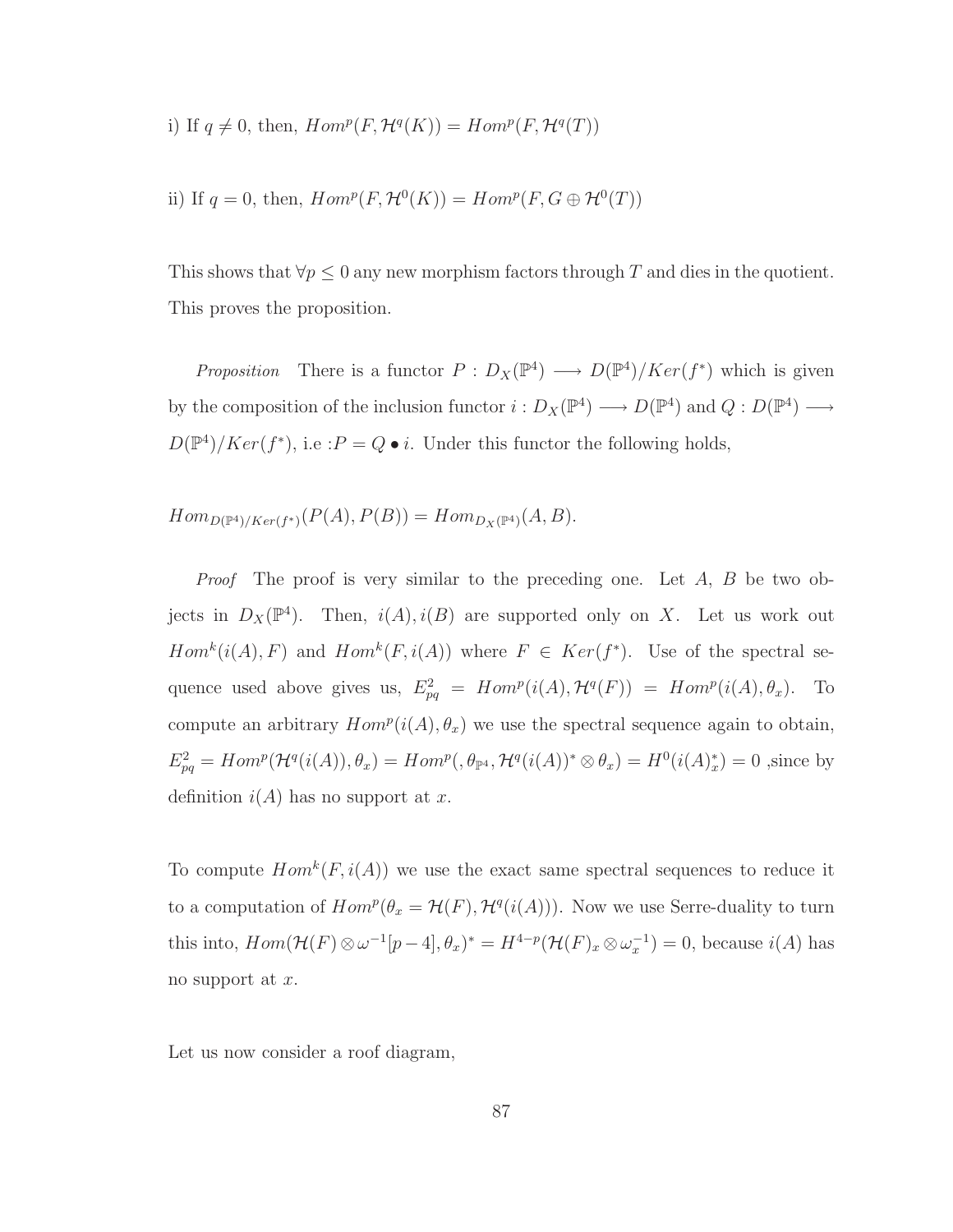$$
i(B)
$$
  
\n
$$
i(A) \longrightarrow K \longrightarrow F
$$

where as usual  $F \in Ker(f^*)$  and is killed by the quotient. By the discussion above we know,  $Hom<sup>1</sup>(F, i(A)) = 0$  which implies the triangle necessarily splits, giving us  $K = i(A) \oplus F$ . This implies that we have  $Hom(K, i(B)) = Hom(i(A), i(B)) \oplus$  $Hom(F, i(B))$ . The last term is zero showing there are no new morphisms after quotienting. This gives the desired result.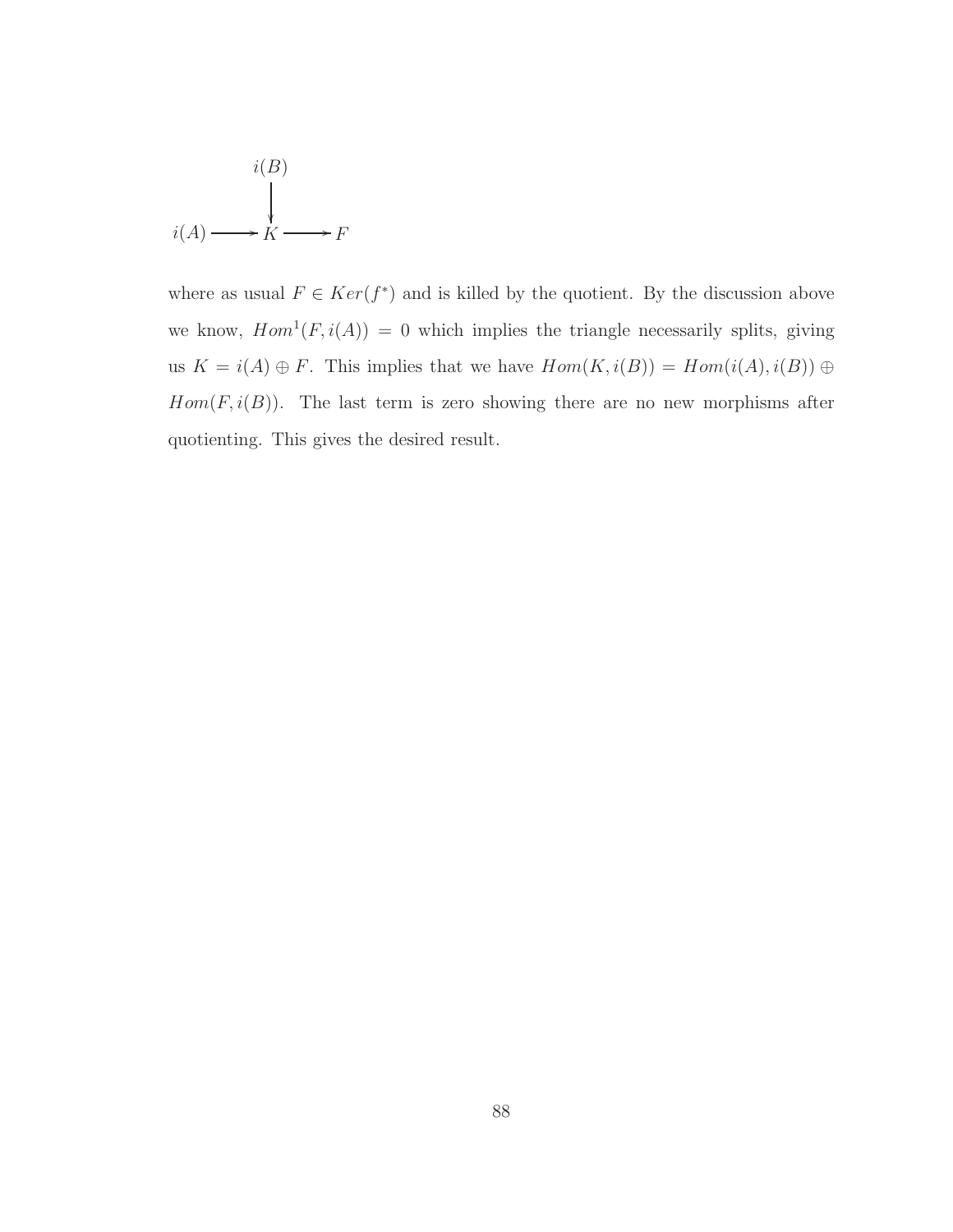## Bibliography

- [1] T. Bridgeland, Stability conditions on triangulated categories (2002), arXiv:math/0212237.
- [2] E. Macri, S. Mehrotra, and P. Stellari, Inducing stability conditions (2007), arXiv:0705.3752.
- [3] E. Macri, Some examples of spaces of stability conditions on derived categories (2004), arXiv:math/0411613.
- [4] J. Woolf, Stability conditions, torsion theories and tilting (2009), arXiv:0909.0552.
- [5] T. Bridgeland, Stability conditions on K3 surfaces (2003), arXiv:math/0307164.
- [6] J. Collins and A. Polishchuk, Gluing stability conditions (2009), arXiv:0902.0323.
- <span id="page-97-0"></span>[7] T. Bridgeland, Flops and derived categories (2000), arXiv:math/0009053.
- [8] T. Bridgeland, Spaces of stability conditions (2006), arXiv:math/0611510.
- [9] P. S. Aspinwall, D-Branes on Calabi-Yau Manifolds, ArXiv High Energy Physics - Theory e-prints (2004), arXiv:hep-th/0403166.